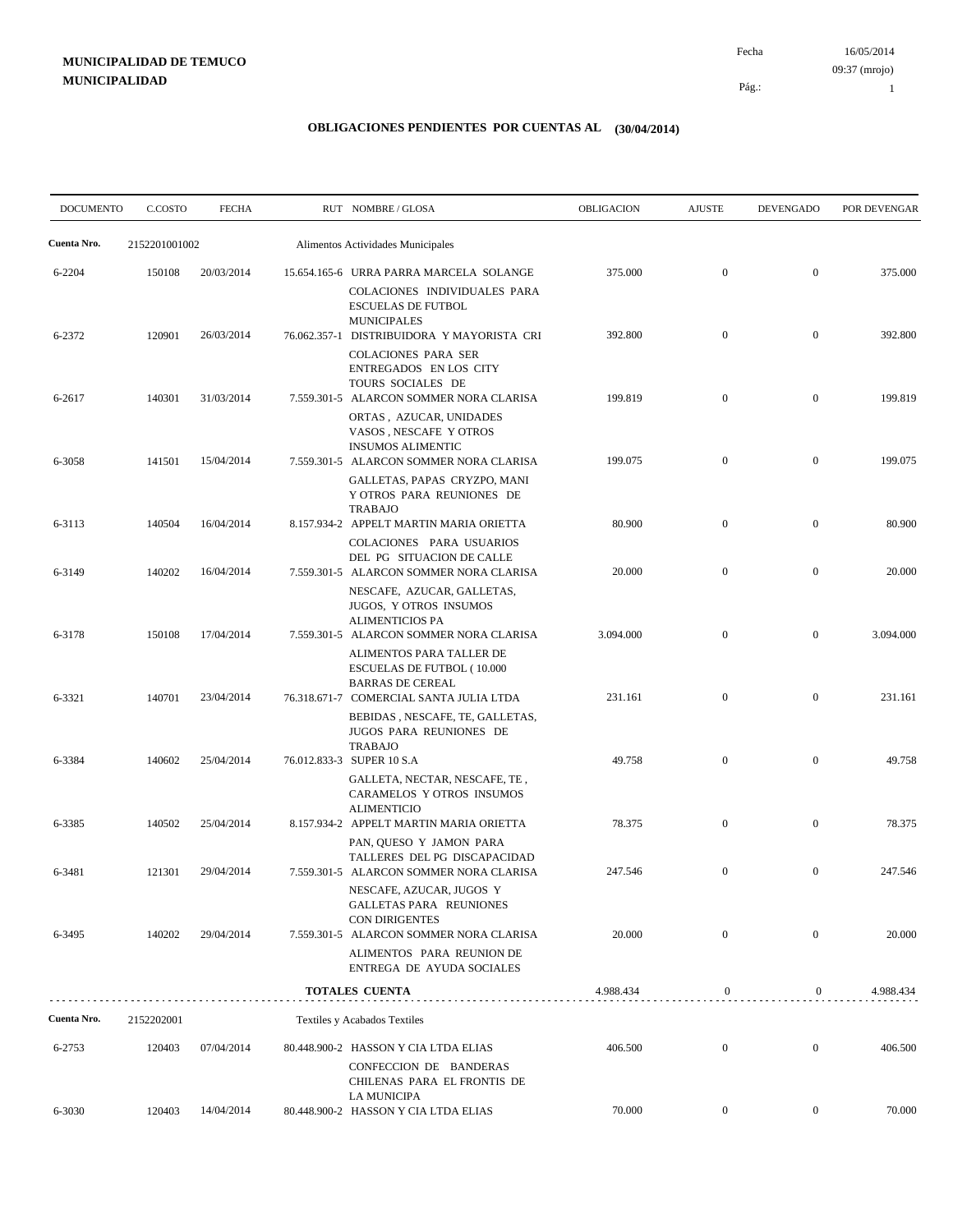| <b>DOCUMENTO</b> | C.COSTO | <b>FECHA</b> | RUT NOMBRE/GLOSA                                                                                                       | OBLIGACION | <b>AJUSTE</b>    | <b>DEVENGADO</b> | POR DEVENGAR |
|------------------|---------|--------------|------------------------------------------------------------------------------------------------------------------------|------------|------------------|------------------|--------------|
| 6-3151           | 150203  | 16/04/2014   | REPARACION BANDERAS CHILENA<br>12X 8 MTS PARA PLAZA DE LAS<br><b>BANDERAS</b><br>9.094.029-5 TRUJILLO BERNAL FRANCISCO | 86.720     | $\boldsymbol{0}$ | $\overline{0}$   | 86.720       |
|                  |         |              | <b>BANDERAS CHILENAS Y</b><br>CORPORATIVAS PARA<br>DIFERENTES RECINTOS DEPO                                            |            |                  |                  |              |
| 6-3151           | 150301  | 16/04/2014   | 9.094.029-5 TRUJILLO BERNAL FRANCISCO<br><b>BANDERAS CHILENAS Y</b><br>CORPORATIVAS PARA<br>DIFERENTES RECINTOS DEPO   | 50.000     | $\mathbf{0}$     | $\mathbf{0}$     | 50.000       |
| 6-3151           | 150302  | 16/04/2014   | 9.094.029-5 TRUJILLO BERNAL FRANCISCO<br><b>BANDERAS CHILENAS Y</b><br>CORPORATIVAS PARA                               | 50.000     | $\mathbf{0}$     | $\mathbf{0}$     | 50.000       |
| 6-3151           | 150303  | 16/04/2014   | DIFERENTES RECINTOS DEPO<br>9.094.029-5 TRUJILLO BERNAL FRANCISCO<br><b>BANDERAS CHILENAS Y</b>                        | 86.720     | $\mathbf{0}$     | $\mathbf{0}$     | 86.720       |
| 6-3151           | 150305  | 16/04/2014   | CORPORATIVAS PARA<br>DIFERENTES RECINTOS DEPO<br>9.094.029-5 TRUJILLO BERNAL FRANCISCO                                 | 50.000     | $\mathbf{0}$     | $\mathbf{0}$     | 50.000       |
| 6-3151           | 150306  | 16/04/2014   | <b>BANDERAS CHILENAS Y</b><br>CORPORATIVAS PARA<br>DIFERENTES RECINTOS DEPO<br>9.094.029-5 TRUJILLO BERNAL FRANCISCO   | 50.000     | $\boldsymbol{0}$ | $\mathbf{0}$     | 50.000       |
| 6-3151           | 150307  | 16/04/2014   | <b>BANDERAS CHILENAS Y</b><br>CORPORATIVAS PARA<br>DIFERENTES RECINTOS DEPO<br>9.094.029-5 TRUJILLO BERNAL FRANCISCO   | 50.000     | $\mathbf{0}$     | $\overline{0}$   | 50.000       |
|                  |         |              | <b>BANDERAS CHILENAS Y</b><br>CORPORATIVAS PARA<br>DIFERENTES RECINTOS DEPO                                            |            |                  | $\mathbf{0}$     |              |
| 6-3151           | 150308  | 16/04/2014   | 9.094.029-5 TRUJILLO BERNAL FRANCISCO<br><b>BANDERAS CHILENAS Y</b><br>CORPORATIVAS PARA<br>DIFERENTES RECINTOS DEPO   | 50.000     | $\mathbf{0}$     |                  | 50.000       |
| 6-3151           | 150309  | 16/04/2014   | 9.094.029-5 TRUJILLO BERNAL FRANCISCO<br><b>BANDERAS CHILENAS Y</b><br>CORPORATIVAS PARA                               | 50.000     | $\overline{0}$   | $\overline{0}$   | 50.000       |
| 6-3151           | 150310  | 16/04/2014   | DIFERENTES RECINTOS DEPO<br>9.094.029-5 TRUJILLO BERNAL FRANCISCO<br><b>BANDERAS CHILENAS Y</b>                        | 50.000     | $\mathbf{0}$     | $\mathbf{0}$     | 50.000       |
| 6-3151           | 150401  | 16/04/2014   | CORPORATIVAS PARA<br>DIFERENTES RECINTOS DEPO<br>9.094.029-5 TRUJILLO BERNAL FRANCISCO<br><b>BANDERAS CHILENAS Y</b>   | 50.000     | $\mathbf{0}$     | $\mathbf{0}$     | 50.000       |
| 6-3151           | 150402  | 16/04/2014   | CORPORATIVAS PARA<br>DIFERENTES RECINTOS DEPO<br>9.094.029-5 TRUJILLO BERNAL FRANCISCO                                 | 50.000     | $\boldsymbol{0}$ | $\boldsymbol{0}$ | 50.000       |
| 6-3151           | 150403  | 16/04/2014   | <b>BANDERAS CHILENAS Y</b><br>CORPORATIVAS PARA<br>DIFERENTES RECINTOS DEPO<br>9.094.029-5 TRUJILLO BERNAL FRANCISCO   | 50.000     | $\boldsymbol{0}$ | $\boldsymbol{0}$ | 50.000       |
|                  |         |              | <b>BANDERAS CHILENAS Y</b><br>CORPORATIVAS PARA<br>DIFERENTES RECINTOS DEPO                                            |            |                  |                  |              |
| 6-3151           | 150404  | 16/04/2014   | 9.094.029-5 TRUJILLO BERNAL FRANCISCO<br><b>BANDERAS CHILENAS Y</b><br>CORPORATIVAS PARA<br>DIFERENTES RECINTOS DEPO   | 50.000     | $\bf{0}$         | $\boldsymbol{0}$ | 50.000       |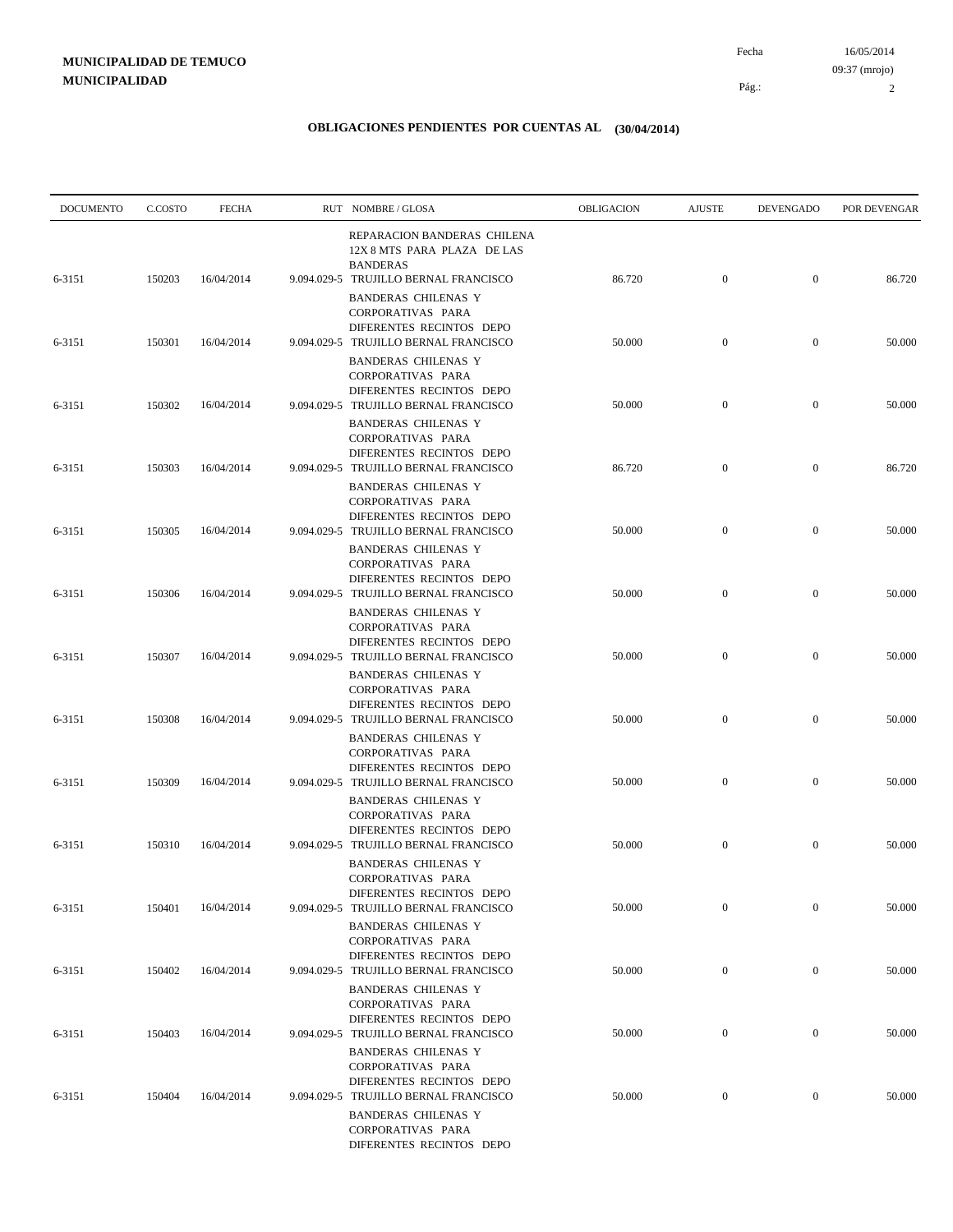# **MUNICIPALIDAD DE TEMUCO MUNICIPALIDAD**

16/05/2014 3 Pág.: Fecha 09:37 (mrojo)

| <b>DOCUMENTO</b> | C.COSTO    | <b>FECHA</b> | RUT NOMBRE/GLOSA                                                                                                     | OBLIGACION | <b>AJUSTE</b>    | <b>DEVENGADO</b> | POR DEVENGAR |
|------------------|------------|--------------|----------------------------------------------------------------------------------------------------------------------|------------|------------------|------------------|--------------|
| 6-3151           | 150405     | 16/04/2014   | 9.094.029-5 TRUJILLO BERNAL FRANCISCO                                                                                | 50.000     | $\boldsymbol{0}$ | $\boldsymbol{0}$ | 50.000       |
| 6-3151           | 150406     | 16/04/2014   | <b>BANDERAS CHILENAS Y</b><br>CORPORATIVAS PARA<br>DIFERENTES RECINTOS DEPO<br>9.094.029-5 TRUJILLO BERNAL FRANCISCO | 50.000     | $\boldsymbol{0}$ | $\overline{0}$   | 50.000       |
|                  |            |              | <b>BANDERAS CHILENAS Y</b><br>CORPORATIVAS PARA<br>DIFERENTES RECINTOS DEPO                                          |            |                  |                  |              |
| 6-3151           | 150407     | 16/04/2014   | 9.094.029-5 TRUJILLO BERNAL FRANCISCO<br><b>BANDERAS CHILENAS Y</b><br>CORPORATIVAS PARA<br>DIFERENTES RECINTOS DEPO | 50.000     | $\mathbf{0}$     | $\mathbf{0}$     | 50.000       |
|                  |            |              | TOTALES CUENTA                                                                                                       | 1.399.940  | $\mathbf{0}$     | $\boldsymbol{0}$ | 1.399.940    |
| Cuenta Nro.      | 2152202002 |              | Vestuario, Accesorios y Prendas Diversas                                                                             |            |                  |                  |              |
| 6-1              | 110102     | 02/01/2014   | 4.269.857-1 RAIL CORNEJO MARIA TERESA                                                                                | 135.026    | $\boldsymbol{0}$ | $\boldsymbol{0}$ | 135.026      |
| $6 - 2$          | 110101     | 02/01/2014   | ACTUALIZA OC 4471 DEL 03/06/2013<br>76.048.114-9 CONFECCIONES TEXTILES ALGARR                                        | 932.008    | $\overline{0}$   | $\overline{0}$   | 932.008      |
| $6 - 3$          | 110102     | 02/01/2014   | ACTUALIZA OC 5198 DEL 01/07/2013<br>76.048.114-9 CONFECCIONES TEXTILES ALGARR                                        | 593.096    | $\boldsymbol{0}$ | $\boldsymbol{0}$ | 593.096      |
| 6-1721           | 121103     | 04/03/2014   | ACTUALIZA OC 5198 DEL 01/07/2013<br>77.070.650-5 COMERCIAL DONEM LTDA.                                               | 266.000    | $\overline{0}$   | $\boldsymbol{0}$ | 266.000      |
|                  |            |              | 4 PANTALON LIPPI DESMONTABLE<br>PARA LA UNIDAD DE SEGURIDAD<br><b>CIUDADAN</b>                                       |            |                  |                  |              |
| 6-1877           | 121103     | 07/03/2014   | 8.056.138-5 MENDOZA PALMA IVAN ABDIAZ<br>04 PAR DE GUANTES PARA<br>PERSONAL DE CICLOVIA DE LA                        | 43.600     | $\overline{0}$   | $\boldsymbol{0}$ | 43.600       |
| 6-1927           | 150103     | 10/03/2014   | DIRECCION DE SE<br>3.226.524-3 ABARZUA HERRERA MINERVA<br>VESTIMENTA DEPORTIVA PARA                                  | 750.000    | $\boldsymbol{0}$ | $\mathbf{0}$     | 750.000      |
| 6-1927           | 150107     | 10/03/2014   | PROGRAMA RECREATIVA PARA<br>MUJERES YES<br>3.226.524-3 ABARZUA HERRERA MINERVA                                       | 1.182.000  | $\overline{0}$   | $\mathbf{0}$     | 1.182.000    |
|                  |            |              | VESTIMENTA DEPORTIVA PARA<br>PROGRAMA RECREATIVA PARA<br>MUJERES YES                                                 |            |                  |                  |              |
| 6-2183           | 150102     | 19/03/2014   | 3.226.524-3 ABARZUA HERRERA MINERVA<br>VESTIMENTA DEPORTIVA PARA<br>EL PG RECREATIVO ADULTO<br>MAYOR Y GIMNA         | 600.000    | $\boldsymbol{0}$ | $\mathbf{0}$     | 600.000      |
| 6-2183           | 150104     | 19/03/2014   | 3.226.524-3 ABARZUA HERRERA MINERVA<br>VESTIMENTA DEPORTIVA PARA<br>EL PG RECREATIVO ADULTO                          | 252.000    | $\boldsymbol{0}$ | $\mathbf{0}$     | 252.000      |
| 6-2192           | 110101     | 19/03/2014   | MAYOR Y GIMNA<br>78.519.120-K MAX SERVICE SEG.INDUST. LIMIT<br>GUANTES Y OTROS IMPLEMENTOS                           | 79.801     | $\boldsymbol{0}$ | $\boldsymbol{0}$ | 79.801       |
| 6-2280           | 150106     | 24/03/2014   | PARA LA ADMINISTRACION DE<br><b>EDIFICIO PR</b><br>76.125.204-6 DEPORTES COSMOS LTDA.                                | 385.000    | $\boldsymbol{0}$ | $\boldsymbol{0}$ | 385.000      |
| 6-2282           | 150106     | 24/03/2014   | 11 PARKAS IMPERMEABLE PARA<br>ESCUELAS DEL PARQUE ESTADIO<br>3.226.524-3 ABARZUA HERRERA MINERVA                     | 339.600    | $\boldsymbol{0}$ | $\boldsymbol{0}$ | 339.600      |
|                  |            |              | 40 POLERAS CON CUELLO Y LOGO<br>DE COLOR BLANCO PARA<br><b>ESCUELAS P</b>                                            |            |                  |                  |              |
| 6-2516           | 110102     | 28/03/2014   | 10.139.463-8 BARRA HERNANDEZ CARMEN                                                                                  | 59         | $\boldsymbol{0}$ | $\boldsymbol{0}$ | 59           |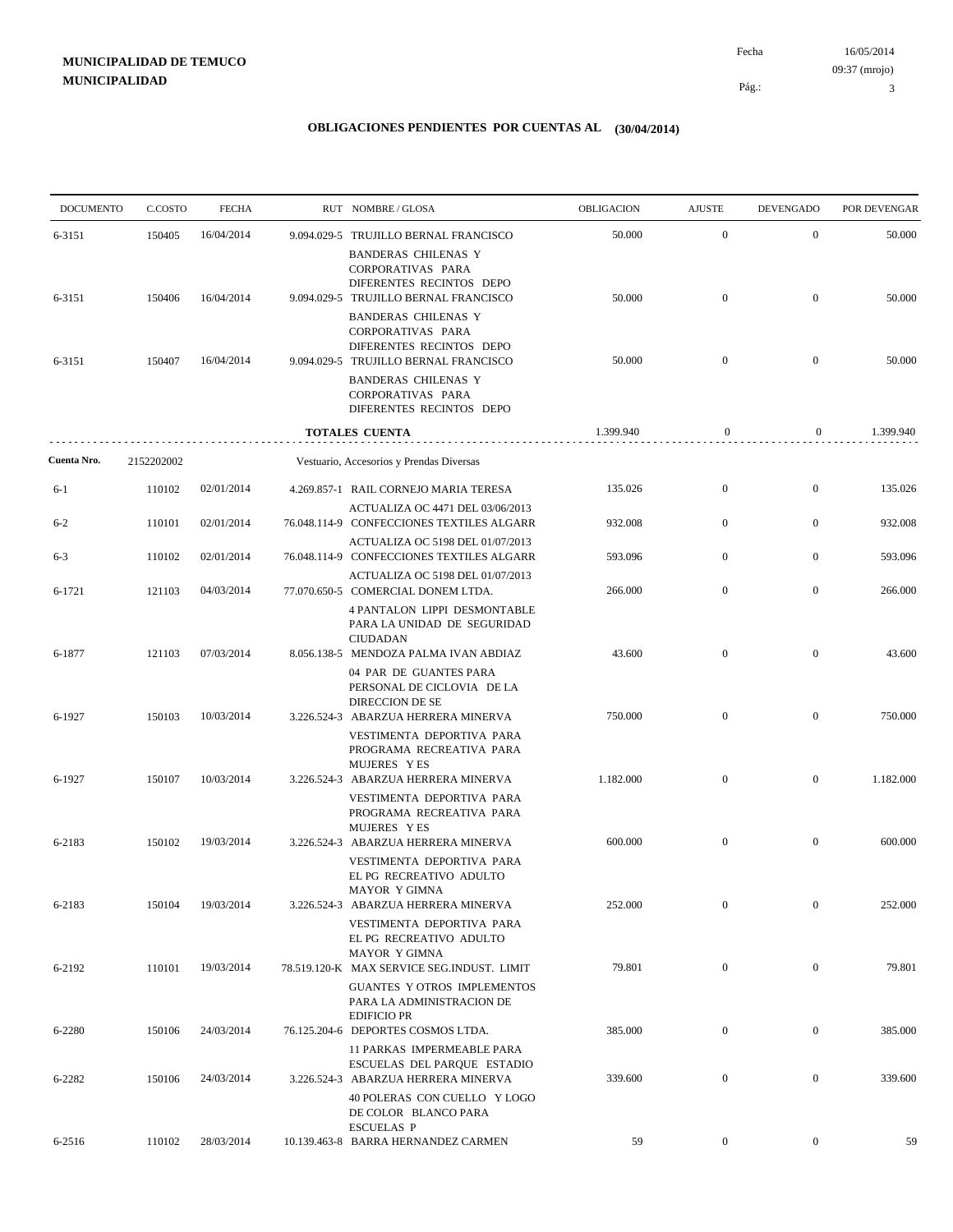4

| <b>DOCUMENTO</b> | C.COSTO | <b>FECHA</b> | RUT NOMBRE/GLOSA                                                                                                          | OBLIGACION | <b>AJUSTE</b>    | <b>DEVENGADO</b> | POR DEVENGAR |
|------------------|---------|--------------|---------------------------------------------------------------------------------------------------------------------------|------------|------------------|------------------|--------------|
| 6-2516           | 120901  | 28/03/2014   | ROPA DE TRABAJO PARA<br>FUNCIONARIO DE LA OFICINA<br><b>INFORMACION TURIS</b><br>10.139.463-8 BARRA HERNANDEZ CARMEN      | 300.000    | $\mathbf{0}$     | $\mathbf{0}$     | 300.000      |
|                  |         |              | ROPA DE TRABAJO PARA<br>FUNCIONARIO DE LA OFICINA<br><b>INFORMACION TURIS</b>                                             |            |                  |                  |              |
| 6-2603           | 140101  | 31/03/2014   | 96.889.950-3 GARMENDIA MACUS SOCIEDAD AN<br>GUANTES Y TRAJES DE AGUA<br>PARA FUNCIONARIO DEL COMITE<br>DE EMERGEN         | 82.098     | $\mathbf{0}$     | $\mathbf{0}$     | 82.098       |
| 6-2735           | 120301  | 04/04/2014   | 8.202.873-0 MACHMAR MARTINEZ GILDA DE L<br>JOCYEYS Y SLACKS CON DISEÑO<br><b>CORPORATIVO PARA</b>                         | 2.520.740  | $\mathbf{0}$     | $\mathbf{0}$     | 2.520.740    |
| 6-2940           | 110102  | 10/04/2014   | <b>FUNCIONARIOS DEL D</b><br>76.045.081-2 SOC. DE CONFECCIONES CLER LTDA<br>ADQUIERASE POR CONVENIO                       | 10.994.500 | $\mathbf{0}$     | $\mathbf{0}$     | 10.994.500   |
| 6-2987           | 121001  | 11/04/2014   | MARCO LA ADQUISICIOND E<br>PANTALONES DE UNI<br>76.805.650-1 MANUEL OGANDO PRODUCCIONES P                                 | 649.999    | $\mathbf{0}$     | $\mathbf{0}$     | 649.999      |
| 6-3012           | 120501  | 14/04/2014   | CASACAS CORPORATIVAS PARA<br>FUNCIONARIOS DE LA DIRECCION<br>DE SEGURID<br>76.045.081-2 SOC. DE CONFECCIONES CLER LTDA    | 52.241     | $\mathbf{0}$     | $\mathbf{0}$     | 52.241       |
|                  |         |              | CASACA INSTITUCIONAL<br>PERSONAL HONORARIO DON<br>EDUARDO SOTO DE LA                                                      |            |                  |                  |              |
| 6-3060           | 120301  | 15/04/2014   | 76.045.081-2 SOC. DE CONFECCIONES CLER LTDA<br>03 PARKAS INSTITUCIONALES<br>PARA LA UNIDAD DE INSPECCION<br>DE ASE        | 150.000    | $\mathbf{0}$     | $\mathbf{0}$     | 150.000      |
| 6-3050           | 120802  | 15/04/2014   | 7.594.994-4 ROJAS TRIVIÑOS CLAUDIO<br>08 CAPAS PARA PERROS DEL PG<br>ENTRENAMIENTO UNIDAD DE                              | 80.000     | $\mathbf{0}$     | $\mathbf{0}$     | 80.000       |
| 6-3137           | 120501  | 16/04/2014   | <b>MEDIO AMB</b><br>96.889.950-3 GARMENDIA MACUS SOCIEDAD AN<br>BOTIN DE SEGURIDAD PARA                                   | 46.719     | $\mathbf{0}$     | $\mathbf{0}$     | 46.719       |
|                  | 120403  | 17/04/2014   | FUNCIONARIO EDUARDO SOTO<br>DEL DPTO DE                                                                                   | 428.470    |                  | $\mathbf{0}$     | 428.470      |
| 6-3179           |         |              | 78.848.490-9 AQUAPLAS FABRICA DE ARTICULO<br>IMPLEMENTACION DE SEGURIDAD<br>PARA PERSONAL MUNICIPAL DEL<br>DPTO. DE ORNAT |            | $\boldsymbol{0}$ |                  |              |
| 6-3303           | 120601  | 23/04/2014   | 96.889.950-3 GARMENDIA MACUS SOCIEDAD AN<br>ROPA DE TRABAJO PARA                                                          | 131.124    | $\mathbf{0}$     | $\mathbf{0}$     | 131.124      |
| 6-3303           | 120602  | 23/04/2014   | PERSONAL PERTENECIENTE AL<br>DPTO DE OPERACIONES<br>96.889.950-3 GARMENDIA MACUS SOCIEDAD AN                              | 32.936     | $\boldsymbol{0}$ | $\boldsymbol{0}$ | 32.936       |
| 6-3303           | 120701  | 23/04/2014   | ROPA DE TRABAJO PARA<br>PERSONAL PERTENECIENTE AL<br>DPTO DE OPERACIONES<br>96.889.950-3 GARMENDIA MACUS SOCIEDAD AN      | 1.108.408  | $\boldsymbol{0}$ | $\boldsymbol{0}$ | 1.108.408    |
|                  |         |              | ROPA DE TRABAJO PARA<br>PERSONAL PERTENECIENTE AL<br>DPTO DE OPERACIONES                                                  |            |                  |                  |              |
| 6-3303           | 120702  | 23/04/2014   | 96.889.950-3 GARMENDIA MACUS SOCIEDAD AN<br>ROPA DE TRABAJO PARA<br>PERSONAL PERTENECIENTE AL<br>DPTO DE OPERACIONES      | 935.970    | $\bf{0}$         | $\boldsymbol{0}$ | 935.970      |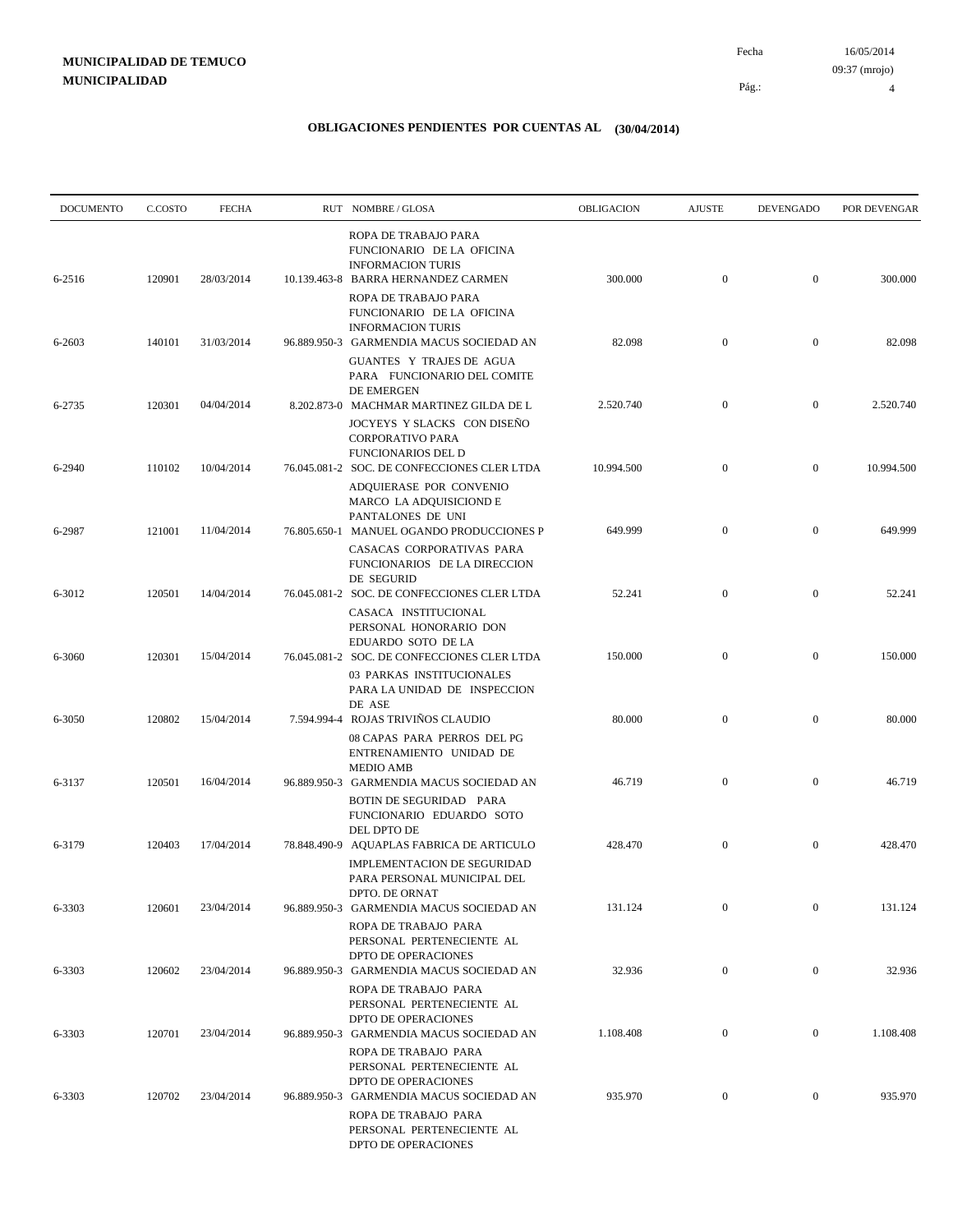# **MUNICIPALIDAD DE TEMUCO MUNICIPALIDAD**

16/05/2014 5 Pág.: Fecha 09:37 (mrojo)

| <b>DOCUMENTO</b> | C.COSTO    | <b>FECHA</b> |                | RUT NOMBRE/GLOSA                                                                                                      | <b>OBLIGACION</b> | <b>AJUSTE</b>    | <b>DEVENGADO</b> | POR DEVENGAR |
|------------------|------------|--------------|----------------|-----------------------------------------------------------------------------------------------------------------------|-------------------|------------------|------------------|--------------|
| 6-3413           | 150101     | 25/04/2014   |                | 76.125.204-6 DEPORTES COSMOS LTDA.                                                                                    | 250.000           | $\mathbf{0}$     | $\mathbf{0}$     | 250.000      |
|                  |            |              |                | SHORT Y PETOS PARA<br>PROGRAMAS EVENTOS MASIVOS<br>DEL DPTO DE DEP                                                    |                   |                  |                  |              |
| 6-3462           | 110102     | 29/04/2014   |                | 76.045.081-2 SOC. DE CONFECCIONES CLER LTDA<br>ADQUIERASE A TRAVES DE                                                 | 4.411.968         | $\mathbf{0}$     | $\boldsymbol{0}$ | 4.411.968    |
|                  |            |              |                | CONVENIO MARCO MEZCLILLAS<br>PARA AUXILIARES DE LA                                                                    |                   |                  |                  |              |
| 6-3556           | 110101     | 30/04/2014   |                | 76.045.081-2 SOC. DE CONFECCIONES CLER LTDA<br>ADQUIERASE A TRAVES DE<br>CONVENIO MARCO 528 BLUSAS                    | 5.629.392         | $\mathbf{0}$     | $\boldsymbol{0}$ | 5.629.392    |
| 6-3556           | 110102     | 30/04/2014   |                | PARA FUNCIONARIAS DE<br>76.045.081-2 SOC. DE CONFECCIONES CLER LTDA                                                   | 1.250.976         | $\overline{0}$   | $\mathbf{0}$     | 1.250.976    |
|                  |            |              |                | ADQUIERASE A TRAVES DE<br>CONVENIO MARCO 528 BLUSAS<br>PARA FUNCIONARIAS DE                                           |                   |                  |                  |              |
|                  |            |              |                | TOTALES CUENTA                                                                                                        | 34.613.731        | $\boldsymbol{0}$ | $\overline{0}$   | 34.613.731   |
| Cuenta Nro.      | 2152202003 |              | Calzado        |                                                                                                                       |                   |                  |                  |              |
| 6-2942           | 110101     | 10/04/2014   |                | 76.045.081-2 SOC. DE CONFECCIONES CLER LTDA<br>ADQUIERASE POR CONVENIO<br>MARCO LA ADQUISICION DE                     | 1.440.000         | $\mathbf{0}$     | $\mathbf{0}$     | 1.440.000    |
| 6-3039           | 120403     | 14/04/2014   |                | CALZADO PARA A<br>78.848.490-9 AQUAPLAS FABRICA DE ARTICULO<br>BOTIN DE SEGURIDAD, BOTAS<br>CONCRETERAS PARA PERSONAL | 500.000           | $\mathbf{0}$     | $\overline{0}$   | 500.000      |
| 6-3039           | 120503     | 14/04/2014   |                | DEL DEPAR<br>78.848.490-9 AQUAPLAS FABRICA DE ARTICULO<br>BOTIN DE SEGURIDAD, BOTAS                                   | 91.347            | $\mathbf{0}$     | $\boldsymbol{0}$ | 91.347       |
| 6-3119           | 110101     | 16/04/2014   |                | CONCRETERAS PARA PERSONAL<br><b>DEL DEPAR</b><br>76.045.081-2 SOC. DE CONFECCIONES CLER LTDA                          | 16.898.000        | $\mathbf{0}$     | $\overline{0}$   | 16.898.000   |
|                  |            |              |                | ADQUIERASE A TRAVEZ DE<br>CONVENIO MARCO CALZADO PARA<br><b>FUNCIONARIOS DE LA</b>                                    |                   |                  |                  |              |
| 6-3119           | 110102     | 16/04/2014   |                | 76.045.081-2 SOC. DE CONFECCIONES CLER LTDA<br>ADQUIERASE A TRAVEZ DE<br>CONVENIO MARCO CALZADO PARA                  | 6.347.000         | $\mathbf{0}$     | $\mathbf{0}$     | 6.347.000    |
| 6-3394           | 120301     | 25/04/2014   | 78.848.490-9   | <b>FUNCIONARIOS DE LA</b><br>AQUAPLAS FABRICA DE ARTICULO<br>BOTAS DE GOMA PARA<br>AUXILIARES Y CONDUCTORES           | 865.368           | $\boldsymbol{0}$ | $\mathbf{0}$     | 865.368      |
| 6-3391           | 120301     | 25/04/2014   |                | DEL DPTO DE AS<br>96.889.950-3 GARMENDIA MACUS SOCIEDAD AN                                                            | 2.161.635         | $\mathbf{0}$     | $\boldsymbol{0}$ | 2.161.635    |
|                  |            |              |                | 60 BOTINES DE SEGURIDAD PARA<br>FUNCIONARIO EN TERRENO DEL<br><b>DPTO</b>                                             |                   |                  |                  |              |
|                  |            |              |                | <b>TOTALES CUENTA</b>                                                                                                 | 28.303.350        | $\boldsymbol{0}$ | $\boldsymbol{0}$ | 28.303.350   |
| Cuenta Nro.      | 2152203001 |              | Para Vehículos |                                                                                                                       |                   |                  |                  |              |
| 6-3515           | 120301     | 29/04/2014   |                | 79.588.870-5 PETROBRAS CHILE DISTRIBUCION L<br>COMBUSTIBLE PARA VEHICULO<br>Y MAQUINARIA DEL PARQUE                   | 1.000.000         | $\boldsymbol{0}$ | $\mathbf{0}$     | 1.000.000    |
| 6-3515           | 120403     | 29/04/2014   |                | AUTOMOTRIZ D<br>79.588.870-5 PETROBRAS CHILE DISTRIBUCION L                                                           | 250.000           | $\mathbf{0}$     | $\boldsymbol{0}$ | 250.000      |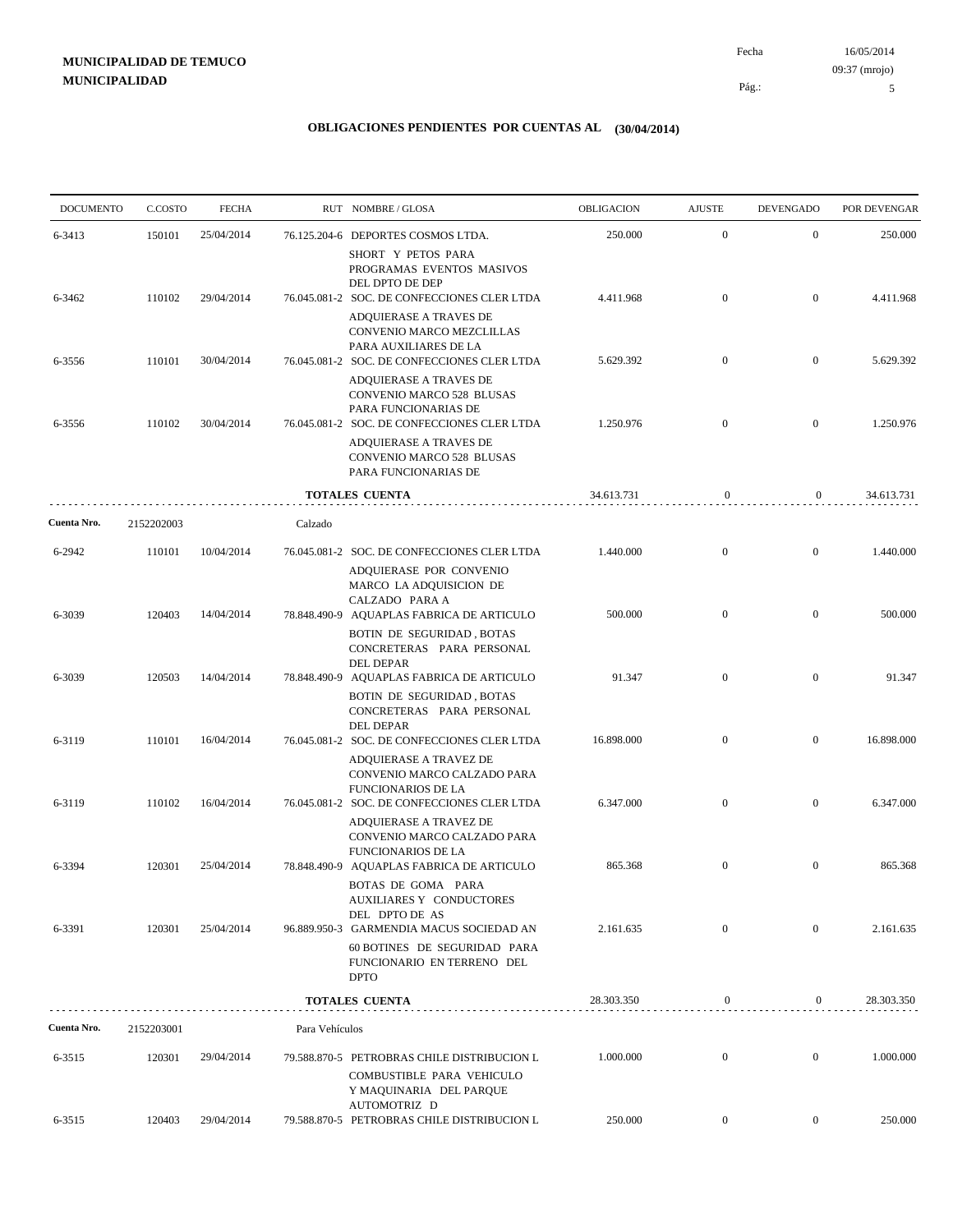6

| <b>DOCUMENTO</b> | C.COSTO | <b>FECHA</b> | RUT NOMBRE/GLOSA                                                                                                                              | OBLIGACION | <b>AJUSTE</b>    | <b>DEVENGADO</b> | POR DEVENGAR |
|------------------|---------|--------------|-----------------------------------------------------------------------------------------------------------------------------------------------|------------|------------------|------------------|--------------|
| 6-3515           | 120501  | 29/04/2014   | COMBUSTIBLE PARA VEHICULO<br>Y MAQUINARIA DEL PARQUE<br>AUTOMOTRIZ D<br>79.588.870-5 PETROBRAS CHILE DISTRIBUCION L                           | 200.000    | $\boldsymbol{0}$ | $\overline{0}$   | 200.000      |
|                  |         |              | COMBUSTIBLE PARA VEHICULO<br>Y MAQUINARIA DEL PARQUE<br>AUTOMOTRIZ D                                                                          |            |                  |                  |              |
| 6-3515           | 120601  | 29/04/2014   | 79.588.870-5 PETROBRAS CHILE DISTRIBUCION L<br>COMBUSTIBLE PARA VEHICULO<br>Y MAQUINARIA DEL PARQUE                                           | 214.986    | $\mathbf{0}$     | $\mathbf{0}$     | 214.986      |
| 6-3515           | 120701  | 29/04/2014   | AUTOMOTRIZ D<br>79.588.870-5 PETROBRAS CHILE DISTRIBUCION L<br>COMBUSTIBLE PARA VEHICULO                                                      | 527.800    | $\mathbf{0}$     | $\mathbf{0}$     | 527.800      |
| 6-3515           | 120801  | 29/04/2014   | Y MAQUINARIA DEL PARQUE<br>AUTOMOTRIZ D<br>79.588.870-5 PETROBRAS CHILE DISTRIBUCION L                                                        | 240.000    | $\mathbf{0}$     | $\mathbf{0}$     | 240.000      |
|                  |         |              | COMBUSTIBLE PARA VEHICULO<br>Y MAQUINARIA DEL PARQUE<br>AUTOMOTRIZ D                                                                          |            |                  |                  |              |
| 6-3516           | 120301  | 29/04/2014   | 79.588.870-5 PETROBRAS CHILE DISTRIBUCION L<br>COMBUSTIBLE PARA VEHICULOS<br>Y MAQUINARIA DEL PARQUE                                          | 28,400,000 | $\mathbf{0}$     | $\mathbf{0}$     | 28.400.000   |
| 6-3516           | 120403  | 29/04/2014   | <b>AUTOMOTRIZ DE</b><br>79.588.870-5 PETROBRAS CHILE DISTRIBUCION L<br>COMBUSTIBLE PARA VEHICULOS                                             | 190.000    | $\mathbf{0}$     | $\mathbf{0}$     | 190.000      |
| 6-3516           | 120501  | 29/04/2014   | Y MAQUINARIA DEL PARQUE<br><b>AUTOMOTRIZ DE</b><br>79.588.870-5 PETROBRAS CHILE DISTRIBUCION L                                                | 500.000    | $\mathbf{0}$     | $\mathbf{0}$     | 500.000      |
|                  |         |              | COMBUSTIBLE PARA VEHICULOS<br>Y MAQUINARIA DEL PARQUE<br><b>AUTOMOTRIZ DE</b>                                                                 |            |                  |                  |              |
| 6-3516           | 120503  | 29/04/2014   | 79.588.870-5 PETROBRAS CHILE DISTRIBUCION L<br>COMBUSTIBLE PARA VEHICULOS<br>Y MAQUINARIA DEL PARQUE                                          | 130.000    | $\mathbf{0}$     | $\mathbf{0}$     | 130.000      |
| 6-3516           | 120701  | 29/04/2014   | <b>AUTOMOTRIZ DE</b><br>79.588.870-5 PETROBRAS CHILE DISTRIBUCION L<br><b>COMBUSTIBLE PARA VEHICULOS</b>                                      | 11.801.000 | $\mathbf{0}$     | $\mathbf{0}$     | 11.801.000   |
| 6-3516           | 120702  | 29/04/2014   | Y MAQUINARIA DEL PARQUE<br><b>AUTOMOTRIZ DE</b><br>79.588.870-5 PETROBRAS CHILE DISTRIBUCION L                                                | 360.000    | $\mathbf{0}$     | $\mathbf{0}$     | 360.000      |
|                  |         |              | COMBUSTIBLE PARA VEHICULOS<br>Y MAQUINARIA DEL PARQUE<br><b>AUTOMOTRIZ DE</b>                                                                 |            |                  |                  |              |
| 6-3517           | 120301  | 29/04/2014   | 79.588.870-5 PETROBRAS CHILE DISTRIBUCION L<br>COMBUSTIBLE PARA VEHICULOS<br>Y MAQUINARIA DEL PARQUE                                          | 1.000.000  | $\mathbf{0}$     | $\mathbf{0}$     | 1.000.000    |
| 6-3517           | 120403  | 29/04/2014   | <b>AUTOMOTRIZ DE</b><br>79.588.870-5 PETROBRAS CHILE DISTRIBUCION L                                                                           | 250.000    | $\boldsymbol{0}$ | $\bf{0}$         | 250.000      |
| 6-3517           | 120601  | 29/04/2014   | COMBUSTIBLE PARA VEHICULOS<br>Y MAQUINARIA DEL PARQUE<br><b>AUTOMOTRIZ DE</b><br>79.588.870-5 PETROBRAS CHILE DISTRIBUCION L                  | 400.000    | $\boldsymbol{0}$ | $\boldsymbol{0}$ | 400.000      |
|                  |         |              | COMBUSTIBLE PARA VEHICULOS<br>Y MAQUINARIA DEL PARQUE                                                                                         |            |                  |                  |              |
| 6-3517           | 120701  | 29/04/2014   | <b>AUTOMOTRIZ DE</b><br>79.588.870-5 PETROBRAS CHILE DISTRIBUCION L<br>COMBUSTIBLE PARA VEHICULOS<br>Y MAQUINARIA DEL PARQUE<br>AUTOMOTRIZ DE | 527.800    | $\mathbf{0}$     | $\boldsymbol{0}$ | 527.800      |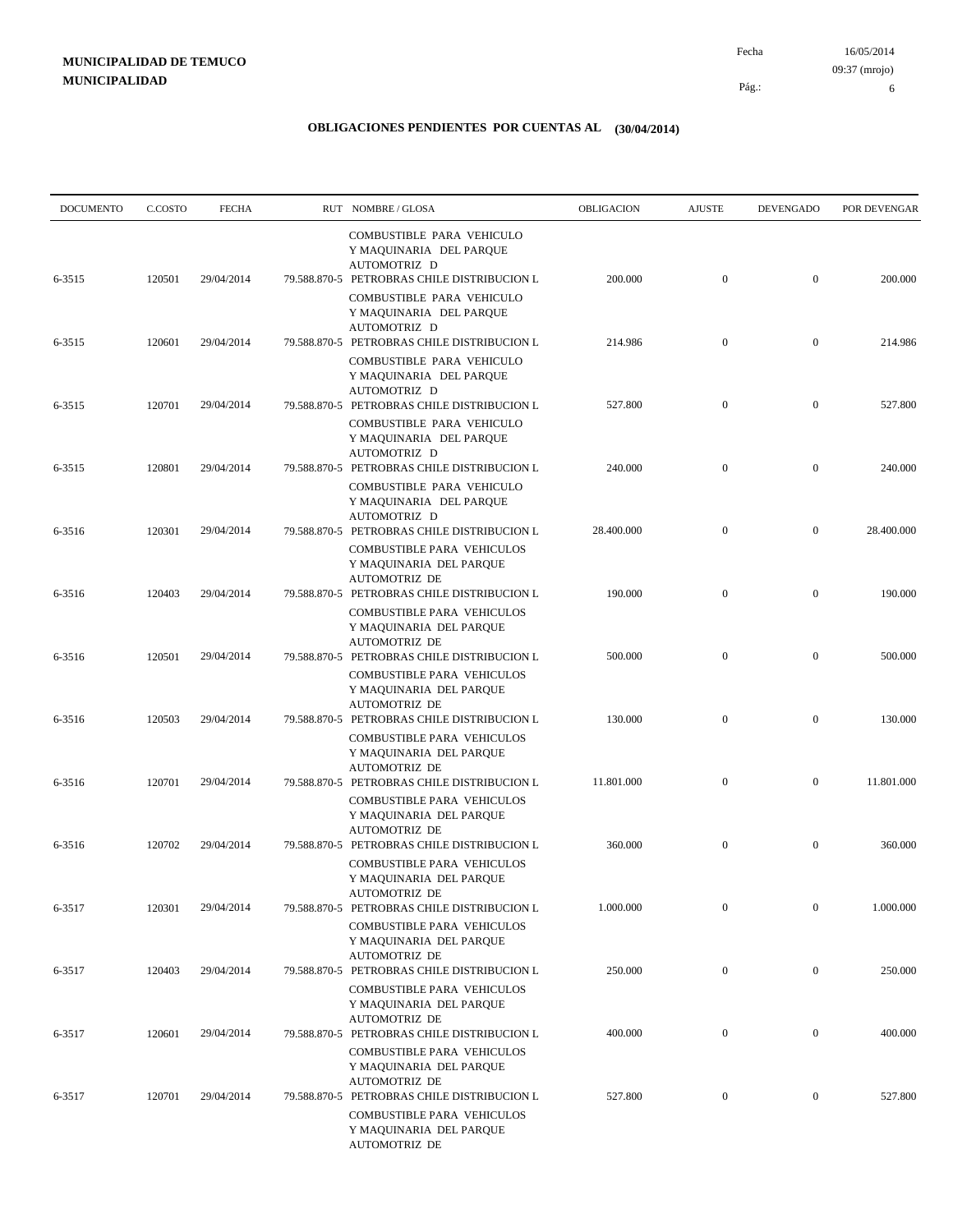# **MUNICIPALIDAD DE TEMUCO MUNICIPALIDAD**

16/05/2014 Pág.: Fecha

## **OBLIGACIONES PENDIENTES POR CUENTAS AL (30/04/2014)**

| <b>DOCUMENTO</b> | C.COSTO    | <b>FECHA</b> |                  | RUT NOMBRE/GLOSA                                                                                                             | <b>OBLIGACION</b> | <b>AJUSTE</b>    | <b>DEVENGADO</b> | POR DEVENGAR |
|------------------|------------|--------------|------------------|------------------------------------------------------------------------------------------------------------------------------|-------------------|------------------|------------------|--------------|
| 6-3517           | 120801     | 29/04/2014   |                  | 79.588.870-5 PETROBRAS CHILE DISTRIBUCION L<br>COMBUSTIBLE PARA VEHICULOS                                                    | 240.000           | $\mathbf{0}$     | $\mathbf{0}$     | 240.000      |
| 6-3518           | 120301     | 29/04/2014   |                  | Y MAQUINARIA DEL PARQUE<br><b>AUTOMOTRIZ DE</b><br>79.588.870-5 PETROBRAS CHILE DISTRIBUCION L                               | 28.400.000        | $\boldsymbol{0}$ | $\mathbf{0}$     | 28.400.000   |
|                  |            |              |                  | COMBUSTIBLE PARA VEHICULOS<br>Y MAQUINARIA DEL PARQUE<br><b>AUTOMOTRIZ DE</b>                                                |                   |                  |                  |              |
| 6-3518           | 120403     | 29/04/2014   |                  | 79.588.870-5 PETROBRAS CHILE DISTRIBUCION L<br>COMBUSTIBLE PARA VEHICULOS<br>Y MAQUINARIA DEL PARQUE                         | 190.000           | $\boldsymbol{0}$ | $\mathbf{0}$     | 190.000      |
| 6-3518           | 120501     | 29/04/2014   |                  | <b>AUTOMOTRIZ DE</b><br>79.588.870-5 PETROBRAS CHILE DISTRIBUCION L                                                          | 500.000           | $\boldsymbol{0}$ | $\mathbf{0}$     | 500.000      |
| 6-3518           | 120503     | 29/04/2014   |                  | COMBUSTIBLE PARA VEHICULOS<br>Y MAQUINARIA DEL PARQUE<br><b>AUTOMOTRIZ DE</b><br>79.588.870-5 PETROBRAS CHILE DISTRIBUCION L | 130.000           | $\boldsymbol{0}$ | $\mathbf{0}$     | 130.000      |
|                  |            |              |                  | COMBUSTIBLE PARA VEHICULOS<br>Y MAQUINARIA DEL PARQUE<br><b>AUTOMOTRIZ DE</b>                                                |                   |                  |                  |              |
| 6-3518           | 120701     | 29/04/2014   |                  | 79.588.870-5 PETROBRAS CHILE DISTRIBUCION L<br>COMBUSTIBLE PARA VEHICULOS<br>Y MAQUINARIA DEL PARQUE                         | 11.801.000        | $\boldsymbol{0}$ | $\mathbf{0}$     | 11.801.000   |
| 6-3518           | 120702     | 29/04/2014   |                  | <b>AUTOMOTRIZ DE</b><br>79.588.870-5 PETROBRAS CHILE DISTRIBUCION L<br>COMBUSTIBLE PARA VEHICULOS<br>Y MAQUINARIA DEL PARQUE | 360.000           | $\boldsymbol{0}$ | $\mathbf{0}$     | 360.000      |
| 6-3519           | 110801     | 29/04/2014   |                  | <b>AUTOMOTRIZ DE</b><br>79.588.870-5 PETROBRAS CHILE DISTRIBUCION L                                                          | 2.730.000         | $\overline{0}$   | $\mathbf{0}$     | 2.730.000    |
| 6-3519           | 140102     | 29/04/2014   |                  | COMBUSTIBLE PARA VEHICULOS<br>Y MAQUINARIA DEL PARQUE<br><b>AUTOMOTRIZ DE</b><br>79.588.870-5 PETROBRAS CHILE DISTRIBUCION L | 2.520.000         | $\boldsymbol{0}$ | $\mathbf{0}$     | 2.520.000    |
|                  |            |              |                  | COMBUSTIBLE PARA VEHICULOS<br>Y MAQUINARIA DEL PARQUE<br><b>AUTOMOTRIZ DE</b>                                                |                   |                  |                  |              |
| 6-3520           | 110801     | 29/04/2014   |                  | 79.588.870-5 PETROBRAS CHILE DISTRIBUCION L<br>COMBUSTIBLE PARA VEHICULOS<br>Y MAQUINARIA DEL PARQUE                         | 2.730.000         | $\overline{0}$   | $\boldsymbol{0}$ | 2.730.000    |
| 6-3520           | 140102     | 29/04/2014   |                  | <b>AUTOMOTRIZ DE</b><br>79.588.870-5 PETROBRAS CHILE DISTRIBUCION L<br>COMBUSTIBLE PARA VEHICULOS<br>Y MAQUINARIA DEL PARQUE | 2.520.000         | $\boldsymbol{0}$ | $\mathbf{0}$     | 2.520.000    |
| 6-3527           | 120301     | 30/04/2014   |                  | <b>AUTOMOTRIZ DE</b><br>85.184.600-K CRUZ Y CIA LTDA                                                                         | 3.155.414         | $\mathbf{0}$     | $\boldsymbol{0}$ | 3.155.414    |
|                  |            |              |                  | TAMBORES DE ACEITE<br>HIDRAULICO PARA CAMIONES DE<br>LA DIRECCION DE                                                         |                   |                  |                  |              |
|                  |            |              |                  | TOTALES CUENTA                                                                                                               | 101.268.000       | $\boldsymbol{0}$ | $\overline{0}$   | 101.268.000  |
| Cuenta Nro.      | 2152203003 |              | Para Calefacción |                                                                                                                              |                   |                  |                  |              |
| 6-2355           | 110709     | 26/03/2014   |                  | 76.070.129-7 FUAD J RIADI MARIN COMERC MAD<br>120 BOLSA DE PELLET ASERRIN<br>PARA CALEFACCION OFICINA DE<br><b>BILBAO</b>    | 396.000           | $\boldsymbol{0}$ | $\boldsymbol{0}$ | 396.000      |
| 6-3392           | 121302     | 25/04/2014   |                  | 96.568.740-8 GASCO GLP S.A.                                                                                                  | 190.020           | $\overline{0}$   | $\overline{0}$   | 190.020      |

09:37 (mrojo)

7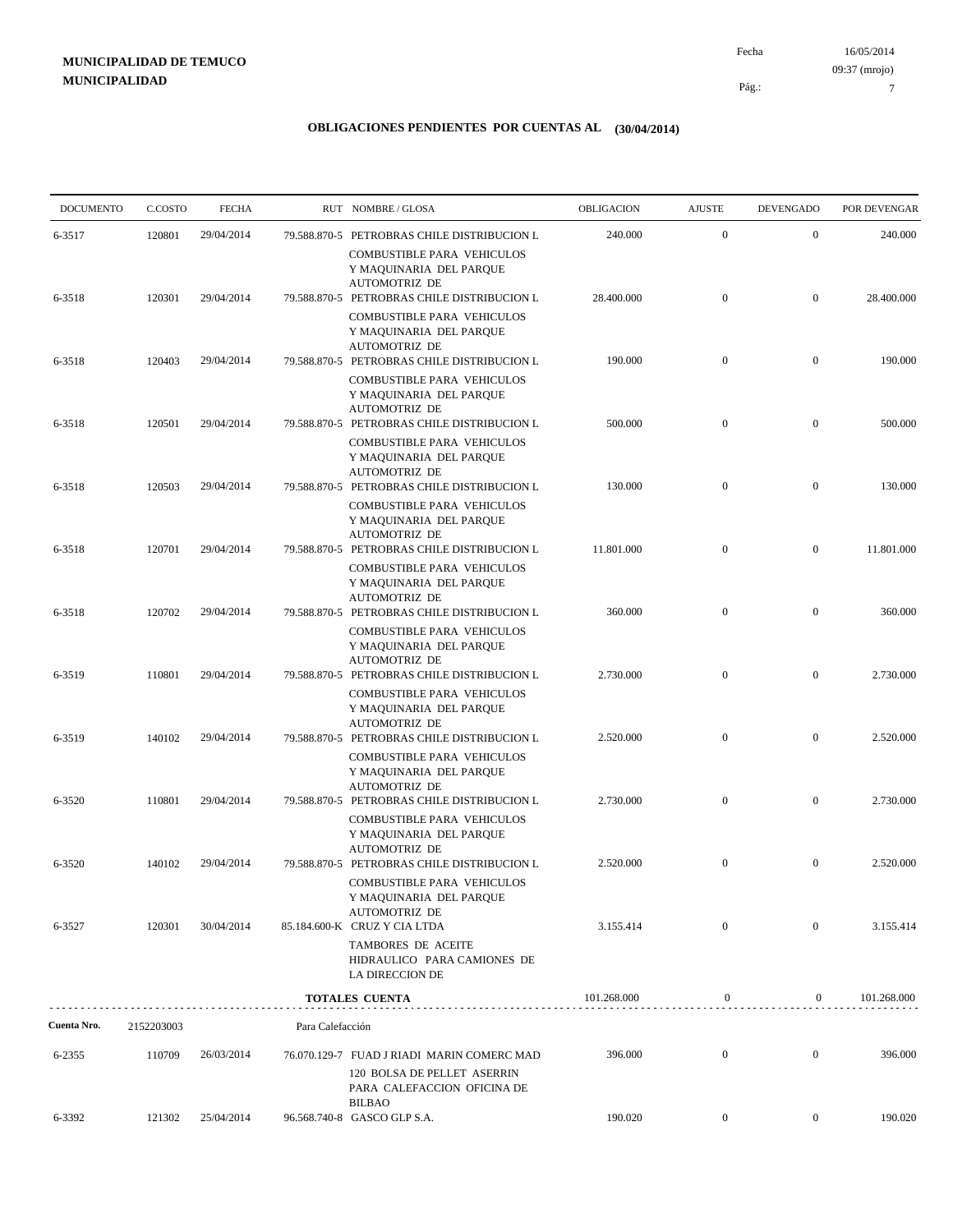| <b>DOCUMENTO</b> | C.COSTO    | <b>FECHA</b> |                       | RUT NOMBRE/GLOSA                                                                                                             | OBLIGACION | <b>AJUSTE</b>    | <b>DEVENGADO</b> | POR DEVENGAR |
|------------------|------------|--------------|-----------------------|------------------------------------------------------------------------------------------------------------------------------|------------|------------------|------------------|--------------|
| 6-3393           | 160202     | 25/04/2014   |                       | CARGAS DE GAS PARA<br>CALEFACCION OFICINA<br>ADMINISTRATIVA FERIA LABRA<br>76.070.129-7 FUAD J RIADI MARIN COMERC MAD        | 1.466.080  | $\mathbf{0}$     | $\overline{0}$   | 1.466.080    |
|                  |            |              |                       | PELLETS CERTIFICADO PARA<br>CALEFACCION DE 5 BIBLIOTECAS<br><b>VILLA A</b>                                                   |            |                  |                  |              |
| 6-3440           | 140602     | 28/04/2014   |                       | 76.091.429-0 COMERCIAL BOSQUES DEL SUR LT<br>LEÑA PARA CALEFACCION DEL<br>PG JORNADA ALTERNAS                                | 897.260    | $\mathbf{0}$     | $\boldsymbol{0}$ | 897.260      |
|                  |            |              |                       | <b>TOTALES CUENTA</b>                                                                                                        | 2.949.360  | 0                | 0                | 2.949.360    |
| Cuenta Nro.      | 2152203999 |              | Para Otros            |                                                                                                                              |            |                  |                  |              |
| 6-3517           | 120301     | 29/04/2014   |                       | 79.588.870-5 PETROBRAS CHILE DISTRIBUCION L                                                                                  | 500.000    | $\mathbf{0}$     | $\boldsymbol{0}$ | 500.000      |
|                  |            |              |                       | COMBUSTIBLE PARA VEHICULOS<br>Y MAQUINARIA DEL PARQUE<br><b>AUTOMOTRIZ DE</b>                                                |            |                  |                  |              |
| 6-3517           | 120402     | 29/04/2014   |                       | 79.588.870-5 PETROBRAS CHILE DISTRIBUCION L<br>COMBUSTIBLE PARA VEHICULOS<br>Y MAQUINARIA DEL PARQUE<br><b>AUTOMOTRIZ DE</b> | 1.200.000  | $\mathbf{0}$     | $\boldsymbol{0}$ | 1.200.000    |
| 6-3517           | 120501     | 29/04/2014   |                       | 79.588.870-5 PETROBRAS CHILE DISTRIBUCION L<br>COMBUSTIBLE PARA VEHICULOS<br>Y MAQUINARIA DEL PARQUE                         | 200.000    | $\overline{0}$   | $\mathbf{0}$     | 200.000      |
| 6-3517           | 120503     | 29/04/2014   |                       | <b>AUTOMOTRIZ DE</b><br>79.588.870-5 PETROBRAS CHILE DISTRIBUCION L<br>COMBUSTIBLE PARA VEHICULOS<br>Y MAQUINARIA DEL PARQUE | 200.000    | $\mathbf{0}$     | $\mathbf{0}$     | 200.000      |
| 6-3515           | 120301     | 29/04/2014   |                       | <b>AUTOMOTRIZ DE</b><br>79.588.870-5 PETROBRAS CHILE DISTRIBUCION L<br>COMBUSTIBLE PARA VEHICULO                             | 500.000    | $\mathbf{0}$     | $\mathbf{0}$     | 500.000      |
| 6-3515           | 120402     | 29/04/2014   |                       | Y MAQUINARIA DEL PARQUE<br>AUTOMOTRIZ D<br>79.588.870-5 PETROBRAS CHILE DISTRIBUCION L<br>COMBUSTIBLE PARA VEHICULO          | 1.200.000  | $\mathbf{0}$     | $\boldsymbol{0}$ | 1.200.000    |
| 6-3515           | 120501     | 29/04/2014   |                       | Y MAQUINARIA DEL PARQUE<br>AUTOMOTRIZ D<br>79.588.870-5 PETROBRAS CHILE DISTRIBUCION L                                       | 200.000    | $\mathbf{0}$     | $\mathbf{0}$     | 200.000      |
|                  |            |              |                       | COMBUSTIBLE PARA VEHICULO<br>Y MAQUINARIA DEL PARQUE<br>AUTOMOTRIZ D                                                         |            |                  |                  |              |
| 6-3515           | 120601     | 29/04/2014   |                       | 79.588.870-5 PETROBRAS CHILE DISTRIBUCION L<br>COMBUSTIBLE PARA VEHICULO<br>Y MAQUINARIA DEL PARQUE<br>AUTOMOTRIZ D          | 185.014    | $\mathbf{0}$     |                  | 185.014      |
|                  |            |              |                       | <b>TOTALES CUENTA</b>                                                                                                        | 4.185.014  | $\boldsymbol{0}$ | $\overline{0}$   | 4.185.014    |
| Cuenta Nro.      | 2152204001 |              | Materiales de Oficina |                                                                                                                              |            |                  |                  |              |
| $6 - 41$         | 110201     | 02/01/2014   |                       | 76.140.907-7 SOCIEDAD PRODUCTORA FAIY PLA<br>15 CREDENCIALES PARA<br>PERSONAL EN TERRENO QUE                                 | 53.550     | $\boldsymbol{0}$ | $\boldsymbol{0}$ | 53.550       |
| $6 - 43$         | 110201     | 02/01/2014   |                       | SERAN DISTRIBUIDA P<br>8.618.802-3 MANRIQUEZ UTZ MARIA DEL PILAR<br>ADQUISICION DE 15.000                                    | 2.719.150  | $\mathbf{0}$     | 1.053.366        | 1.665.784    |
| 6-844            | 110601     | 05/02/2014   |                       | <b>FORMULARIOS IMPRESOS Y</b><br>MECANIZADOS, PAGO DE PATE<br>8.618.802-3 MANRIQUEZ UTZ MARIA DEL PILAR                      | 3.290.350  | $\boldsymbol{0}$ | 2.864.706        | 425.644      |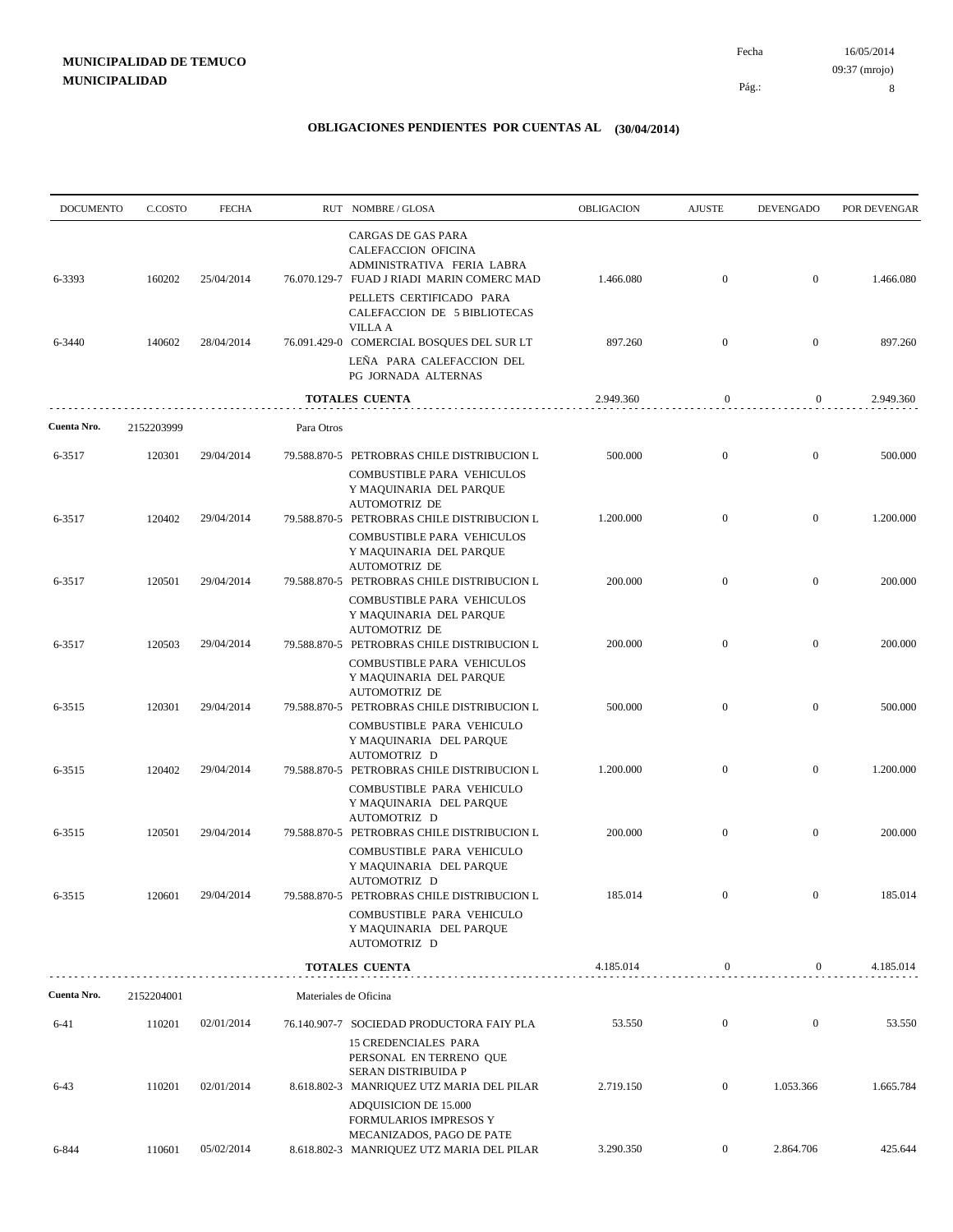16/05/2014 Pág.: Fecha 09:37 (mrojo)

9

| <b>DOCUMENTO</b> | C.COSTO | <b>FECHA</b> | RUT NOMBRE/GLOSA                                                                                                                | OBLIGACION | <b>AJUSTE</b>    | <b>DEVENGADO</b> | POR DEVENGAR |
|------------------|---------|--------------|---------------------------------------------------------------------------------------------------------------------------------|------------|------------------|------------------|--------------|
| 6-1595           | 110601  | 26/02/2014   | ADQUISICION E INCORPORACION<br>DE BASE DE DATOS A<br>FORMULARIOS PERMISOS DE<br>76.943.080-6 LIBRERIA GIORGIO EMPRESAS Y C      | 778.129    | $\boldsymbol{0}$ | $\mathbf{0}$     | 778.129      |
|                  |         |              | AGENDA TELEFONICA,<br>ARCHIVADOR, CAJA ESPIRAL<br>PLASTICO, RESMAS TAMAN                                                        |            |                  |                  |              |
| 6-2112           | 110201  | 18/03/2014   | 10.538.908-6 BURGOS MONSALVES PATRICIA TA<br><b>VOLANTES Y SOBRES MEDIO</b><br>OFICIO CON LOGO PARA UNIDAD                      | 198.000    | $\mathbf{0}$     | $\mathbf{0}$     | 198.000      |
| 6-2122           | 110201  | 18/03/2014   | DE INFORMES<br>77.671.730-4 ANGELICA NOVOA Y CIA<br>ARCHIVADORES, DISPENSADOR,<br>CORCHETES, CLIPS, ALFILER Y<br>OTROS MATERIAL | 40.830     | $\mathbf{0}$     | $\mathbf{0}$     | 40.830       |
| 6-2190           | 110201  | 19/03/2014   | 8.879.735-3 BOBADILLA GONZALEZ GUILLERM<br>4000 LIQUIDACIONES DE SUELDO<br>PARA PROCESO DE                                      | 80.000     | $\mathbf{0}$     | $\mathbf{0}$     | 80.000       |
| 6-2196           | 110201  | 20/03/2014   | REMUNERACION DEL DP<br>77.806.000-0 COMERCIAL RED OFFICE SUR LIMI<br>80 RESMAS HOJA DE OFICIO,<br>SOBRES SACO, CAJAS DE         | 440.874    | $\mathbf{0}$     | $\mathbf{0}$     | 440.874      |
| 6-2217           | 110201  | 20/03/2014   | ARCHIVOS, CORCHETES,<br>78.509.820-K HELMUT HOPFNER Y CIA. LTDA.<br>ARCHIVADORES, BOLIGRAFOS,                                   | 82.150     | $\mathbf{0}$     | $\mathbf{0}$     | 82.150       |
| 6-2308           | 110201  | 25/03/2014   | DESTACADORES, REGLA, POST IT<br>Y OTROS MAT<br>10.538.908-6 BURGOS MONSALVES PATRICIA TA<br>35.382 SOBRES CON LOGO              | 3.999.935  | $\mathbf{0}$     | $\mathbf{0}$     | 3.999.935    |
| 6-2602           | 110201  | 31/03/2014   | MUNICIPAL PARA EL DPTO DE<br><b>COMUNICACIONES</b><br>10.538.908-6 BURGOS MONSALVES PATRICIA TA                                 | 80.000     | $\mathbf{0}$     | $\mathbf{0}$     | 80.000       |
| 6-2576           | 110201  | 31/03/2014   | 200 CARPETAS PARA LA EGIS<br><b>MUNICIPAL</b><br>77.558.540-4 INDUSTRIAL Y COMERCIAL MEIGG                                      | 1.318.860  | $\boldsymbol{0}$ | $\mathbf{0}$     | 1.318.860    |
|                  |         |              | ARCHIVADORES, CARPETAS,<br>CUADERNOS, LIBRO DE ACTA Y<br>OTROS MATERIALES                                                       |            |                  |                  |              |
| 6-2762           | 110201  | 07/04/2014   | 78.509.820-K HELMUT HOPFNER Y CIA. LTDA.<br>ARCHIVADOR, CORCHETES,<br>CORRECTOR, TIJERA, LAPIZ, GOMA                            | 49.750     | $\boldsymbol{0}$ | $\mathbf{0}$     | 49.750       |
| 6-2855           | 110602  | 09/04/2014   | Y OTROS MATER<br>78.181.850-K COMERCIAL Y MANUFACTURERA B<br>500 CUADERNILLOS                                                   | 369.000    | $\overline{0}$   | $\overline{0}$   | 369.000      |
| 6-2878           | 110201  | 09/04/2014   | CUESTIONARIOS PARA LICENCIA<br>LEY 18290 PARA EL<br>77.806.000-0 COMERCIAL RED OFFICE SUR LIMI                                  | 388.789    | $\mathbf{0}$     | $\mathbf{0}$     | 388.789      |
| 6-2916           | 110201  | 10/04/2014   | BLOCK APUNTES, PERFORADORA,<br>CUCHILLO CARTONERO, CINTA<br>ADHEISVA Y<br>8.618.802-3 MANRIQUEZ UTZ MARIA DEL PILAR             | 2.261.000  | $\mathbf{0}$     | $\mathbf{0}$     | 2.261.000    |
|                  |         |              | <b>IMPRESION FORMULARIOS Y</b><br>MECANIZADO PARA 1 Y 2 CUOTA<br>DE ASEO DOMI                                                   |            |                  |                  |              |
| 6-3257           | 110201  | 22/04/2014   | 77.806.000-0 COMERCIAL RED OFFICE SUR LIMI<br>NOTA ADHESIVA, CUADERNOS,<br>PERFORADORA, CINTA ADHESIVA                          | 253.767    | $\boldsymbol{0}$ | $\boldsymbol{0}$ | 253.767      |
| 6-3338           | 110201  | 24/04/2014   | Y OTROS MAT<br>77.806.000-0 COMERCIAL RED OFFICE SUR LIMI                                                                       | 3.790.370  | $\mathbf{0}$     | $\boldsymbol{0}$ | 3.790.370    |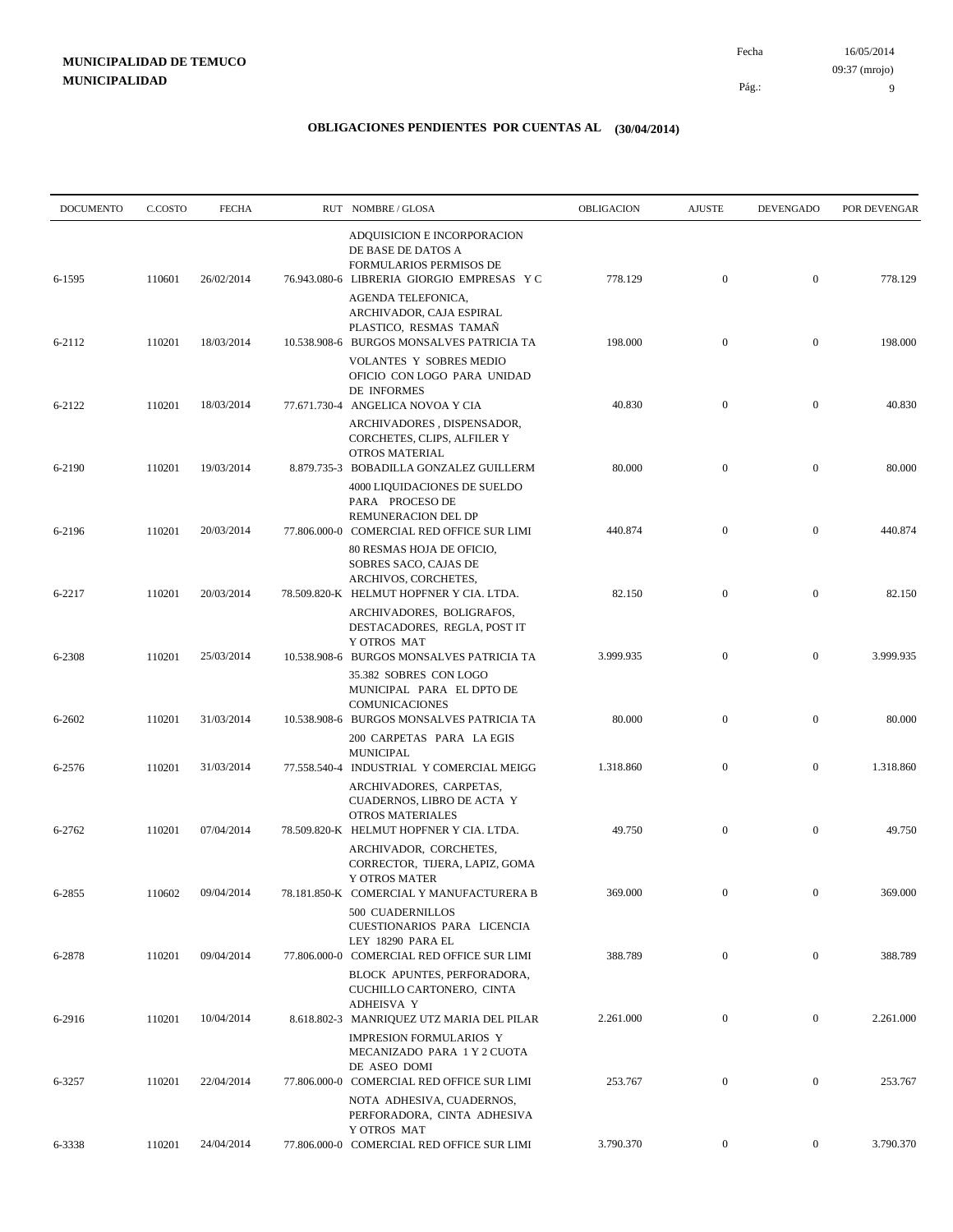| <b>DOCUMENTO</b> | C.COSTO       | <b>FECHA</b> | RUT NOMBRE/GLOSA                                                                                                         | <b>OBLIGACION</b> | <b>AJUSTE</b>    | <b>DEVENGADO</b> | POR DEVENGAR |
|------------------|---------------|--------------|--------------------------------------------------------------------------------------------------------------------------|-------------------|------------------|------------------|--------------|
| 6-3482           | 110201        | 29/04/2014   | RESMAS PAPEL OFICIO Y CARTA<br>PARA DIFERENTES DIRECCIONES<br><b>MUNICI</b><br>76.041.579-0 PROVEEDORES INTEGRALES DEL S | 399.942           | $\boldsymbol{0}$ | $\boldsymbol{0}$ | 399.942      |
|                  |               |              | ARCHIVADORES, DESTACADORES,<br>TACO BLANCO, PLUMON, TIJERAS<br><b>MEDIANA Y</b>                                          |                   |                  |                  |              |
| 6-3510           | 110201        | 29/04/2014   | 77.649.290-6 GRAFICA NEO MUNDO LIMITADA<br>TALONARIO DE GUIAS DE<br>RECEPCION, COTIZACION Y<br><b>EXPEDIENTE DE G</b>    | 2.904.490         | $\mathbf{0}$     | $\mathbf{0}$     | 2.904.490    |
|                  |               |              | TOTALES CUENTA                                                                                                           | 23.498.936        | $\boldsymbol{0}$ | 3.918.072        | 19.580.864   |
| Cuenta Nro.      | 2152204002001 |              | Textos y Otros Bilbiotecas                                                                                               |                   |                  |                  |              |
| 6-141            | 160201        | 02/01/2014   | 5.777.986-1 FERNANDEZ GALDAMES FLOR<br>PROVISION DE DIARIOS Y<br>REVISTAS PARA ALCALDIA -                                | 2.640.000         | $\mathbf{0}$     | 487.260          | 2.152.740    |
| 6-141            | 160202        | 02/01/2014   | RR.PP Y PARA<br>5.777.986-1 FERNANDEZ GALDAMES FLOR<br>PROVISION DE DIARIOS Y                                            | 7.680.000         | $\mathbf{0}$     | 2.107.050        | 5.572.950    |
| 6-3493           | 160201        | 29/04/2014   | REVISTAS PARA ALCALDIA -<br>RR.PP Y PARA<br>76.175.868-3 SERV. Y PROD. FOMENTO LECTOR                                    | 82.854            | $\boldsymbol{0}$ | $\mathbf{0}$     | 82.854       |
|                  |               |              | MATERIAL BIBLIOGRAFICO PARA<br>BIBLIOTECA GALO SEPULVEDA                                                                 |                   |                  |                  |              |
|                  |               |              | <b>TOTALES CUENTA</b>                                                                                                    | 10.402.854        | 0                | 2.594.310        | 7.808.544    |
| Cuenta Nro.      | 2152204002003 |              | Textos y Otros Actividades Municipales                                                                                   |                   |                  |                  |              |
| 6-3029           | 150106        | 14/04/2014   | 7.594.994-4 ROJAS TRIVIÑOS CLAUDIO<br>TARROS DE PELOTAS RED FELD,<br>TARROS DE PELOTA MID PED Y                          | 80.000            | $\boldsymbol{0}$ | $\mathbf{0}$     | 80.000       |
| 6-3097           | 150203        | 15/04/2014   | KIT O<br>78.921.060-8 SOC. MAR MAU LIMITADA<br>REDES DE FUTBOL, BABY FUTBOL<br>Y FUTBOLITO PARA LOS                      | 261.600           | $\boldsymbol{0}$ | $\mathbf{0}$     | 261.600      |
| 6-3097           | 150301        | 15/04/2014   | <b>DIFERENTES</b><br>78.921.060-8 SOC. MAR MAU LIMITADA<br>REDES DE FUTBOL, BABY FUTBOL                                  | 357.000           | $\mathbf{0}$     | $\mathbf{0}$     | 357.000      |
| 6-3097           | 150302        | 15/04/2014   | Y FUTBOLITO PARA LOS<br><b>DIFERENTES</b><br>78.921.060-8 SOC. MAR MAU LIMITADA                                          | 499.800           | $\boldsymbol{0}$ | $\overline{0}$   | 499.800      |
| 6-3097           | 150303        | 15/04/2014   | REDES DE FUTBOL, BABY FUTBOL<br>Y FUTBOLITO PARA LOS<br><b>DIFERENTES</b><br>78.921.060-8 SOC. MAR MAU LIMITADA          | 500.000           | $\overline{0}$   | $\overline{0}$   | 500.000      |
|                  |               |              | REDES DE FUTBOL, BABY FUTBOL<br>Y FUTBOLITO PARA LOS<br><b>DIFERENTES</b>                                                |                   |                  |                  |              |
| 6-3097           | 150306        | 15/04/2014   | 78.921.060-8 SOC. MAR MAU LIMITADA<br>REDES DE FUTBOL, BABY FUTBOL<br>Y FUTBOLITO PARA LOS                               | 238.000           | $\boldsymbol{0}$ | $\boldsymbol{0}$ | 238.000      |
| 6-3097           | 150307        | 15/04/2014   | <b>DIFERENTES</b><br>78.921.060-8 SOC. MAR MAU LIMITADA<br>REDES DE FUTBOL, BABY FUTBOL                                  | 357.000           | $\boldsymbol{0}$ | $\overline{0}$   | 357.000      |
| 6-3097           | 150308        | 15/04/2014   | Y FUTBOLITO PARA LOS<br><b>DIFERENTES</b><br>78.921.060-8 SOC. MAR MAU LIMITADA                                          | 119.000           | $\overline{0}$   | $\overline{0}$   | 119.000      |
|                  |               |              |                                                                                                                          |                   |                  |                  |              |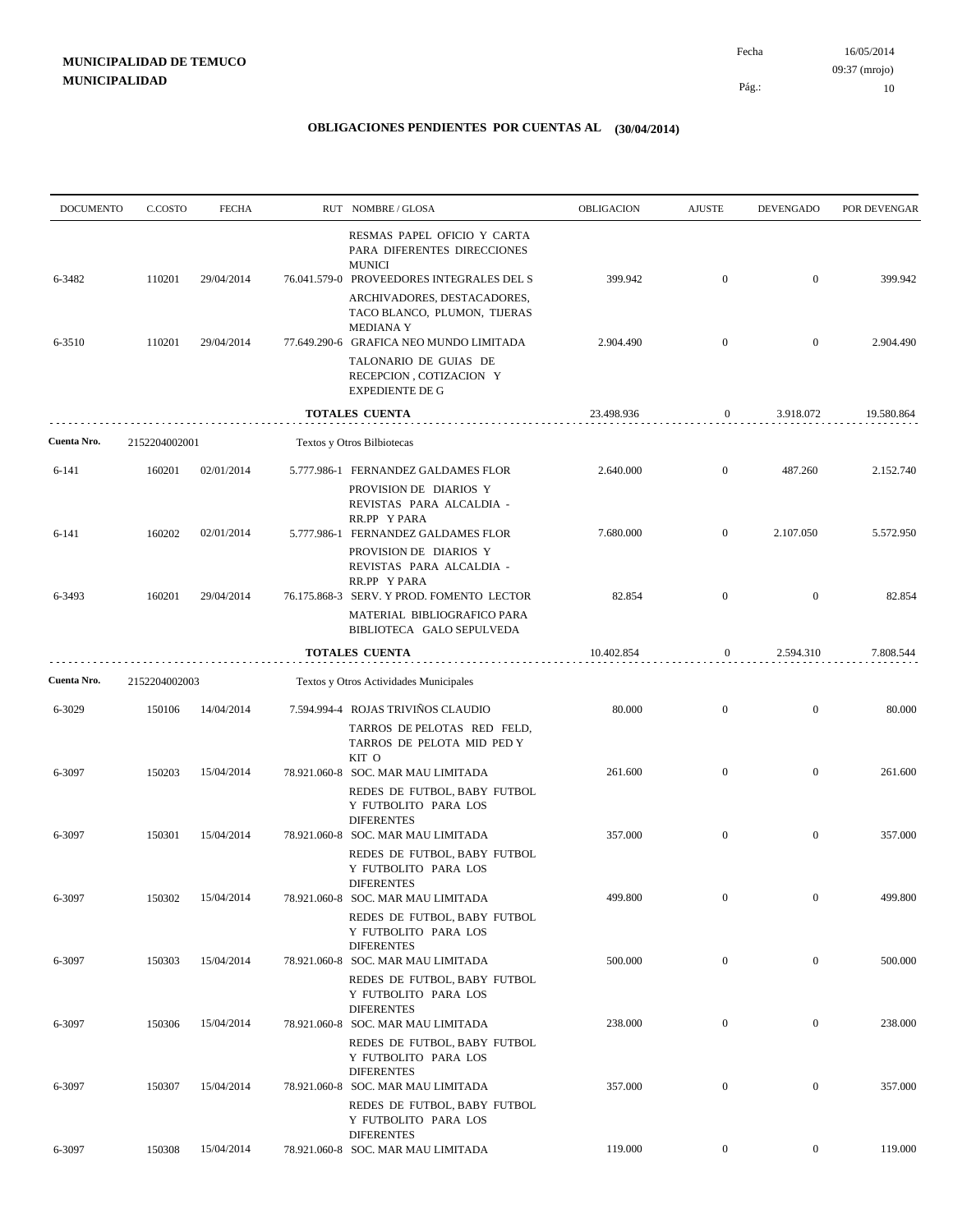| <b>DOCUMENTO</b> | C.COSTO    | <b>FECHA</b> |                    | RUT NOMBRE/GLOSA                                                                                                                       | OBLIGACION | <b>AJUSTE</b>    | <b>DEVENGADO</b> | POR DEVENGAR |
|------------------|------------|--------------|--------------------|----------------------------------------------------------------------------------------------------------------------------------------|------------|------------------|------------------|--------------|
| 6-3097           | 150309     | 15/04/2014   |                    | REDES DE FUTBOL, BABY FUTBOL<br>Y FUTBOLITO PARA LOS<br><b>DIFERENTES</b><br>78.921.060-8 SOC. MAR MAU LIMITADA                        | 357.000    | $\boldsymbol{0}$ | $\mathbf{0}$     | 357.000      |
|                  |            |              |                    | REDES DE FUTBOL, BABY FUTBOL<br>Y FUTBOLITO PARA LOS<br><b>DIFERENTES</b>                                                              |            |                  |                  |              |
| 6-3097           | 150310     | 15/04/2014   |                    | 78.921.060-8 SOC. MAR MAU LIMITADA<br>REDES DE FUTBOL, BABY FUTBOL<br>Y FUTBOLITO PARA LOS                                             | 357.000    | $\boldsymbol{0}$ | $\mathbf{0}$     | 357.000      |
| 6-3097           | 150403     | 15/04/2014   |                    | <b>DIFERENTES</b><br>78.921.060-8 SOC. MAR MAU LIMITADA<br>REDES DE FUTBOL, BABY FUTBOL<br>Y FUTBOLITO PARA LOS                        | 142.800    | $\mathbf{0}$     | $\mathbf{0}$     | 142.800      |
| 6-3097           | 150405     | 15/04/2014   |                    | <b>DIFERENTES</b><br>78.921.060-8 SOC. MAR MAU LIMITADA<br>REDES DE FUTBOL, BABY FUTBOL<br>Y FUTBOLITO PARA LOS                        | 285.600    | $\boldsymbol{0}$ | $\mathbf{0}$     | 285.600      |
| 6-3097           | 150406     | 15/04/2014   |                    | <b>DIFERENTES</b><br>78.921.060-8 SOC. MAR MAU LIMITADA<br>REDES DE FUTBOL, BABY FUTBOL<br>Y FUTBOLITO PARA LOS                        | 142.800    | $\boldsymbol{0}$ | $\mathbf{0}$     | 142.800      |
| 6-3128           | 150106     | 16/04/2014   |                    | <b>DIFERENTES</b><br>3.226.524-3 ABARZUA HERRERA MINERVA<br>BALONERAS, ESCALERAS DE                                                    | 232.700    | $\mathbf{0}$     | $\mathbf{0}$     | 232.700      |
| 6-3144           | 150109     | 16/04/2014   |                    | COORDINACION, AROS Y<br><b>CUERDAS Y OTROS M</b><br>15.593.415-8 ARJONA OGAZ MATIAS FELIPE<br>PALOS HOCKEY Y OTROS                     | 80.800     | $\mathbf{0}$     | $\mathbf{0}$     | 80.800       |
| 6-3300           | 150306     | 23/04/2014   |                    | MATERIALES DE ENSEÑANZA<br>PARA POLIDEPORTIV<br>76.138.432-5 SOCIEDAD COMERCIAL NAVARRO Y                                              | 101.493    | $\boldsymbol{0}$ | $\boldsymbol{0}$ | 101.493      |
| 6-3414           | 150106     | 25/04/2014   |                    | REDES DE BASQUETBOL PARA<br>COMPLEJO PARQUE COSTANERA<br>3.226.524-3 ABARZUA HERRERA MINERVA                                           | 388.900    | $\boldsymbol{0}$ | $\mathbf{0}$     | 388.900      |
|                  |            |              |                    | TRAMPOLIN, ESCALERA, BALON DE<br>GOMA, Y OTROS MATERIAL DE<br><b>ENSEÑANZA</b>                                                         |            |                  |                  |              |
| 6-3513           | 150106     | 29/04/2014   |                    | 76.135.693-3 SPORTPLUS<br>PETOS, FLORETE, PUNTAS DE<br>GOMAS Y OTROS ARTICULOS DE<br><b>MATERIAL D</b>                                 | 294.000    | $\boldsymbol{0}$ | $\mathbf{0}$     | 294.000      |
|                  |            |              |                    | TOTALES CUENTA                                                                                                                         | 4.795.493  | $\boldsymbol{0}$ | $\overline{0}$   | 4.795.493    |
| Cuenta Nro.      | 2152204003 |              | Productos Químicos |                                                                                                                                        |            |                  |                  |              |
| 6-2358           | 121201     | 26/03/2014   |                    | 6.581.199-5 GAETE CHESTA JUAN LUIS<br>CYPERKILL Y RASTOP PELLET<br>PARA FUMIGACION EN EL                                               | 434.949    | $\boldsymbol{0}$ | $\mathbf{0}$     | 434.949      |
| 6-3479           | 121301     | 29/04/2014   |                    | MERCADO MUNICIPA<br>76.093.730-4 INNOVACION GLOBAL LIMITADA<br>PRODUCTOS QUIMICOS PARA<br>LIMPIEZA DE BANDEJONES FERIA<br><b>PINTO</b> | 387.785    | $\mathbf{0}$     | $\mathbf{0}$     | 387.785      |
|                  |            |              |                    | <b>TOTALES CUENTA</b>                                                                                                                  | 822.734    | $\boldsymbol{0}$ | $\boldsymbol{0}$ | 822.734      |
| Cuenta Nro.      | 2152204004 |              |                    | Productos Farmacéuticos                                                                                                                |            |                  |                  |              |
| 6-2134           | 150105     | 18/03/2014   |                    | 79.612.510-1 FARMACIA CENTRAL                                                                                                          | 79.110     | $\boldsymbol{0}$ | $\boldsymbol{0}$ | 79.110       |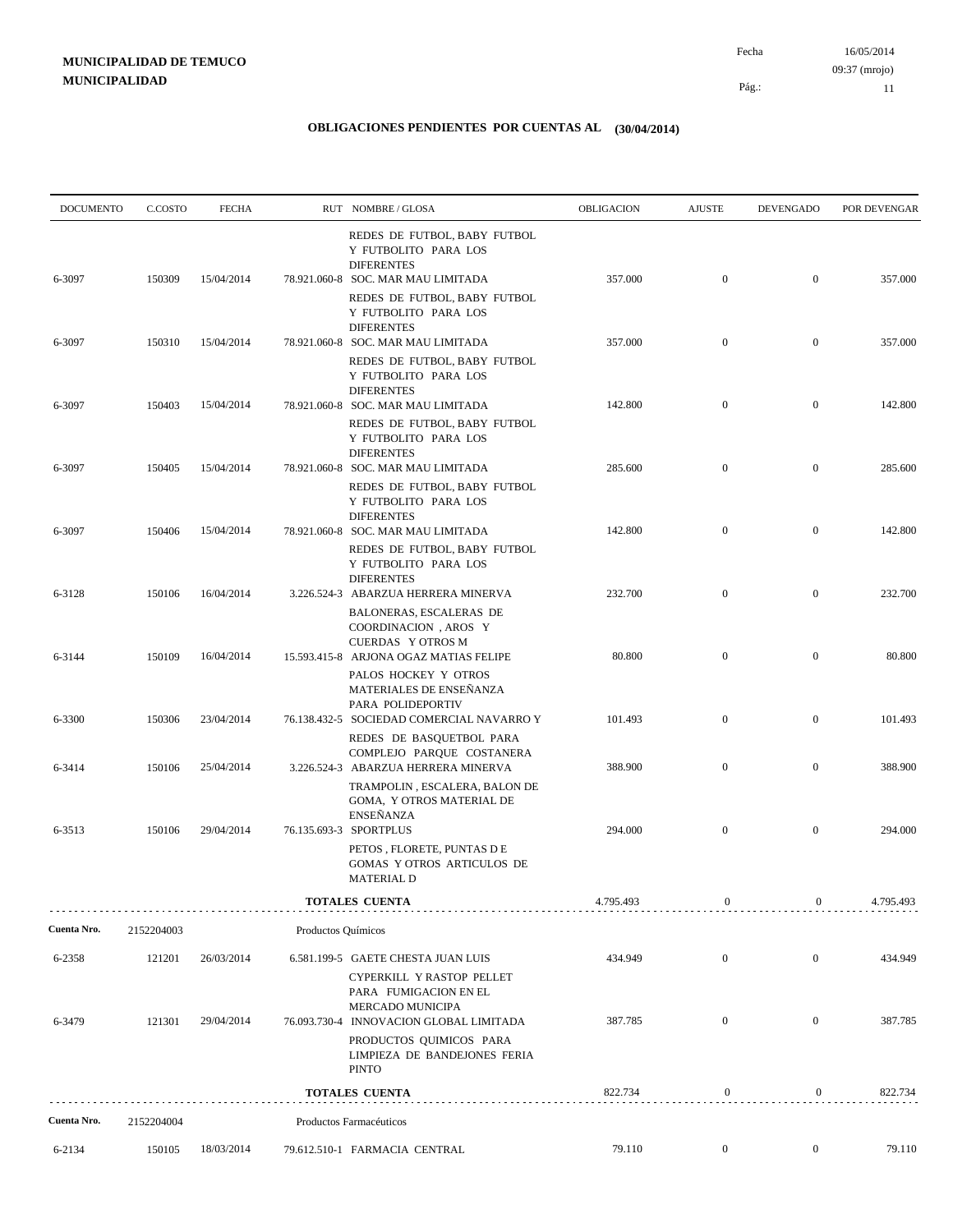| <b>DOCUMENTO</b> | C.COSTO    | <b>FECHA</b> | RUT NOMBRE/GLOSA                                                                                                                                         | OBLIGACION | <b>AJUSTE</b>    | <b>DEVENGADO</b> | POR DEVENGAR |
|------------------|------------|--------------|----------------------------------------------------------------------------------------------------------------------------------------------------------|------------|------------------|------------------|--------------|
| 6-2135           | 150106     | 18/03/2014   | BOTIQUIN, IBUPROFENO, POVIN,<br>GASAS, COMPRESA Y OTROS<br>PARA POLIDE<br>79.612.510-1 FARMACIA CENTRAL                                                  | 79.750     | $\mathbf{0}$     | $\overline{0}$   | 79.750       |
|                  |            |              | CLORURO DE ETILO, COMPRESA<br>FRIO -CALOR, ALGODON Y OTROS<br><b>INSUMOS</b>                                                                             |            |                  |                  |              |
| 6-2773           | 140504     | 07/04/2014   | 79.612.510-1 FARMACIA CENTRAL<br>TAPSIN, PARCHE, BOTELLAS<br>SUERO, CINTA ADHESIVAS Y<br>OTROS PRODUCTOS                                                 | 44.460     | $\mathbf{0}$     | $\mathbf{0}$     | 44.460       |
|                  |            |              | TOTALES CUENTA                                                                                                                                           | 203.320    | $\boldsymbol{0}$ | 0                | 203.320      |
| Cuenta Nro.      | 2152204006 |              | Fertilizantes, Insecticidas, Fungicidas y Otros                                                                                                          |            |                  |                  |              |
| 6-2249           | 150201     | 21/03/2014   | 6.581.199-5 GAETE CHESTA JUAN LUIS<br>FERTILIZANTE, HERBICIDAS, PARA                                                                                     | 215.332    | $\mathbf{0}$     | $\boldsymbol{0}$ | 215.332      |
| 6-3115           | 150201     | 16/04/2014   | CANCHA ESTADIO GERMAN<br><b>BECKER</b><br>6.581.199-5 GAETE CHESTA JUAN LUIS<br>FERTILIZANTE PARA CANCHA 1<br>Y 2 PARQUE ESTADIO GERMAN<br><b>BECKER</b> | 667.600    | $\mathbf{0}$     | $\mathbf{0}$     | 667.600      |
|                  |            |              | <b>TOTALES CUENTA</b>                                                                                                                                    | 882.932    | $\mathbf{0}$     | $\boldsymbol{0}$ | 882.932      |
| Cuenta Nro.      | 2152204007 |              | Materiales y Útiles de Aseo                                                                                                                              |            |                  |                  |              |
| 6-2343           | 140902     | 25/03/2014   | 78.906.980-8 COMERCIAL MUNOZ Y COMPANIA L                                                                                                                | 449.570    | $\mathbf{0}$     | $\boldsymbol{0}$ | 449.570      |
| 6-2517           | 110709     | 28/03/2014   | TOALLA DE PAPEL, TRAPERO,<br>ESCOBILLON, BOLSAS DE BASURA<br>Y OTROS MATE<br>78.906.980-8 COMERCIAL MUNOZ Y COMPANIA L<br>BOLSAS DE BASURA, TRAPERO,     | 231.305    | $\overline{0}$   | $\mathbf{0}$     | 231.305      |
|                  |            |              | ESCOBILLON, TOALLA DE PAPEL Y<br><b>OTROS</b>                                                                                                            |            |                  |                  |              |
|                  |            |              | <b>TOTALES CUENTA</b>                                                                                                                                    | 680.875    | $\boldsymbol{0}$ | 0                | 680.875      |
| Cuenta Nro.      | 2152204008 |              | Menaje para Oficina, Casino y Otros                                                                                                                      |            |                  |                  |              |
| 6-2760           | 110201     | 07/04/2014   | 83.947.400-8 GEJMAN Y CIA LTDA<br>02 MICROONDA PARA CASINO<br>BELLO 510                                                                                  | 79.980     | $\mathbf{0}$     | $\mathbf{0}$     | 79.980       |
| 6-3332           | 110201     | 24/04/2014   | 77.261.280-K FALABELLA RETAIL S.A.<br>HORNO ELECTRICO PARA<br>BIBLIOTECA PICHICAUTIN                                                                     | 19.990     | $\boldsymbol{0}$ | $\boldsymbol{0}$ | 19.990       |
|                  |            |              | <b>TOTALES CUENTA</b>                                                                                                                                    | 99.970     | $\boldsymbol{0}$ | $\overline{0}$   | 99.970       |
| Cuenta Nro.      | 2152204009 |              | Insumos, Repuestos y Accesorios Computacionales                                                                                                          |            |                  |                  |              |
| 6-2319           | 110401     | 25/03/2014   | 78.050.590-7 DISTRIBUIDORA NUEVA ATLANTA L<br>SERVICIO DE IMPRESION PARA<br>OFICINA OPD, ABASTECIMIENTO Y                                                | 80.000     | $\boldsymbol{0}$ | $\overline{0}$   | 80.000       |
| 6-2320           | 110401     | 25/03/2014   | <b>DPTO</b><br>78.050.590-7 DISTRIBUIDORA NUEVA ATLANTA L<br>SERVICIO DE IMPRESION PARA                                                                  | 1.800.000  | $\mathbf{0}$     | $\boldsymbol{0}$ | 1.800.000    |
| 6-2321           | 110401     | 25/03/2014   | PROCESO PERMISO CIRCULACION<br>78.050.590-7 DISTRIBUIDORA NUEVA ATLANTA L                                                                                | 100.000    | $\boldsymbol{0}$ | $\overline{0}$   | 100.000      |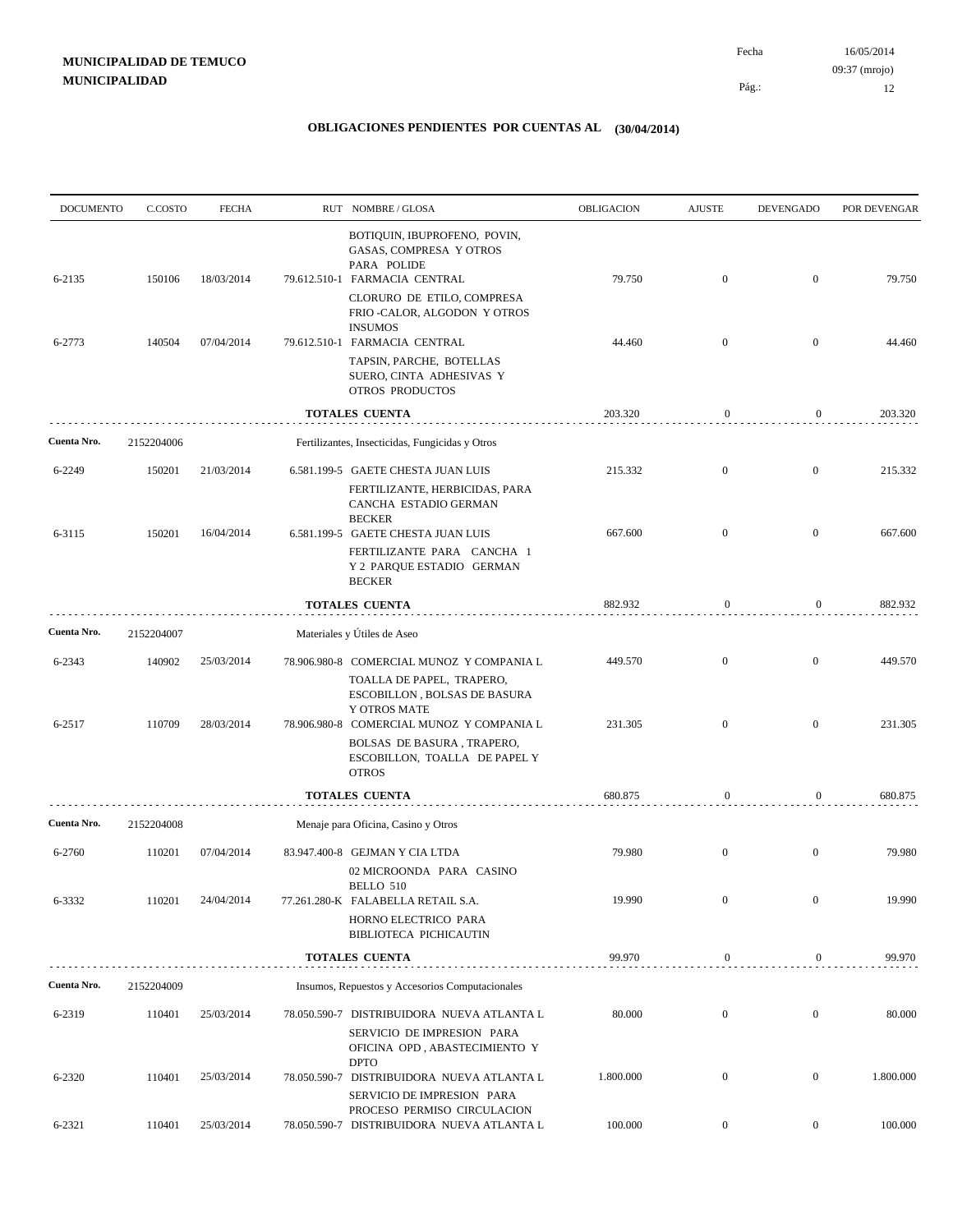| <b>DOCUMENTO</b> | C.COSTO    | <b>FECHA</b> | RUT NOMBRE/GLOSA                                                                                                            | OBLIGACION | <b>AJUSTE</b>    | <b>DEVENGADO</b> | POR DEVENGAR |
|------------------|------------|--------------|-----------------------------------------------------------------------------------------------------------------------------|------------|------------------|------------------|--------------|
| 6-2959           | 110401     | 11/04/2014   | SERVICIO DE IMPRESION PARA<br>OFICINAS DE COMUNICACIONES,<br><b>TRANSITO Y</b><br>13.964.232-5 ROJAS CORTES MAGALY DEL CARM | 63.556     | $\boldsymbol{0}$ | $\overline{0}$   | 63.556       |
|                  |            |              | 02 FUNDAS PARA TABLET PARA<br>INSPECTORES AL TOMAR<br>LICENCIA DE                                                           |            |                  |                  |              |
| 6-3210           | 110401     | 17/04/2014   | 77.806.000-0 COMERCIAL RED OFFICE SUR LIMI<br><b>ADQUISICION DE 45 TONER</b>                                                | 2.062.728  | $\boldsymbol{0}$ | $\mathbf{0}$     | 2.062.728    |
| 6-3246           | 110401     | 21/04/2014   | ORIGINAL CANON 325 PARA<br>MPRESORAS MUNICIPALES<br>76.596.570-5 CARLOS ALBERTO PALMA RIVERA Y                              | 1.592.591  | $\mathbf{0}$     | $\mathbf{0}$     | 1.592.591    |
|                  |            |              | TONER ORIGINAL PARA<br>IMPRESORA LASER HP PARA<br>DIRECCIONES MUNIC                                                         |            |                  |                  |              |
| 6-3271           | 110401     | 22/04/2014   | 76.026.331-1 AM INVERSIONES SOCIEDAD ANONI<br>ADQUISICION DE UPS FORZA<br>FX-2200 LCD-C-2200 VA PARA                        | 136.642    | $\boldsymbol{0}$ | $\mathbf{0}$     | 136.642      |
| 6-3380           | 110401     | 25/04/2014   | QUISCO E<br>96.808.090-3 MYB SERVICIOS COMPUTACIONALE<br>TINTAS PARA PLOTTER DEL DPTO                                       | 1.060.885  | $\boldsymbol{0}$ | $\mathbf{0}$     | 1.060.885    |
| 6-3498           | 110401     | 29/04/2014   | DE PROYECTO<br>87.019.000-K CRECIC S.A.<br>CARTRIDGE PARA PROCESO                                                           | 20.758     | $\boldsymbol{0}$ | $\mathbf{0}$     | 20.758       |
| 6-3530           | 110401     | 30/04/2014   | <b>ADMINISTRATIVO DE LA</b><br><b>DIRECCION RURAL</b><br>87.019.000-K CRECIC S.A.                                           | 805.571    | $\boldsymbol{0}$ | $\mathbf{0}$     | 805.571      |
|                  |            |              | ROLLO PAPEL BOND PARA<br>PLOTTER DEL DPTO DE<br><b>PROYECTO</b>                                                             |            |                  |                  |              |
|                  |            |              | <b>TOTALES CUENTA</b>                                                                                                       | 7.722.731  | $\mathbf{0}$     | $\boldsymbol{0}$ | 7.722.731    |
| Cuenta Nro.      | 2152204010 |              | Materiales para Mantenimiento y Reparaciones de Inmuebles                                                                   |            |                  |                  |              |
| 6-510            | 150202     | 24/01/2014   | 81.151.900-6 FRINDT S.A.<br>ADQUISICION DE MATERIALES DE<br>FERRETERIA: 07 ADHESIVO<br><b>CERAMICO BEKRON E</b>             | 79.175     | $\boldsymbol{0}$ | $\mathbf{0}$     | 79.175       |
| 6-1419           | 110710     | 18/02/2014   | 9.194.784-6 AVENDAÑO ALTAMIRANO VIVIANA<br>CONTRATO DE SUMINISTRO PARA<br>ADQUISICION CUBIERTA DE                           | 88.209     | $\boldsymbol{0}$ | $\mathbf{0}$     | 88.209       |
| 6-2248           | 150404     | 21/03/2014   | <b>VIDRIOS PARA E</b><br>81.151.900-6 FRINDT S.A.<br>TAPAGOTERAS, YESO CARTON,<br>INTERNIT, PAPEL FILTRO, CEMENTO           | 1.000.000  | $\overline{0}$   | $\mathbf{0}$     | 1.000.000    |
| 6-2248           | 150405     | 21/03/2014   | Y OTROS M<br>81.151.900-6 FRINDT S.A.<br>TAPAGOTERAS, YESO CARTON,                                                          | 221.860    | $\overline{0}$   | $\overline{0}$   | 221.860      |
| 6-2248           | 150406     | 21/03/2014   | INTERNIT, PAPEL FILTRO, CEMENTO<br>Y OTROS M<br>81.151.900-6 FRINDT S.A.                                                    | 500.000    | $\boldsymbol{0}$ | $\overline{0}$   | 500.000      |
|                  |            |              | TAPAGOTERAS, YESO CARTON,<br>INTERNIT, PAPEL FILTRO, CEMENTO<br>Y OTROS M                                                   |            |                  |                  |              |
| 6-2248           | 150407     | 21/03/2014   | 81.151.900-6 FRINDT S.A.<br>TAPAGOTERAS, YESO CARTON,<br>INTERNIT, PAPEL FILTRO, CEMENTO                                    | 500.000    | $\boldsymbol{0}$ | $\mathbf{0}$     | 500.000      |
| 6-2548           | 110711     | 31/03/2014   | Y OTROS M<br>69.190.700-7 MUNICIPALIDAD DE TEMUCO                                                                           | 4.000.000  | $\overline{0}$   | $\mathbf{0}$     | 4.000.000    |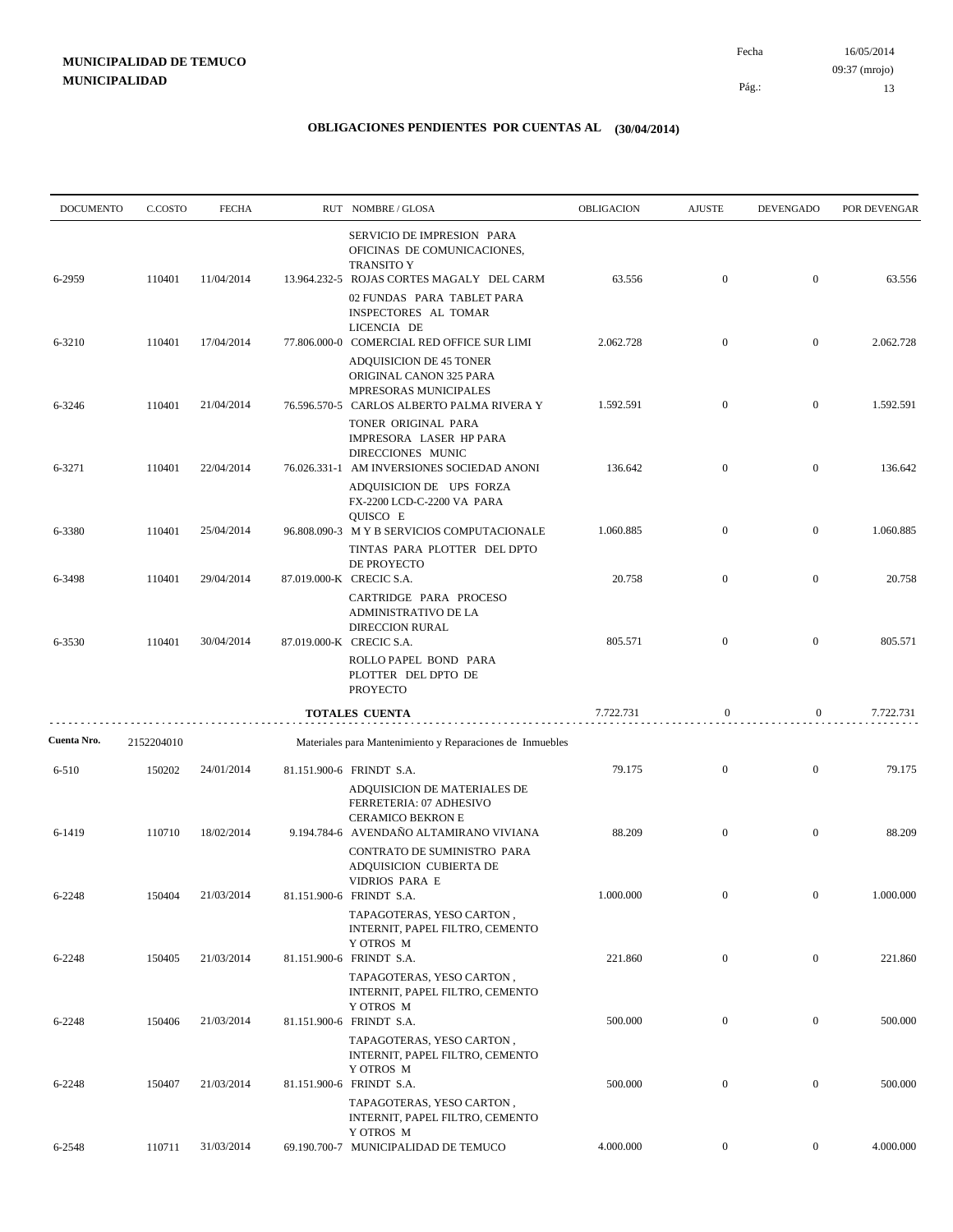| <b>DOCUMENTO</b> | C.COSTO | <b>FECHA</b> | RUT NOMBRE/GLOSA                                                                                        | OBLIGACION | <b>AJUSTE</b>    | <b>DEVENGADO</b> | POR DEVENGAR |
|------------------|---------|--------------|---------------------------------------------------------------------------------------------------------|------------|------------------|------------------|--------------|
| 6-2575           | 110709  | 31/03/2014   | RESERVA DE PTO<br><b>CORESPODNIENTE GASTOS 1</b><br><b>TRIMESTRE</b><br>81.151.900-6 FRINDT S.A.        | 41.805     | $\boldsymbol{0}$ | $\overline{0}$   | 41.805       |
|                  |         |              | EQUIPOS FLUORESCENTE,<br>HUINCHA AISLADORA,<br>ALARGADOR, PARTIDOR Y TU                                 |            |                  |                  |              |
| 6-2583           | 150202  | 31/03/2014   | 81.151.900-6 FRINDT S.A.<br>20 GL PINTURAS PARA<br>REPARACIONES ESTADIO GERMAN                          | 225.032    | $\mathbf{0}$     | $\mathbf{0}$     | 225.032      |
| 6-2596           | 110709  | 31/03/2014   | <b>BECKER</b><br>81.151.900-6 FRINDT S.A.                                                               | 79.000     | $\overline{0}$   | $\overline{0}$   | 79.000       |
| 6-2656           | 110710  | 02/04/2014   | PINTURAS, BROCHAS, RODILLOS<br>PARA MANTENCION ACCESO<br><b>INTERIOR OF</b><br>81.151.900-6 FRINDT S.A. | 77.305     | $\mathbf{0}$     | $\mathbf{0}$     | 77.305       |
|                  |         |              | BISAGRAS, ADHESIVOS,<br>DILUYENTE, LIJA DE MADERA Y<br><b>OTROS MATERIALES</b>                          |            |                  |                  |              |
| 6-2691           | 150405  | 02/04/2014   | 81.151.900-6 FRINDT S.A.<br>CANDADOS BRONCE PARA<br>MANTENCION DEL GIMNASIO                             | 78.675     | $\mathbf{0}$     | $\mathbf{0}$     | 78.675       |
| 6-2694           | 110710  | 02/04/2014   | <b>RIBEREÑO</b><br>96.355.000-6 ELECTROCOM S.A.<br>03 PLANCHAS ENCHAPADA                                | 81.911     | $\mathbf{0}$     | $\mathbf{0}$     | 81.911       |
| 6-2739           | 150301  | 04/04/2014   | EUCALIPTO PARA CONFECCION<br>DE PUERTAS M<br>96.792.430-K SODIMAC S.A.                                  | 600.000    | $\boldsymbol{0}$ | $\mathbf{0}$     | 600.000      |
| 6-2739           | 150302  | 04/04/2014   | PINTURAS PARA<br>MANTENIMIENTO DE RECINTOS<br>DEPORTIVOS MUNICIPALES<br>96.792.430-K SODIMAC S.A.       | 800.000    | $\boldsymbol{0}$ | $\mathbf{0}$     | 800.000      |
|                  |         |              | PINTURAS PARA<br>MANTENIMIENTO DE RECINTOS<br>DEPORTIVOS MUNICIPALES                                    |            |                  |                  |              |
| 6-2739           | 150307  | 04/04/2014   | 96.792.430-K SODIMAC S.A.<br>PINTURAS PARA<br>MANTENIMIENTO DE RECINTOS                                 | 800.000    | $\boldsymbol{0}$ | $\mathbf{0}$     | 800.000      |
| 6-2739           | 150406  | 04/04/2014   | DEPORTIVOS MUNICIPALES<br>96.792.430-K SODIMAC S.A.<br>PINTURAS PARA                                    | 779.764    | $\mathbf{0}$     | $\mathbf{0}$     | 779.764      |
| 6-2739           | 150407  | 04/04/2014   | MANTENIMIENTO DE RECINTOS<br>DEPORTIVOS MUNICIPALES<br>96.792.430-K SODIMAC S.A.                        | 779.763    | $\mathbf{0}$     | $\mathbf{0}$     | 779.763      |
|                  |         |              | PINTURAS PARA<br>MANTENIMIENTO DE RECINTOS<br>DEPORTIVOS MUNICIPALES                                    |            |                  |                  |              |
| 6-2764           | 110703  | 07/04/2014   | 76.821.330-5 IMPERIAL S.A.<br>CERRADURA PARA REPARACION<br>DE BIENES ESCRITORIOS Y                      | 49.582     | $\boldsymbol{0}$ | $\boldsymbol{0}$ | 49.582       |
| 6-2752           | 110701  | 07/04/2014   | <b>MUEBLES PARA</b><br>76.821.330-5 IMPERIAL S.A.<br>LIJA, MADERA, TAPACANTO,                           | 364.830    | $\boldsymbol{0}$ | $\boldsymbol{0}$ | 364.830      |
| 6-2924           | 110704  | 10/04/2014   | TORNILLOS Y OTROS MATERIALES<br>DE FERRETERIA<br>9.194.784-6 AVENDAÑO ALTAMIRANO VIVIANA                | 155.578    | $\mathbf{0}$     | $\boldsymbol{0}$ | 155.578      |
| 6-2961           | 110710  | 11/04/2014   | 01 VIDRIO THERMOPANEL PARA<br><b>EDIFICIO BELLO 510</b><br>76.821.330-5 IMPERIAL S.A.                   | 39.416     | $\boldsymbol{0}$ | $\overline{0}$   | 39.416       |
|                  |         |              |                                                                                                         |            |                  |                  |              |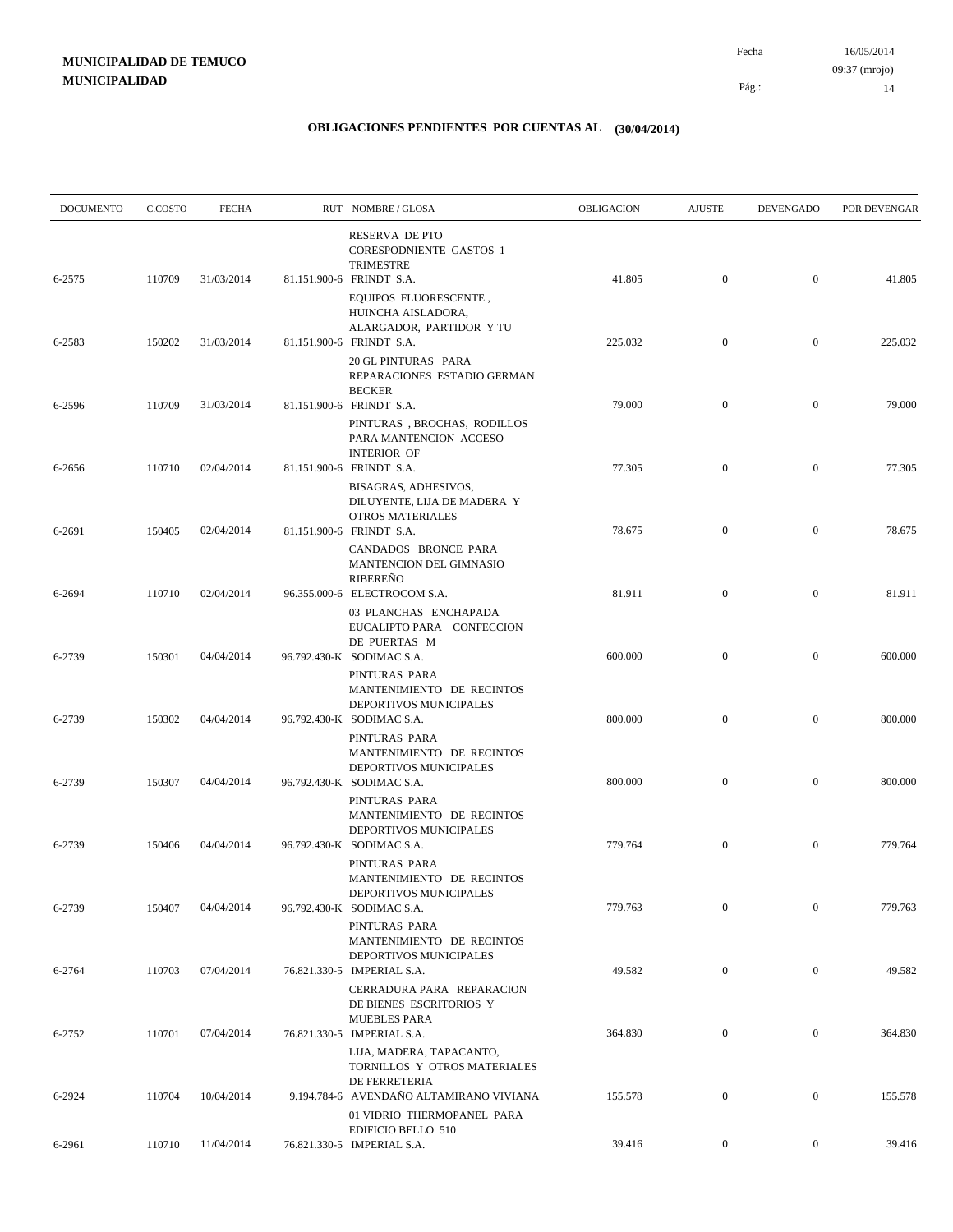| <b>DOCUMENTO</b> | C.COSTO | <b>FECHA</b> | RUT NOMBRE/GLOSA                                                                                                                      | OBLIGACION | <b>AJUSTE</b>    | <b>DEVENGADO</b> | POR DEVENGAR |
|------------------|---------|--------------|---------------------------------------------------------------------------------------------------------------------------------------|------------|------------------|------------------|--------------|
| 6-3051           | 110705  | 15/04/2014   | MANILLA PUNTA NEGRA,<br>CHAPACANTO Y OTROS<br>MATERIALES PARA MUEB<br>85.479.600-3 FIGUEROA SALAZAR LTDA                              | 44.650     | $\boldsymbol{0}$ | $\overline{0}$   | 44.650       |
| 6-3139           | 110710  | 16/04/2014   | TUBOS FLUORESCENTES,<br>FLUORESCENTE, PARTIDORES Y<br>OTROS MATERIALES<br>85.479.600-3 FIGUEROA SALAZAR LTDA                          | 40.331     | $\mathbf{0}$     | $\mathbf{0}$     | 40.331       |
|                  |         |              | CUVA PVC, SALIDA DE CAJA<br>PVC, CINTA PLASTICA Y OTROS<br><b>MATERIA</b>                                                             |            |                  |                  |              |
| 6-3111           | 150402  | 16/04/2014   | 80.432.900-5 GREZ Y ULLOA S.A.<br>20 AMPOLLETAS SODIO 70 W                                                                            | 78.826     | $\mathbf{0}$     | $\mathbf{0}$     | 78.826       |
| 6-3108           | 110703  | 16/04/2014   | PARA RECINTOS DEPORTIVOS<br>76.029.035-1 SOCIEDAD CONSTRUCTORA COPERH<br>CODOS, TAPA TORNILLO, FLAPER,<br>SILICONA Y OTROS MATERIALES | 18.000     | $\mathbf{0}$     | $\mathbf{0}$     | 18.000       |
| 6-3255           | 121201  | 22/04/2014   | PARA M<br>81.151.900-6 FRINDT S.A.<br>TIRA DE PVC, CORDON, ENCHUFE,                                                                   | 20.830     | $\mathbf{0}$     | $\mathbf{0}$     | 20.830       |
| 6-3256           | 110703  | 22/04/2014   | PORTALAMPARAS Y OTROS<br><b>MATERIALES EL</b><br>81.151.900-6 FRINDT S.A.                                                             | 49.445     | $\boldsymbol{0}$ | $\mathbf{0}$     | 49.445       |
| 6-3292           | 110701  | 22/04/2014   | ESCUADRAS EST. BLANCA Y GRIS<br>Y OTROS MATERIALES PARA LA<br><b>UNIDAD</b><br>81.151.900-6 FRINDT S.A.                               | 80.055     | $\mathbf{0}$     | $\mathbf{0}$     | 80.055       |
|                  |         |              | LLAVES ANGULAR, TERMINALES,<br>FLEXIBLES PARA EDIFICIO PRAT<br>650                                                                    |            |                  |                  |              |
| 6-3294           | 110703  | 22/04/2014   | 81.151.900-6 FRINDT S.A.<br>MALLA ACMA, TERCIADO<br>ESTRUCTURAL PARA                                                                  | 78.750     | $\mathbf{0}$     | $\mathbf{0}$     | 78.750       |
| 6-3319           | 160101  | 23/04/2014   | IMPLEMENTACION BODEGA MU<br>76.186.052-6 DISTRIBUIDORA Y COMERCIALIZAD<br>SALA DE BAÑOS, TAPATORNILLO,<br>CAERIAS DE COBRE, TERMINAL  | 758.125    | $\boldsymbol{0}$ | $\mathbf{0}$     | 758.125      |
| 6-3415           | 110703  | 25/04/2014   | DE COBRE Y<br>76.093.730-4 INNOVACION GLOBAL LIMITADA<br>MADERA PARA MANTENCION                                                       | 142.800    | $\boldsymbol{0}$ | $\mathbf{0}$     | 142.800      |
| 6-3381           | 110703  | 25/04/2014   | EDIFICIO DIDECO<br>76.029.035-1 SOCIEDAD CONSTRUCTORA COPERH<br>UN JUEGO MARCO PUERTA Y<br>PUERTA DE 70 X 2 MTS PARA                  | 25.000     | $\mathbf{0}$     | $\mathbf{0}$     | 25.000       |
| 6-3382           | 110703  | 25/04/2014   | <b>MANTENCIO</b><br>76.093.730-4 INNOVACION GLOBAL LIMITADA<br>05 PLANCHAS MADERA 12 MM                                               | 82.900     | $\overline{0}$   | $\overline{0}$   | 82.900       |
| 6-3383           | 110701  | 25/04/2014   | 2.44 X 1.22 PARA MANTENCION<br><b>EDIFICIO</b><br>81.151.900-6 FRINDT S.A.                                                            | 79.950     | $\mathbf{0}$     | $\mathbf{0}$     | 79.950       |
| 6-3388           | 120702  | 25/04/2014   | 05 TAPAS ASIENTO WC PARA<br>BAÑOS DAMAS PRAT 650<br>76.821.330-5 IMPERIAL S.A.                                                        | 95.820     | $\boldsymbol{0}$ | $\boldsymbol{0}$ | 95.820       |
|                  |         |              | <b>CLAVOS DIFERENTES MEDIDAS</b><br>PARA STOCK BODEGA DEL PG<br><b>SERVICIO</b>                                                       |            |                  |                  |              |
| 6-3499           | 110713  | 29/04/2014   | 81.151.900-6 FRINDT S.A.                                                                                                              | 20.040     | $\overline{0}$   | $\mathbf{0}$     | 20.040       |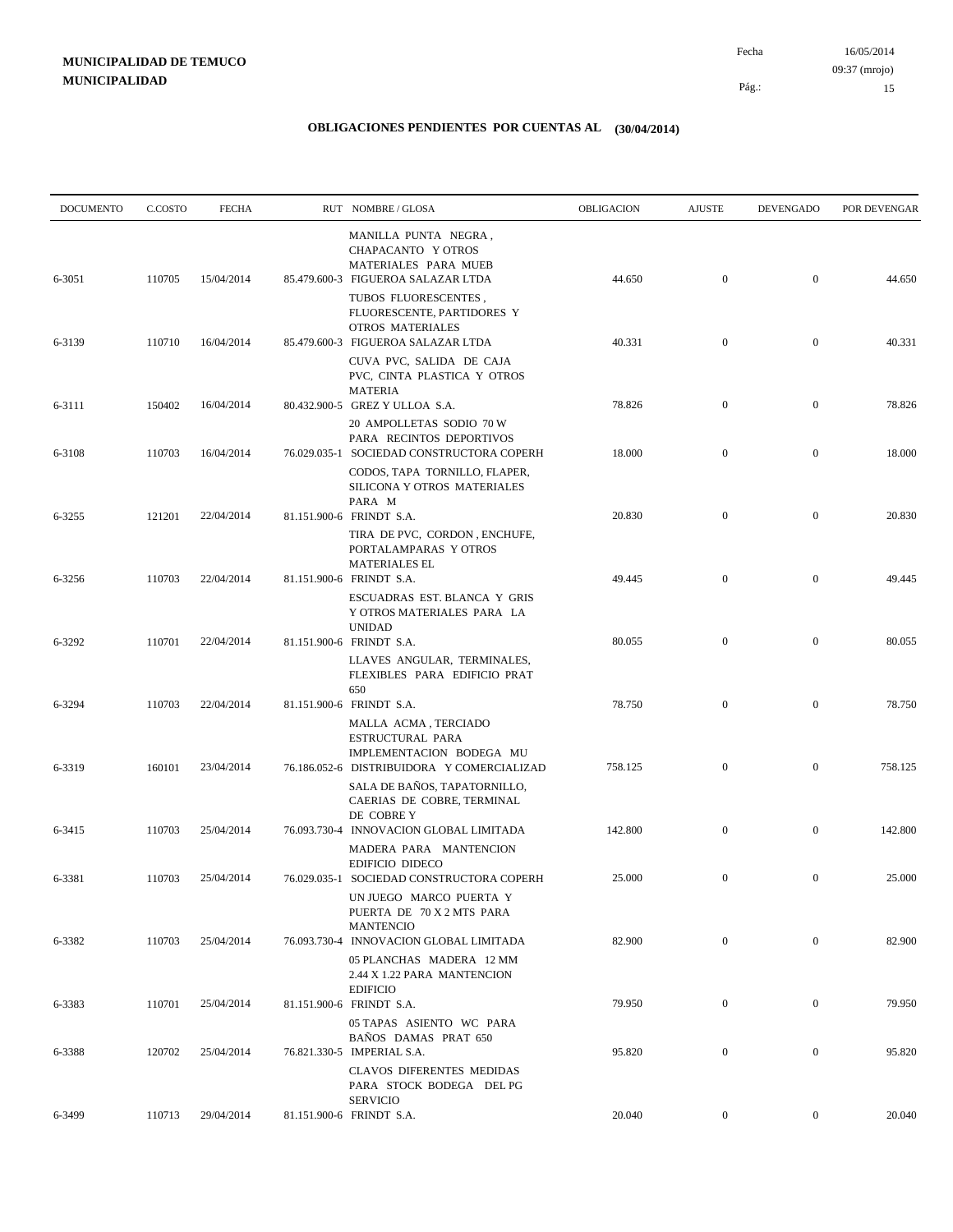| <b>DOCUMENTO</b> | C.COSTO    | <b>FECHA</b>      | RUT NOMBRE/GLOSA                                                                                                              | OBLIGACION | <b>AJUSTE</b>    | <b>DEVENGADO</b> | POR DEVENGAR |
|------------------|------------|-------------------|-------------------------------------------------------------------------------------------------------------------------------|------------|------------------|------------------|--------------|
| 6-3502           | 110701     | 29/04/2014        | CERRADURA Y AMPOLLETAS<br>PARA EL DPTO DE PERMISO DE<br><b>CIRCULACION</b><br>81.151.900-6 FRINDT S.A.                        | 81.590     | $\mathbf{0}$     | $\mathbf{0}$     | 81.590       |
|                  |            |                   | CERRADURA, SOPLETE,<br>CARTUCHO Y JUEGOS DE BROCAS<br>PARA MANTENCIO                                                          |            |                  |                  |              |
| 6-3477           | 110707     | 29/04/2014        | 77.456.050-5 SOC. CONSTRUCTORAS DE OBRAS M<br>CIERRE MESON Y CHAPAS PARA<br>EL JUZGADO POLICIA LOCAL                          | 196.400    | $\mathbf{0}$     | $\mathbf{0}$     | 196.400      |
| 6-3494           | 150202     | 29/04/2014        | 78.809.340-3 SOC. PERNOS SAN MARTIN LTDA.<br>ELECTRODO, TIRAFONDOS, YESO Y                                                    | 80.742     | $\mathbf{0}$     | $\mathbf{0}$     | 80.742       |
|                  |            |                   | OTROS MATERIALES PARA<br><b>REPARACION Y</b>                                                                                  |            |                  |                  |              |
|                  |            |                   | TOTALES CUENTA                                                                                                                | 13.316.159 | $\mathbf{0}$     | $\mathbf{0}$     | 13.316.159   |
| Cuenta Nro.      | 2152204011 |                   | Repuestos y Accesorios para Mantenimiento y Reparaciones de Vehículos                                                         |            |                  |                  |              |
| 6-1887           | 120701     | 07/03/2014        | 78.920.560-4 REPUESTERA CENTRAL LTDA.<br>CONTRATO DE SUMINISTRO<br>ADQUISICIONDE REPUESTO<br>YACCESORIOS PARA VEH             | 683.390    | $\mathbf{0}$     | $\mathbf{0}$     | 683.390      |
| 6-2564           | 110801     | 31/03/2014        | 85.184.600-K CRUZ Y CIA LTDA<br>16 NEUMATICOS PARA MOVIL<br>A-215 A-213 A-233 Y A-229 DEL<br><b>ARQUE AUT</b>                 | 1.048.047  | $\mathbf{0}$     | $\mathbf{0}$     | 1.048.047    |
| 6-2918           | 120701     | 10/04/2014        | 85.184.600-K CRUZ Y CIA LTDA<br>NEUMATICOS PARA CAMION A-63<br>MERCEDEZ BENZ PARA EL PG RED<br><b>VIAL</b>                    | 1.910.029  | $\mathbf{0}$     | $\mathbf{0}$     | 1.910.029    |
| 6-2919           | 120601     | 10/04/2014        | 85.184.600-K CRUZ Y CIA LTDA<br>NEUMATICOS PARA CAMIONES<br>MERCEDEZ BENZ Y CAMIONETA                                         | 1.162.424  | $\mathbf{0}$     | $\mathbf{0}$     | 1.162.424    |
| 6-2934           | 120301     | 10/04/2014        | A-241 DEL<br>4.511.629-8 HENRIQUEZ HENRIQUEZ RICARDO<br>ADQUISICION DE UNA BOMBA<br>HIDRAULICA PARA CAMION A-117              | 680.001    | $\mathbf{0}$     | $\mathbf{0}$     | 680.001      |
| 6-3014           | 120701     | 14/04/2014        | <b>DEL PARQ</b><br>6.857.352-1 OÑATE CARES MIRNA FLOR<br>02 MANGUERA DE FRENO<br>REFORZADAS CON ESPIRAL PARA<br>EL CAMION A-1 | 75.000     | $\mathbf{0}$     | $\mathbf{0}$     | 75.000       |
| 6-3036           |            | 120301 14/04/2014 | 85.184.600-K CRUZ Y CIA LTDA<br>NEUMATICOS, BALANCEO Y<br>ALINEACION PARA CAMION A-214<br>DE LA DIREC                         | 161.150    |                  | $\mathbf{0}$     | 161.150      |
| 6-3053           | 120301     | 15/04/2014        | 78.920.560-4 REPUESTERA CENTRAL LTDA.<br>ADQUISICION DE REPUESTO PARA<br>VEHICULOS DEL DPTO DE ASEO                           | 7.920.955  | $\boldsymbol{0}$ | $\overline{0}$   | 7.920.955    |
| 6-3130           | 120301     | 16/04/2014        | 78.920.560-4 REPUESTERA CENTRAL LTDA.<br>ADQUISICION DE FILTROS, ESPEJO<br>RETROVISOR, DISCO EMBRAGUE,                        | 4.717.424  | $\boldsymbol{0}$ | $\boldsymbol{0}$ | 4.717.424    |
| 6-3148           | 120701     | 16/04/2014        | <b>EJE PALI</b><br>6.857.352-1 OÑATE CARES MIRNA FLOR<br>02 MANGUERA HIDRAULICA CON<br>ACOPLE CONICO PARA                     | 70.000     | $\mathbf{0}$     | $\mathbf{0}$     | 70.000       |
| 6-3216           | 120301     | 21/04/2014        | RETROEXCAVADORA A<br>85.184.600-K CRUZ Y CIA LTDA                                                                             | 102.849    | $\boldsymbol{0}$ | $\boldsymbol{0}$ | 102.849      |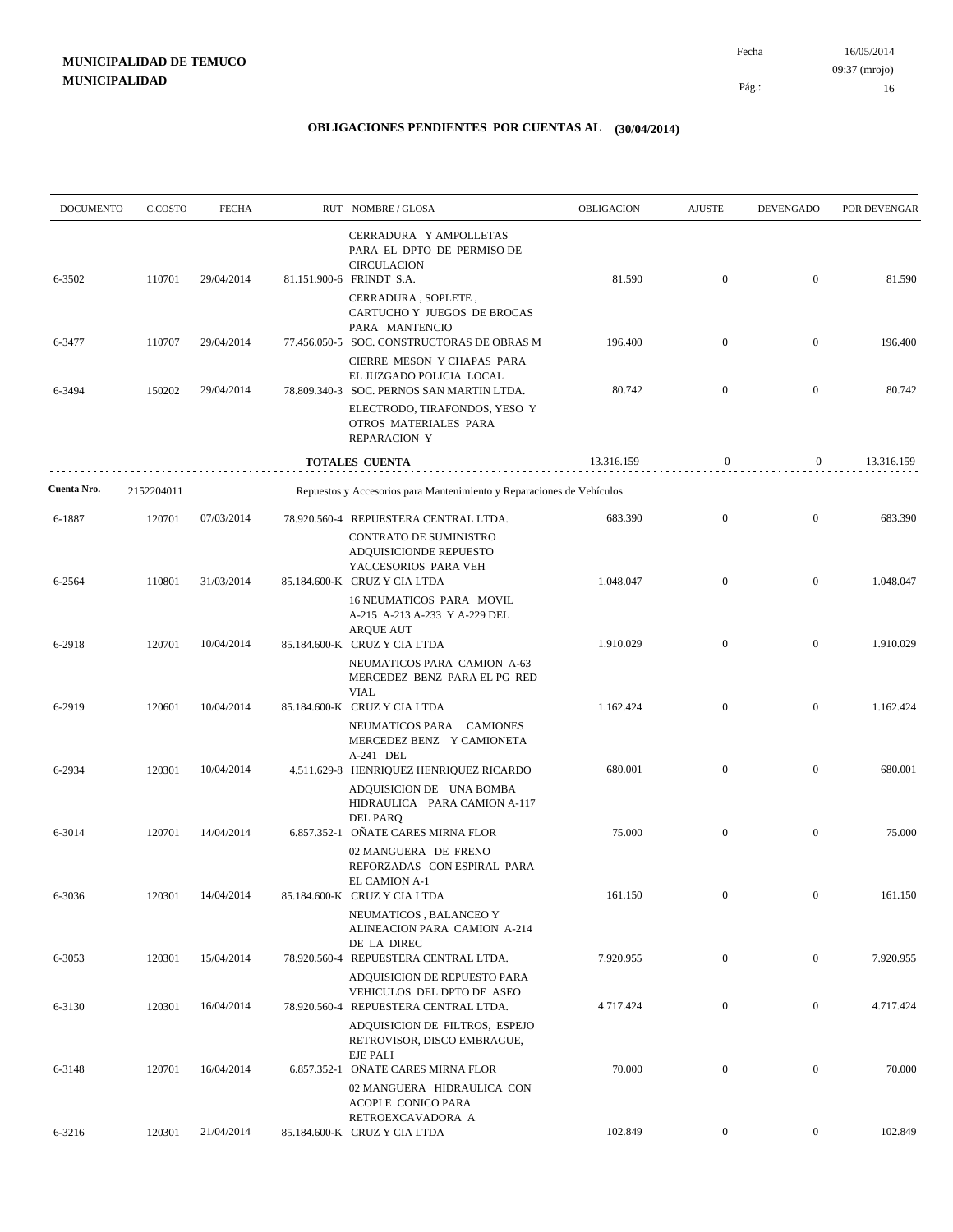| <b>DOCUMENTO</b><br>C.COSTO | <b>FECHA</b>                         |                                                      |                                                                                 | OBLIGACION                                                                                                                                                                                                                                                                                                                                                                                                                                                                                                                                                                                                                                                                                                                                                                                                                                                                                                                                | <b>AJUSTE</b>                  | <b>DEVENGADO</b>                                 | POR DEVENGAR                                     |
|-----------------------------|--------------------------------------|------------------------------------------------------|---------------------------------------------------------------------------------|-------------------------------------------------------------------------------------------------------------------------------------------------------------------------------------------------------------------------------------------------------------------------------------------------------------------------------------------------------------------------------------------------------------------------------------------------------------------------------------------------------------------------------------------------------------------------------------------------------------------------------------------------------------------------------------------------------------------------------------------------------------------------------------------------------------------------------------------------------------------------------------------------------------------------------------------|--------------------------------|--------------------------------------------------|--------------------------------------------------|
| 120301                      | 22/04/2014                           |                                                      | 02 NEUMATICOS PARA CARRO<br>DE ARRASTRE DE LA DIRECCION<br>DE ASEO              | 65.024                                                                                                                                                                                                                                                                                                                                                                                                                                                                                                                                                                                                                                                                                                                                                                                                                                                                                                                                    | $\boldsymbol{0}$               | $\mathbf{0}$                                     | 65.024                                           |
|                             |                                      |                                                      | FILTROS DE AIRE INTERIOR Y<br>ESTERIOR, FILTRO PETROLEO Y                       |                                                                                                                                                                                                                                                                                                                                                                                                                                                                                                                                                                                                                                                                                                                                                                                                                                                                                                                                           |                                |                                                  |                                                  |
| 120301                      | 24/04/2014                           |                                                      |                                                                                 | 3.284.400                                                                                                                                                                                                                                                                                                                                                                                                                                                                                                                                                                                                                                                                                                                                                                                                                                                                                                                                 | $\mathbf{0}$                   | $\mathbf{0}$                                     | 3.284.400                                        |
|                             |                                      |                                                      | 12 NEUMATICOS CON CAMARA Y<br>CUBRECAMARA PARA CAMIONES<br><b>RECOLEC</b>       |                                                                                                                                                                                                                                                                                                                                                                                                                                                                                                                                                                                                                                                                                                                                                                                                                                                                                                                                           |                                |                                                  |                                                  |
| 110801                      | 25/04/2014                           |                                                      |                                                                                 | 64.000                                                                                                                                                                                                                                                                                                                                                                                                                                                                                                                                                                                                                                                                                                                                                                                                                                                                                                                                    | $\mathbf{0}$                   | $\mathbf{0}$                                     | 64.000                                           |
|                             |                                      |                                                      | A-215 DE LA ADMINISTRACION<br><b>MUNICIPAL</b>                                  |                                                                                                                                                                                                                                                                                                                                                                                                                                                                                                                                                                                                                                                                                                                                                                                                                                                                                                                                           |                                |                                                  |                                                  |
|                             |                                      |                                                      |                                                                                 | 21.944.693                                                                                                                                                                                                                                                                                                                                                                                                                                                                                                                                                                                                                                                                                                                                                                                                                                                                                                                                | $\bf{0}$                       | $\overline{0}$                                   | 21.944.693                                       |
| 2152204012                  |                                      |                                                      |                                                                                 |                                                                                                                                                                                                                                                                                                                                                                                                                                                                                                                                                                                                                                                                                                                                                                                                                                                                                                                                           |                                |                                                  |                                                  |
| 160303                      | 20/02/2014                           |                                                      |                                                                                 | 330.000                                                                                                                                                                                                                                                                                                                                                                                                                                                                                                                                                                                                                                                                                                                                                                                                                                                                                                                                   | $\mathbf{0}$                   | $\mathbf{0}$                                     | 330.000                                          |
|                             |                                      |                                                      | BUSCARRIL DEL MUSEO<br><b>FERROVIARIO</b>                                       |                                                                                                                                                                                                                                                                                                                                                                                                                                                                                                                                                                                                                                                                                                                                                                                                                                                                                                                                           |                                |                                                  | 199.101                                          |
|                             |                                      |                                                      | 16 UNIDAD DE ANTICORROSIVO<br>TRICOLOR GRIS VERDOSO PARA                        |                                                                                                                                                                                                                                                                                                                                                                                                                                                                                                                                                                                                                                                                                                                                                                                                                                                                                                                                           |                                |                                                  |                                                  |
| 120501                      | 25/03/2014                           |                                                      | 30 GALON DE PINTURA, 30 GALON<br>DE PINTURA AMARILLO REY Y 15                   | 854.301                                                                                                                                                                                                                                                                                                                                                                                                                                                                                                                                                                                                                                                                                                                                                                                                                                                                                                                                   | $\mathbf{0}$                   | $\overline{0}$                                   | 854.301                                          |
|                             |                                      |                                                      |                                                                                 | 491.470                                                                                                                                                                                                                                                                                                                                                                                                                                                                                                                                                                                                                                                                                                                                                                                                                                                                                                                                   | $\mathbf{0}$                   | $\mathbf{0}$                                     | 491.470                                          |
|                             |                                      |                                                      | HERRAMIENTAS DE TRABAJO<br>PARA REPARACION DE<br>PARADEROS URBANOS PAR          |                                                                                                                                                                                                                                                                                                                                                                                                                                                                                                                                                                                                                                                                                                                                                                                                                                                                                                                                           |                                |                                                  | 4.782.700                                        |
|                             |                                      |                                                      | MATERIALES ELECTRICOS PARA<br>MANTENCION DEL SISTEMA DE                         |                                                                                                                                                                                                                                                                                                                                                                                                                                                                                                                                                                                                                                                                                                                                                                                                                                                                                                                                           |                                |                                                  |                                                  |
| 120301                      | 10/04/2014                           |                                                      | SOLDADURAS, HOJA DE SIERRA,                                                     | 618.800                                                                                                                                                                                                                                                                                                                                                                                                                                                                                                                                                                                                                                                                                                                                                                                                                                                                                                                                   | $\boldsymbol{0}$               | $\mathbf{0}$                                     | 618.800                                          |
| 150201                      | 11/04/2014                           |                                                      | <b>MATERIALES PARA</b>                                                          | 392.110                                                                                                                                                                                                                                                                                                                                                                                                                                                                                                                                                                                                                                                                                                                                                                                                                                                                                                                                   | $\boldsymbol{0}$               | $\mathbf{0}$                                     | 392.110                                          |
|                             |                                      |                                                      | ANDAMIO Y TABLONES PARA                                                         |                                                                                                                                                                                                                                                                                                                                                                                                                                                                                                                                                                                                                                                                                                                                                                                                                                                                                                                                           |                                |                                                  |                                                  |
| 120501                      | 11/04/2014                           |                                                      |                                                                                 | 1.701.700                                                                                                                                                                                                                                                                                                                                                                                                                                                                                                                                                                                                                                                                                                                                                                                                                                                                                                                                 | $\boldsymbol{0}$               | $\overline{0}$                                   | 1.701.700                                        |
| 120301                      | 11/04/2014                           |                                                      | PARA STOCK BODEGA PG 24 HRS                                                     | 56.016                                                                                                                                                                                                                                                                                                                                                                                                                                                                                                                                                                                                                                                                                                                                                                                                                                                                                                                                    | $\mathbf{0}$                   | $\boldsymbol{0}$                                 | 56.016                                           |
|                             |                                      |                                                      | ABRAZADERAS, PERNOS, SILICONA,<br>Y OTROS MATERIALES PARA EL<br><b>TALLER D</b> |                                                                                                                                                                                                                                                                                                                                                                                                                                                                                                                                                                                                                                                                                                                                                                                                                                                                                                                                           |                                |                                                  | 59.358                                           |
|                             |                                      |                                                      | LENTES DE SEGURIDAD Y<br>CEMENTOS Y OTROS MATERIALES                            |                                                                                                                                                                                                                                                                                                                                                                                                                                                                                                                                                                                                                                                                                                                                                                                                                                                                                                                                           |                                |                                                  |                                                  |
| 120301                      | 15/04/2014                           |                                                      | PARA EL PG                                                                      | 76.522                                                                                                                                                                                                                                                                                                                                                                                                                                                                                                                                                                                                                                                                                                                                                                                                                                                                                                                                    | $\overline{0}$                 | $\overline{0}$                                   | 76.522                                           |
|                             | 141501<br>120701<br>120101<br>120501 | 05/03/2014<br>04/04/2014<br>07/04/2014<br>14/04/2014 |                                                                                 | RUT NOMBRE/GLOSA<br>76.010.151-6 CECOR SA<br><b>OTROS PAR</b><br>96.989.250-2 IMPORTADORA Y DISTRIBUIDORA N<br>85.184.600-K CRUZ Y CIA LTDA<br>4 AMORTIGUADORES PARA MOVIL<br><b>TOTALES CUENTA</b><br>Otros Materiales, Repuestos y Útiles Diversos<br>78.920.560-4 REPUESTERA CENTRAL LTDA.<br>02 BATERIAS DE 12 VOLTS PARA<br>77.750.890-3 COMERCIAL PROMAC LIMITADA<br><b>MODULOS FERI</b><br>76.296.106-7 PINTURAS CARLOS FERNANDEZ PE<br><b>GALON</b><br>76.267.765-2 SOC.CONSTRUC. COMERC.E INVERS<br>77.883.980-6 SOC. COMERCIAL ARIAS Y CASTRO L<br>ALUMBRADO PU<br>76.268.132-3 CRISTIAN ADOLFO MELLADO SANDO<br>PIEDRA ESMERIL Y OTROS<br>78.554.520-6 COMERCIAL E INDUSTRIAL PICAR<br>RECINTOS DEPORTIVOS<br>76.268.132-3 CRISTIAN ADOLFO MELLADO SANDO<br>POLINES DE MADERA S DE PINO<br>78.809.340-3 SOC. PERNOS SAN MARTIN LTDA.<br>78.809.340-3 SOC. PERNOS SAN MARTIN LTDA.<br>78.809.340-3 SOC. PERNOS SAN MARTIN LTDA. | 199.101<br>4.782.700<br>59.358 | $\mathbf{0}$<br>$\mathbf{0}$<br>$\boldsymbol{0}$ | $\overline{0}$<br>$\overline{0}$<br>$\mathbf{0}$ |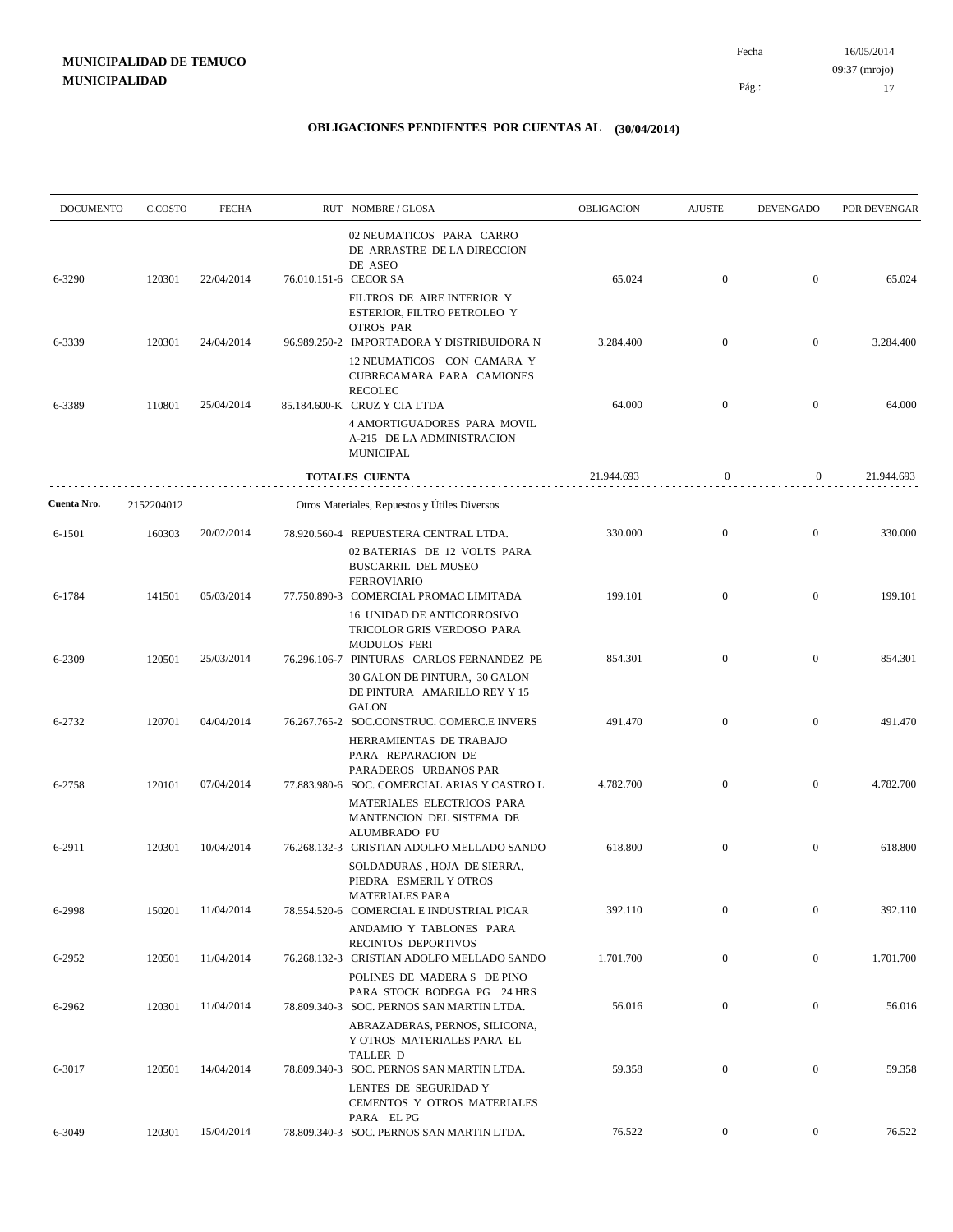| <b>DOCUMENTO</b> | C.COSTO | <b>FECHA</b> | RUT NOMBRE/GLOSA                                                                                                             | OBLIGACION | <b>AJUSTE</b>    | <b>DEVENGADO</b> | POR DEVENGAR |
|------------------|---------|--------------|------------------------------------------------------------------------------------------------------------------------------|------------|------------------|------------------|--------------|
| 6-3094           | 120701  | 15/04/2014   | PERNOS, CANDADOS, DISCO DE<br>CORTE Y OTROS MATERIALES<br>PARA TALLE<br>14.074.428-K HETZ CHAVARRIA BENTURA ELOIN            | 964.400    | $\boldsymbol{0}$ | $\mathbf{0}$     | 964.400      |
| 6-3096           | 160303  | 15/04/2014   | FIERROS PARA EL PG RED VIAL<br>14.074.428-K HETZ CHAVARRIA BENTURA ELOIN                                                     | 385.370    | $\mathbf{0}$     | $\mathbf{0}$     | 385.370      |
| 6-3099           | 120701  | 15/04/2014   | TUBOS, FIERROS, ELECTRODOS Y<br>OTROS MATERIALES PARA<br>REPARACION EQU<br>14.074.428-K HETZ CHAVARRIA BENTURA ELOIN         | 1.543.787  | 1.543.787        | $\mathbf{0}$     | 3.087.574    |
|                  |         |              | MARTILLO CARPINTERO, ALICATE,<br>PORTE MARTILLO Y OTROS<br>MATERIALES P                                                      |            |                  |                  |              |
| 6-3110           | 120601  | 16/04/2014   | 81.151.900-6 FRINDT S.A.<br>DISCO DIAMANTADO Y SIERRA<br>CIRCULAR PARA HERRAMIENTAS<br>DEL PG A                              | 73.770     | $\mathbf{0}$     | $\mathbf{0}$     | 73.770       |
| 6-3141           | 120301  | 16/04/2014   | 78.809.340-3 SOC. PERNOS SAN MARTIN LTDA.<br>PERNOS, CINTA, UNION RAP.<br>RECTA Y OTROS MATERIALES<br>PARA TALLER            | 73.377     | $\boldsymbol{0}$ | $\mathbf{0}$     | 73.377       |
| 6-3112           | 120601  | 16/04/2014   | 89.528.900-0 INDUST Y COMERCIAL BURZIO LTD<br>200 TAPAS DE VIBRADOS PARA<br>CAMARAS DE AGUA LLUVIAS DE<br><b>LA COMUN</b>    | 1.759.772  | $\mathbf{0}$     | $\mathbf{0}$     | 1.759.772    |
| 6-3171           | 120701  | 17/04/2014   | 10.144.443-0 CARIAGA MORAGA EDGARDO<br>MARTILLO CARPINTERO, ALICATE,<br>PORTE MARTILLO Y OTROS<br>MATERIALES P               | 1.219.262  | $\mathbf{0}$     | $\mathbf{0}$     | 1.219.262    |
| 6-3286           | 120301  | 22/04/2014   | 78.809.340-3 SOC. PERNOS SAN MARTIN LTDA.<br>PORTA ELECTRODO, ELECTRODO,<br>HUAIPE, BROCA METAL Y OTROS<br><b>MATERIALES</b> | 60.718     | $\mathbf{0}$     | $\mathbf{0}$     | 60.718       |
| 6-3289           | 150202  | 22/04/2014   | 78.554.520-6 COMERCIAL E INDUSTRIAL PICAR<br>RUEDA ANDAMIO CON FRENO<br>PARA EL ESTADIO GERMAN<br><b>BECKER</b>              | 68.544     | $\mathbf{0}$     | $\mathbf{0}$     | 68.544       |
| 6-3333           | 120701  | 24/04/2014   | 6.857.352-1 OÑATE CARES MIRNA FLOR<br>ESPARRAGOS 5/8 X3 CON TUERCA,<br>Y 01 MANGUERA HIDRAULICA<br>PARA M                    | 65.300     | $\mathbf{0}$     | $\mathbf{0}$     | 65.300       |
| 6-3491           | 120601  | 29/04/2014   | 78.809.340-3 SOC. PERNOS SAN MARTIN LTDA.<br>GRATA COPA 3" M/14, SIKA FLEX,<br>PERNOS HEX, TORNILLOS PARA<br><b>TALLE</b>    | 80.398     | $\boldsymbol{0}$ | $\mathbf{0}$     | 80.398       |
| 6-3492           | 120701  | 29/04/2014   | 76.821.330-5 IMPERIAL S.A.<br>PINO OREGON, VIGA CEPILLADA,<br>PERNO COCHE PARA ASIENTO<br><b>PARADEROS</b>                   | 70.290     | $\overline{0}$   | $\overline{0}$   | 70.290       |
| 6-3505           | 160303  | 29/04/2014   | 5.720.722-1 COFFRE WEISSE LUIS OSVALDO<br>CANDADOS PARA TALLER DEL<br>MUSEO FERROVIARIO                                      | 73.400     | $\boldsymbol{0}$ | $\boldsymbol{0}$ | 73.400       |
| 6-3506           | 160303  | 29/04/2014   | 85.479.600-3 FIGUEROA SALAZAR LTDA<br>CORDON Y REFLE .H. MET Y<br>OTROS MATERIALES ELECTRICO                                 | 81.990     | $\mathbf{0}$     | $\overline{0}$   | 81.990       |
| 6-3500           | 110201  | 29/04/2014   | PARA SECTOR C<br>81.151.900-6 FRINDT S.A.<br>UN MARTILLO PARA EL DPTO<br>PERMISO DE CIRCULACION                              | 3.790      | $\boldsymbol{0}$ | $\boldsymbol{0}$ | 3.790        |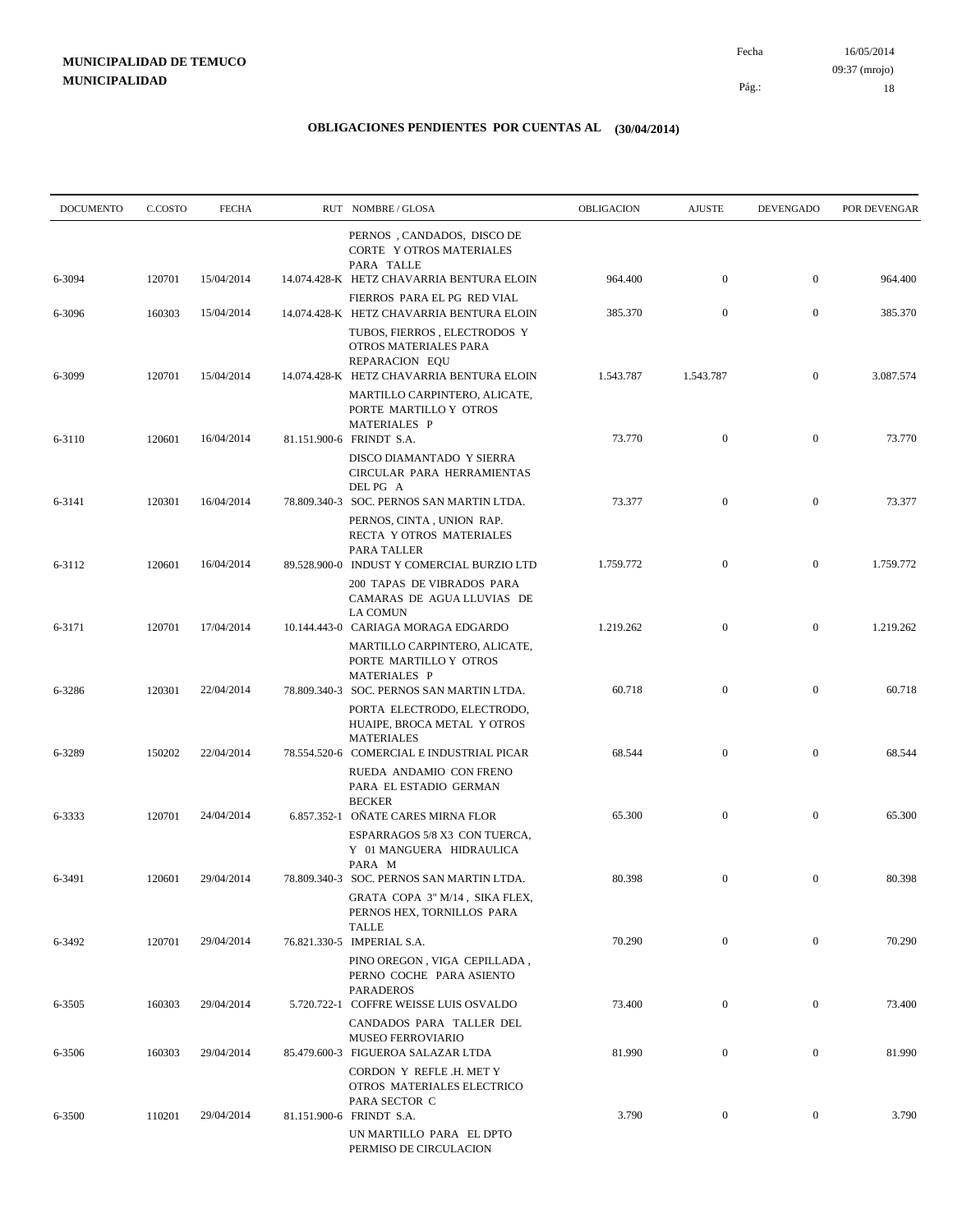16/05/2014 19 Pág.: Fecha 09:37 (mrojo)

| <b>DOCUMENTO</b> | C.COSTO    | <b>FECHA</b> |                        | RUT NOMBRE/GLOSA                                                                                                       | OBLIGACION | <b>AJUSTE</b>    | <b>DEVENGADO</b> | POR DEVENGAR |
|------------------|------------|--------------|------------------------|------------------------------------------------------------------------------------------------------------------------|------------|------------------|------------------|--------------|
| 6-3508           | 120301     | 29/04/2014   |                        | 78.809.340-3 SOC. PERNOS SAN MARTIN LTDA.                                                                              | 66.795     | $\mathbf{0}$     | $\mathbf{0}$     | 66.795       |
|                  |            |              |                        | REMACHES, COMBO, JUEGOS DE<br>DADOS, Y OTROS PARA TALLER DE<br><b>FRAGUA</b>                                           |            |                  |                  |              |
| 6-3563           | 110201     | 30/04/2014   |                        | 76.268.132-3 CRISTIAN ADOLFO MELLADO SANDO<br>ROLLOS DE CERCO, POLINES PINO                                            | 500.312    | $\mathbf{0}$     | $\overline{0}$   | 500.312      |
|                  |            |              |                        | , ALAMBRE Y GRAPAS PARA<br><b>CIERRES</b>                                                                              | 386.437    |                  |                  |              |
| 6-3538           | 120601     | 30/04/2014   |                        | 89.528.900-0 INDUST Y COMERCIAL BURZIO LTD<br>TUBOS DE CEMENTO PARA EL PG<br>AGUA LLUVIAS ENTUBACION<br>CANAL SAN      |            | $\mathbf{0}$     | $\boldsymbol{0}$ | 386.437      |
|                  |            |              |                        | <b>TOTALES CUENTA</b>                                                                                                  | 17.039.790 | 1.543.787        | $\overline{0}$   | 18.583.577   |
| Cuenta Nro.      | 2152204014 |              |                        | Productos elaborados de cuero, caucho y plasticos                                                                      |            |                  |                  |              |
| 6-2582           | 110201     | 31/03/2014   |                        | 81.151.900-6 FRINDT S.A.<br>06 KG DE POLIETILENO PARA                                                                  | 12.840     | $\mathbf{0}$     | $\boldsymbol{0}$ | 12.840       |
| 6-3017           | 120501     | 14/04/2014   |                        | MANTENCION DIDECO<br>78.809.340-3 SOC. PERNOS SAN MARTIN LTDA.<br>LENTES DE SEGURIDAD Y<br>CEMENTOS Y OTROS MATERIALES | 16.219     | $\mathbf{0}$     | $\overline{0}$   | 16.219       |
| 6-3287           | 160201     | 22/04/2014   | 96.671.750-5 EASY S.A. | PARA EL PG                                                                                                             | 76.410     | $\overline{0}$   | $\mathbf{0}$     | 76.410       |
|                  |            |              |                        | CAJAS ORGANIZADORAS 50<br>LITROS COLORES PERLADOS<br>PARA BIBLIOT                                                      |            | $\mathbf{0}$     | $\overline{0}$   |              |
| 6-3299           | 120602     | 23/04/2014   |                        | 76.183.419-3 MAXIMO PEMJEAN URETA COMPRA<br>SACOS DE POLIPROPILENO<br>DESTINADOS A SACAR BASURA<br>Y SER UTILI         | 247.520    |                  |                  | 247.520      |
| 6-3396           | 120301     | 25/04/2014   |                        | 76.231.391-K EMPRESA COMERCIALIZADORA LU<br>LENTES Y ACCESORIOS DE<br>SEGURIDAD PARA STOCK                             | 927.574    | $\mathbf{0}$     | $\overline{0}$   | 927.574      |
|                  |            |              |                        | BODEGA DEL DPT                                                                                                         |            |                  |                  |              |
| Cuenta Nro.      | 2152204015 |              |                        | <b>TOTALES CUENTA</b><br>Productos Agropecuarios y Forestales                                                          | 1.280.563  | $\mathbf{0}$     | $\overline{0}$   | 1.280.563    |
| 6-1876           | 121201     | 07/03/2014   |                        | 12.239.809-9 OURCILLEON ARANGUIZ ROSEMARI                                                                              | 81.900     | $\mathbf{0}$     | $\mathbf{0}$     | 81.900       |
|                  |            |              |                        | FLORES PARA ORNAMENTACION<br>PILETA CENTRAL DEL MERCADO<br><b>MUNICIPAL</b>                                            |            |                  |                  |              |
|                  |            |              |                        | <b>TOTALES CUENTA</b>                                                                                                  | 81.900     | $\boldsymbol{0}$ | 0                | 81.900       |
| Cuenta Nro.      | 2152204999 |              | Otros                  |                                                                                                                        |            |                  |                  |              |
| 6-1585           | 120701     | 25/02/2014   |                        | 10.254.751-9 CORONADO LAGOS HERNAN CARL                                                                                | 556.920    | $\mathbf{0}$     | $\mathbf{0}$     | 556.920      |
|                  |            |              |                        | CONTRATO DE SUMINISTRO PARA<br>ADQUISICION DE MATERIAL ARIDO<br><b>TRABAJ</b>                                          |            |                  |                  |              |
| 6-2144           | 120701     | 18/03/2014   |                        | 10.254.751-9 CORONADO LAGOS HERNAN CARL<br>1500 M3 ARIDO BASE CHANCADA<br>PARA DESTINADOS A                            | 7.497.000  | $\mathbf{0}$     | $\mathbf{0}$     | 7.497.000    |
| 6-2677           | 120701     | 02/04/2014   |                        | MANTENCION DE CAM<br>10.254.751-9 CORONADO LAGOS HERNAN CARL<br>24 M3 DE GRAVILLA 3/8 PARA<br>TRABAJOS CON MAQUINA     | 265.608    | $\boldsymbol{0}$ | $\mathbf{0}$     | 265.608      |
|                  |            |              |                        | <b>BACHEADORA</b>                                                                                                      |            |                  |                  |              |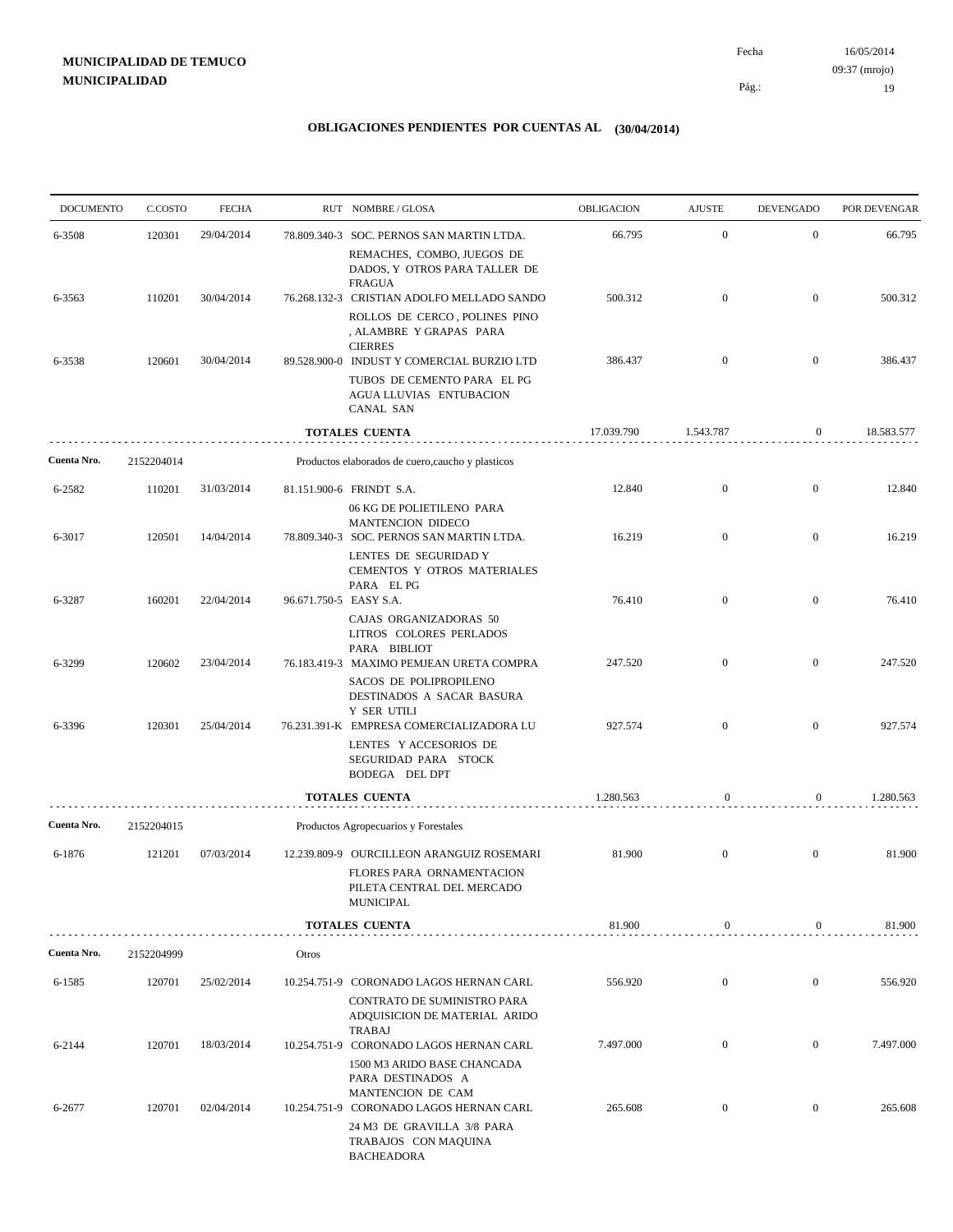| <b>DOCUMENTO</b> | C.COSTO          | <b>FECHA</b> | RUT NOMBRE/GLOSA                                                                                                     | <b>OBLIGACION</b> | <b>AJUSTE</b>    | <b>DEVENGADO</b> | POR DEVENGAR |
|------------------|------------------|--------------|----------------------------------------------------------------------------------------------------------------------|-------------------|------------------|------------------|--------------|
| 6-3131           | 120701           | 16/04/2014   | 10.254.751-9 CORONADO LAGOS HERNAN CARL<br>MATERIAL ARIDO BASE<br>CHANCADA PARA EL PG RED                            | 7.497.000         | $\mathbf{0}$     | $\boldsymbol{0}$ | 7.497.000    |
|                  |                  |              | VIAL PARA MANTENCI<br><b>TOTALES CUENTA</b>                                                                          | 15.816.528        | 0                | $\overline{0}$   | 15.816.528   |
| Cuenta Nro.      | 2152205001001    |              | Electric. Inmuebles y Oficinas                                                                                       |                   |                  |                  |              |
| $6 - 1221$       | 110703           | 11/02/2014   | 99.513.400-4 C.G.E.DISTRIBUCION S.A.                                                                                 | 1.569.600         | $\mathbf{0}$     | $\boldsymbol{0}$ | 1.569.600    |
|                  |                  |              | SERVICIO DE ENERGIA ELECTRICA<br>DE OFICINA DE LA DIDECO,<br>OFICINAS LEON G                                         |                   |                  |                  |              |
| $6 - 1221$       | 110705           | 11/02/2014   | 99.513.400-4 C.G.E.DISTRIBUCION S.A.<br>SERVICIO DE ENERGIA ELECTRICA<br>DE OFICINA DE LA DIDECO,                    | 17.200            | $\mathbf{0}$     | $\mathbf{0}$     | 17.200       |
| $6 - 1221$       | 110711           | 11/02/2014   | OFICINAS LEON G<br>99.513.400-4 C.G.E.DISTRIBUCION S.A.<br>SERVICIO DE ENERGIA ELECTRICA                             | 165.300           | $\overline{0}$   | $\boldsymbol{0}$ | 165.300      |
| $6 - 1221$       | 110714           | 11/02/2014   | DE OFICINA DE LA DIDECO,<br>OFICINAS LEON G<br>99.513.400-4 C.G.E.DISTRIBUCION S.A.                                  | 154.500           | $\mathbf{0}$     | $\mathbf{0}$     | 154.500      |
|                  |                  |              | SERVICIO DE ENERGIA ELECTRICA<br>DE OFICINA DE LA DIDECO,<br>OFICINAS LEON G                                         |                   |                  |                  |              |
| 6-1537           | 110703           | 24/02/2014   | 99.513.400-4 C.G.E.DISTRIBUCION S.A.<br>ANULA ORDEN DE COMPRA NRO.                                                   | $-1.569.600$      | $\mathbf{0}$     | $\overline{0}$   | $-1.569.600$ |
| 6-1537           | 110705           | 24/02/2014   | 272 11.02.2014 X\$ 1.906.600.- B<br>99.513.400-4 C.G.E.DISTRIBUCION S.A.<br>ANULA ORDEN DE COMPRA NRO.               | $-17.200$         | $\mathbf{0}$     | $\mathbf{0}$     | $-17.200$    |
| 6-1537           | 110711           | 24/02/2014   | 272 11.02.2014 X\$ 1.906.600.- B<br>99.513.400-4 C.G.E.DISTRIBUCION S.A.                                             | $-165.300$        | $\mathbf{0}$     | $\mathbf{0}$     | $-165.300$   |
| 6-1537           | 110714           | 24/02/2014   | ANULA ORDEN DE COMPRA NRO.<br>272 11.02.2014 X\$ 1.906.600.- B<br>99.513.400-4 C.G.E.DISTRIBUCION S.A.               | $-154.500$        | $\overline{0}$   | $\boldsymbol{0}$ | $-154.500$   |
|                  |                  |              | ANULA ORDEN DE COMPRA NRO.<br>272 11.02.2014 X\$ 1.906.600.- B                                                       |                   |                  |                  |              |
|                  |                  |              | <b>TOTALES CUENTA</b>                                                                                                | $\boldsymbol{0}$  | $\boldsymbol{0}$ | $\overline{0}$   | $\bf{0}$     |
| Cuenta Nro.      | 2152205001002    |              | Electric. Programas y Actividades                                                                                    |                   |                  |                  |              |
| $6 - 678$        | 141201           | 30/01/2014   | 99.513.400-4 C.G.E.DISTRIBUCION S.A.                                                                                 | 35.400            | $\mathbf{0}$     | $\boldsymbol{0}$ | 35.400       |
| 6-678            | 150301           | 30/01/2014   | 99.513.400-4 C.G.E.DISTRIBUCION S.A.                                                                                 | 19.500            | $\mathbf{0}$     | $\boldsymbol{0}$ | 19.500       |
| 6-678            | 150407           | 30/01/2014   | 99.513.400-4 C.G.E.DISTRIBUCION S.A.                                                                                 | 49.600            | $\boldsymbol{0}$ | $\boldsymbol{0}$ | 49.600       |
|                  |                  |              | <b>TOTALES CUENTA</b>                                                                                                | 104.500           | 0                | 0                | 104.500      |
| Cuenta Nro.      | 2152205001003003 |              | Alum. Público - Mejoram. Sistema (136 cuotas)                                                                        |                   |                  |                  |              |
| $6 - 120$        | 120101           | 02/01/2014   | 99.513.400-4 C.G.E.DISTRIBUCION S.A.<br>MEJORAMIENTO DE ILUMINACION<br>PUBLICA CON EFICIENCIA<br><b>ENERGETICA P</b> | 380.053.537       | $\mathbf{0}$     | 94.645.112       | 285.408.425  |
|                  |                  |              | <b>TOTALES CUENTA</b>                                                                                                | 380.053.537       | $\boldsymbol{0}$ | 94.645.112       | 285.408.425  |
| Cuenta Nro.      | 2152205002002    |              | Agua Programas y Actividades                                                                                         |                   |                  |                  |              |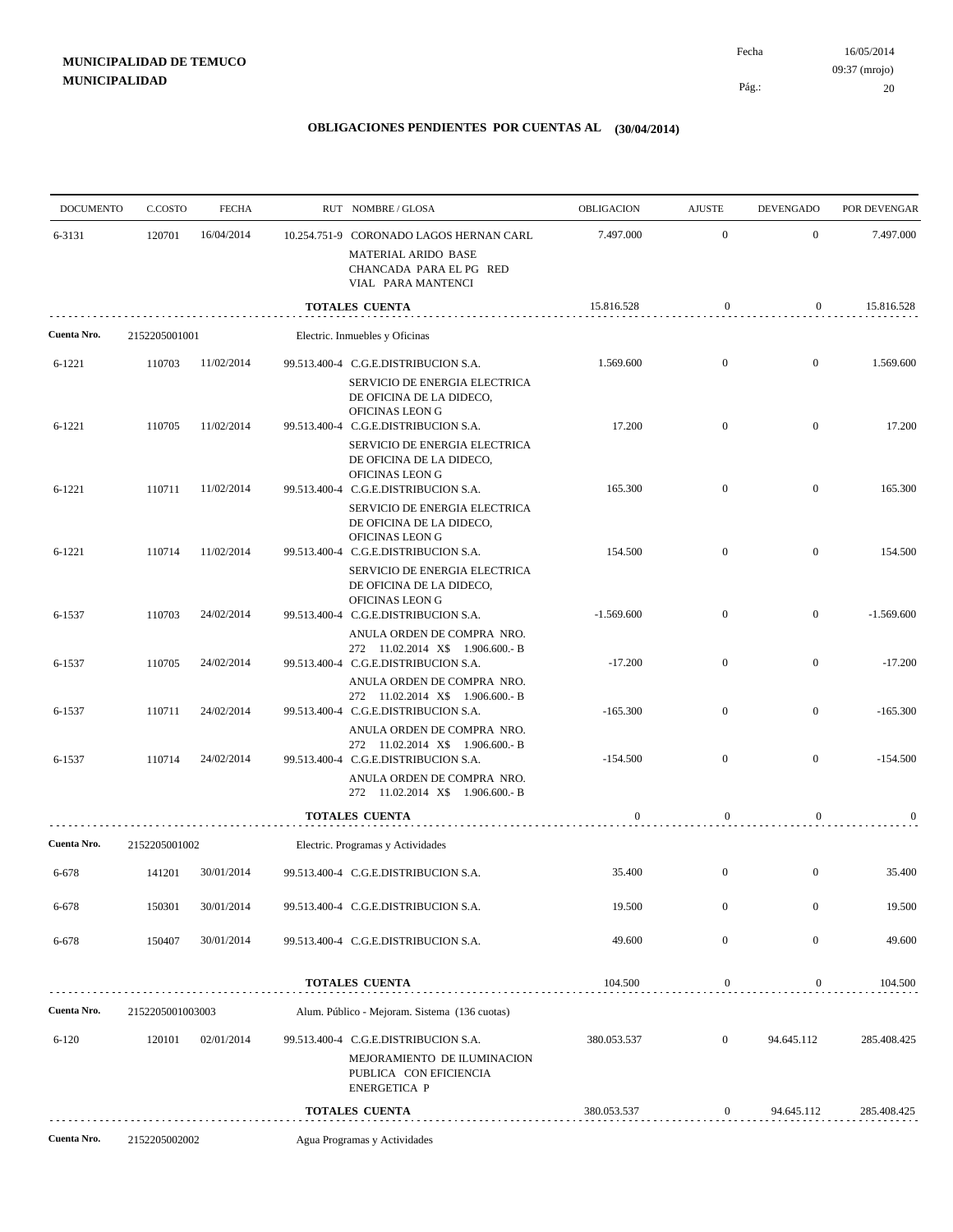| <b>DOCUMENTO</b> | C.COSTO    | <b>FECHA</b> |     | RUT NOMBRE/GLOSA                                                                         | OBLIGACION | <b>AJUSTE</b>    | <b>DEVENGADO</b> | POR DEVENGAR |
|------------------|------------|--------------|-----|------------------------------------------------------------------------------------------|------------|------------------|------------------|--------------|
| 6-623            | 150403     | 28/01/2014   |     | 76.215.637-7 AGUAS ARAUCANIA S.A.                                                        | 360.507    | $\overline{0}$   | $\mathbf{0}$     | 360.507      |
|                  |            |              |     | <b>TOTALES CUENTA</b>                                                                    | 360.507    | $\boldsymbol{0}$ | $\mathbf{0}$     | 360.507      |
| Cuenta Nro.      | 2152205003 |              | Gas |                                                                                          |            |                  |                  |              |
| 6-1979           | 141401     | 12/03/2014   |     | 96.568.740-8 GASCO GLP S.A.<br>23 CARGAS DE GAS PARA                                     | 267.596    | $\boldsymbol{0}$ | $\mathbf{0}$     | 267.596      |
| 6-2817           | 110703     | 08/04/2014   |     | CALEFACCION OFICINAS EN<br>BILBAO 738 DPTO OMIL<br>96.784.270-2 INTERGAS S.A             | 537.944    | $\mathbf{0}$     | 537.914          | 30           |
| 6-2876           | 110709     | 09/04/2014   |     | SERVICIO DE GAS PARA OFICINA<br>DIDECO BULNES 0102<br>96.568.740-8 GASCO GLP S.A.        | 186.339    | $\boldsymbol{0}$ | $\mathbf{0}$     | 186.339      |
|                  |            |              |     | 17 CARGAS DE GAS LICUADO PARA<br>CALEFACCION OFICINAS BILBAO                             |            |                  |                  |              |
| 6-2922           | 150203     | 10/04/2014   |     | 738<br>96.568.740-8 GASCO GLP S.A.                                                       | 68.218     | $\mathbf{0}$     | $\mathbf{0}$     | 68.218       |
|                  |            |              |     | VALES DE CARGAD DE GAS PARA<br>DIFERENTES RECINTOS<br><b>DEPORTIVOS</b>                  |            |                  |                  |              |
| 6-2922           | 150301     | 10/04/2014   |     | 96.568.740-8 GASCO GLP S.A.<br>VALES DE CARGAD DE GAS PARA<br>DIFERENTES RECINTOS        | 68.223     | $\boldsymbol{0}$ | $\mathbf{0}$     | 68.223       |
| 6-2922           | 150302     | 10/04/2014   |     | <b>DEPORTIVOS</b><br>96.568.740-8 GASCO GLP S.A.                                         | 68.223     | $\boldsymbol{0}$ | $\mathbf{0}$     | 68.223       |
|                  |            |              |     | VALES DE CARGAD DE GAS PARA<br>DIFERENTES RECINTOS<br><b>DEPORTIVOS</b>                  |            |                  |                  |              |
| 6-2922           | 150303     | 10/04/2014   |     | 96.568.740-8 GASCO GLP S.A.<br>VALES DE CARGAD DE GAS PARA<br>DIFERENTES RECINTOS        | 68.223     | $\mathbf{0}$     | $\mathbf{0}$     | 68.223       |
| 6-2922           | 150306     | 10/04/2014   |     | <b>DEPORTIVOS</b><br>96.568.740-8 GASCO GLP S.A.<br>VALES DE CARGAD DE GAS PARA          | 68.223     | $\boldsymbol{0}$ | $\mathbf{0}$     | 68.223       |
|                  |            |              |     | DIFERENTES RECINTOS<br><b>DEPORTIVOS</b>                                                 |            |                  |                  |              |
| 6-2922           | 150307     | 10/04/2014   |     | 96.568.740-8 GASCO GLP S.A.<br>VALES DE CARGAD DE GAS PARA<br><b>DIFERENTES RECINTOS</b> | 68.223     | $\boldsymbol{0}$ | $\mathbf{0}$     | 68.223       |
| 6-2922           | 150308     | 10/04/2014   |     | <b>DEPORTIVOS</b><br>96.568.740-8 GASCO GLP S.A.<br>VALES DE CARGAD DE GAS PARA          | 68.223     | $\boldsymbol{0}$ | $\mathbf{0}$     | 68.223       |
|                  |            |              |     | DIFERENTES RECINTOS<br><b>DEPORTIVOS</b>                                                 |            |                  |                  |              |
| 6-2922           | 150309     | 10/04/2014   |     | 96.568.740-8 GASCO GLP S.A.<br>VALES DE CARGAD DE GAS PARA<br><b>DIFERENTES RECINTOS</b> | 68.223     | $\boldsymbol{0}$ | $\overline{0}$   | 68.223       |
| 6-2922           | 150310     | 10/04/2014   |     | <b>DEPORTIVOS</b><br>96.568.740-8 GASCO GLP S.A.                                         | 68.223     | $\overline{0}$   | $\boldsymbol{0}$ | 68.223       |
|                  |            |              |     | VALES DE CARGAD DE GAS PARA<br>DIFERENTES RECINTOS<br><b>DEPORTIVOS</b>                  |            |                  |                  |              |
| 6-2922           | 150401     | 10/04/2014   |     | 96.568.740-8 GASCO GLP S.A.<br>VALES DE CARGAD DE GAS PARA<br><b>DIFERENTES RECINTOS</b> | 68.223     | $\overline{0}$   | $\boldsymbol{0}$ | 68.223       |
| 6-2922           | 150402     | 10/04/2014   |     | <b>DEPORTIVOS</b><br>96.568.740-8 GASCO GLP S.A.                                         | 68.223     | $\overline{0}$   | $\mathbf{0}$     | 68.223       |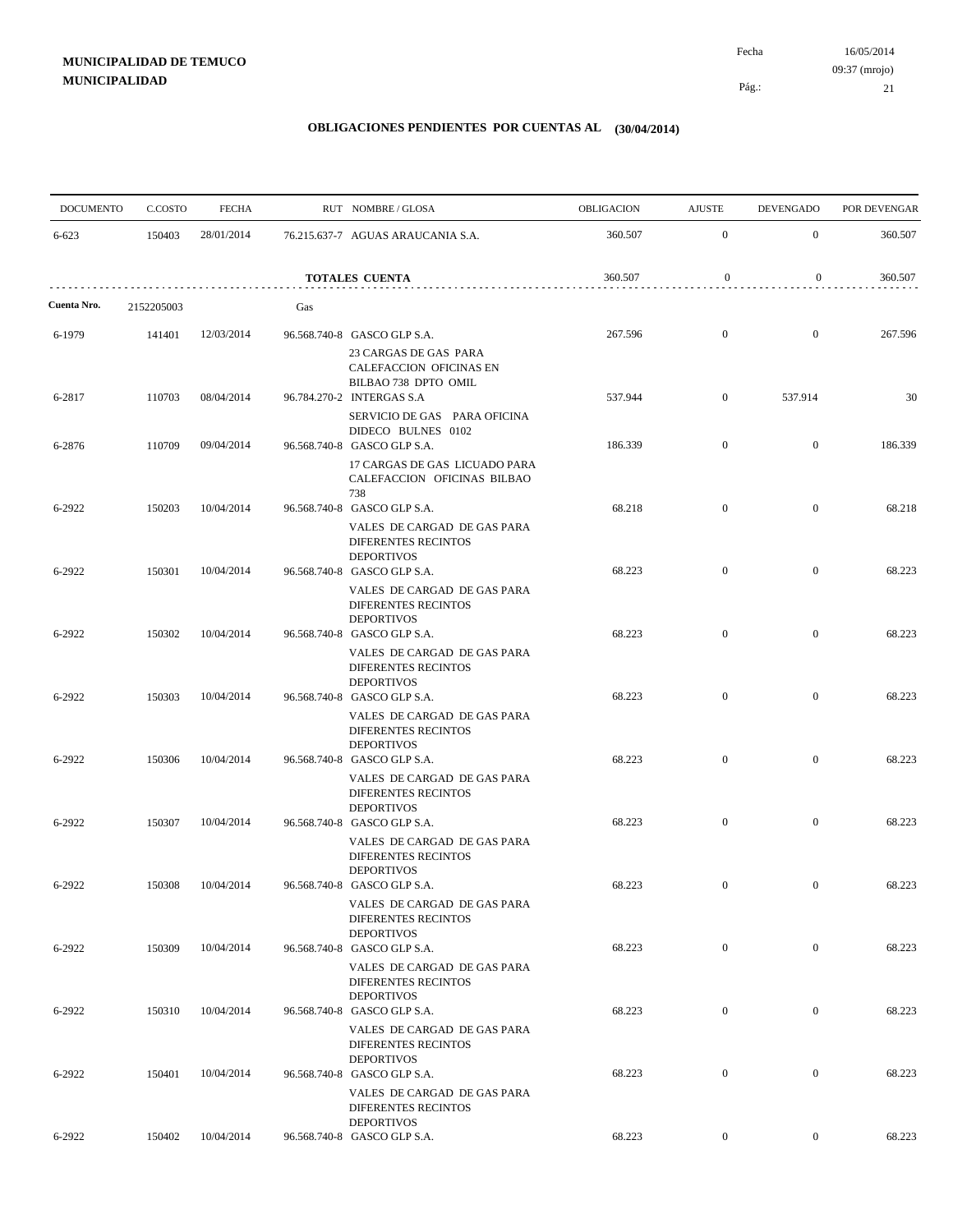| <b>DOCUMENTO</b> | C.COSTO    | <b>FECHA</b> |                | RUT NOMBRE/GLOSA                                                                                                                               | <b>OBLIGACION</b> | <b>AJUSTE</b>    | <b>DEVENGADO</b> | POR DEVENGAR |
|------------------|------------|--------------|----------------|------------------------------------------------------------------------------------------------------------------------------------------------|-------------------|------------------|------------------|--------------|
| 6-2922           | 150403     | 10/04/2014   |                | VALES DE CARGAD DE GAS PARA<br><b>DIFERENTES RECINTOS</b><br><b>DEPORTIVOS</b><br>96.568.740-8 GASCO GLP S.A.                                  | 68.223            | $\boldsymbol{0}$ | $\overline{0}$   | 68.223       |
|                  |            |              |                | VALES DE CARGAD DE GAS PARA<br><b>DIFERENTES RECINTOS</b><br><b>DEPORTIVOS</b>                                                                 |                   |                  |                  |              |
| 6-2922           | 150404     | 10/04/2014   |                | 96.568.740-8 GASCO GLP S.A.<br>VALES DE CARGAD DE GAS PARA<br><b>DIFERENTES RECINTOS</b>                                                       | 68.223            | $\mathbf{0}$     | $\overline{0}$   | 68.223       |
| 6-2922           | 150405     | 10/04/2014   |                | <b>DEPORTIVOS</b><br>96.568.740-8 GASCO GLP S.A.<br>VALES DE CARGAD DE GAS PARA                                                                | 68.223            | $\mathbf{0}$     | $\overline{0}$   | 68.223       |
| 6-2922           | 150406     | 10/04/2014   |                | DIFERENTES RECINTOS<br><b>DEPORTIVOS</b><br>96.568.740-8 GASCO GLP S.A.                                                                        | 68.223            | $\boldsymbol{0}$ | $\mathbf{0}$     | 68.223       |
|                  |            |              |                | VALES DE CARGAD DE GAS PARA<br><b>DIFERENTES RECINTOS</b><br><b>DEPORTIVOS</b>                                                                 |                   |                  |                  |              |
| 6-2922           | 150407     | 10/04/2014   |                | 96.568.740-8 GASCO GLP S.A.<br>VALES DE CARGAD DE GAS PARA<br>DIFERENTES RECINTOS<br><b>DEPORTIVOS</b>                                         | 68.223            | $\boldsymbol{0}$ | $\mathbf{0}$     | 68.223       |
| 6-3270           | 110713     | 22/04/2014   |                | 96.568.740-8 GASCO GLP S.A.<br>CARGAS DE GAS PARA ESTUFAS<br>DE DEPARTAMENTO DE PERMISO                                                        | 259.274           | $\mathbf{0}$     | $\mathbf{0}$     | 259.274      |
| 6-3420           | 140101     | 25/04/2014   |                | <b>D CIRCULA</b><br>96.568.740-8 GASCO GLP S.A.<br>CARGAS DE GAS LICUADO PARA<br>OFICINA Y BODEGA DEL COMITE<br>DE EME                         | 385.779           | $\boldsymbol{0}$ | $\mathbf{0}$     | 385.779      |
|                  |            |              |                | TOTALES CUENTA                                                                                                                                 | 2.728.495         | 0                | 537.914          | 2.190.581    |
| Cuenta Nro.      | 2152205004 |              | Correo         |                                                                                                                                                |                   |                  |                  |              |
| 6-51             | 110201     | 02/01/2014   |                | 6.718.956-6 LLEUFUL HUEICHALEO SERGIO                                                                                                          | 823.604           | $\boldsymbol{0}$ | $\mathbf{0}$     | 823.604      |
| $6 - 35$         | 110201     | 02/01/2014   |                | ACT. ORDEN DE COMPRA 2557<br>6.718.956-6 LLEUFUL HUEICHALEO SERGIO<br>SERVICIO DE ENVIO DE 90<br>CARTAS CERTIFICADAS DEL                       | 80.000            | $\overline{0}$   | $\boldsymbol{0}$ | 80.000       |
| $6 - 204$        | 110201     | 06/01/2014   |                | <b>TERCER JUZGADO</b><br>6.718.956-6 LLEUFUL HUEICHALEO SERGIO<br>SERVICIO DE DISTRIBUCION DE<br>CORRESPONDENCIA, VENCIMIENTO<br>DE PATENTES C | 1.213.800         | $\mathbf{0}$     | 459.787          | 754.013      |
| 6-2914           | 110201     | 10/04/2014   |                | 6.718.956-6 LLEUFUL HUEICHALEO SERGIO<br>SERVICIO DE DISTRIBUCION DE<br>CORRESPONDENCIA PRIMER<br>SEMESTRE AÑO 20                              | 3.320.100         | $\boldsymbol{0}$ | $\overline{0}$   | 3.320.100    |
|                  |            |              |                | TOTALES CUENTA                                                                                                                                 | 5.437.504         | $\overline{0}$   | 459.787          | 4.977.717    |
| Cuenta Nro.      | 2152205005 |              | Telefonía Fija |                                                                                                                                                |                   |                  |                  |              |
| $6 - 132$        | 110203     | 02/01/2014   |                | 96.721.280-6 TELESAT COMPANIA TELEFONOS S<br>SERVICIO TELEFONIA FIJA -FIJA A<br>CELULARES - LARGA DISTANCIA                                    | 50.027.314        | $\overline{0}$   | 12.580.740       | 37.446.574   |
| 6-156            | 110203     | 02/01/2014   |                | PARA<br>90.299.000-3 C.N.T. TELEFONICA DEL SUR S.A.                                                                                            | 1.326.000         | $\overline{0}$   | 685.822          | 640.178      |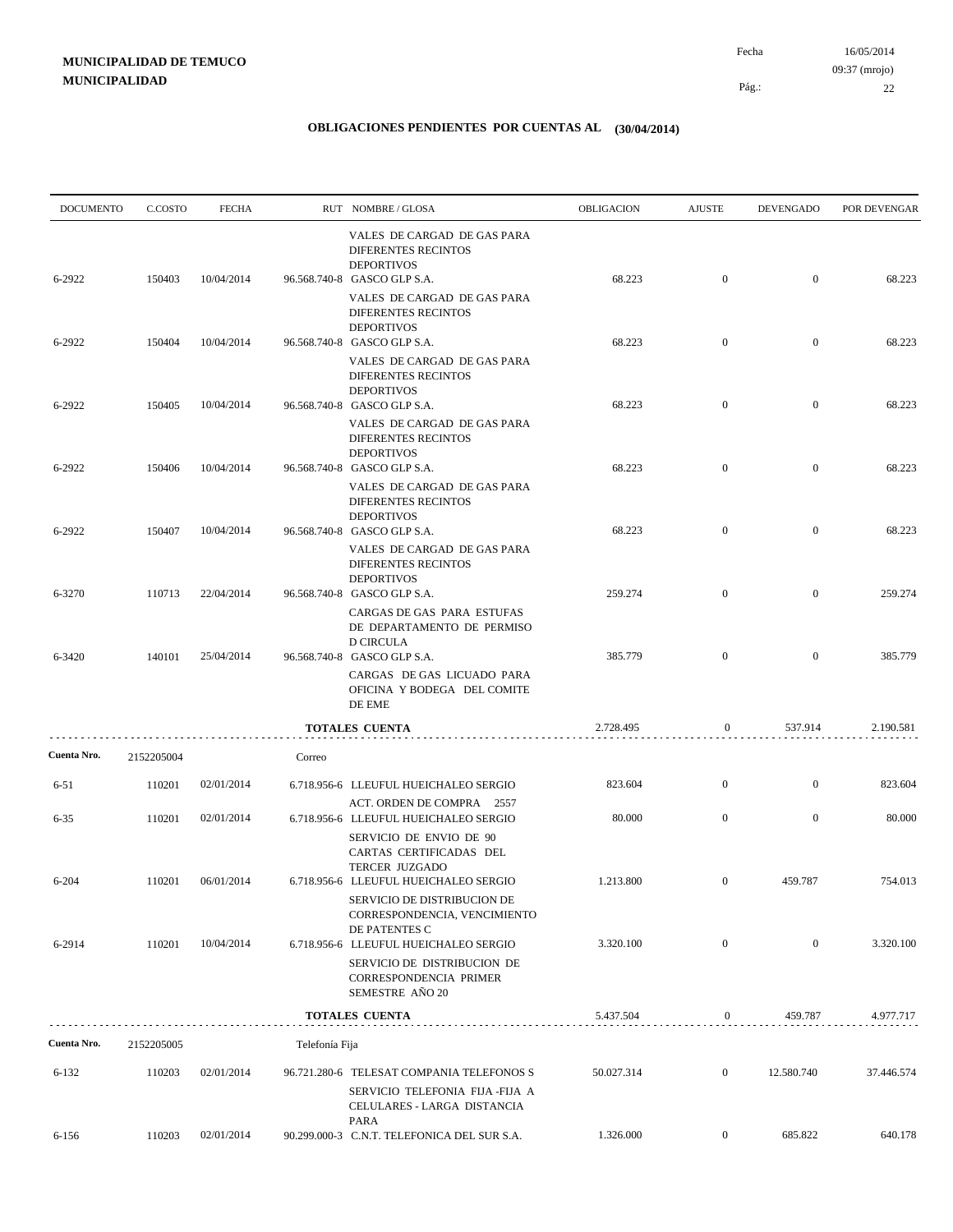| <b>DOCUMENTO</b> | C.COSTO       | <b>FECHA</b> |                      | RUT NOMBRE/GLOSA                                                                                                      | OBLIGACION | <b>AJUSTE</b>    | DEVENGADO        | POR DEVENGAR |
|------------------|---------------|--------------|----------------------|-----------------------------------------------------------------------------------------------------------------------|------------|------------------|------------------|--------------|
|                  |               |              |                      | SERVICIO TELEFONICA FIJA PARA<br>RECINTO TEHUALDA PARA EL MES<br>DE                                                   |            |                  |                  |              |
|                  |               |              |                      | <b>TOTALES CUENTA</b>                                                                                                 | 51.353.314 | $\boldsymbol{0}$ | 13.266.562       | 38.086.752   |
| Cuenta Nro.      | 2152205006    |              | Telefonía Celular    |                                                                                                                       |            |                  |                  |              |
| $6 - 153$        | 110203        | 02/01/2014   |                      | 87.845.500-2 TELEFONICA MOVILES CHILE S.A.<br>SERVICIO TELEFONIA CELULAR<br>PARA ALCALDIA Y                           | 2.719.000  | $\mathbf{0}$     | 656.208          | 2.062.792    |
| $6 - 124$        | 110203        | 02/01/2014   |                      | <b>ADMINISTRACION REREN</b><br>96.806.980-2 ENTEL PCS TELECOMUNICACIONES S<br>SERVICIO TELEFONIA CELULAR              | 54.149.952 | $\mathbf{0}$     | 11.374.346       | 42.775.606   |
| 6-3172           | 140101        | 17/04/2014   |                      | PARA DIRECTORES Y JEFES DE<br><b>DEPARTAMENTOS</b><br>87.779.800-3 COMUNICACIONES LATINCOM LIM                        | 2.000.000  | $\mathbf{0}$     | $\bf{0}$         | 2.000.000    |
|                  |               |              |                      | CONTRATESE MEDIANTE TRATO<br>DIRECTO " ADQUISICION DE DOS<br>RECARGAS PARA T                                          |            |                  |                  |              |
|                  |               |              |                      | <b>TOTALES CUENTA</b>                                                                                                 | 58.868.952 | $\boldsymbol{0}$ | 12.030.554       | 46.838.398   |
| Cuenta Nro.      | 2152205007    |              | Acceso a Internet    |                                                                                                                       |            |                  |                  |              |
| $6 - 122$        | 110402        | 02/01/2014   |                      | 92.580.000-7 EMP.NACIONAL DE TELECOMUNICA<br>CONTRATACION SERVICIOS DE<br>ENLACES Y CORREO WEB PARA<br><b>LA MUNI</b> | 48.388.046 | $\mathbf{0}$     | $\mathbf{0}$     | 48.388.046   |
| $6 - 5$          | 160202        | 02/01/2014   |                      | 92.580.000-7 EMP.NACIONAL DE TELECOMUNICA<br>ACTUALIZA OC 5565 DEL 10/07/2013                                         | 862.643    | $\mathbf{0}$     | $\boldsymbol{0}$ | 862.643      |
| 6-3521           | 110402        | 29/04/2014   |                      | 92.580.000-7 EMP.NACIONAL DE TELECOMUNICA<br>TRATO DIRECTO PARA<br>CONTRATACION SERVICIO DE<br>INTERNET WEB Y C       | 4.072.308  | $\mathbf{0}$     | $\bf{0}$         | 4.072.308    |
|                  |               |              |                      | <b>TOTALES CUENTA</b>                                                                                                 | 53.322.997 | 0                | 0                | 53.322.997   |
| Cuenta Nro.      | 2152205008001 |              |                      | Telefonía Larga Distancia                                                                                             |            |                  |                  |              |
| $6 - 132$        | 110203        | 02/01/2014   |                      | 96.721.280-6 TELESAT COMPANIA TELEFONOS S<br>SERVICIO TELEFONIA FIJA -FIJA A<br>CELULARES - LARGA DISTANCIA<br>PARA   | 100.000    | $\mathbf{0}$     | 1.364            | 98.636       |
|                  |               |              |                      | TOTALES CUENTA                                                                                                        | 100.000    | $\bf{0}$         | 1.364            | 98.636       |
| Cuenta Nro.      | 2152205008002 |              |                      | Telefonía Fija a Celulares                                                                                            |            |                  |                  |              |
| $6 - 132$        | 110203        | 02/01/2014   |                      | 96.721.280-6 TELESAT COMPANIA TELEFONOS S<br>SERVICIO TELEFONIA FIJA -FIJA A<br>CELULARES - LARGA DISTANCIA<br>PARA   | 28.000.000 | $\mathbf{0}$     | 7.403.564        | 20.596.436   |
|                  |               |              |                      | TOTALES CUENTA                                                                                                        | 28.000.000 | $\boldsymbol{0}$ | 7.403.564        | 20.596.436   |
| Cuenta Nro.      | 2152205008003 |              | <b>Otros Enlaces</b> |                                                                                                                       |            |                  |                  |              |
| $6 - 160$        | 110201        | 02/01/2014   |                      | 96.787.750-6 VTR- BANDA ANCHA<br>SERVICIO CABLE TELEVISION<br>PARA ALCALDIA, HALL 4 PISO,                             | 337.260    | 21.650           | 109.067          | 249.843      |
| $6 - 122$        | 110402        | 02/01/2014   |                      | <b>OBRAS YRR</b><br>92.580.000-7 EMP.NACIONAL DE TELECOMUNICA                                                         | 28.138.425 | $\overline{0}$   | $\mathbf{0}$     | 28.138.425   |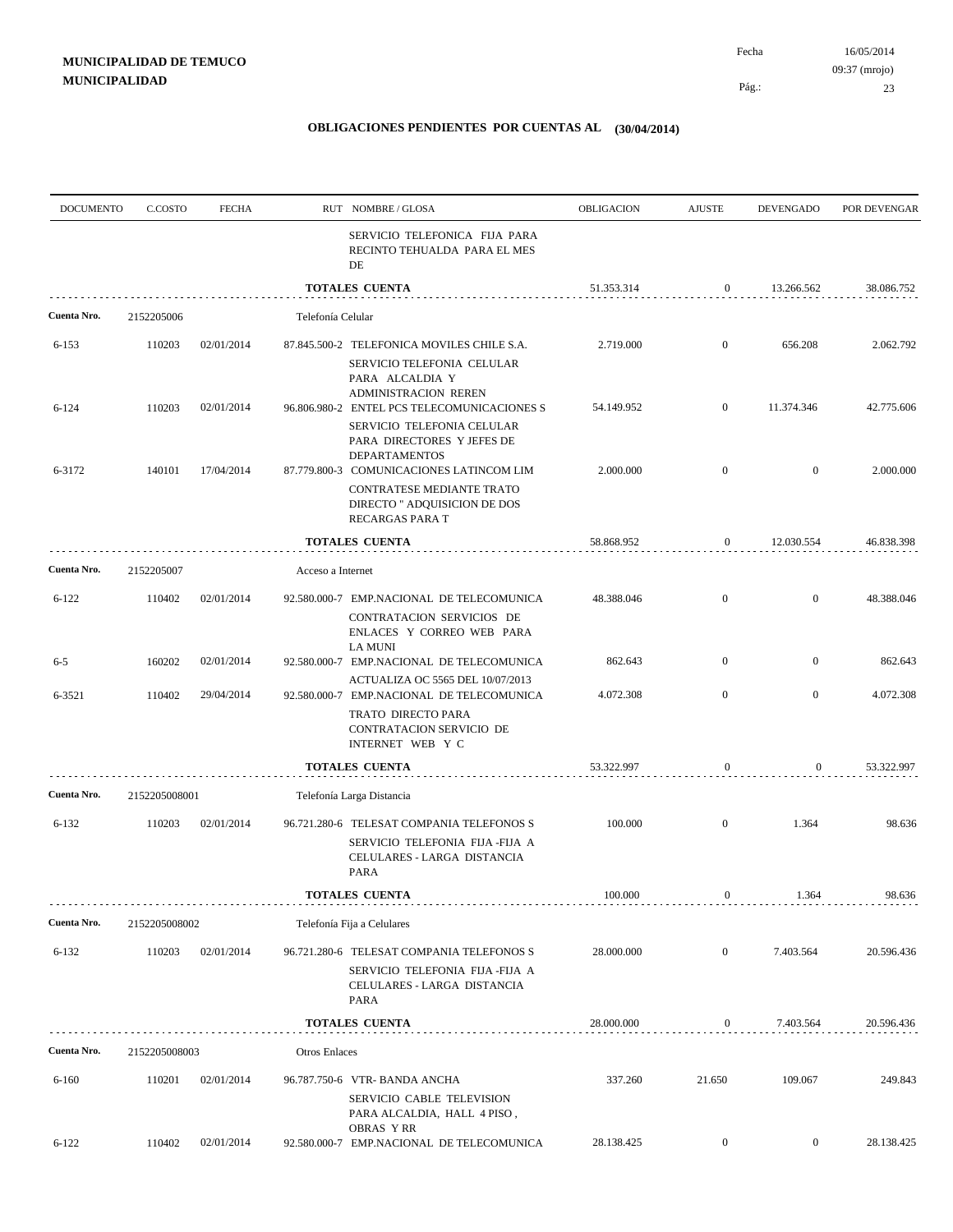| <b>DOCUMENTO</b> | C.COSTO       | <b>FECHA</b> |                | RUT NOMBRE/GLOSA                                                                                                                 | OBLIGACION | <b>AJUSTE</b>    | <b>DEVENGADO</b> | POR DEVENGAR |
|------------------|---------------|--------------|----------------|----------------------------------------------------------------------------------------------------------------------------------|------------|------------------|------------------|--------------|
|                  |               |              |                | CONTRATACION SERVICIOS DE<br>ENLACES Y CORREO WEB PARA<br><b>LA MUNI</b>                                                         |            |                  |                  |              |
| 6-157            | 110402        | 02/01/2014   |                | 90.299.000-3 C.N.T. TELEFONICA DEL SUR S.A.<br>SERVICIO WEBHOSTING<br>VIRTUALIZADO PARA LA                                       | 12.753.001 | $\boldsymbol{0}$ | $\mathbf{0}$     | 12.753.001   |
| $6 - 162$        | 110602        | 02/01/2014   |                | MUNICIPALIDAD DE TEMUCOO<br>61.002.000-3 SERV.REGISTRO CIVIL E IDENTIF<br>SERVICIO CONECTIVIDAD Y<br>PRESTACION DE SERVICIO DE   | 3.077.743  | $\mathbf{0}$     | 1.122.464        | 1.955.279    |
| $6 - 163$        | 110402        | 02/01/2014   |                | <b>REGISTROS</b><br>90.299.000-3 C.N.T. TELEFONICA DEL SUR S.A.<br>SERVICIO DE INTERNET PUBLICO<br>WIFI PARA PLAZAS ANIBAL PINTO | 20.695.412 | $\mathbf{0}$     | 3.443.442        | 17.251.970   |
| 6-6              | 110602        | 02/01/2014   |                | Y M<br>61.002.000-3 SERV.REGISTRO CIVIL E IDENTIF<br>ACTUALIZA OC 228 DEL 15/01/2013                                             | 269.442    | $\mathbf{0}$     | $\mathbf{0}$     | 269.442      |
|                  |               |              |                | TOTALES CUENTA                                                                                                                   | 65.271.283 | 21.650           | 4.674.973        | 60.617.960   |
| Cuenta Nro.      | 2152206001002 |              |                | Mant. Equip Salvaescalera                                                                                                        |            |                  |                  |              |
| $6 - 142$        | 110701        | 02/01/2014   |                | 9.519.187-8 ISLA SAN MARTIN CARLOS MARCO<br>SERVICIO DE MANTENCION<br>SALVAESCALERA PARA EDIFICIO<br>CONSISTORIAL                | 1.832.600  | $\mathbf{0}$     | 499.800          | 1.332.800    |
|                  |               |              |                | <b>TOTALES CUENTA</b>                                                                                                            | 1.832.600  | $\mathbf{0}$     | 499.800          | 1.332.800    |
| Cuenta Nro.      | 2152206001004 |              | Mant. Ascensor |                                                                                                                                  |            |                  |                  |              |
| 6-143            | 110704        | 02/01/2014   |                | 9.519.187-8 ISLA SAN MARTIN CARLOS MARCO<br>SERVICIO MANTENCION<br>ASCENSOR DEL EDIFICIO BELLO<br>510                            | 1.285.200  | $\boldsymbol{0}$ | 428.400          | 856.800      |
| 6-164            | 150202        | 02/01/2014   |                | 96.802.280-6 TRANSVE S.A.<br>SERVICIO DE MANTENCION<br>ASCENSOR ESTADIO GERMAN<br><b>BECKER</b>                                  | 2.597.712  | $\boldsymbol{0}$ | 432.952          | 2.164.760    |
|                  |               |              |                | <b>TOTALES CUENTA</b>                                                                                                            | 3.882.912  | 0                | 861.352          | 3.021.560    |
| Cuenta Nro.      | 2152206001005 |              |                | Mant. Inmuebles Municipales                                                                                                      |            |                  |                  |              |
| 6-1706           | 110701        | 28/02/2014   |                | 21.770.160-0 ALAN CARRO EDGAR MARCOS<br>TRATO DIRECTO REPARACION DE<br>UNA BOMBA SUMERGIBLE C/T GRI                              | 635.460    | $\mathbf{0}$     | $\mathbf{0}$     | 635.460      |
| 6-2051           | 141201        | 14/03/2014   |                | 200/ G 50 HT<br>76.027.298-1 SOC. DE SERVICIOS INTEGRALES D<br>SERVICIO DE MANTENCION                                            | 3.177.300  | $\boldsymbol{0}$ | $\overline{0}$   | 3.177.300    |
| 6-2159           | 110701        | 19/03/2014   |                | INMUEBLE PARA EL PG ADULTO<br><b>MAYOR PUEBLO N</b><br>21.770.160-0 ALAN CARRO EDGAR MARCOS                                      | 925.939    | $\boldsymbol{0}$ | $\overline{0}$   | 925.939      |
| 6-2303           | 110701        | 25/03/2014   |                | TRATO DIRECTO REPARACION Y<br>ACONDICIONAMIENTO DE FOSA<br>SEPTICA Y BOMBA S<br>76.052.375-5 SOC. COMERCIALIZADORA DE PRODU      | 1.735.020  | $\boldsymbol{0}$ | $\mathbf{0}$     | 1.735.020    |
|                  |               |              |                | REPARACION Y CAMBIO DE 98<br>GRADAS DE ESCALAS DE<br>SERVICIO DESDE                                                              |            |                  |                  |              |
| 6-2374           | 160101        | 26/03/2014   |                | 77.717.000-7 INGENIERIA Y CONSTRUCCIONES PA                                                                                      | 2.249.100  | $\overline{0}$   | $\overline{0}$   | 2.249.100    |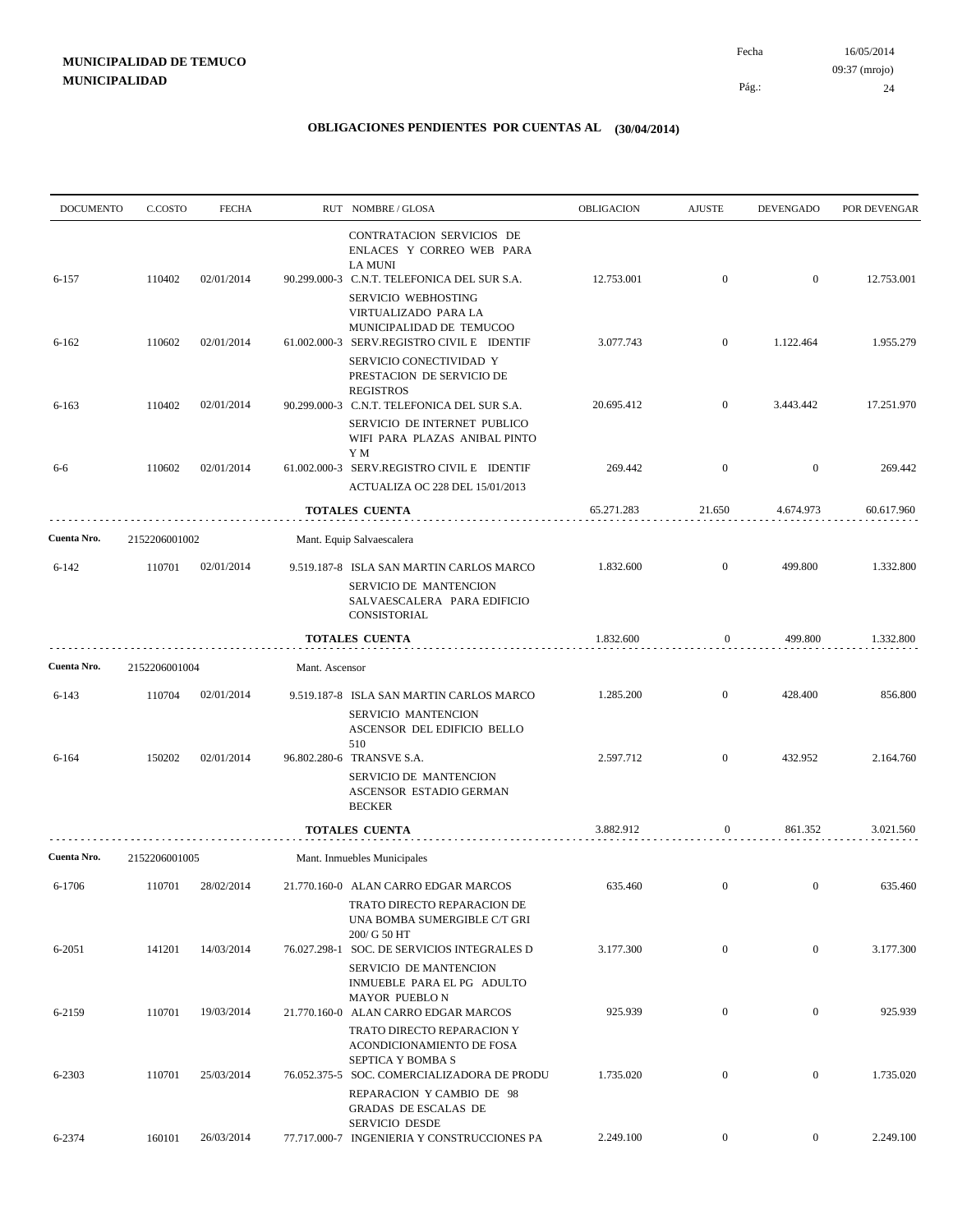| <b>DOCUMENTO</b> | C.COSTO | <b>FECHA</b> | RUT NOMBRE/GLOSA                                                                                                                           | OBLIGACION | <b>AJUSTE</b>    | <b>DEVENGADO</b> | POR DEVENGAR |
|------------------|---------|--------------|--------------------------------------------------------------------------------------------------------------------------------------------|------------|------------------|------------------|--------------|
| 6-2571           | 121304  | 31/03/2014   | MANTENCION MOTOREDUCTORES<br>DE IZAMIENTO Y CONFECCION<br>DE BARRAS<br>77.456.050-5 SOC. CONSTRUCTORAS DE OBRAS M                          | 118.000    | $\boldsymbol{0}$ | $\overline{0}$   | 118.000      |
|                  |         |              | <b>SERVICIO DE MANTENCION</b><br>CANALETAS DE AGUA LLUVIAS, Y<br>LIMPIEZA DE LO                                                            |            |                  |                  |              |
| 6-2546           | 110701  | 31/03/2014   | 69.190.700-7 MUNICIPALIDAD DE TEMUCO<br>RESERVA DE PTO<br><b>CORESPODNIENTE GASTOS 1</b>                                                   | 2.800.000  | $\mathbf{0}$     | $\mathbf{0}$     | 2.800.000    |
| 6-2626           | 150302  | 01/04/2014   | <b>TRIMESTRE</b><br>14.135.573-2 REYES PASTENES LUIS IGNACIO<br>PROVISION E INSTALACION DE DE<br>PORTON EN COMPLEJO PUEBLO<br><b>NUEVO</b> | 1.189.854  | $\mathbf{0}$     | $\mathbf{0}$     | 1.189.854    |
| 6-2643           | 150402  | 02/04/2014   | 10.514.823-2 SILVA TOLEDO PATRICIA ANGELICA<br>REPARACION PAVIMENTO DE<br>MADERA, CIELO DE MADERAS                                         | 1.825.511  | $\mathbf{0}$     | $\mathbf{0}$     | 1.825.511    |
| 6-2703           | 160202  | 03/04/2014   | <b>REPARACION</b><br>10.751.162-8 BELMAR AGUILERA EVARISTO FLO<br>MANTENCION Y REPARACION DE<br>BIBLIOTECA DE LABRANZA Y P.                | 410.000    | $\mathbf{0}$     | $\mathbf{0}$     | 410.000      |
| 6-2782           | 150403  | 07/04/2014   | DE VALDIV<br>76.360.031-9 SOCIEDAD CONSTRUCTORA ARAUCA<br>ADJUDIQUESE PROP.PUBLICA N.-<br>14-2014 " PROVISION E                            | 5.817.617  | $\mathbf{0}$     | $\mathbf{0}$     | 5.817.617    |
| 6-3021           | 110704  | 14/04/2014   | <b>INSTALACION DE CIER</b><br>4.305.245-4 REYES CUEVAS MARIO RAMON<br>3.50 M2 PAPEL FILM BRONCE<br>PARA RAYO SOLAR INSTALADO               | 55.650     | $\mathbf{0}$     | $\mathbf{0}$     | 55.650       |
| 6-3106           | 160301  | 16/04/2014   | PARA EDIFI<br>85.479.600-3 FIGUEROA SALAZAR LTDA<br>AMPOLLETAS, ROSETA MADERA,<br>BUSCAPOLO CHICO, Y OTROS<br><b>MATERIALES E</b>          | 65.807     | $\boldsymbol{0}$ | $\mathbf{0}$     | 65.807       |
| 6-3150           | 121302  | 16/04/2014   | 9.178.153-0 HUENTO NAHUELHUIL ELIAS<br>PROVISION Y SERVICIO DE<br>HABILITACION DE ESPACIOS Y<br>MEJORAMIENTO DE                            | 1.654.100  | $\boldsymbol{0}$ | $\mathbf{0}$     | 1.654.100    |
| 6-3127           | 160201  | 16/04/2014   | 76.112.137-5 HANDELEK SERVICIOS ELECTRICO<br>INSTALACION DE PUNTOS DE<br>RED, REPARACION DE PINTURA<br>EN RAMPAS                           | 410.000    | $\mathbf{0}$     | $\mathbf{0}$     | 410.000      |
| 6-3220           | 110715  | 21/04/2014   | 16.318.589-K REIDEL GEOFFROY OSCAR JOAQUI<br>REMODELACION OFICINA<br>CONCENIO SII PRAT 872                                                 | 2.796.500  | $\mathbf{0}$     | $\boldsymbol{0}$ | 2.796.500    |
| 6-3253           | 110709  | 22/04/2014   | 77.456.050-5 SOC. CONSTRUCTORAS DE OBRAS M<br>SERVICIO DE MANTENCION Y<br>REPARACION HABILITACION<br>OFICINA Y SEPAR                       | 300.000    | $\mathbf{0}$     | $\boldsymbol{0}$ | 300.000      |
| 6-3322           | 160101  | 23/04/2014   | 7.550.986-3 GUZMÁN SEPÚLVEDA CÉSAR RODR<br>SERVICIO DE MANTENCION DE<br>CALEFACCION DEL RECINTO<br><b>TEATRO MUNICIP</b>                   | 1.435.140  | $\mathbf{0}$     | $\boldsymbol{0}$ | 1.435.140    |
| 6-3387           | 110201  | 25/04/2014   | 4.305.245-4 REYES CUEVAS MARIO RAMON<br>PROVISION E INSTALACION DE<br>PAPEL FILMS PARA OFICINA<br><b>AUDIENCIA</b>                         | 41.650     | $\boldsymbol{0}$ | $\boldsymbol{0}$ | 41.650       |
| 6-3558           | 121304  | 30/04/2014   | 9.178.153-0 HUENTO NAHUELHUIL ELIAS                                                                                                        | 2.642.395  | $\overline{0}$   | $\overline{0}$   | 2.642.395    |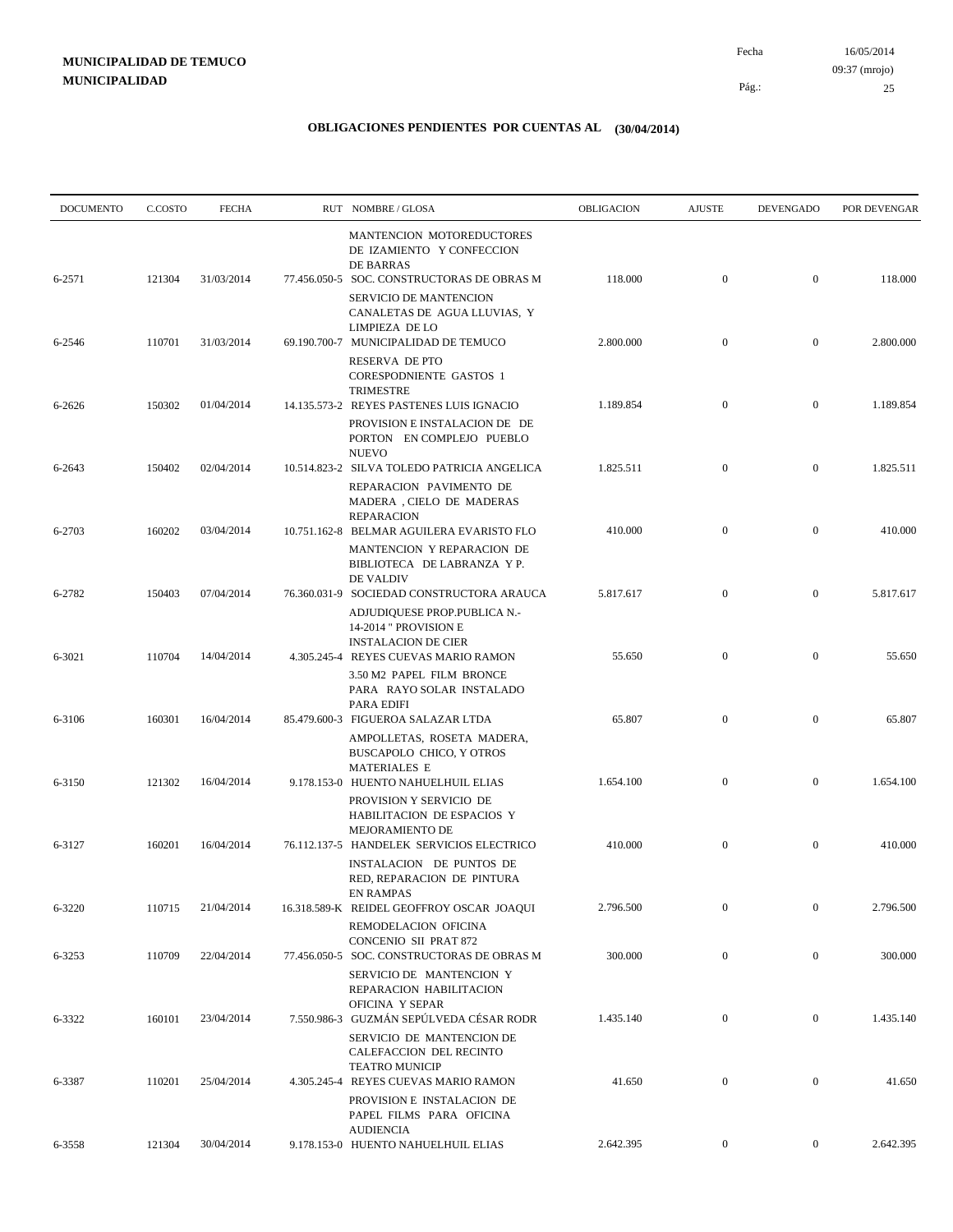Pág.:

Fecha

| <b>DOCUMENTO</b> | C.COSTO    | <b>FECHA</b> | RUT NOMBRE/GLOSA                                                                                                       | OBLIGACION | <b>AJUSTE</b>    | <b>DEVENGADO</b> | POR DEVENGAR |
|------------------|------------|--------------|------------------------------------------------------------------------------------------------------------------------|------------|------------------|------------------|--------------|
|                  |            |              | PROVISION E INSTALACION<br>CENEFA DE LONA PARA<br>CONTORNO PERGOLA                                                     |            |                  |                  |              |
|                  |            |              | <b>TOTALES CUENTA</b>                                                                                                  | 30.285.043 | $\mathbf{0}$     | $\overline{0}$   | 30.285.043   |
| Cuenta Nro.      | 2152206002 |              | Mantenimiento y Reparación de Vehículos                                                                                |            |                  |                  |              |
| 6-1895           | 110801     | 07/03/2014   | 76.296.979-3 SERVICIO AUTOMOTRIZ EDV LIMIT<br>CAMBIO DE ACEITE Y FILTRO<br>PARA MOVIL A-219 DEL PARQUE                 | 68.000     | $\mathbf{0}$     | $\mathbf{0}$     | 68.000       |
| 6-2223           | 120701     | 20/03/2014   | <b>AUTOMOTRI</b><br>79.953.260-3 SOC.FAB.RESORTES CASTILLO LTDA                                                        | 1.873.595  | $\mathbf{0}$     | $\mathbf{0}$     | 1.873.595    |
|                  |            |              | REPARACION PAQUETE DE<br>RESORTE DE CAMIONES DEL PG<br><b>RED VIAL</b>                                                 |            |                  |                  |              |
| 6-2226           | 120301     | 20/03/2014   | 92.475.000-6 KAUFMANN S.A. VEHICULOS MOTO<br>SERVICIO MANTENCION DE LOS<br>250.000. KMS, REVIZAR SISTEMA               | 592.974    | $\mathbf{0}$     | $\overline{0}$   | 592.974      |
| 6-2600           | 120301     | 31/03/2014   | <b>ELECTRICO</b><br>85.184.600-K CRUZ Y CIA LTDA                                                                       | 2.000.000  | $\mathbf{0}$     | $\mathbf{0}$     | 2.000.000    |
| 6-2671           | 120301     | 02/04/2014   | SERVICIO DE VULCANIZACION<br>PARA VEHICULOS DEL PARQUE<br><b>AUTOMOTRIZ</b><br>4.511.629-8 HENRIQUEZ HENRIQUEZ RICARDO | 775.166    | $\mathbf{0}$     | $\overline{0}$   | 775.166      |
|                  |            |              | REPARACION DE PLACA DE<br>COMPACTACION Y REPARACION<br>PLACA DE BARRI                                                  |            |                  |                  |              |
| 6-2769           | 120701     | 07/04/2014   | 85.184.600-K CRUZ Y CIA LTDA<br>SERVICIO DE VULCANIZACION<br>PARA VEHICULOS DEL DPTO DE                                | 600.000    | $\mathbf{0}$     | $\mathbf{0}$     | 600.000      |
| 6-2927           | 120301     | 10/04/2014   | <b>OPERACIONES</b><br>4.511.629-8 HENRIQUEZ HENRIQUEZ RICARDO<br>REPARACION DE CILINDROS                               | 858.704    | $\mathbf{0}$     | $\mathbf{0}$     | 858.704      |
| 6-2928           | 120301     | 10/04/2014   | EYECTOR PARA CAMION A-172<br>DEL DPTO DE<br>8.465.869-3 ARIAS VERA MIGUEL ANGEL                                        | 335.340    | $\boldsymbol{0}$ | $\overline{0}$   | 335.340      |
|                  |            |              | REPARACION DE LUCES CAMION<br>A-211-A-137, A-136, A-171 DEL<br><b>APRQUE AUT</b>                                       |            |                  |                  |              |
| 6-2935           | 120301     | 10/04/2014   | 4.511.629-8 HENRIQUEZ HENRIQUEZ RICARDO<br>REPARACION DE VALVULA DE<br>COMANDOS HIDRAULICOS PARA                       | 477.190    | $\boldsymbol{0}$ | $\mathbf{0}$     | 477.190      |
| 6-2954           | 110801     | 11/04/2014   | CAMION A-164<br>85.184.600-K CRUZ Y CIA LTDA                                                                           | 67.000     | $\mathbf{0}$     | $\mathbf{0}$     | 67.000       |
|                  |            |              | <b>MANTENCION DE FRENOS</b><br>DELANTEROS Y AJUSTE, ENGRASE<br>DE MASAS PARA                                           |            |                  |                  |              |
| 6-3010           | 120701     | 14/04/2014   | 79.953.260-3 SOC.FAB.RESORTES CASTILLO LTDA<br>REPARACION DE CAMION A-157,<br>A-163, A-64 DEL PG RED VIAL              | 520.030    | $\mathbf{0}$     | $\boldsymbol{0}$ | 520.030      |
| 6-3011           | 120701     | 14/04/2014   | DPTO DE O<br>4.511.629-8 HENRIQUEZ HENRIQUEZ RICARDO<br>REPARACION CILINDRO                                            | 659.736    | $\boldsymbol{0}$ | $\mathbf{0}$     | 659.736      |
| 6-3008           | 120301     | 14/04/2014   | TELESCOPICO TOLVA, CAMBIO<br>DE PACKINNG CABEZ<br>92.475.000-6 KAUFMANN S.A. VEHICULOS MOTO                            | 1.446.728  | $\boldsymbol{0}$ | $\bf{0}$         | 1.446.728    |
|                  |            |              | SERVICIO DE MANTENCION DE<br>LSO 250.000 KMS PARA CAMION<br>A-167, Y                                                   |            |                  |                  |              |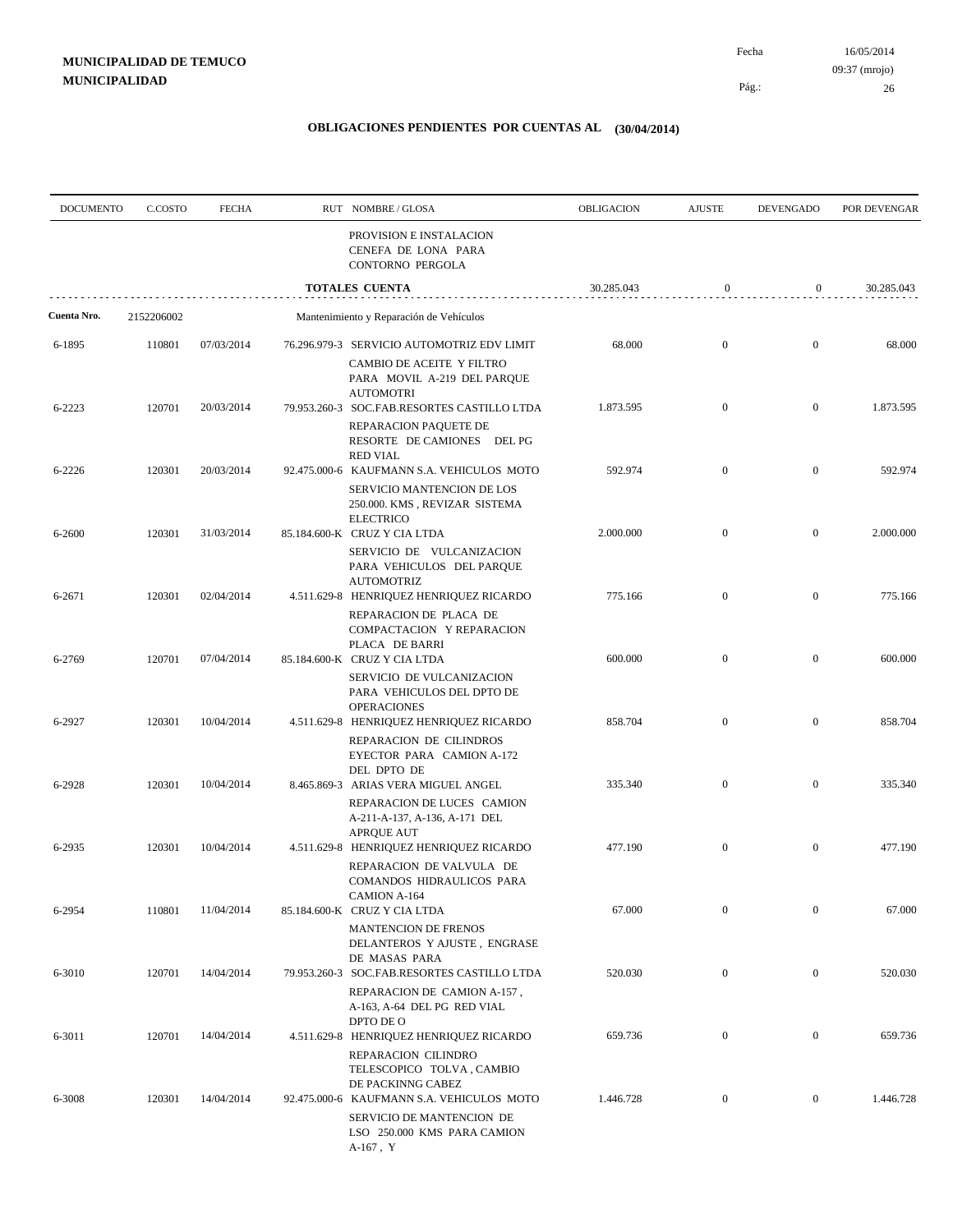| <b>DOCUMENTO</b> | C.COSTO    | <b>FECHA</b> | RUT NOMBRE/GLOSA                                                                                 | OBLIGACION | <b>AJUSTE</b>    | <b>DEVENGADO</b> | POR DEVENGAR |
|------------------|------------|--------------|--------------------------------------------------------------------------------------------------|------------|------------------|------------------|--------------|
| 6-3036           | 120301     | 14/04/2014   | 85.184.600-K CRUZ Y CIA LTDA                                                                     | 11.662     | $\mathbf{0}$     | $\mathbf{0}$     | 11.662       |
|                  |            |              | NEUMATICOS, BALANCEO Y<br>ALINEACION PARA CAMION A-214<br>DE LA DIREC                            |            |                  |                  |              |
| 6-3055           | 120301     | 15/04/2014   | 85.184.600-K CRUZ Y CIA LTDA                                                                     | 2.000.000  | $\mathbf{0}$     | $\mathbf{0}$     | 2.000.000    |
|                  |            |              | SERVICIO DE VULCANIZACION DE<br>VEHICULOS PARA EL PARQUE<br><b>AUTOMOTRIZ</b>                    |            |                  |                  |              |
| 6-3129           | 120301     | 16/04/2014   | 4.511.629-8 HENRIQUEZ HENRIQUEZ RICARDO                                                          | 1.740.970  | $\mathbf{0}$     | $\boldsymbol{0}$ | 1.740.970    |
|                  |            |              | REPARACION CILINDRO EYECTOR,<br>REPARACION COSTADOS DE<br>CAPACHO DEL                            |            |                  |                  |              |
| 6-3132           | 120701     | 16/04/2014   | 4.511.629-8 HENRIQUEZ HENRIQUEZ RICARDO<br>REPARACION DE CILINDROS<br>TOLVA, CAMBIO DE PACKINNG, | 744.940    | $\mathbf{0}$     | $\overline{0}$   | 744.940      |
| 6-3334           | 120701     | 24/04/2014   | CABEZAL YO<br>78.920.560-4 REPUESTERA CENTRAL LTDA.                                              | 418.000    | $\mathbf{0}$     | $\boldsymbol{0}$ | 418.000      |
|                  |            |              | REPARACION ELECTRICAS PARA<br>CARGADOR A-66 DEL PG RED VIAL                                      |            |                  |                  |              |
| 6-3507           | 120301     | 29/04/2014   | 6.857.352-1 OÑATE CARES MIRNA FLOR                                                               | 76.000     | $\overline{0}$   | $\overline{0}$   | 76.000       |
|                  |            |              | COFECCION DE 02 MANGUERAS<br>HIDRAULICAS DE ALTA PRESION<br><b>INSTALADAS</b>                    |            |                  |                  |              |
| 6-3485           | 120301     | 29/04/2014   | 92.475.000-6 KAUFMANN S.A. VEHICULOS MOTO<br>SERVICIO MANTENCION DE<br>250.000.- KMS PARA CAMION | 602.777    | $\overline{0}$   | $\mathbf{0}$     | 602.777      |
| 6-3486           | 120301     | 29/04/2014   | A-169 DEL PAR<br>8.465.869-3 ARIAS VERA MIGUEL ANGEL                                             | 458.000    | $\mathbf{0}$     | $\overline{0}$   | 458.000      |
|                  |            |              | REPARACION ELECTRICAS DEL<br>CAMION A-169, A-166, A-170, A-165,<br>$A-169$                       |            |                  |                  |              |
| 6-3557           | 120301     | 30/04/2014   | 5.564.517-5 MARTINEZ SALAS ELIAS JORGE                                                           | 2.050.000  | $\overline{0}$   | $\mathbf{0}$     | 2.050.000    |
|                  |            |              | REPARACION Y MANTENCION DE<br>CARRO DEMOSTRATIVO E<br><b>INSTALACION DE</b>                      |            |                  |                  |              |
|                  |            |              | <b>TOTALES CUENTA</b>                                                                            | 18.376.812 | $\mathbf{0}$     | $\boldsymbol{0}$ | 18.376.812   |
| Cuenta Nro.      | 2152206003 |              | Mantenimiento y Reparación Mobiliarios y Otros                                                   |            |                  |                  |              |
| 6-2686           | 160301     | 02/04/2014   | 12.534.680-4 VASQUEZ NAMBRARD CRISTIAN LU                                                        | 75.000     | $\mathbf{0}$     | $\mathbf{0}$     | 75.000       |
|                  |            |              | TAPIZADO DE 03 BANQUETAS<br>PARA GALERIA DE ARTE DEL<br>MUSEO FERROVI                            |            |                  |                  |              |
|                  |            |              | <b>TOTALES CUENTA</b>                                                                            | 75.000     | $\boldsymbol{0}$ | $\boldsymbol{0}$ | 75.000       |
| Cuenta Nro.      | 2152206004 |              | Mantenimiento y Reparación de Máquinas y Equipos de Oficina                                      |            |                  |                  |              |
| $6-9$            | 110602     | 02/01/2014   | 79.534.260-5 PETRINOVIC Y CIA. LTDA.                                                             | 224.955    | $\boldsymbol{0}$ | $\mathbf{0}$     | 224.955      |
|                  |            |              | ACTUALIZA OC 226 DEL 15/01/2013                                                                  |            |                  |                  |              |
| 6-2052           | 110602     | 14/03/2014   | 79.534.260-5 PETRINOVIC Y CIA. LTDA.<br>SERVICIO DE MANTENCION<br>GABINETE PSICOMETRICO PARA     | 223.183    | $\boldsymbol{0}$ | $\boldsymbol{0}$ | 223.183      |
| 6-2598           | 110602     | 31/03/2014   | EL DPTO DE LICE<br>79.534.260-5 PETRINOVIC Y CIA. LTDA.                                          | 223.830    | $\mathbf{0}$     | $\boldsymbol{0}$ | 223.830      |
|                  |            |              | SERVICIO DE MANTENCION<br>GABINETE PSICOMETRICO PARA<br>LICENCIA DE C                            |            |                  |                  |              |
| 6-2965           | 110201     | 11/04/2014   | 5.532.563-4 URRUTIA SAAVEDRA LUIS EDUARD                                                         | 29.750     | $\mathbf{0}$     | $\overline{0}$   | 29.750       |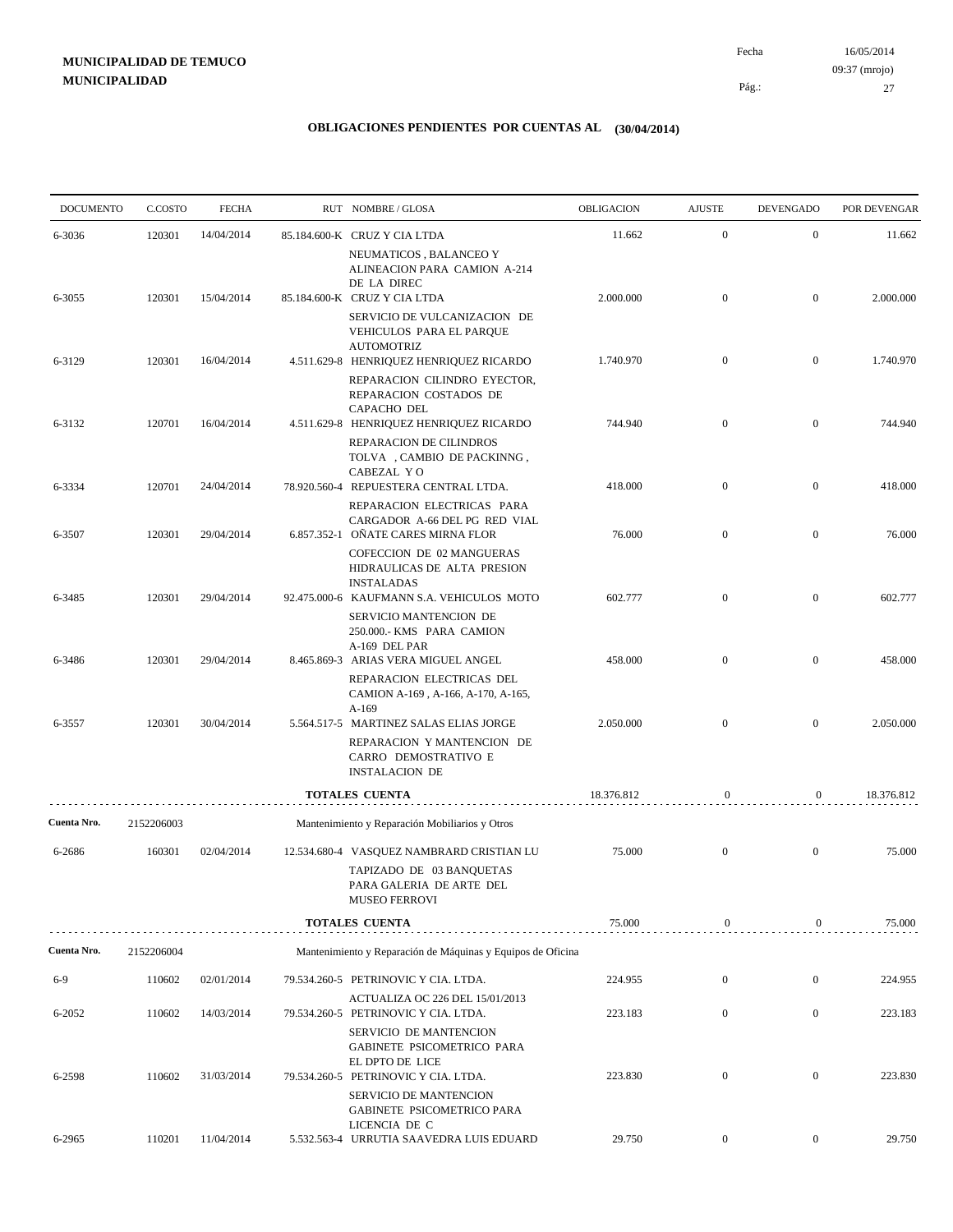| <b>DOCUMENTO</b> | C.COSTO    | <b>FECHA</b> | RUT NOMBRE/GLOSA                                                                                                                                                                                  | OBLIGACION | <b>AJUSTE</b>    | <b>DEVENGADO</b> | POR DEVENGAR |
|------------------|------------|--------------|---------------------------------------------------------------------------------------------------------------------------------------------------------------------------------------------------|------------|------------------|------------------|--------------|
| 6-3484           | 110602     | 29/04/2014   | REPARACION Y MANTENCION<br>GENERAL DE MAQUINA DE<br><b>ESCRIBIR DEL SE</b><br>79.534.260-5 PETRINOVIC Y CIA. LTDA.<br>SERVICIO MANTENCION GABINETE<br>PSICOMETRICO DEL DPTO DE<br><b>LICENCIA</b> | 225.671    | $\boldsymbol{0}$ | $\overline{0}$   | 225.671      |
|                  |            |              | <b>TOTALES CUENTA</b>                                                                                                                                                                             | 927.389    | $\mathbf{0}$     | $\mathbf{0}$     | 927.389      |
| Cuenta Nro.      | 2152206006 |              | Mantenimiento y Reparación de Otras Maquinarias y Equipos                                                                                                                                         |            |                  |                  |              |
| 6-36             | 140102     | 02/01/2014   | 3.959.593-1 PEÑA OSORE OSCAR                                                                                                                                                                      | 71.000     | $\boldsymbol{0}$ | $\overline{0}$   | 71.000       |
|                  |            |              | CONFECCION Y REPARACION DE<br>02 PIEZAS MOTOBOMBAS DE 3"A<br>2" PA                                                                                                                                |            |                  |                  |              |
| 6-2687           | 160301     | 02/04/2014   | 12.534.680-4 VASQUEZ NAMBRARD CRISTIAN LU                                                                                                                                                         | 82.000     | $\mathbf{0}$     | $\mathbf{0}$     | 82.000       |
|                  |            |              | REPARACION RESORTE Y<br>BRAZOS PARA SILLON COCHE ES<br>36 PARA EL                                                                                                                                 |            |                  |                  |              |
| 6-2765           | 120701     | 07/04/2014   | 8.273.242-K PACHECO RAMOS ISAAC ANANIAS                                                                                                                                                           | 60.000     | $\mathbf{0}$     | $\mathbf{0}$     | 60.000       |
|                  |            |              | CAMBIO INDUCIDO Y CARBONES<br>PARA TALADRO PERCUTOR DEL<br><b>PG RED VIA</b>                                                                                                                      |            |                  |                  |              |
| 6-3007           | 120701     | 14/04/2014   | 78.920.560-4 REPUESTERA CENTRAL LTDA.                                                                                                                                                             | 937.030    | $\boldsymbol{0}$ | $\overline{0}$   | 937.030      |
| 6-3146           | 120601     | 16/04/2014   | REPARACION ALTERNADOR,<br>CAMBIO DE RODAMIENTO, CAMBIO<br>CAJA REGULADORA<br>8.273.242-K PACHECO RAMOS ISAAC ANANIAS                                                                              | 78.950     | $\boldsymbol{0}$ | $\mathbf{0}$     | 78.950       |
|                  |            |              | REPARACION Y MANTENCION DE<br>DEMOLEDOR, REBOBINADO<br>INDUCIDO Y                                                                                                                                 |            |                  |                  |              |
|                  |            |              | <b>TOTALES CUENTA</b>                                                                                                                                                                             | 1.228.980  | $\mathbf{0}$     | $\boldsymbol{0}$ | 1.228.980    |
| Cuenta Nro.      | 2152206007 |              | Mantenimiento y Reparación de Equipos Informáticos                                                                                                                                                |            |                  |                  |              |
| 6-2562           | 110401     | 31/03/2014   | 69.190.700-7 MUNICIPALIDAD DE TEMUCO                                                                                                                                                              | 10.000.000 | $\mathbf{0}$     | $\mathbf{0}$     | 10.000.000   |
|                  |            |              | SERVICIO DE MANTENCION Y<br>REPARACION DE EQUIPOS PARA<br><b>LA MUNICIP</b>                                                                                                                       |            |                  |                  |              |
| 6-3330           | 110401     | 24/04/2014   | 78.550.960-9 SOC. COMERCIAL TECNOEQUIPOS L                                                                                                                                                        | 39.800     | $\boldsymbol{0}$ | $\mathbf{0}$     | 39.800       |
|                  |            |              | ASISTENCIA TECNICA PARA<br>IMPRESORA EPSON TX400 PARA<br>LA DIRECC                                                                                                                                |            |                  |                  |              |
| 6-3331           | 110401     | 24/04/2014   | 78.550.960-9 SOC. COMERCIAL TECNOEQUIPOS L                                                                                                                                                        | 43.900     | $\boldsymbol{0}$ | $\boldsymbol{0}$ | 43.900       |
|                  |            |              | ASISTENCIA TECNICA PARA<br>IMPRESORA EPSON T1110 DE LA<br><b>DIRECC</b>                                                                                                                           |            |                  |                  |              |
| 6-3474           | 110401     | 29/04/2014   | 76.321.454-0 SELEC INGENIERIA ELECTRICA LTD                                                                                                                                                       | 50.600     | $\overline{0}$   | $\bf{0}$         | 50.600       |
|                  |            |              | <b>INSTALACION DE PUNTOS D E RED</b><br>Y ENCHUFES ELECTRICO PARA<br>EL CONCE                                                                                                                     |            |                  |                  |              |
| 6-3475           | 110401     | 29/04/2014   | 76.321.454-0 SELEC INGENIERIA ELECTRICA LTD                                                                                                                                                       | 24.454     | $\mathbf{0}$     | $\boldsymbol{0}$ | 24.454       |
| 6-3476           | 110401     | 29/04/2014   | REPARACION PUNTO DE RED EN<br>ATENCION DE PUBLICO OBRAS<br>76.321.454-0 SELEC INGENIERIA ELECTRICA LTD                                                                                            | 161.843    | $\boldsymbol{0}$ | $\boldsymbol{0}$ | 161.843      |
|                  |            |              | INSTALACION DE PUNTO DE RED<br>Y ENCHUFE ELECTRICO PARA<br><b>OBRAS MUN</b>                                                                                                                       |            |                  |                  |              |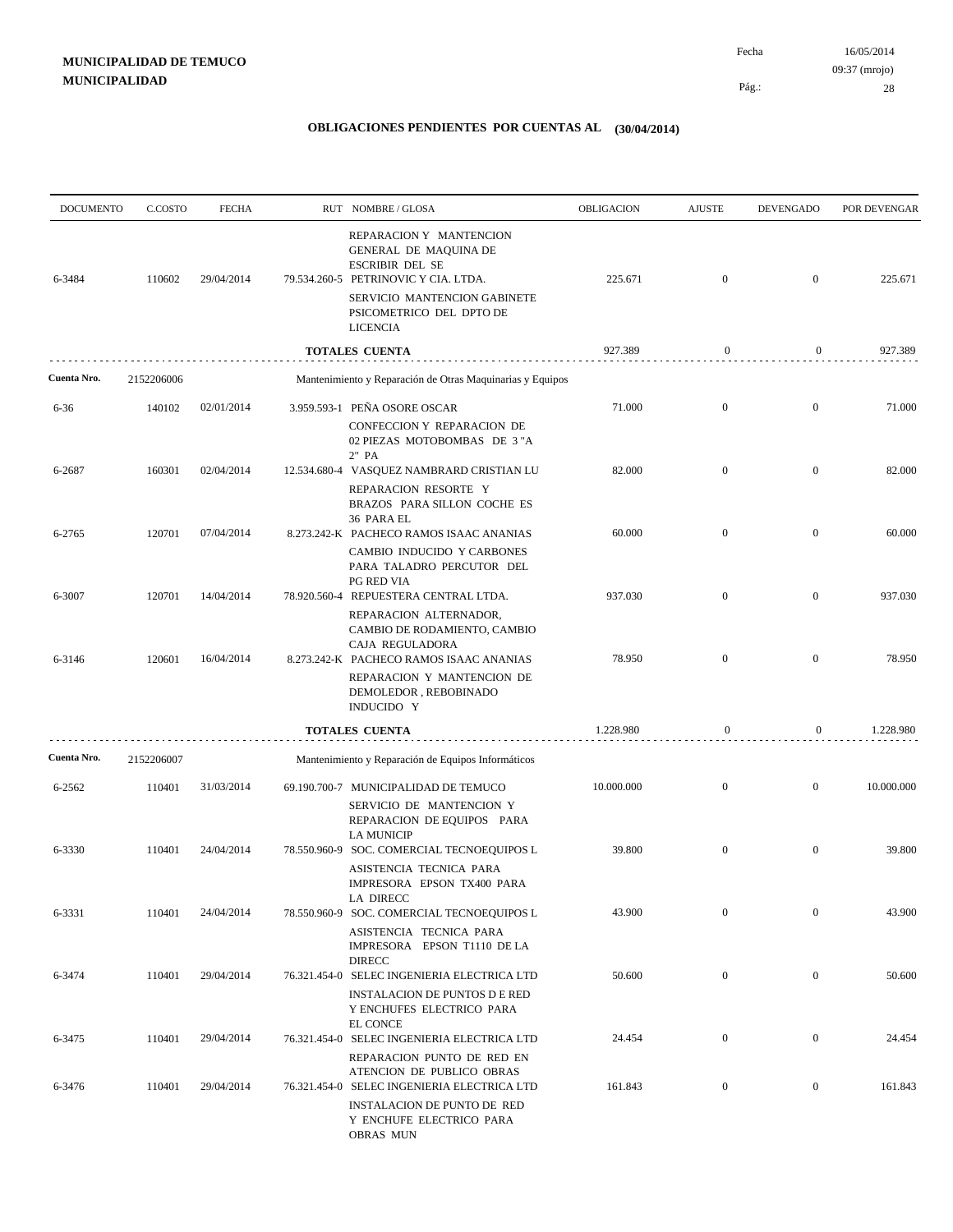| <b>DOCUMENTO</b> | C.COSTO       | <b>FECHA</b> |                | RUT NOMBRE/GLOSA                                                                                                                               | OBLIGACION | <b>AJUSTE</b>    | <b>DEVENGADO</b> | POR DEVENGAR |
|------------------|---------------|--------------|----------------|------------------------------------------------------------------------------------------------------------------------------------------------|------------|------------------|------------------|--------------|
|                  |               |              |                | <b>TOTALES CUENTA</b>                                                                                                                          | 10.320.597 | $\boldsymbol{0}$ | $\overline{0}$   | 10.320.597   |
| Cuenta Nro.      | 2152206999    |              | Otros          |                                                                                                                                                |            |                  |                  |              |
| 6-2098           | 120603        | 17/03/2014   |                | 96.691.060-7 KSB CHILE SA.<br>TRATO DIRECTO INSTALACION DE                                                                                     | 202.850    | $\mathbf{0}$     | $\overline{0}$   | 202.850      |
| 6-2556           | 120202        | 31/03/2014   |                | MOTO BOMBA KRT 150-315<br><b>SUMERGIBLE TRIFASI</b><br>69.190.700-7 MUNICIPALIDAD DE TEMUCO                                                    | 900.000    | $\overline{0}$   | $\overline{0}$   | 900.000      |
|                  |               |              |                | RESERVA DE PTO<br><b>CORESPODNIENTE GASTOS 1</b><br>TRIMESTRE                                                                                  |            |                  |                  |              |
| 6-3138           | 120301        | 16/04/2014   |                | 7.864.262-9 QUINTANA MANZUR WILFREDO ALF<br>REPARACION ORILLADORA,<br>CAMBIAR ANILLOS,<br>EMPAQUETADURAS, Y OTRAS                              | 79.520     | $\mathbf{0}$     | $\overline{0}$   | 79.520       |
|                  |               |              | TOTALES CUENTA |                                                                                                                                                | 1.182.370  | $\boldsymbol{0}$ | 0                | 1.182.370    |
| Cuenta Nro.      | 2152207001001 |              |                | Public. Gestión Municipal                                                                                                                      |            |                  |                  |              |
| 6-2076           | 110601        | 14/03/2014   |                | 90.193.000-7 EMPRESA EL MERCURIO<br>PUBLICACION DE AVISO EDICION<br><b>ESPECIAL PERMISO DE</b>                                                 | 2.614.833  | $\mathbf{0}$     | $\mathbf{0}$     | 2.614.833    |
| 6-2099           | 110601        | 17/03/2014   |                | <b>CIRCULACION SABADO</b><br>96.516.560-6 BIO BIO COMUNICACIONES S.A.<br>TRATO DIRECTO EMISION DE                                              | 950.000    | $\overline{0}$   | $\overline{0}$   | 950.000      |
| 6-2100           | 110601        | 17/03/2014   |                | AVISOS RADIALES DE DIFUSION<br>CAMPAÑA PERMISOS<br>81.689.800-5 TELEVISION NACIONAL DE CHILE                                                   | 3.993.858  | $\overline{0}$   | $\mathbf{0}$     | 3.993.858    |
| 6-3167           | 110203        | 17/04/2014   |                | TRATO DIRECTO PARA LA<br><b>EXHIBICION A TRAVES DE</b><br>TV.NACIONAL DE CHILE DE S<br>90.193.000-7 EMPRESA EL MERCURIO                        | 264.773    | $\mathbf{0}$     | $\overline{0}$   | 264.773      |
|                  |               |              |                | PUBLICACION DE DEVOLUCION DE<br>DINERO POR COBRO DE DERECHOS<br>DE ASEO DOM                                                                    |            |                  |                  |              |
| 6-3177           | 110203        | 17/04/2014   |                | 90.193.000-7 EMPRESA EL MERCURIO<br>PUBLICACION AVISO DE<br>VENCIMIENTO DERECHO DE ASEO                                                        | 247.102    | $\overline{0}$   | $\mathbf{0}$     | 247.102      |
| 6-3458           | 110203        | 28/04/2014   |                | DOMICILIARIO CUOTAS<br>87.778.800-8 SOC PERIODISTICA ARAUCANIA S.A.<br>AVISO NOMINA DE VEHICULOS<br>ABANDONADOS EN LA VIA                      | 71.595     | $\mathbf{0}$     | $\mathbf{0}$     | 71.595       |
| 6-3459           | 110203        | 28/04/2014   |                | <b>PUBLICA</b><br>87.778.800-8 SOC PERIODISTICA ARAUCANIA S.A.<br>PUBLICACION NOMINA DE<br>ESPECIES ABANDONADOS EN LA<br><b>VIA PUBLICA</b>    | 70.791     | $\mathbf{0}$     | $\overline{0}$   | 70.791       |
|                  |               |              |                | <b>TOTALES CUENTA</b>                                                                                                                          | 8.212.952  | $\boldsymbol{0}$ | $\boldsymbol{0}$ | 8.212.952    |
| Cuenta Nro.      | 2152207001002 |              |                | Public. Relac. Públicas                                                                                                                        |            |                  |                  |              |
| 6-144            | 110901        | 02/01/2014   |                | 76.257.901-4 OPERACIONES LOS ANDES S.A.<br>SERVICIO Y ARRENDAMIENTO DE                                                                         | 437.326    | $\mathbf{0}$     | 72.345           | 364.981      |
| 6-744            | 110901        | 31/01/2014   |                | <b>EQUIPOS</b><br>87.778.800-8 SOC PERIODISTICA ARAUCANIA S.A.<br>PUBLICACION CONCURSO PUBLICO<br>DIARIO AUSTRAL DE TEMUCO,<br>SEGUN DOCUMENTO | 236.685    | $\boldsymbol{0}$ | $\boldsymbol{0}$ | 236.685      |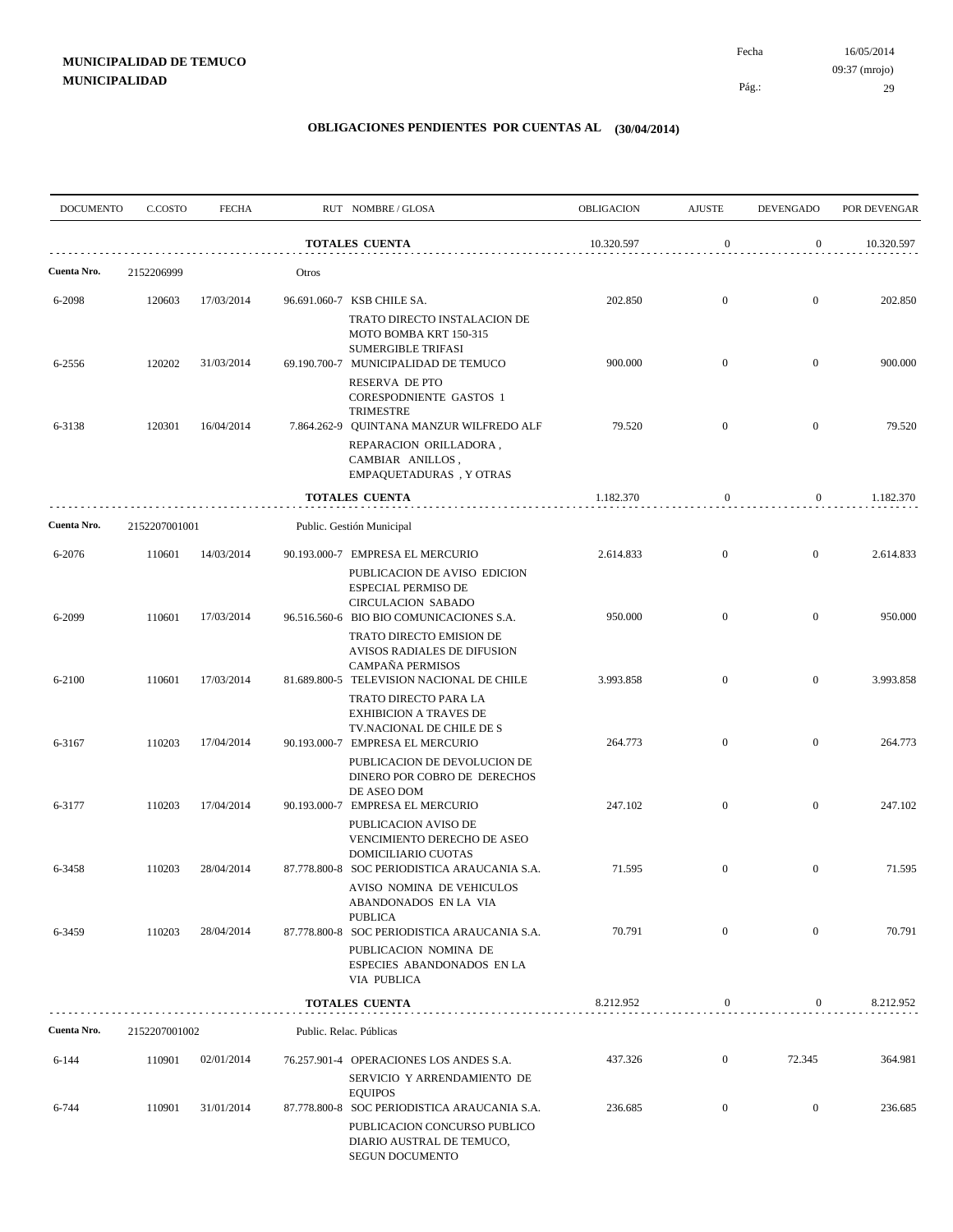| <b>DOCUMENTO</b> | C.COSTO       | <b>FECHA</b> | RUT NOMBRE/GLOSA                                                                                                             | OBLIGACION | <b>AJUSTE</b>    | <b>DEVENGADO</b> | POR DEVENGAR |
|------------------|---------------|--------------|------------------------------------------------------------------------------------------------------------------------------|------------|------------------|------------------|--------------|
| 6-1527           | 110901        | 21/02/2014   | 87.778.800-8 SOC PERIODISTICA ARAUCANIA S.A.<br>PUBLICACION AVISO ANIVERSARIO                                                | 958.110    | $\mathbf{0}$     | $\mathbf{0}$     | 958.110      |
| 6-2745           | 110901        | 04/04/2014   | DE TEMUCO DE LOS 133 AÑOS<br>87.778.800-8 SOC PERIODISTICA ARAUCANIA S.A.<br>AVISO DE DEFUNCION MADRE                        | 43.466     | $\mathbf{0}$     | $\mathbf{0}$     | 43.466       |
| 6-3422           | 110901        | 25/04/2014   | DEL FUNCIONARIO RAMON<br><b>CHANQUEO</b><br>87.778.800-8 SOC PERIODISTICA ARAUCANIA S.A.                                     | 43.500     | $\mathbf{0}$     | $\overline{0}$   | 43.500       |
|                  |               |              | <b>TOTALES CUENTA</b>                                                                                                        | 1.719.087  | $\boldsymbol{0}$ | 72.345           | 1.646.742    |
| Cuenta Nro.      | 2152207001003 |              | Public. Programas y Actividades                                                                                              |            |                  |                  |              |
| $6 - 52$         | 121001        | 02/01/2014   | 90.193.000-7 EMPRESA EL MERCURIO                                                                                             | 81.980     | $\mathbf{0}$     | $\overline{0}$   | 81.980       |
| 6-627            | 120901        | 28/01/2014   | AVISO PARA DIFUNDIR FONO DE<br>SEGURIDAD Y EMERGENCIAS DE<br>LA UNIDAD D<br>87.778.800-8 SOC PERIODISTICA ARAUCANIA S.A.     | 709.711    | $\mathbf{0}$     | $\overline{0}$   | 709.711      |
| 6-2253           | 120901        | 21/03/2014   | PUBLICACION AVISO DIARIO<br>AUSTRAL DE LA ARAUCANIA P.<br><b>ESPECIAL PANORAMAS</b><br>76.103.523-1 MOVIL CHANNEL SPA.       | 3.570.000  | $\overline{0}$   | $\overline{0}$   | 3.570.000    |
| 6-2254           | 120901        | 21/03/2014   | PUBLICIDAD EN PANTALLA DE<br>COLECTIVOS PARA LA DIRECCION<br>DE TURIS<br>99.512.610-9 ANDERSEN PUBLICIDAD S.A.               | 4.099.550  | $\mathbf{0}$     | $\mathbf{0}$     | 4.099.550    |
| 6-2496           | 121001        | 28/03/2014   | PUBLICIDAD EN PANTALLA LED<br>PARA LA DIRECCION DE TURISMO<br>13.614.080-9 ARAVENA CORALES DENISE MARIE                      | 3.570.000  | $\overline{0}$   | $\overline{0}$   | 3.570.000    |
| 6-3409           | 140701        | 25/04/2014   | SERVICIO DE AGENCIA DE<br>PUBLICIDAD Y PLANIFICACION DE<br>MEDIOS PARA<br>90.193.000-7 EMPRESA EL MERCURIO                   | 166.539    | $\overline{0}$   | $\mathbf{0}$     | 166.539      |
|                  |               |              | AVISO PUBLICITARIO<br>CONVOCATORIA AL XIX<br>CONCURSO DE PROYECTO FON                                                        |            |                  |                  |              |
|                  |               |              | TOTALES CUENTA                                                                                                               | 12.197.780 | $\boldsymbol{0}$ | $\overline{0}$   | 12.197.780   |
| Cuenta Nro.      | 2152207002001 |              | Serv. Impres. Gestión Municipal                                                                                              |            |                  |                  |              |
| 6-1606           | 110601        | 26/02/2014   | 99.512.610-9 ANDERSEN PUBLICIDAD S.A.<br>PALOMAS PUBLICITARIAS PARA<br>VIA PUBLICA PROCESO PERMISO<br><b>CIRCULACI</b>       | 2.900.268  | $\overline{0}$   | $\overline{0}$   | 2.900.268    |
| 6-3503           | 110601        | 29/04/2014   | 60.806.000-6 CASA MONEDA DE CHILE<br>DUPLICADO PLACA PATENTE<br>PARA EL DPTO DE PERMISO DE                                   | 10.948     | $\mathbf{0}$     | $\mathbf{0}$     | 10.948       |
|                  |               |              | <b>CIRCULACION</b>                                                                                                           |            |                  |                  |              |
|                  |               |              | <b>TOTALES CUENTA</b>                                                                                                        | 2.911.216  | 0                | $\mathbf{0}$     | 2.911.216    |
| Cuenta Nro.      | 2152207002002 |              | Serv. Impres. Relac. Públicas                                                                                                |            |                  |                  |              |
| 6-1494           | 110901        | 20/02/2014   | 52.000.638-9 CARLOS MARQUEZ ARANEDA IMPR<br><b>CUADERNILLOS IMPRESO A TODO</b><br>COLOR DE TRABAJO DE LA<br>MUNICIPALIDAD DE | 3.283.210  | $\mathbf{0}$     | $\overline{0}$   | 3.283.210    |
| 6-2579           | 110901        | 31/03/2014   | 11.908.857-7 ARIAS SALAZAR MAGALY                                                                                            | 81.000     | $\overline{0}$   | $\overline{0}$   | 81.000       |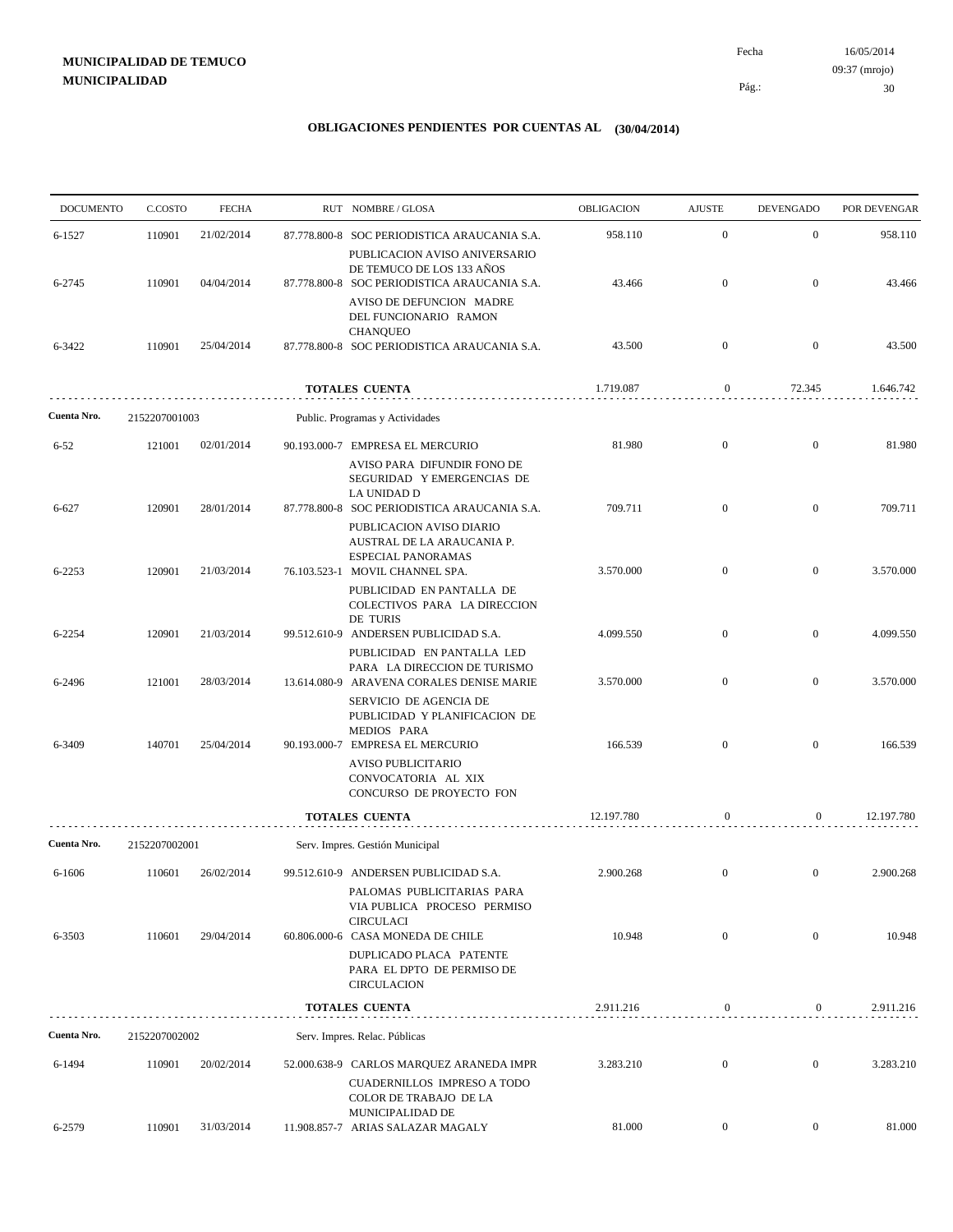| <b>DOCUMENTO</b> | C.COSTO       | <b>FECHA</b> | RUT NOMBRE/GLOSA                                                                                                            | OBLIGACION | <b>AJUSTE</b>    | DEVENGADO        | POR DEVENGAR |
|------------------|---------------|--------------|-----------------------------------------------------------------------------------------------------------------------------|------------|------------------|------------------|--------------|
| 6-2966           | 110901        | 11/04/2014   | SERVICIO DE IMPRESION EN CAJAS<br>PARA GALVANOS Y BOLSAS CON<br><b>LOGO</b><br>10.538.908-6 BURGOS MONSALVES PATRICIA TA    | 80.000     | $\boldsymbol{0}$ | $\overline{0}$   | 80.000       |
|                  |               |              | 700 INVITACIONES PARA PARA<br>CONCIERTOS DE GALA PARA EL<br>DPTO DE                                                         |            |                  |                  |              |
| 6-3298           | 110901        | 22/04/2014   | 12.929.060-9 LARENAS ESCOBAR YIMY MAURICI<br>IMPRESION MONTAJE TELA PVC<br>PARA INAUGURACION ECO                            | 44.625     | $\mathbf{0}$     | $\overline{0}$   | 44.625       |
| 6-3419           | 110901        | 25/04/2014   | PARQUE COR<br>10.538.908-6 BURGOS MONSALVES PATRICIA TA<br>280 CARPETAS INSTIUCIONALES<br>PARA EL DPTO DE<br>COMUNICACIONES | 183.260    | $\overline{0}$   | $\overline{0}$   | 183.260      |
|                  |               |              | <b>TOTALES CUENTA</b>                                                                                                       | 3.672.095  | $\mathbf{0}$     | $\boldsymbol{0}$ | 3.672.095    |
| Cuenta Nro.      | 2152207002003 |              | Serv. Impres. Progr. y Actividades                                                                                          |            |                  |                  |              |
| 6-2073           | 120802        | 14/03/2014   | 10.538.908-6 BURGOS MONSALVES PATRICIA TA<br>TRIPTICOS, PENDON, LETREROS Y<br>OTROS MATERIALES DE DIFUSION<br><b>PARA</b>   | 380.800    | $\mathbf{0}$     | $\mathbf{0}$     | 380.800      |
| 6-2260           | 120802        | 21/03/2014   | 10.538.908-6 BURGOS MONSALVES PATRICIA TA<br>1000 TRIPICOS PARA DIFUSION DE<br><b>ESCUELAS DE PERROS DE</b><br>ASITENCIA P  | 80.000     | $\boldsymbol{0}$ | $\mathbf{0}$     | 80.000       |
| 6-2607           | 141501        | 31/03/2014   | 76.012.122-3 SOCIEDAD DE INVERSIONES GRAFI<br><b>68 LETREROS PARA STAND</b><br>DIFERENTES FERIAS PG<br>FOMENTO PRODUCTIV    | 202.300    | $\mathbf{0}$     | $\mathbf{0}$     | 202.300      |
| 6-2741           | 140701        | 04/04/2014   | 10.538.908-6 BURGOS MONSALVES PATRICIA TA<br>SERVICIO DE IMPRESION<br>GIGANTOGRAFIA PVC PARA DOS<br>STAND DE                | 327.250    | $\boldsymbol{0}$ | $\mathbf{0}$     | 327.250      |
| 6-3015           | 160401        | 14/04/2014   | 99.512.610-9 ANDERSEN PUBLICIDAD S.A.<br>UN PENDON EN PVC PARA<br>EXPOSICION DE GALERIA<br>MUNICIPAL DE AR                  | 18.000     | $\overline{0}$   | $\boldsymbol{0}$ | 18.000       |
| 6-3107           | 141501        | 16/04/2014   | 10.538.908-6 BURGOS MONSALVES PATRICIA TA<br>200 ADHESIVOS 22 X16 A TODO<br>COLOR PARA LOCALES DE<br><b>EMPRENDIMIE</b>     | 80.000     | $\boldsymbol{0}$ | $\mathbf{0}$     | 80.000       |
| 6-3142           | 150102        | 16/04/2014   | 10.538.908-6 BURGOS MONSALVES PATRICIA TA<br>PENDONES PVC COLOR Y LIENZO<br>PVC PARA DIFUSION<br>PROGRAMAS RE               | 82.900     | $\mathbf{0}$     | $\boldsymbol{0}$ | 82.900       |
| 6-3143           | 150201        | 16/04/2014   | 99.512.610-9 ANDERSEN PUBLICIDAD S.A.<br>ROLLER 0.80 X 2 MTS PARA EL<br>DPTO DE DEPORTES                                    | 35.700     | $\boldsymbol{0}$ | $\boldsymbol{0}$ | 35.700       |
| 6-3288           | 140602        | 22/04/2014   | 10.538.908-6 BURGOS MONSALVES PATRICIA TA<br>700 DIPTICOS PARA DIFUSION PG<br><b>JORNADAS ALTERNAS</b>                      | 57.200     | $\boldsymbol{0}$ | $\overline{0}$   | 57.200       |
| 6-3291           | 120901        | 22/04/2014   | 99.512.610-9 ANDERSEN PUBLICIDAD S.A.<br>02 ADHESIVOS DIFUSION<br>GRAFICA CITY TOUR DE LA<br>DIRECCION DE TUR               | 54.264     | $\boldsymbol{0}$ | $\overline{0}$   | 54.264       |
| 6-3274           | 150101        | 22/04/2014   | 10.538.908-6 BURGOS MONSALVES PATRICIA TA                                                                                   | 247.520    | $\overline{0}$   | $\overline{0}$   | 247.520      |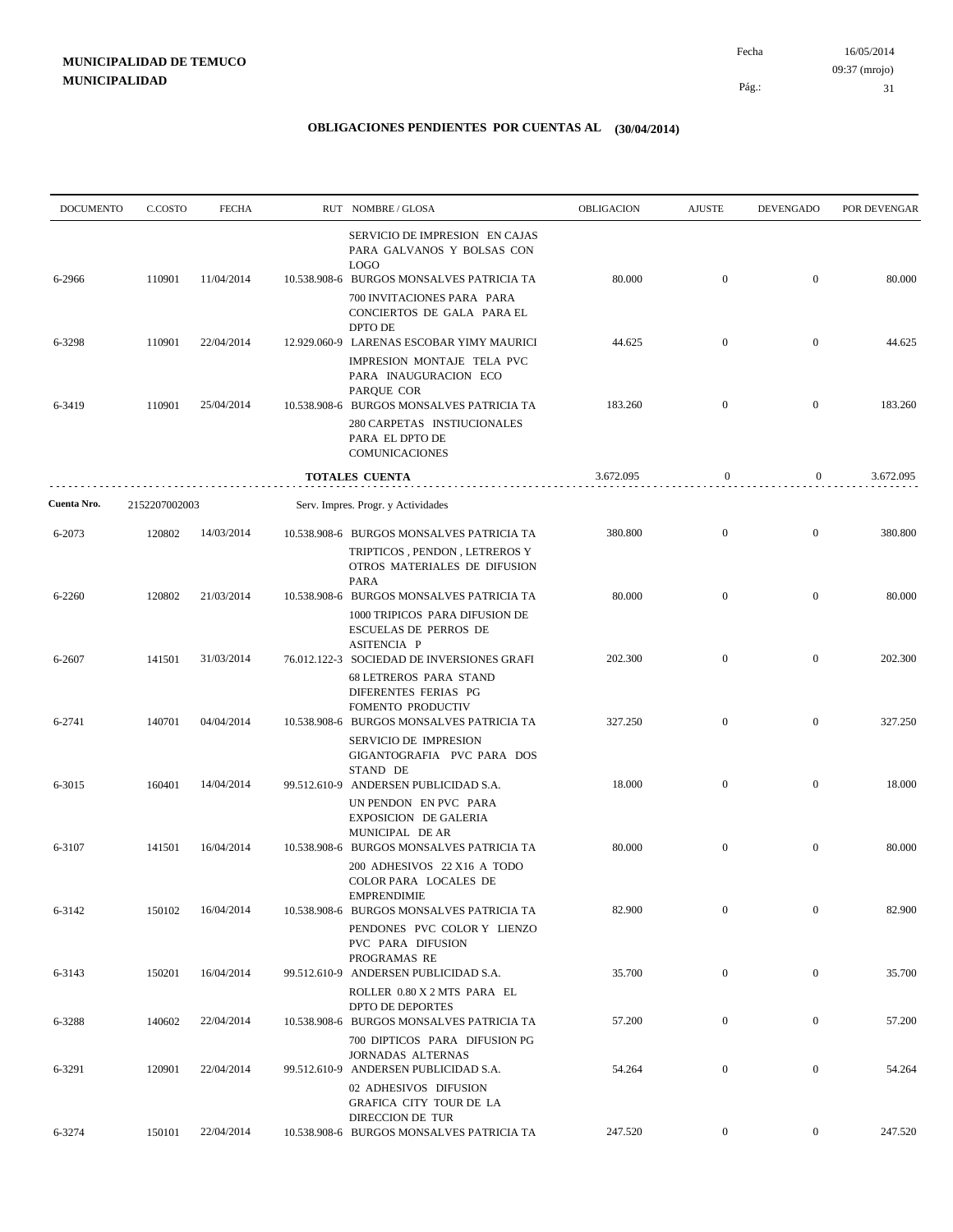| <b>DOCUMENTO</b> | C.COSTO       | <b>FECHA</b> |           | RUT NOMBRE/GLOSA                                                                                                                                    | OBLIGACION  | <b>AJUSTE</b>    | <b>DEVENGADO</b> | POR DEVENGAR |
|------------------|---------------|--------------|-----------|-----------------------------------------------------------------------------------------------------------------------------------------------------|-------------|------------------|------------------|--------------|
| 6-3417           | 140901        | 25/04/2014   |           | 800 AFICHES PARA PG EVENTOS<br>MASIVOS DEL DEPARTAMENTO<br>DE DEP<br>8.879.735-3 BOBADILLA GONZALEZ GUILLERM                                        | 80.000      | $\boldsymbol{0}$ | $\mathbf{0}$     | 80.000       |
|                  |               |              |           | 16 CREDENCIALES IMPRESAS A<br>TODO COLOR PARA<br>COMERCIANTES DISCAP                                                                                |             |                  |                  |              |
| 6-3390           | 160201        | 25/04/2014   |           | 99.512.610-9 ANDERSEN PUBLICIDAD S.A.<br>02 ROLLER 080 X 2 MTS CON<br>BOLSA TRANSPARENTE PARA                                                       | 80.000      | $\boldsymbol{0}$ | $\mathbf{0}$     | 80.000       |
| 6-3454           | 160302        | 28/04/2014   |           | <b>ACTIVIDADES CU</b><br>10.538.908-6 BURGOS MONSALVES PATRICIA TA<br>DIPTICOS `PARA EXPOSICION<br>COLOECTIVA DE PINTURA Y                          | 80.000      | $\mathbf{0}$     | $\mathbf{0}$     | 80.000       |
| 6-3455           | 160302        | 28/04/2014   |           | <b>FOTOGRAFIA</b><br>12.929.060-9 LARENAS ESCOBAR YIMY MAURICI                                                                                      | 64.260      | $\boldsymbol{0}$ | $\boldsymbol{0}$ | 64.260       |
| 6-3456           | 160302        | 28/04/2014   |           | PLOTTER DE CORTE PARA<br>EXPOSICION COLECTIVA DE<br><b>FOTOGRAFIA</b><br>99.512.610-9 ANDERSEN PUBLICIDAD S.A.                                      | 81.500      | $\boldsymbol{0}$ | $\mathbf{0}$     | 81.500       |
|                  |               |              |           | TELA Y ROLLER PARA<br>EXPOSICION DE FOTOGRAFIA Y<br>PINTURA EN                                                                                      |             |                  |                  |              |
| 6-3501           | 120701        | 29/04/2014   |           | 99.512.610-9 ANDERSEN PUBLICIDAD S.A.<br>PALOMAS IMPRESAS DOBLES<br>PARA TRABAJO EN TERRENO DE                                                      | 78.540      | $\boldsymbol{0}$ | $\boldsymbol{0}$ | 78.540       |
| 6-3480           | 141501        | 29/04/2014   |           | <b>LA DIRECCION</b><br>76.147.475-8 IMPRENTA SANDRA GUERRERO<br>400 CUADERNOS APUNTE TAPA<br>CARTULINA PARA EL PG                                   | 400.000     | $\mathbf{0}$     | $\overline{0}$   | 400.000      |
| 6-3488           | 141401        | 29/04/2014   |           | DESARROLLO LOCAL<br>76.315.975-2 DIGITAL COLOURS SPA<br>SERVICIO DE IMPRESION<br>CUADERNOS TIPO AGENDA,                                             | 777.784     | $\mathbf{0}$     | $\mathbf{0}$     | 777.784      |
| 6-3497           | 120301        | 29/04/2014   |           | TARJETAS DE PRESE<br>12.987.949-1 PEREZ FIERRO MARCELA PATRICIA                                                                                     | 33.600      | $\overline{0}$   | $\boldsymbol{0}$ | 33.600       |
|                  |               |              |           | CONFECCION DE LETREROS EN<br>PLOTTER PARA ENTRADA DEL<br><b>ECO PARQUE</b>                                                                          |             |                  |                  |              |
|                  |               |              |           | <b>TOTALES CUENTA</b>                                                                                                                               | 3.241.618   | $\boldsymbol{0}$ | 0                | 3.241.618    |
| Cuenta Nro.      | 2152207003    |              |           | Servicios de Encuadernación y Empaste                                                                                                               |             |                  |                  |              |
| 6-2781           | 110201        | 07/04/2014   |           | 11.501.487-0 MARTINEZ FAUNDEZ ANTONIETA<br>SERVICIO DE EMPASTES TAMAÑO                                                                              | 297.024     | $\overline{0}$   | $\boldsymbol{0}$ | 297.024      |
| 6-2926           | 110201        | 10/04/2014   |           | OFICIO PARA OFICINA DE PARTES<br>11.501.487-0 MARTINEZ FAUNDEZ ANTONIETA<br>SERVICIO DE EMPASTES PARA LA<br>UNIDAD DE TESORERIA<br><b>MUNICIPAL</b> | 1.058.624   | $\overline{0}$   | $\boldsymbol{0}$ | 1.058.624    |
|                  |               |              |           | <b>TOTALES CUENTA</b>                                                                                                                               | 1.355.648   | 0                | $\mathbf{0}$     | 1.355.648    |
| Cuenta Nro.      | 2152208001003 |              | Vertedero |                                                                                                                                                     |             |                  |                  |              |
| $6 - 145$        | 120301        | 02/01/2014   |           | 88.975.900-3 EMPRESA DDE SERVICIO MECANIZA<br>CONCESION DEL SERVICIO DE<br>MANEJO DE RESIDUOS SOLIDOS Y<br><b>SIMILARES</b>                         | 215.395.930 | $\boldsymbol{0}$ | 53.860.274       | 161.535.656  |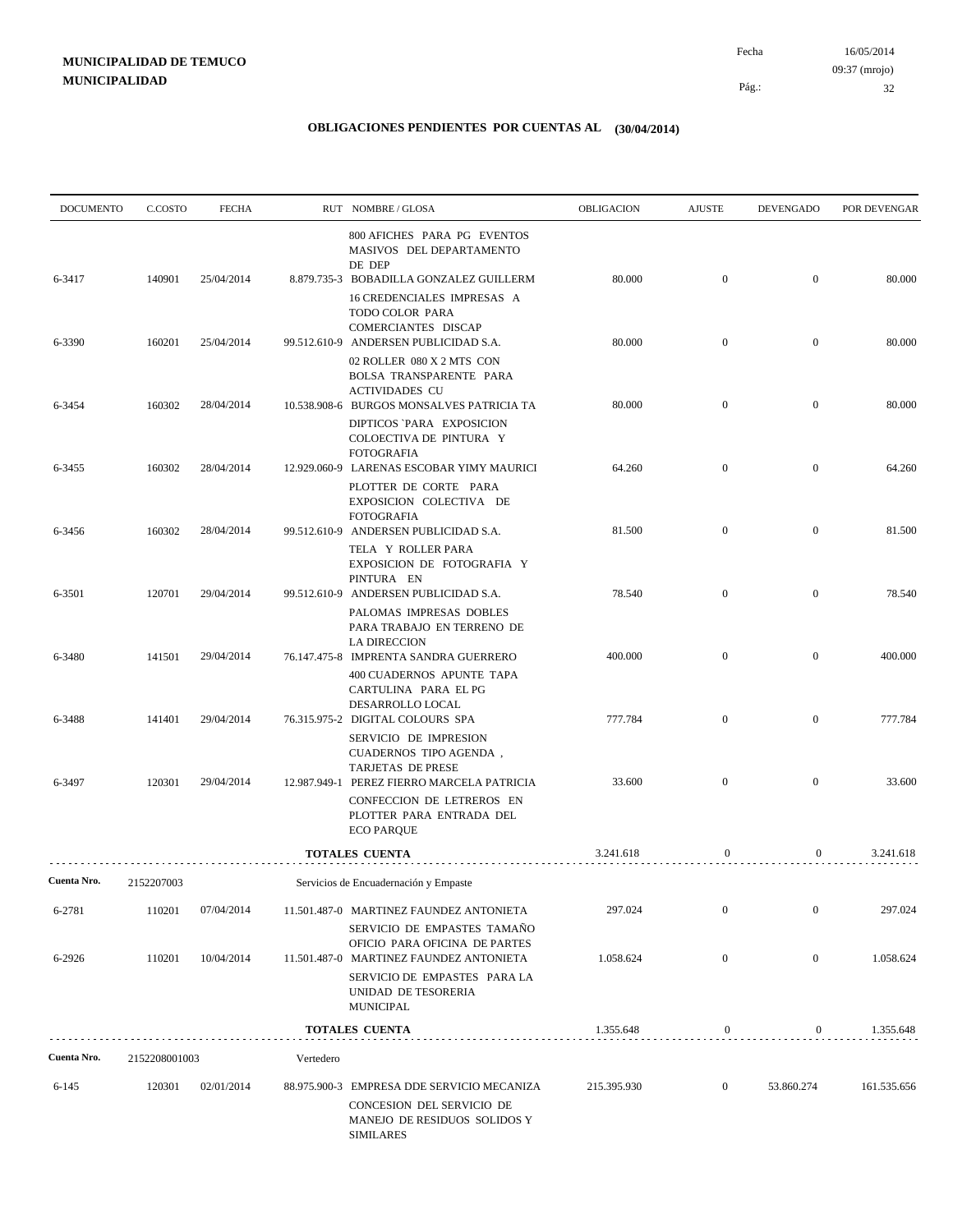| <b>DOCUMENTO</b>       | C.COSTO          | <b>FECHA</b>             |                       | RUT NOMBRE/GLOSA                                                                                                                                           | <b>OBLIGACION</b>                                                                      | <b>AJUSTE</b>                      | <b>DEVENGADO</b>  | POR DEVENGAR     |  |
|------------------------|------------------|--------------------------|-----------------------|------------------------------------------------------------------------------------------------------------------------------------------------------------|----------------------------------------------------------------------------------------|------------------------------------|-------------------|------------------|--|
|                        |                  |                          | <b>TOTALES CUENTA</b> |                                                                                                                                                            | 215.395.930                                                                            | $\mathbf{0}$                       | 53.860.274        | 161.535.656      |  |
| Cuenta Nro.            | 2152208001004    |                          |                       | Serv. Aseo Inmueb. de Gestión                                                                                                                              | $\boldsymbol{0}$<br>9.290.195<br>37.152.991<br>6.088.578<br>24.349.203<br>$\mathbf{0}$ |                                    |                   |                  |  |
| 6-118                  | 110701           | 02/01/2014               |                       | 14.283.218-6 ARRIAGADA MUÑOZ ALFREDINA<br>SERVICIO DE ASEO PARA<br>INMUEBLE MUNICIPALES                                                                    |                                                                                        |                                    |                   | 27.862.796       |  |
| $6 - 118$              | 110703           | 02/01/2014               |                       | REFRENDACION DE ENERO<br>14.283.218-6 ARRIAGADA MUÑOZ ALFREDINA<br>SERVICIO DE ASEO PARA                                                                   |                                                                                        |                                    |                   | 18.260.625       |  |
| 6-118                  | 110704           | 02/01/2014               |                       | INMUEBLE MUNICIPALES<br>REFRENDACION DE ENERO<br>14.283.218-6 ARRIAGADA MUÑOZ ALFREDINA                                                                    | 19.197.217                                                                             | $\boldsymbol{0}$                   | 4.800.311         | 14.396.906       |  |
| 6-118                  | 110705           | 02/01/2014               |                       | SERVICIO DE ASEO PARA<br>INMUEBLE MUNICIPALES<br>REFRENDACION DE ENERO<br>14.283.218-6 ARRIAGADA MUÑOZ ALFREDINA                                           | 2.886.354                                                                              | $\boldsymbol{0}$                   | 721.740           | 2.164.614        |  |
| $6 - 118$              | 110706           | 02/01/2014               |                       | SERVICIO DE ASEO PARA<br>INMUEBLE MUNICIPALES<br>REFRENDACION DE ENERO<br>14.283.218-6 ARRIAGADA MUÑOZ ALFREDINA                                           | 3.619.934                                                                              | $\boldsymbol{0}$                   | 905.173           | 2.714.761        |  |
| 6-118                  | 110707           | 02/01/2014               |                       | SERVICIO DE ASEO PARA<br>INMUEBLE MUNICIPALES<br>REFRENDACION DE ENERO<br>14.283.218-6 ARRIAGADA MUÑOZ ALFREDINA                                           | 5.047.593                                                                              | $\boldsymbol{0}$                   | 1.262.163         | 3.785.430        |  |
|                        |                  |                          |                       | SERVICIO DE ASEO PARA<br>INMUEBLE MUNICIPALES<br>REFRENDACION DE ENERO                                                                                     |                                                                                        |                                    |                   |                  |  |
| $6 - 118$<br>$6 - 118$ | 110708<br>110709 | 02/01/2014<br>02/01/2014 |                       | 14.283.218-6 ARRIAGADA MUÑOZ ALFREDINA<br>SERVICIO DE ASEO PARA<br>INMUEBLE MUNICIPALES<br>REFRENDACION DE ENERO<br>14.283.218-6 ARRIAGADA MUÑOZ ALFREDINA | 52.902<br>3.549.397                                                                    | $\boldsymbol{0}$<br>$\overline{0}$ | 52.731<br>887.535 | 171<br>2.661.862 |  |
|                        |                  |                          |                       | SERVICIO DE ASEO PARA<br>INMUEBLE MUNICIPALES<br>REFRENDACION DE ENERO                                                                                     |                                                                                        |                                    |                   |                  |  |
| $6 - 118$              | 110712           | 02/01/2014               |                       | 14.283.218-6 ARRIAGADA MUÑOZ ALFREDINA<br>SERVICIO DE ASEO PARA<br>INMUEBLE MUNICIPALES<br>REFRENDACION DE ENERO                                           | 3.081.035                                                                              | $\boldsymbol{0}$                   | 770.420           | 2.310.615        |  |
| $6 - 118$              | 110713           | 02/01/2014               |                       | 14.283.218-6 ARRIAGADA MUÑOZ ALFREDINA<br>SERVICIO DE ASEO PARA<br>INMUEBLE MUNICIPALES                                                                    | 2.214.846                                                                              | $\mathbf{0}$                       | 553.828           | 1.661.018        |  |
| $6 - 118$              | 110714           | 02/01/2014               |                       | REFRENDACION DE ENERO<br>14.283.218-6 ARRIAGADA MUÑOZ ALFREDINA<br>SERVICIO DE ASEO PARA                                                                   | 8.486.953                                                                              | $\boldsymbol{0}$                   | 2.122.183         | 6.364.770        |  |
| $6 - 118$              | 110715           | 02/01/2014               |                       | INMUEBLE MUNICIPALES<br>REFRENDACION DE ENERO<br>14.283.218-6 ARRIAGADA MUÑOZ ALFREDINA                                                                    | 1.571.553                                                                              | $\overline{0}$                     | 392.971           | 1.178.582        |  |
| 6-2537                 | 110710           | 31/03/2014               |                       | SERVICIO DE ASEO PARA<br>INMUEBLE MUNICIPALES<br>REFRENDACION DE ENERO<br>14.283.218-6 ARRIAGADA MUÑOZ ALFREDINA                                           | 2.999.212                                                                              | $\boldsymbol{0}$                   | 250.942           | 2.748.270        |  |
|                        |                  |                          |                       | SERVICIO DE ASEO PARA OFICINA<br>DE ASEO Y OPERACIONES<br>CORRESPONDIENTE                                                                                  |                                                                                        |                                    |                   |                  |  |
| 6-2913                 | 110701           | 10/04/2014               |                       | 13.920.146-9 GUERRA ACEVEDO JORGE ALBERT                                                                                                                   | 3.986.500                                                                              | $\overline{0}$                     | $\boldsymbol{0}$  | 3.986.500        |  |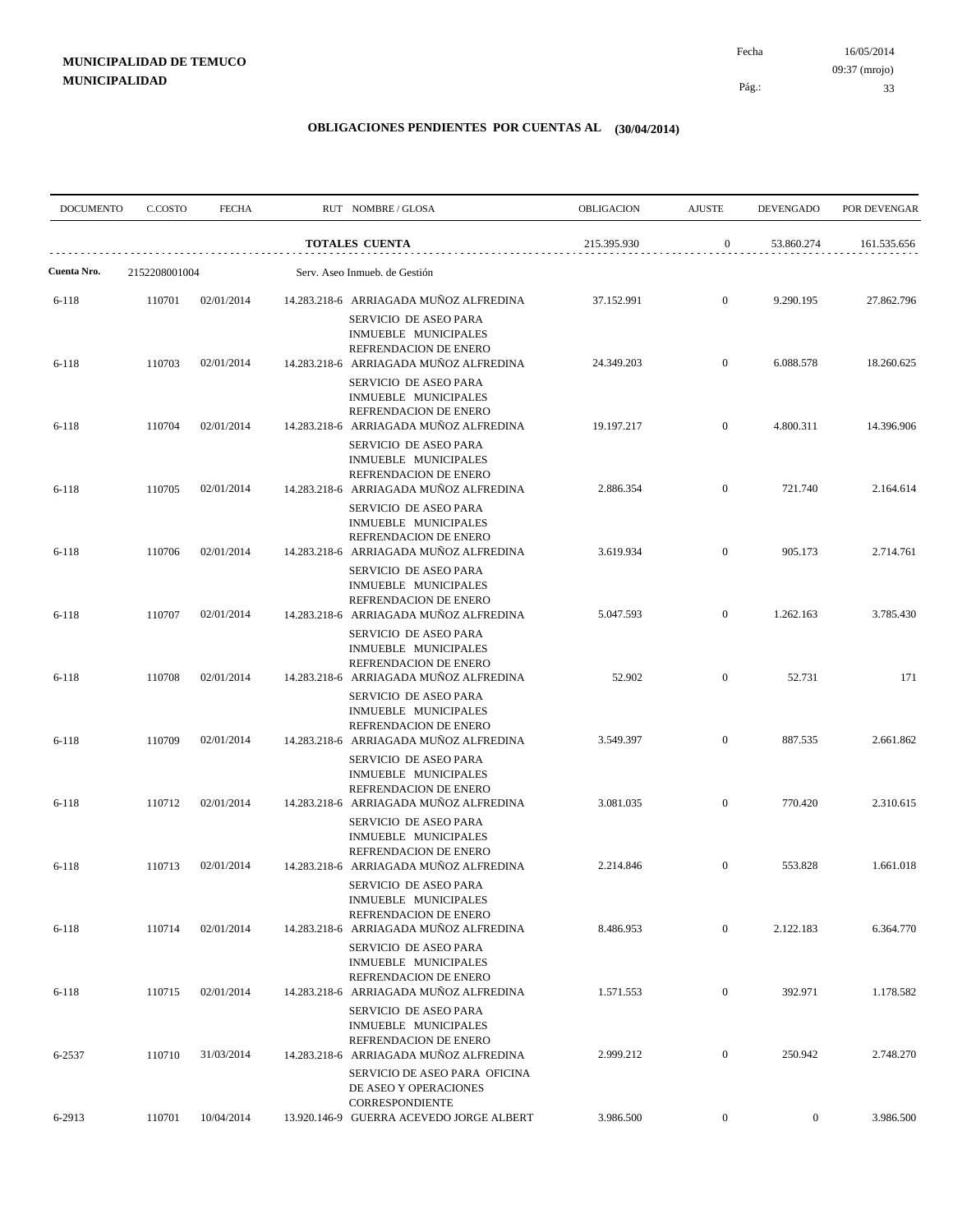Pág.:

| <b>DOCUMENTO</b> | C.COSTO       | <b>FECHA</b> | RUT NOMBRE/GLOSA                                                                                                        | OBLIGACION  | <b>AJUSTE</b>    | <b>DEVENGADO</b> | POR DEVENGAR |
|------------------|---------------|--------------|-------------------------------------------------------------------------------------------------------------------------|-------------|------------------|------------------|--------------|
|                  |               |              | LIMPIEZAS DE CRISTALES PARA<br>EL FRONTIS DELE DIFICIO<br>CONSISTORIAL                                                  |             |                  |                  |              |
|                  |               |              | <b>TOTALES CUENTA</b>                                                                                                   | 118.195.690 | $\boldsymbol{0}$ | 28.098.770       | 90.096.920   |
| Cuenta Nro.      | 2152208001005 |              | Serv. Aseo Progr. y Actividades                                                                                         |             |                  |                  |              |
| 6-118            | 121202        | 02/01/2014   | 14.283.218-6 ARRIAGADA MUÑOZ ALFREDINA                                                                                  | 24.532.600  | $\mathbf{0}$     | 6.134.433        | 18.398.167   |
| 6-161            | 121202        | 02/01/2014   | SERVICIO DE ASEO PARA<br>INMUEBLE MUNICIPALES<br>REFRENDACION DE ENERO<br>10.353.108-K ULLOA HEINSOHN CARLOS            | 29.159.558  | $\boldsymbol{0}$ | 8.317.127        | 20.842.431   |
| $6 - 140$        | 121202        | 02/01/2014   | SERVICIO DE ASEO PARA EL<br>MERCADO MUNICIPAL<br>76.418.690-7 INTEGRAL SERVICE HOME ENTERPR                             | 19.728.780  | $\mathbf{0}$     | 4.933.522        | 14.795.258   |
|                  |               |              | SERVICIO DE ASEO PARA<br>DEPENDENCIAS DEL MUSEO<br><b>FERROVIARIO</b>                                                   |             |                  |                  |              |
| $6 - 155$        | 121202        | 02/01/2014   | 76.473.490-4 SERVICIO INTEGRALES L ARCOBALEN<br>SERVICIO DE ASEO Y LIMPIEZA                                             | 64.357.512  | $\mathbf{0}$     | 12.848.664       | 51.508.848   |
| 6-2610           | 121201        | 31/03/2014   | PARA RECINTO DEPORTIVOS<br>10.353.108-K ULLOA HEINSOHN CARLOS<br>RESERVA DE PTO NUEVA                                   | 49.935.000  | $\boldsymbol{0}$ | 4.182.447        | 45.752.553   |
|                  |               |              | <b>LICITACION</b><br><b>TOTALES CUENTA</b>                                                                              | 187.713.450 | $\boldsymbol{0}$ | 36.416.193       | 151.297.257  |
| Cuenta Nro.      | 2152208002001 |              | Serv. Vigilancia Inmueb. Gestión                                                                                        |             |                  |                  |              |
|                  |               |              |                                                                                                                         |             |                  |                  |              |
| 6-111            | 110701        | 02/01/2014   | 76.033.731-5 R Y S SEGURIDAD LIMITADA<br>SERVICIO DE VIGILANCIA A CTIVA<br>PARA INMUEBLES MUNICIPALES<br><b>REFREND</b> | 3.814.850   | $\mathbf{0}$     | 2.289.481        | 1.525.369    |
| 6-111            | 110703        | 02/01/2014   | 76.033.731-5 R Y S SEGURIDAD LIMITADA<br>SERVICIO DE VIGILANCIA A CTIVA<br>PARA INMUEBLES MUNICIPALES                   | 1.880.974   | $\mathbf{0}$     | 1.058.652        | 822.322      |
| 6-111            | 110704        | 02/01/2014   | <b>REFREND</b><br>76.033.731-5 R Y S SEGURIDAD LIMITADA<br>SERVICIO DE VIGILANCIA A CTIVA<br>PARA INMUEBLES MUNICIPALES | 2.233.656   | $\mathbf{0}$     | 1.340.778        | 892.878      |
| 6-111            | 110708        | 02/01/2014   | <b>REFREND</b><br>76.033.731-5 R Y S SEGURIDAD LIMITADA<br>SERVICIO DE VIGILANCIA A CTIVA<br>PARA INMUEBLES MUNICIPALES | 1.528.291   | $\mathbf{0}$     | 916.800          | 611.491      |
| 6-111            | 110710        | 02/01/2014   | <b>REFREND</b><br>76.033.731-5 R Y S SEGURIDAD LIMITADA<br>SERVICIO DE VIGILANCIA A CTIVA                               | 822.926     | $\overline{0}$   | 493.663          | 329.263      |
| $6 - 110$        | 110703        | 02/01/2014   | PARA INMUEBLES MUNICIPALES<br><b>REFREND</b><br>77.789.450-1 ALPROTEC Y CIA LTDA                                        | 1.309.158   | $\boldsymbol{0}$ | 327.357          | 981.801      |
| $6 - 110$        | 110708        | 02/01/2014   | SERVICIO DE ALARMAS PARA<br>DIFERENTES INMUEBLES<br><b>MUNICIPAL</b><br>77.789.450-1 ALPROTEC Y CIA LTDA                | 505.041     | $\boldsymbol{0}$ | 126.286          | 378.755      |
|                  |               |              | SERVICIO DE ALARMAS PARA<br>DIFERENTES INMUEBLES<br><b>MUNICIPAL</b>                                                    |             |                  |                  |              |
| $6 - 110$        | 110709        | 02/01/2014   | 77.789.450-1 ALPROTEC Y CIA LTDA                                                                                        | 806.938     | $\overline{0}$   | 201.777          | 605.161      |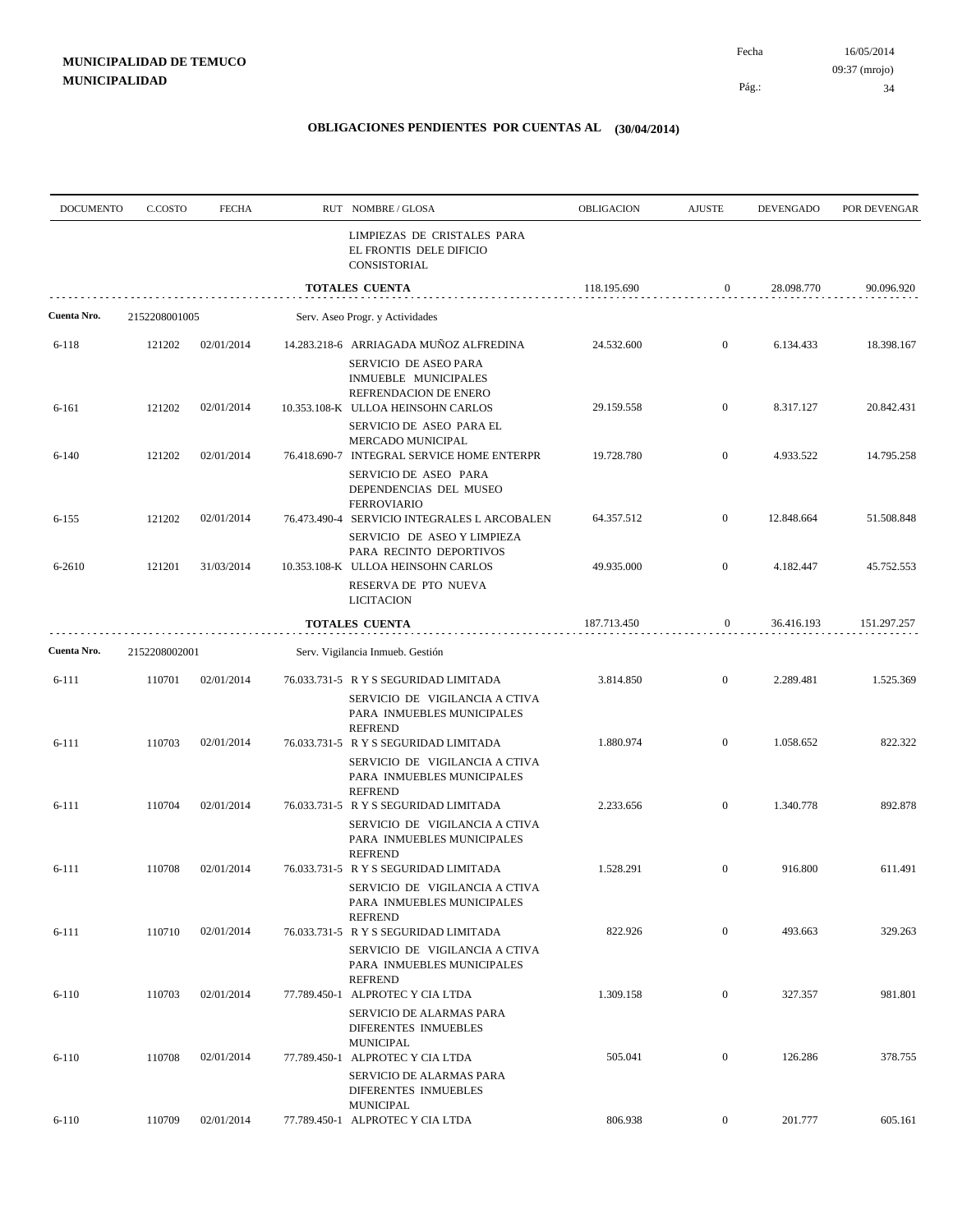| <b>DOCUMENTO</b> | C.COSTO | <b>FECHA</b> |              | RUT NOMBRE/GLOSA                                                                                                                  | <b>OBLIGACION</b> | <b>AJUSTE</b>    | <b>DEVENGADO</b> | POR DEVENGAR |
|------------------|---------|--------------|--------------|-----------------------------------------------------------------------------------------------------------------------------------|-------------------|------------------|------------------|--------------|
| $6-110$          | 110710  | 02/01/2014   |              | SERVICIO DE ALARMAS PARA<br>DIFERENTES INMUEBLES<br>MUNICIPAL<br>77.789.450-1 ALPROTEC Y CIA LTDA                                 | 1.848.056         | $\mathbf{0}$     | 462.109          | 1.385.947    |
|                  |         |              |              | SERVICIO DE ALARMAS PARA<br>DIFERENTES INMUEBLES<br>MUNICIPAL                                                                     |                   |                  |                  |              |
| $6-110$          | 110714  | 02/01/2014   |              | 77.789.450-1 ALPROTEC Y CIA LTDA<br>SERVICIO DE ALARMAS PARA<br>DIFERENTES INMUEBLES                                              | 806.938           | $\overline{0}$   | 201.777          | 605.161      |
| $6-110$          | 110715  | 02/01/2014   |              | <b>MUNICIPAL</b><br>77.789.450-1 ALPROTEC Y CIA LTDA<br>SERVICIO DE ALARMAS PARA                                                  | 505.041           | $\mathbf{0}$     | 126.286          | 378.755      |
| $6 - 244$        | 110701  | 14/01/2014   |              | DIFERENTES INMUEBLES<br><b>MUNICIPAL</b><br>76.060.259-0 SERVICIO INGENIERIA SEGURIDAD Y                                          | 40.652.072        | $\mathbf{0}$     | 7.010.131        | 33.641.941   |
| $6 - 244$        | 110703  | 14/01/2014   | 76.060.259-0 | SERVICIO DE GUARDIAS PARA LA<br>MUNICIPALIDAD DE TEMUCO<br>REFRENDACION DE<br>SERVICIO INGENIERIA SEGURIDAD Y                     | 12.442.640        | $\mathbf{0}$     | 1.966.955        | 10.475.685   |
|                  | 110704  | 14/01/2014   |              | SERVICIO DE GUARDIAS PARA LA<br>MUNICIPALIDAD DE TEMUCO<br><b>REFRENDACION DE</b><br>76.060.259-0 SERVICIO INGENIERIA SEGURIDAD Y |                   | $\mathbf{0}$     | 1.311.480        |              |
| $6 - 244$        |         |              |              | SERVICIO DE GUARDIAS PARA LA<br>MUNICIPALIDAD DE TEMUCO<br>REFRENDACION DE                                                        | 7.512.578         |                  |                  | 6.201.098    |
| $6 - 244$        | 110706  | 14/01/2014   |              | 76.060.259-0 SERVICIO INGENIERIA SEGURIDAD Y<br>SERVICIO DE GUARDIAS PARA LA<br>MUNICIPALIDAD DE TEMUCO<br><b>REFRENDACION DE</b> | 7.906.296         | $\mathbf{0}$     | 1.249.914        | 6.656.382    |
| 6-244            | 110707  | 14/01/2014   |              | 76.060.259-0 SERVICIO INGENIERIA SEGURIDAD Y<br>SERVICIO DE GUARDIAS PARA LA<br>MUNICIPALIDAD DE TEMUCO<br>REFRENDACION DE        | 12.442.642        | $\mathbf{0}$     | 1.966.955        | 10.475.687   |
| 6-244            | 110708  | 14/01/2014   |              | 76.060.259-0 SERVICIO INGENIERIA SEGURIDAD Y<br>SERVICIO DE GUARDIAS PARA LA<br>MUNICIPALIDAD DE TEMUCO                           | 18.727.443        | $\mathbf{0}$     | 3.947.179        | 14.780.264   |
| $6 - 244$        | 110710  | 14/01/2014   |              | <b>REFRENDACION DE</b><br>76.060.259-0 SERVICIO INGENIERIA SEGURIDAD Y<br>SERVICIO DE GUARDIAS PARA LA<br>MUNICIPALIDAD DE TEMUCO | 18.727.443        | $\mathbf{0}$     | 3.947.179        | 14.780.264   |
| $6 - 244$        | 110711  | 14/01/2014   |              | REFRENDACION DE<br>76.060.259-0 SERVICIO INGENIERIA SEGURIDAD Y<br>SERVICIO DE GUARDIAS PARA LA<br>MUNICIPALIDAD DE TEMUCO        | 18.727.443        | $\mathbf{0}$     | 3.947.179        | 14.780.264   |
| $6 - 244$        | 110713  | 14/01/2014   |              | REFRENDACION DE<br>76.060.259-0 SERVICIO INGENIERIA SEGURIDAD Y<br>SERVICIO DE GUARDIAS PARA LA                                   | 16.341.899        | $\mathbf{0}$     | 2.715.307        | 13.626.592   |
| 6-1484           | 110707  | 20/02/2014   |              | MUNICIPALIDAD DE TEMUCO<br>REFRENDACION DE<br>76.033.731-5 R Y S SEGURIDAD LIMITADA                                               | 1.164.211         | $\overline{0}$   | 204.512          | 959.699      |
| 6-2560           | 110701  | 31/03/2014   |              | PROVISION E INSTALACION DE 5<br>CAMARAS DE VIGILANCIA PARA<br><b>EDIFICIO</b><br>76.060.259-0 SERVICIO INGENIERIA SEGURIDAD Y     | 3.695.643         | $\mathbf{0}$     | $\mathbf{0}$     | 3.695.643    |
|                  |         |              |              | SERVICIO DE GUARDIAS PARA LA<br>MUNICIPALIDAD DE TEMUCO                                                                           |                   |                  |                  |              |
| 6-2560           | 110707  | 31/03/2014   |              | 76.060.259-0 SERVICIO INGENIERIA SEGURIDAD Y                                                                                      | 1.382.516         | $\boldsymbol{0}$ | $\boldsymbol{0}$ | 1.382.516    |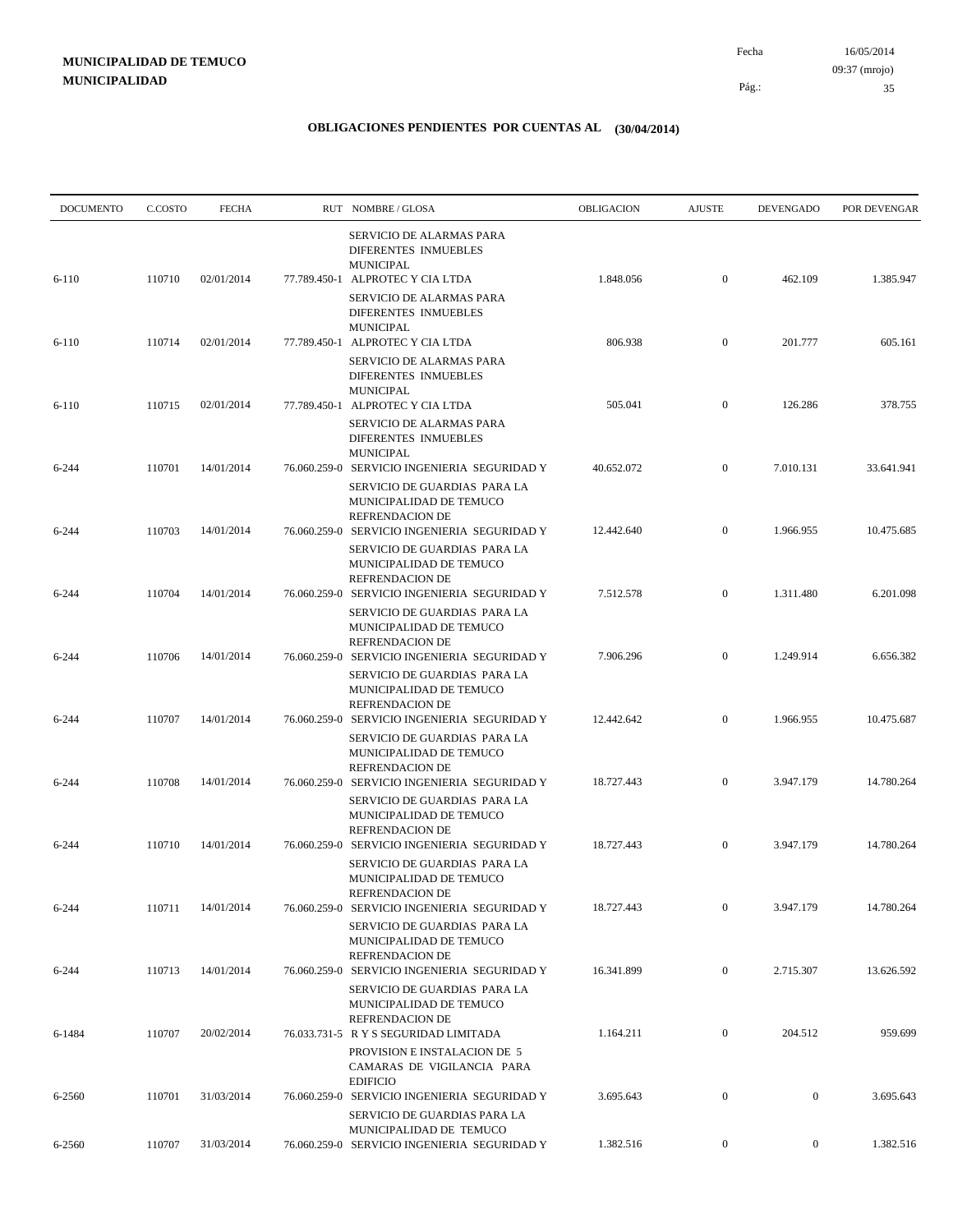# **MUNICIPALIDAD DE TEMUCO MUNICIPALIDAD**

16/05/2014 36 Pág.: Fecha 09:37 (mrojo)

| <b>DOCUMENTO</b> | C.COSTO       | <b>FECHA</b> |              | RUT NOMBRE/GLOSA                                                                                                             | OBLIGACION  | <b>AJUSTE</b>    | <b>DEVENGADO</b> | POR DEVENGAR |
|------------------|---------------|--------------|--------------|------------------------------------------------------------------------------------------------------------------------------|-------------|------------------|------------------|--------------|
|                  |               |              |              | SERVICIO DE GUARDIAS PARA LA<br>MUNICIPALIDAD DE TEMUCO                                                                      |             |                  |                  |              |
| 6-2560           | 110708        | 31/03/2014   |              | 76.060.259-0 SERVICIO INGENIERIA SEGURIDAD Y<br>SERVICIO DE GUARDIAS PARA LA                                                 | 6.242.481   | $\mathbf{0}$     | $\mathbf{0}$     | 6.242.481    |
| 6-2560           | 110710        | 31/03/2014   |              | MUNICIPALIDAD DE TEMUCO<br>76.060.259-0 SERVICIO INGENIERIA SEGURIDAD Y                                                      | 6.242.481   | $\boldsymbol{0}$ | $\mathbf{0}$     | 6.242.481    |
| 6-2560           | 110711        | 31/03/2014   |              | SERVICIO DE GUARDIAS PARA LA<br>MUNICIPALIDAD DE TEMUCO<br>76.060.259-0 SERVICIO INGENIERIA SEGURIDAD Y                      | 6.242.481   | $\boldsymbol{0}$ | $\boldsymbol{0}$ | 6.242.481    |
|                  |               |              |              | SERVICIO DE GUARDIAS PARA LA<br>MUNICIPALIDAD DE TEMUCO                                                                      |             |                  |                  |              |
| 6-2560           | 110713        | 31/03/2014   |              | 76.060.259-0 SERVICIO INGENIERIA SEGURIDAD Y<br>SERVICIO DE GUARDIAS PARA LA                                                 | 4.147.547   | $\boldsymbol{0}$ | $\boldsymbol{0}$ | 4.147.547    |
|                  |               |              |              | MUNICIPALIDAD DE TEMUCO                                                                                                      |             |                  |                  |              |
|                  |               |              |              | TOTALES CUENTA                                                                                                               | 198.659.685 | $\boldsymbol{0}$ | 35.811.757       | 162.847.928  |
| Cuenta Nro.      | 2152208002002 |              |              | Serv. Vigilancia Inmueb.Prog. y Actividades                                                                                  |             |                  |                  |              |
| 6-111            | 121202        | 02/01/2014   |              | 76.033.731-5 R Y S SEGURIDAD LIMITADA<br>SERVICIO DE VIGILANCIA A CTIVA<br>PARA INMUEBLES MUNICIPALES<br><b>REFREND</b>      | 16.576.083  | 1.880.978        | 8.602.955        | 9.854.106    |
| $6-112$          | 121202        | 02/01/2014   |              | 76.033.731-5 R Y S SEGURIDAD LIMITADA<br>SERVICIO DE VIGILANCIA ACTIVA<br>PARA RECINTOS DEPORTIVOS<br><b>REFRENDA</b>        | 31.600.359  | $-18.433.541$    | 9.462.742        | 3.704.076    |
| $6-110$          | 121201        | 02/01/2014   |              | 77.789.450-1 ALPROTEC Y CIA LTDA<br>SERVICIO DE ALARMAS PARA<br>DIFERENTES INMUEBLES<br><b>MUNICIPAL</b>                     | 505.041     | $\boldsymbol{0}$ | 126.286          | 378.755      |
| $6-110$          | 121202        | 02/01/2014   | 77.789.450-1 | ALPROTEC Y CIA LTDA<br>SERVICIO DE ALARMAS PARA<br>DIFERENTES INMUEBLES<br><b>MUNICIPAL</b>                                  | 7.657.443   | $\mathbf{0}$     | 1.914.470        | 5.742.973    |
| 6-244            | 121201        | 14/01/2014   |              | 76.060.259-0 SERVICIO INGENIERIA SEGURIDAD Y<br>SERVICIO DE GUARDIAS PARA LA<br>MUNICIPALIDAD DE TEMUCO<br>REFRENDACION DE   | 18.706.282  | $\mathbf{0}$     | 5.914.135        | 12.792.147   |
| 6-244            | 121202        | 14/01/2014   |              | 76.060.259-0 SERVICIO INGENIERIA SEGURIDAD Y<br>SERVICIO DE GUARDIAS PARA LA<br>MUNICIPALIDAD DE TEMUCO                      | 161.407.695 | $\mathbf{0}$     | 34.828.800       | 126.578.895  |
| 6-2560           | 121202        | 31/03/2014   |              | REFRENDACION DE<br>76.060.259-0 SERVICIO INGENIERIA SEGURIDAD Y<br>SERVICIO DE GUARDIAS PARA LA<br>MUNICIPALIDAD DE TEMUCO   | 77.625.428  | $\boldsymbol{0}$ | $\mathbf{0}$     | 77.625.428   |
|                  |               |              |              | <b>TOTALES CUENTA</b>                                                                                                        | 314.078.331 | $-16.552.563$    | 60.849.388       | 236.676.380  |
| Cuenta Nro.      | 2152208002003 |              |              | Serv. Televigilancia - Cámaras                                                                                               |             |                  |                  |              |
| 6-158            | 121101        | 02/01/2014   |              | 90.299.000-3 C.N.T. TELEFONICA DEL SUR S.A.<br>SERVICIO DE MANTENCION DE 3<br>CAMARAS DE TELEVIGILANCIA                      | 4.421.228   | $\overline{0}$   | 726.229          | 3.694.999    |
| 6-159            | 121101        | 02/01/2014   |              | PARA LA<br>90.299.000-3 C.N.T. TELEFONICA DEL SUR S.A.<br>SERVICIO DE MANTENCION DE<br>CAMARAS DE TELEVIGILANCIA<br>PARA LAM | 223.574.000 | $\mathbf{0}$     | 37.205.260       | 186.368.740  |
|                  |               |              |              | TOTALES CUENTA                                                                                                               | 227.995.228 | 0                | 37.931.489       | 190.063.739  |
|                  |               |              |              |                                                                                                                              |             |                  |                  |              |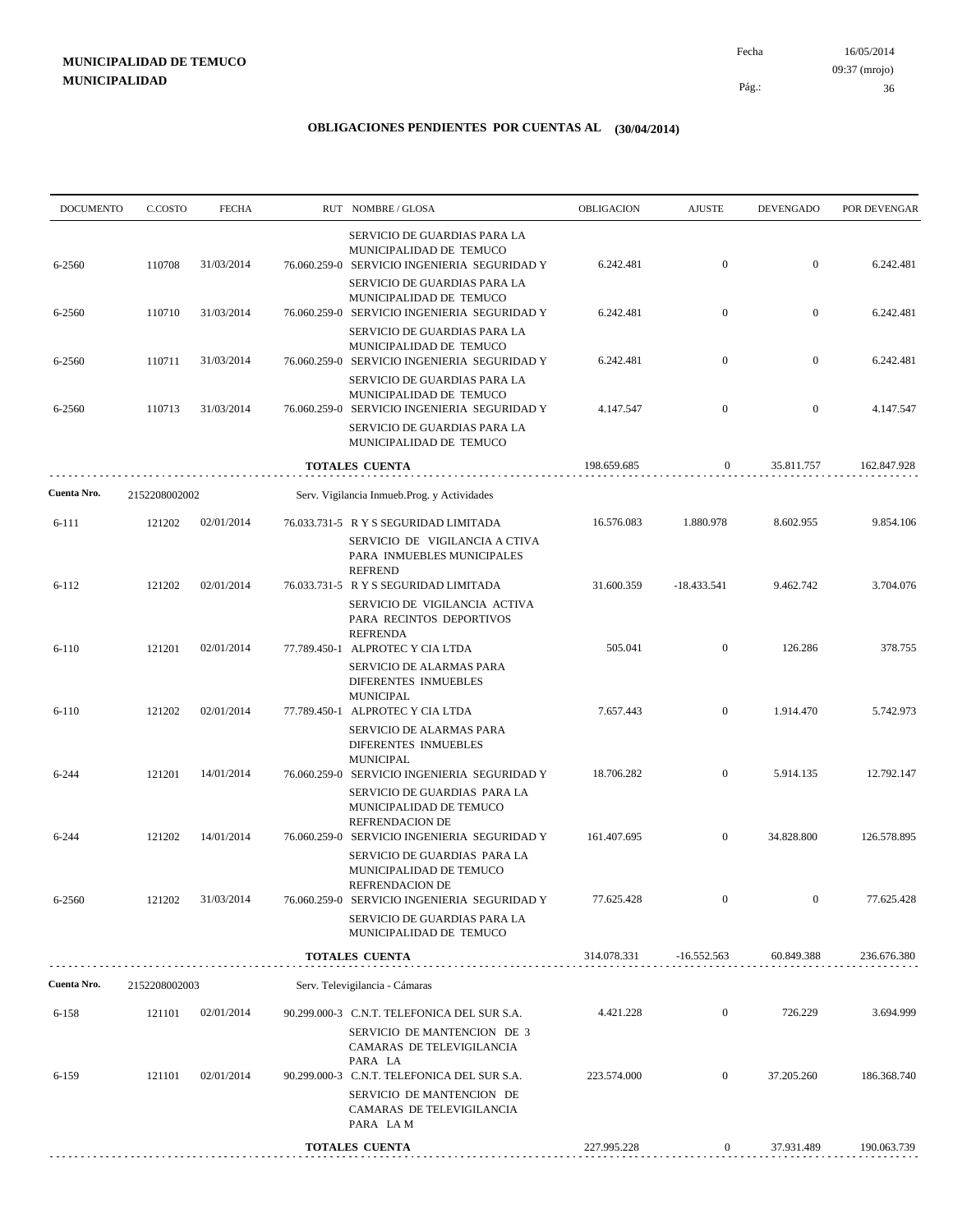# **MUNICIPALIDAD DE TEMUCO MUNICIPALIDAD**

16/05/2014 37 Pág.: Fecha 09:37 (mrojo)

| <b>DOCUMENTO</b> | C.COSTO       | <b>FECHA</b> | RUT NOMBRE/GLOSA                                                                                                           | <b>OBLIGACION</b> | <b>AJUSTE</b>    | <b>DEVENGADO</b> | POR DEVENGAR  |
|------------------|---------------|--------------|----------------------------------------------------------------------------------------------------------------------------|-------------------|------------------|------------------|---------------|
| Cuenta Nro.      | 2152208002004 |              | Serv. Vigilancia Móvil                                                                                                     |                   |                  |                  |               |
| $6 - 154$        | 121001        | 02/01/2014   | 76.146.755-7 SERVICIOS VIRTUALES DE SEGURID<br>SERVICIO DE VIGILANCIA MOVIL<br>PARA LA COMUNA DE TEMUCO                    | 209.510.000       | $\overline{0}$   | 34.858.982       | 174.651.018   |
|                  |               |              | <b>TOTALES CUENTA</b>                                                                                                      | 209.510.000       | $\mathbf{0}$     | 34.858.982       | 174.651.018   |
| Cuenta Nro.      | 2152208003    |              | Servicios de Mantención de Jardines                                                                                        |                   |                  |                  |               |
| 6-137            | 120401        | 02/01/2014   | 88.650.400-4 KRAUSE LATORRE Y MAIZ LTDA.<br>SERVICIO DE MANTENCION<br>CONSERVACION Y RENOVACION Y<br>RIEGO DE AREAS        | 671.507.575       | $\mathbf{0}$     | 167.912.095      | 503.595.480   |
| 6-138            | 120401        | 02/01/2014   | 88.650.400-4 KRAUSE LATORRE Y MAIZ LTDA.<br>SERVICIO DE MANTENCION<br>CONSERVACION Y RENOVACION Y<br><b>RIEGO DE AREAS</b> | 733.131.092       | $\overline{0}$   | 183.321.204      | 549.809.888   |
| 6-2103           | 120401        | 17/03/2014   | 88.650.400-4 KRAUSE LATORRE Y MAIZ LTDA.<br>AMPLIACION DE CONTRATO<br>SERVICIO DE CONCESION<br>SERVICIO DE MANTENCI        | 80.056.000        | $\mathbf{0}$     | 15.110.860       | 64.945.140    |
|                  |               |              | <b>TOTALES CUENTA</b>                                                                                                      | 1.484.694.667     | $\mathbf{0}$     | 366.344.159      | 1.118.350.508 |
| Cuenta Nro.      | 2152208004    |              | Servicios de Mantención de Alumbrado Público                                                                               |                   |                  |                  |               |
| $6 - 116$        | 120101        | 02/01/2014   | 89.715.700-4 ANABALON E HIJOS LTDA.<br>SERVICIO DE MANTENCION PARA<br>EL SISTEMA DE ALUMBRADO<br>PUBLICO DE LA             | 66.973.006        | $\overline{0}$   | 16.746.760       | 50.226.246    |
|                  |               |              | <b>TOTALES CUENTA</b>                                                                                                      | 66.973.006        | $\mathbf{0}$     | 16.746.760       | 50.226.246    |
| Cuenta Nro.      | 2152208005    |              | Servicios de Mantención de Semáforos                                                                                       |                   |                  |                  |               |
| 6-119            | 120201        | 02/01/2014   | 79.993.910-K ASITEC LTDA.<br>SERVICIO DE MANTENCION Y<br>CONSERVACION SEMAFORO DE LA<br><b>COMUNA DE TEMU</b>              | 84.607.133        | $\mathbf{0}$     | 14.077.192       | 70.529.941    |
| 6-1175           | 120201        | 10/02/2014   | 79.993.910-K ASITEC LTDA.<br>AUMENTO DE 12 LAMPARAS, EN<br>LAS ENCINAS CON INES DE SUARES.<br><b>REFRENDEACI</b>           | 395.004           | $\boldsymbol{0}$ | 65.727           | 329.277       |
|                  |               |              | TOTALES CUENTA                                                                                                             | 85.002.137        | $\bf{0}$         | 14.142.919       | 70.859.218    |
| Cuenta Nro.      | 2152208006    |              | Servicios de Mantención de Señalizaciones de Tránsito                                                                      |                   |                  |                  |               |
| 6-139            | 120202        | 02/01/2014   | 8.695.985-2 HERMOSILLA HOTT JORGE IVAN<br>MANTENCION Y CONSERVACION<br>DE LA SEÑALIZACION VIAL DE LA                       | 93.723.272        | $\overline{0}$   | 15.593.954       | 78.129.318    |
| $6 - 147$        | 120202        | 02/01/2014   | <b>COMUNA DE</b><br>10.902.165-2 PEREZ GARRETON MARIO<br>SERVICIO DEMARCACION DE<br>CALZADA PARA LA COMUNA DE              | 20.000.000        | $\mathbf{0}$     | $\mathbf{0}$     | 20.000.000    |
| 6-1575           | 120202        | 25/02/2014   | <b>TEMUCO</b><br>8.695.985-2 HERMOSILLA HOTT JORGE IVAN<br>INCORPORASE AUMENTO DE<br>SENALES VIALES A CONTAR DEL           | 538.899           | $\boldsymbol{0}$ | 89.670           | 449.229       |
| 6-2328           | 120202        | 25/03/2014   | MES DE ENERO A<br>8.695.985-2 HERMOSILLA HOTT JORGE IVAN                                                                   | 493.991           | $\overline{0}$   | 44.908           | 449.083       |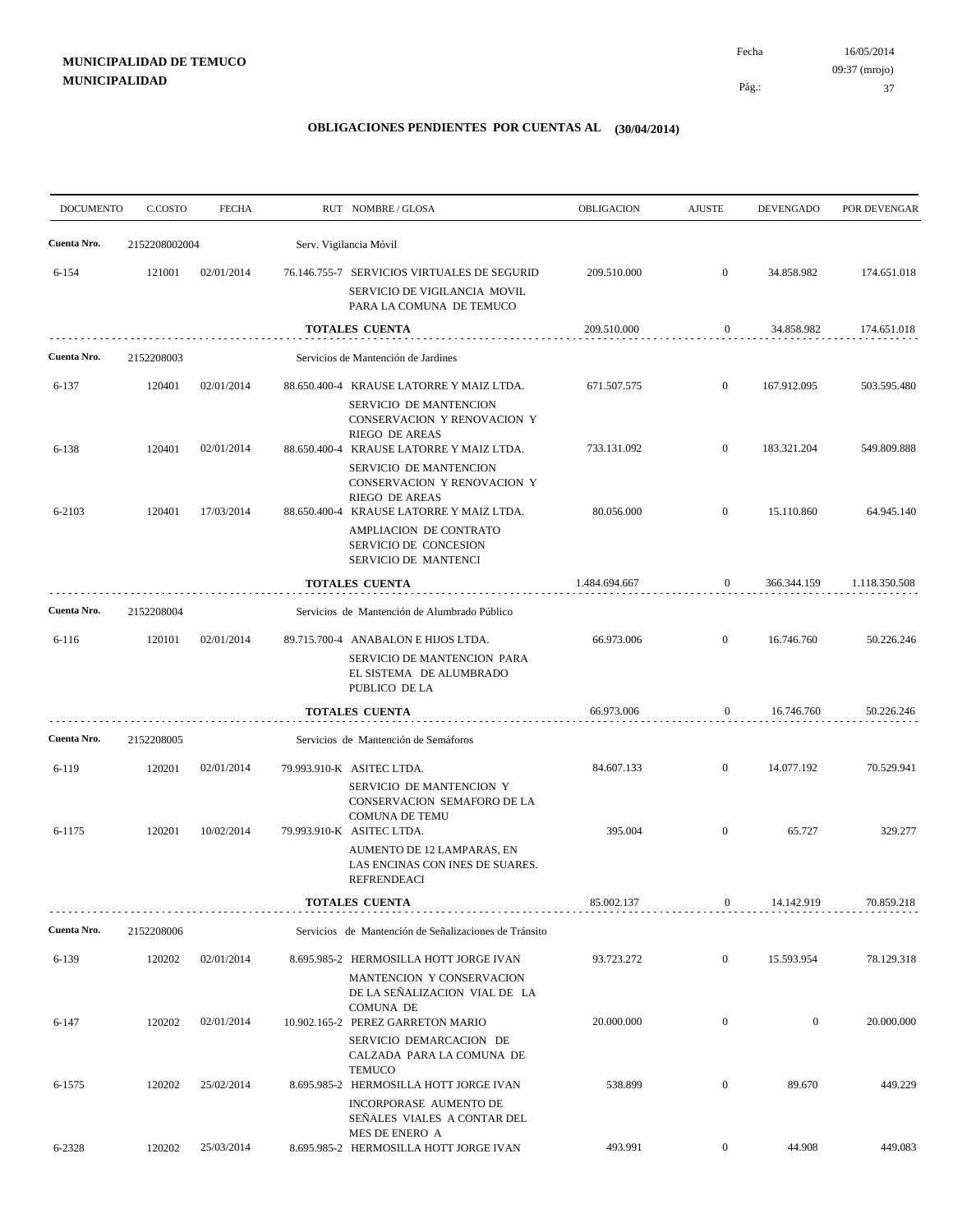Pág.:

Fecha

| <b>DOCUMENTO</b> | C.COSTO       | <b>FECHA</b> |                   | RUT NOMBRE/GLOSA                                                                                                                        | OBLIGACION       | <b>AJUSTE</b>    | <b>DEVENGADO</b> | POR DEVENGAR |
|------------------|---------------|--------------|-------------------|-----------------------------------------------------------------------------------------------------------------------------------------|------------------|------------------|------------------|--------------|
|                  |               |              |                   | INCORPORASE AL CONTRATO DE<br>MANTENIMIENTO Y<br><b>CONSERVACION DE SEÑALES</b>                                                         |                  |                  |                  |              |
|                  |               |              |                   | <b>TOTALES CUENTA</b>                                                                                                                   | 114.756.162      | $\boldsymbol{0}$ | 15.728.532       | 99.027.630   |
| Cuenta Nro.      | 2152208007001 |              | Pasajes Cometidos |                                                                                                                                         |                  |                  |                  |              |
| 6-211            | 110101        | 13/01/2014   |                   | 7.617.518-7 ARANEDA NAVARRO JUAN ALBER<br>VIATICO Y FONDOS A<br>DISPOSICION PARA REUNION D                                              | 60.000           | $\mathbf{0}$     | $\mathbf{0}$     | 60.000       |
| $7-6$            | 110101        | 15/01/2014   |                   | ETRABAJO REGISTRO<br>13.517.002-K NEIRA ABURTO ROBERTO                                                                                  | $-97.760$        | $\boldsymbol{0}$ | $\mathbf{0}$     | $-97.760$    |
| $7-1$            | 110101        | 22/01/2014   |                   | R.Neira Reintg.E/3396/2013<br>69.190.700-7 MUNICIPALIDAD DE TEMUCO                                                                      | $\boldsymbol{0}$ | $-136.300$       | $\mathbf{0}$     | $-136.300$   |
| 6-1619           | 110102        | 26/02/2014   |                   | Saldos Pend. Funcionarios al 31.12.2013<br>9.685.034-4 CARTES FIGUEROA PATRICIO                                                         | 50.000           | $\mathbf{0}$     | $\mathbf{0}$     | 50.000       |
| $6 - 1620$       | 110101        | 26/02/2014   |                   | COMETIDO FUNCIONAL A LA<br>CIUDAD DE MENDOZA Y CORDOBA<br>CON EL FIN DE<br>10.771.853-2 VALDIVIA PEÑA CLAUDIO ANDRES                    | 50.000           | $\boldsymbol{0}$ | $\mathbf{0}$     | 50.000       |
| 6-2022           | 110101        | 13/03/2014   |                   | COMETIDO FUNCIONAL A LA<br>CIUDAD DE MENDOZA Y CORDOBA<br>CON EL FIN DE<br>7.420.824-K HENRIQUEZ BUSTAMANTE PEDRO                       | 40.000           | $-14.120$        | 40.000           | $-14.120$    |
|                  |               |              |                   | VIATICO Y FONDOS A DISPOSICION<br>POR COMETIDO FUNCIONARIO A<br><b>LAS CIUDADES</b>                                                     |                  |                  |                  |              |
| 6-2378           | 110102        | 27/03/2014   |                   | 10.771.853-2 VALDIVIA PEÑA CLAUDIO ANDRES<br>VIATICO Y FONDOS A DISPOSICION<br>POR COMETIDO FUNCIONARIO A LA<br><b>CIUDAD DE</b>        | 100.000          | $\mathbf{0}$     | $\mathbf{0}$     | 100.000      |
| 6-2532           | 110102        | 31/03/2014   |                   | 9.685.034-4 CARTES FIGUEROA PATRICIO<br>VIATICO Y FONDOS A DISPOSICION<br>POR COMETIDO FUNCIONARIO A LA<br><b>CIUDAD DE</b>             | 200.000          | $\mathbf{0}$     | 66.700           | 133.300      |
| 6-2748           | 110101        | 04/04/2014   |                   | 89.862.200-2 LATAM AIRLINES GROUP S.A.<br>PASAJES AEREOS TRAMO<br>TEMUCO- SANTIAGO- TEMUCO                                              | 110.870          | $\mathbf{0}$     | $\mathbf{0}$     | 110.870      |
| 6-2996           | 110102        | 11/04/2014   |                   | PARA EL SR ALCALDE Q<br>12.991.498-K MARQUEZ JAQUE PATRICIO ANDRE<br>VIATICO Y FONDOS A DISPOSICION                                     | 20.000           | $\mathbf{0}$     | $\mathbf{0}$     | 20.000       |
| 6-3000           | 110101        | 11/04/2014   |                   | POR COMETIDO FUNCIONARIO A LA<br>COMUNA D<br>89.862.200-2 LATAM AIRLINES GROUP S.A.                                                     | 1.703.728        | $\mathbf{0}$     | $\boldsymbol{0}$ | 1.703.728    |
| 6-3000           | 110102        | 11/04/2014   |                   | PASAJES AEREOS PARA EL SR<br>ALCALDE, SERGIO RIVAS, MARCO<br>ANTONIO ROJO,<br>89.862.200-2 LATAM AIRLINES GROUP S.A.                    | 351.482          | $\boldsymbol{0}$ | $\mathbf{0}$     | 351.482      |
|                  |               |              |                   | PASAJES AEREOS PARA EL SR<br>ALCALDE, SERGIO RIVAS, MARCO<br>ANTONIO ROJO,                                                              |                  |                  |                  |              |
| 6-3093           | 110101        | 15/04/2014   |                   | 89.862.200-2 LATAM AIRLINES GROUP S.A.<br>PASAJES AEREOS PARA DON JUAN<br>ARANEDA TRAMO                                                 | 136.566          | $\mathbf{0}$     | $\boldsymbol{0}$ | 136.566      |
| 6-3135           | 110101        | 16/04/2014   |                   | TEMUCO-SANTIAGO-TEMUC<br>89.862.200-2 LATAM AIRLINES GROUP S.A.<br>PASAJES AEREOS PARA<br>FUNCIONARIOS QUE<br>ACOMPAÑARAN AL SR ALCALDE | 321.036          | $\mathbf{0}$     | $\mathbf{0}$     | 321.036      |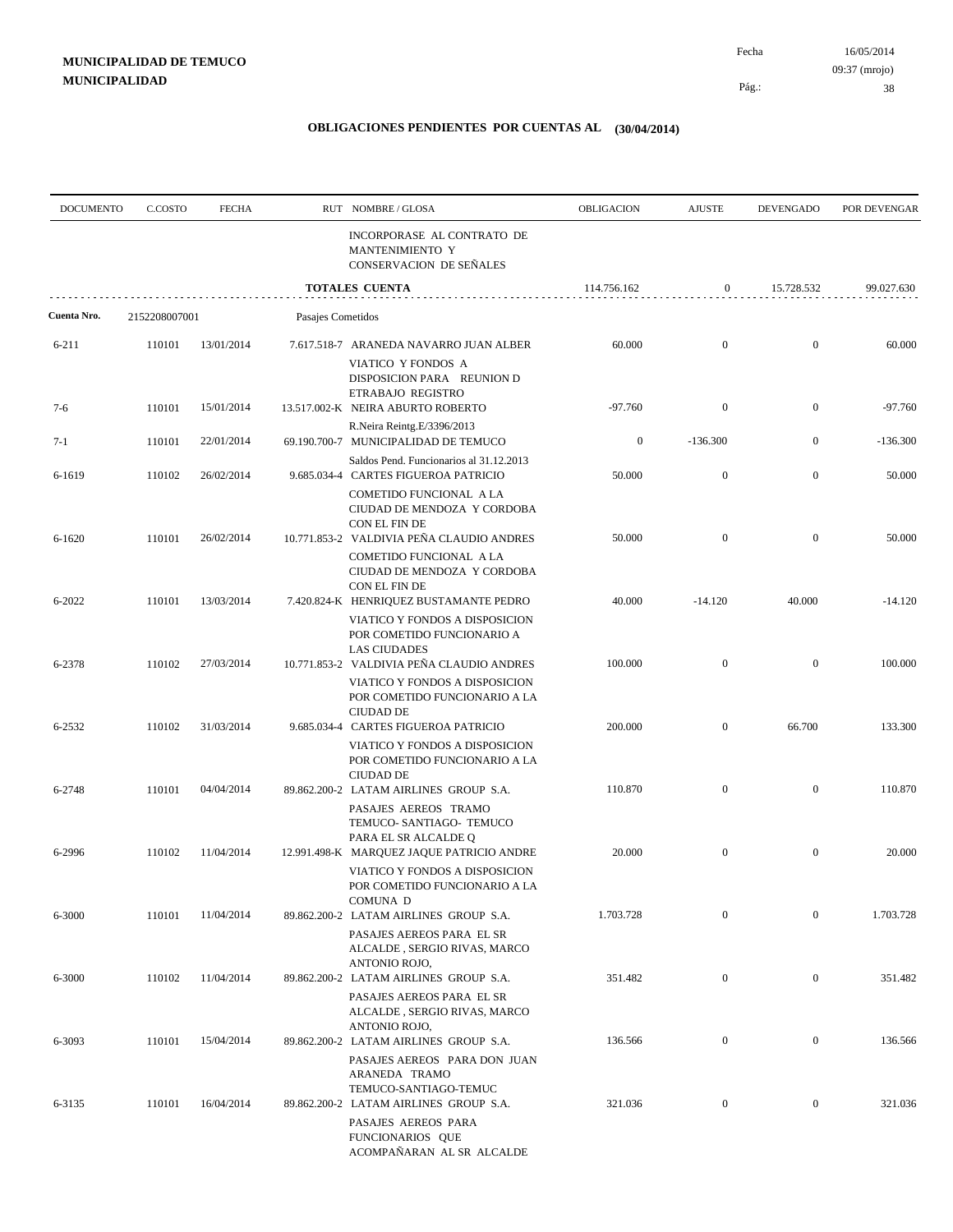# **MUNICIPALIDAD DE TEMUCO MUNICIPALIDAD**

16/05/2014 39 Pág.: Fecha 09:37 (mrojo)

| <b>DOCUMENTO</b> | C.COSTO       | <b>FECHA</b> |                      | RUT NOMBRE/GLOSA                                                                                           | <b>OBLIGACION</b> | <b>AJUSTE</b>    | <b>DEVENGADO</b> | POR DEVENGAR |
|------------------|---------------|--------------|----------------------|------------------------------------------------------------------------------------------------------------|-------------------|------------------|------------------|--------------|
| 6-3135           | 110102        | 16/04/2014   |                      | 89.862.200-2 LATAM AIRLINES GROUP S.A.                                                                     | 107.012           | $\boldsymbol{0}$ | $\mathbf{0}$     | 107.012      |
|                  |               |              |                      | PASAJES AEREOS PARA<br>FUNCIONARIOS QUE<br>ACOMPAÑARAN AL SR ALCALDE                                       |                   |                  |                  |              |
| 6-3136           | 110101        | 16/04/2014   |                      | 89.862.200-2 LATAM AIRLINES GROUP S.A.<br>PASAJE AEREOS TRAMO<br>SANTIAGO- LA SERENA-SANTIAGO              | 94.266            | $\boldsymbol{0}$ | $\overline{0}$   | 94.266       |
| 6-3124           | 110101        | 16/04/2014   |                      | PARA EL SR ALCAL<br>89.862.200-2 LATAM AIRLINES GROUP S.A.                                                 | 136.000           | $\boldsymbol{0}$ | $\mathbf{0}$     | 136.000      |
|                  |               |              |                      | PASAJE AEREOS PARA EL SR<br>ALCALDE PARA LOS DIAS 24 Y 25<br><b>DE ABRIL</b>                               |                   |                  |                  |              |
| 6-3162           | 110101        | 17/04/2014   |                      | 8.182.789-3 BECKER ALVEAR MIGUEL ANGEL                                                                     | 100.000           | $\boldsymbol{0}$ | $\mathbf{0}$     | 100.000      |
|                  |               |              |                      | VIATICO Y FONDOS A DISPOSICION<br>POR COMETIDO FUNCIONARIO A LA<br><b>CIUDAD DE</b>                        |                   |                  |                  |              |
| 6-3163           | 110101        | 17/04/2014   |                      | 8.433.435-9 ROJO VENEGAS MARCO ANTONIO<br>VIATICO Y FONDOS A DISPOSICION                                   | 270.000           | $\boldsymbol{0}$ | $\boldsymbol{0}$ | 270.000      |
|                  |               |              |                      | POR COMETIDO FUNCIONARIO A LA<br><b>CIUDAD DE</b>                                                          |                   |                  |                  |              |
| 6-3164           | 110102        | 17/04/2014   |                      | 12.831.456-3 GUERRA SOTO MARCELO ADOLFO<br>VIATICO Y FONDOS A DISPOSICION<br>POR COMETIDO FUNCIONARIO A LA | 70.000            | $\boldsymbol{0}$ | $\mathbf{0}$     | 70.000       |
| 6-3310           | 110102        | 23/04/2014   |                      | <b>CIUDAD DE</b><br>10.771.853-2 VALDIVIA PEÑA CLAUDIO ANDRES                                              | 50.000            | $\boldsymbol{0}$ | $\boldsymbol{0}$ | 50.000       |
|                  |               |              |                      | VIATICO Y FONDOS A DISPOSICION<br>POR COMETIDO FUNCIONARIO A LA<br><b>CIUDAD DE</b>                        |                   |                  |                  |              |
| 6-3340           | 110101        | 24/04/2014   |                      | 8.182.789-3 BECKER ALVEAR MIGUEL ANGEL                                                                     | 100.000           | $\overline{0}$   | $\boldsymbol{0}$ | 100.000      |
|                  |               |              |                      | VIATICO EXTERIOR Y FONDOS A<br>DISPOSICION POR COMETIDO<br><b>FUNCIONARIO A VIL</b>                        |                   |                  |                  |              |
| 6-3457           | 110101        | 28/04/2014   |                      | 89.862.200-2 LATAM AIRLINES GROUP S.A.<br>PASAJES AEREOS PARA ASISTIR A                                    | 116.766           | $\boldsymbol{0}$ | $\mathbf{0}$     | 116.766      |
|                  |               |              |                      | CURSO DE CAPACITACION TALLER<br><b>FERI</b>                                                                |                   |                  |                  |              |
| 6-3442           | 110101        | 28/04/2014   |                      | 13.580.960-8 FUENTES BARRA GUSTAVO MAURIC<br>VIATICO EXTERIOR Y FONDOS A<br>DISPOSICION POR COMETIDO       | 680.000           | $\overline{0}$   | $\mathbf{0}$     | 680.000      |
| 6-3430           | 110101        | 28/04/2014   |                      | <b>FUNCIONARIO A LA</b><br>8.182.789-3 BECKER ALVEAR MIGUEL ANGEL                                          | 200.000           | $\mathbf{0}$     | $\mathbf{0}$     | 200.000      |
|                  |               |              |                      | VIATICO Y FONDOS A DISPOSICION<br>POR COMETIDO FUNCIONARIO A LA<br><b>CIUDAD DE</b>                        |                   |                  |                  |              |
| 6-3431           | 110101        | 28/04/2014   |                      | 6.967.860-2 SAAVEDRA REBOLLEDO ROLANDO P                                                                   | 100.000           | $\mathbf{0}$     | $\mathbf{0}$     | 100.000      |
|                  |               |              |                      | VIATICO Y FONDOS A DISPOSICION<br>POR COMETIDO FUNCIONARIO A LA<br><b>CIUDAD DE</b>                        |                   |                  |                  |              |
| 6-3432           | 110101        | 28/04/2014   |                      | 9.449.106-1 MILLAR ETTORI CARLOS FROILAN                                                                   | 50.000            | $\boldsymbol{0}$ | $\boldsymbol{0}$ | 50.000       |
|                  |               |              |                      | VIATICO Y FONDOS A DISPOSICION<br>POR COMETIDO FUNCIONARIO A LA<br><b>CIUDAD DE</b>                        |                   |                  |                  |              |
|                  |               |              |                      | TOTALES CUENTA                                                                                             | 5.119.966         | $-150.420$       | 106.700          | 4.862.846    |
| Cuenta Nro.      | 2152208007002 |              | Pasajes Capacitación |                                                                                                            |                   |                  |                  |              |
| 6-2464           | 110302        | 28/03/2014   |                      | 7.617.518-7 ARANEDA NAVARRO JUAN ALBER                                                                     | 120.000           | $\mathbf{0}$     | $\boldsymbol{0}$ | 120.000      |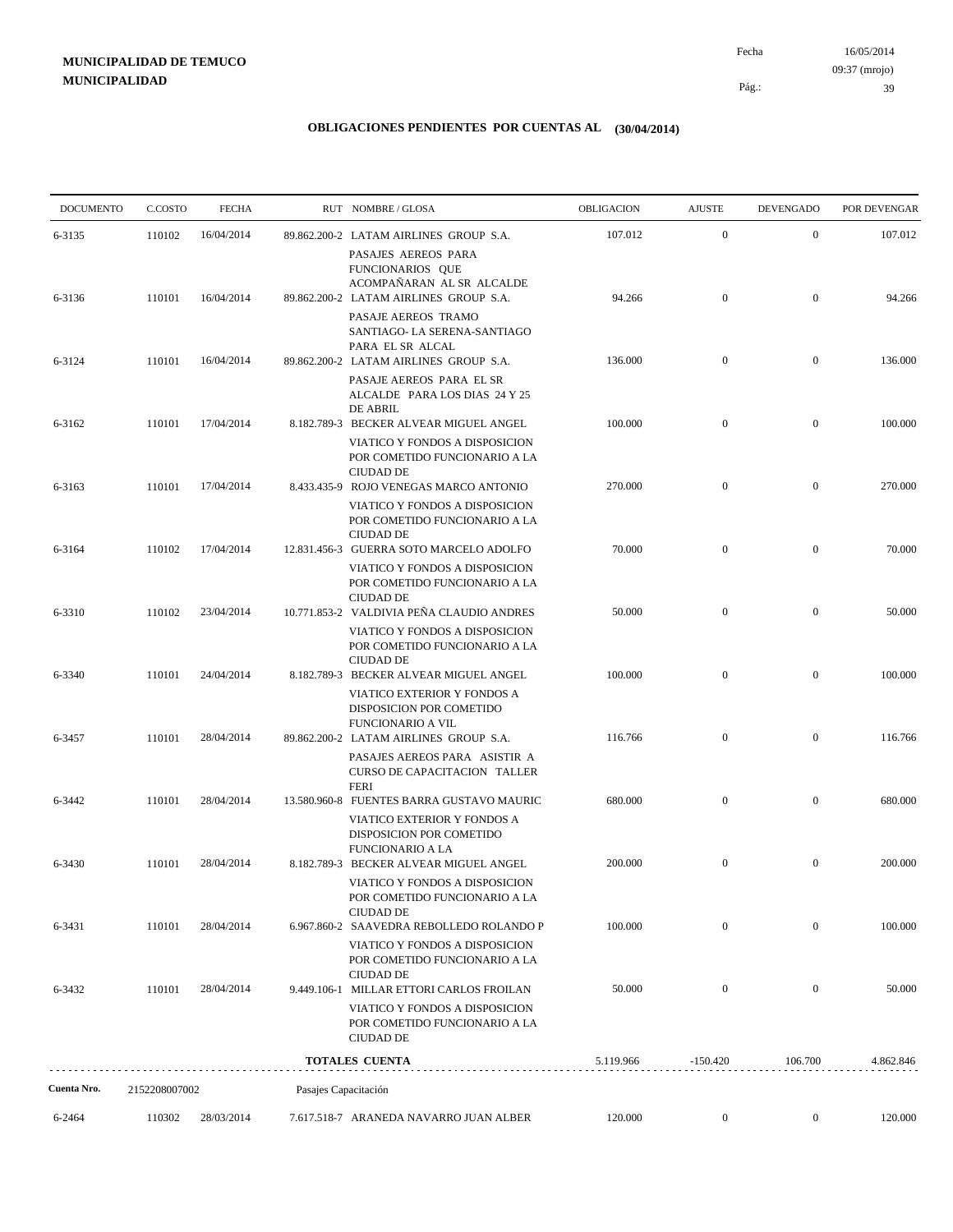| <b>DOCUMENTO</b> | C.COSTO       | <b>FECHA</b> | RUT NOMBRE/GLOSA                                                                                                                         | OBLIGACION | <b>AJUSTE</b>    | <b>DEVENGADO</b> | POR DEVENGAR |
|------------------|---------------|--------------|------------------------------------------------------------------------------------------------------------------------------------------|------------|------------------|------------------|--------------|
| 6-2615           | 110302        | 01/04/2014   | ASIGNACION Y FONDOS A<br>DISPOSICION POR ASISTENCIA A P.G<br>DE CAPACITACION<br>7.131.150-3 TURRA PICHUN PATRICIO ALEJANDR               | 100.000    | $\boldsymbol{0}$ | $\boldsymbol{0}$ | 100.000      |
|                  |               |              | ASIGNACION Y FONDOS A<br>DISPOSICION POR ASISTENCIA A PG.<br>DE CAPACITACION                                                             |            |                  |                  |              |
| 6-3173           | 110302        | 17/04/2014   | 7.617.518-7 ARANEDA NAVARRO JUAN ALBER<br>ASIGNACION Y FONDOS A<br>DISPOSICION POR ASISTENCIA A                                          | 100.000    | $\boldsymbol{0}$ | $\boldsymbol{0}$ | 100.000      |
| 6-3283           | 110302        | 22/04/2014   | P.G. DE CAPACITACIO<br>13.516.652-9 GARCIA MOSQUEIRA TATIANA SOL<br>VIATICO PARA CAPACITACION LEY<br>20.285 POR LOS DIAS 24 Y 25 DE      | 200.000    | $\overline{0}$   | $\overline{0}$   | 200.000      |
| 6-3307           | 110302        | 23/04/2014   | ABR<br>9.471.404-4 CONCHA RIQUELME OCTAVIO MAU<br>FONDOS A DISPOSICION PARA<br>ROBERTO MARTINEZ PARA                                     | 90.000     | $\boldsymbol{0}$ | $\overline{0}$   | 90.000       |
| 6-3464           | 110302        | 29/04/2014   | <b>GASTOS DE TR</b><br>14.510.175-1 SILVA MARDONES GONZALO<br>ASIGNACION Y FONDOS A                                                      | 750.000    | $\mathbf{0}$     | $\overline{0}$   | 750.000      |
| 6-3551           | 110302        | 30/04/2014   | DISPOSICION POR ASISTENCIA A P.<br><b>G. DE CAPACITAC</b><br>8.433.435-9 ROJO VENEGAS MARCO ANTONIO<br>ASIGNACION Y FONDOS A             | 50.000     | $\overline{0}$   | $\overline{0}$   | 50.000       |
|                  |               |              | DISPOSICION POR ASISTENCIA A<br>PROGRAMA DE CAPACIT                                                                                      |            |                  |                  |              |
| Cuenta Nro.      | 2152208007003 |              | <b>TOTALES CUENTA</b><br>Movilización, Traslados y Otros                                                                                 | 1.410.000  | $\mathbf{0}$     | $\overline{0}$   | 1.410.000    |
| $6 - 125$        | 110802        | 02/01/2014   | 12.709.946-4 CURIHUAL HUENCHO PAOLA<br>SERVICIO TRASLADO DE PASAJERO<br>PARA ACTIVIDADES DE TESORERIA                                    | 20.258.086 | $\boldsymbol{0}$ | 5.065.583        | 15.192.503   |
| $6 - 126$        | 110802        | 02/01/2014   | <b>MUNICIP</b><br>4.638.572-1 LABRAÑA MENDEZ MANUEL RAMO<br>SERVICIO TRASLADO DE PASAJERO<br>PARA ACTIVIDADES DE DEL DPTO                | 8.893.243  | $\mathbf{0}$     | 2.113.715        | 6.779.528    |
| $6 - 127$        | 110802        | 02/01/2014   | <b>FOMENTO</b><br>6.262.201-6 SEPULVEDA CARRASCO ROSA ELVI<br>SERVICIO TRASLADO DE PASAJERO<br>PARA ACTIVIDADES DE LA                    | 19.129.502 | $\overline{0}$   | 4.783.378        | 14.346.124   |
| $6 - 128$        | 110802        | 02/01/2014   | DIRECCION DE S<br>14.123.878-7 POBLETE REYNOLDS JORGE DANIE<br>SERVICIO TRASLADO DE PASAJERO<br>PARA ACTIVIDADES DE LA<br>DIRECCION DE S | 19.185.931 | $\boldsymbol{0}$ | 4.797.488        | 14.388.443   |
| $6 - 129$        | 110802        | 02/01/2014   | 7.237.344-8 CARMONA PALACIOS FRANCISCO J<br>SERVICIO TRASLADO DE PASAJERO<br>PARA ACTIVIDADES DE LA<br>DIRECCION DE                      | 9.268.497  | $\boldsymbol{0}$ | 2.317.610        | 6.950.887    |
| $6 - 130$        | 110802        | 02/01/2014   | 9.306.918-8 TORRES FRIZ LUIS FERNANDO<br>SERVICIO TRASLADO DE PASAJERO<br>PARA ACTIVIDADES DEL CONCEJO<br><b>MUNICIPAL</b>               | 9.592.965  | $\mathbf{0}$     | 2.398.745        | 7.194.220    |
| 6-1181           | 120901        | 10/02/2014   | 8.393.176-0 CABRER SALDANA ERIKA ISABEL<br>SERVICIO TRASLADO DE<br>PASAJEROS CITY TOUR AÑO 2014,<br>REFRENDACION DE ENE                  | 7.887.000  | $\mathbf{0}$     | 2.151.000        | 5.736.000    |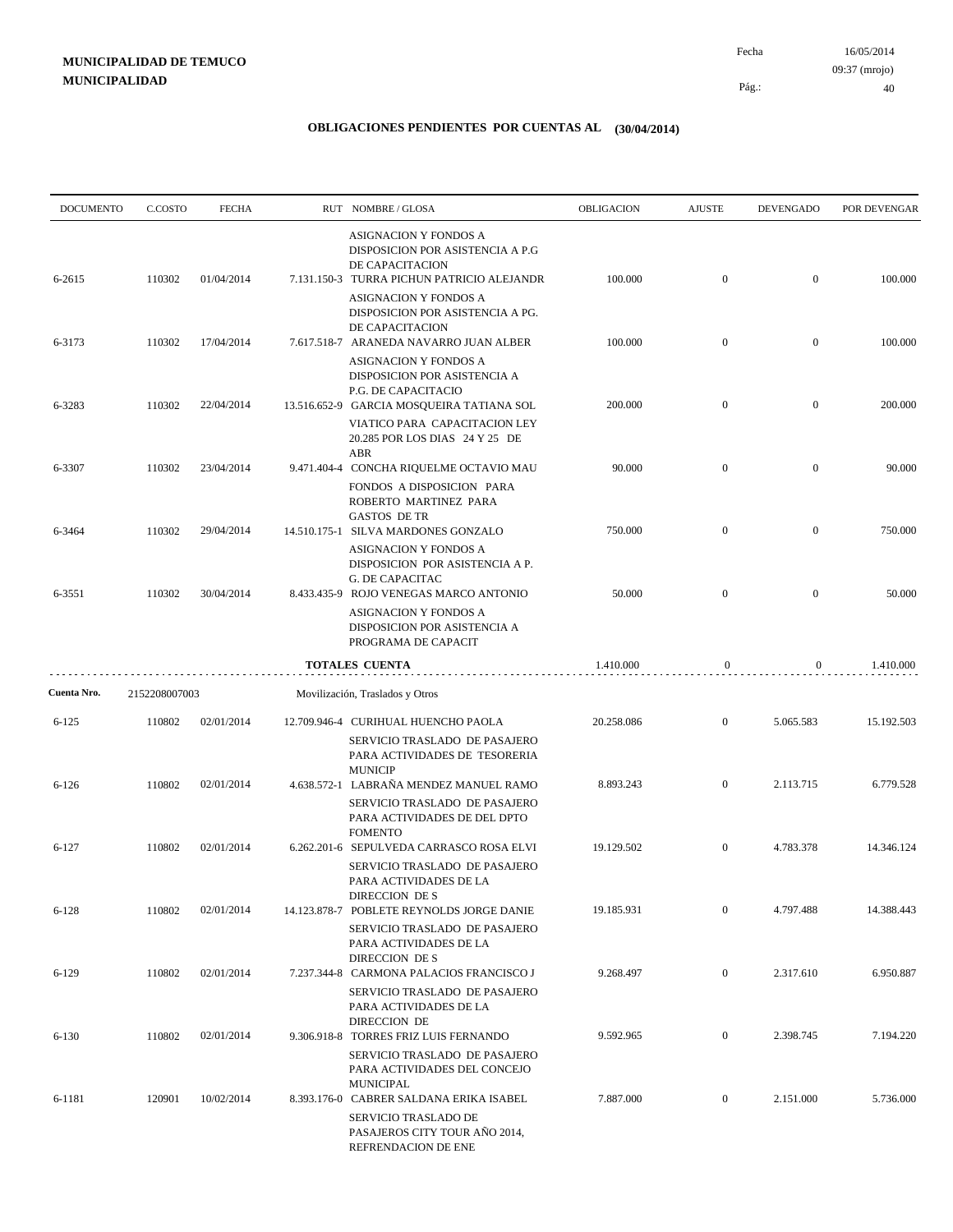# **MUNICIPALIDAD DE TEMUCO MUNICIPALIDAD**

16/05/2014 41 Pág.: Fecha 09:37 (mrojo)

| <b>DOCUMENTO</b> | C.COSTO    | <b>FECHA</b> | RUT NOMBRE/GLOSA                                                                                                                                           | OBLIGACION  | <b>AJUSTE</b>    | <b>DEVENGADO</b> | POR DEVENGAR |
|------------------|------------|--------------|------------------------------------------------------------------------------------------------------------------------------------------------------------|-------------|------------------|------------------|--------------|
| 6-1820           | 110802     | 06/03/2014   | 4.638.572-1 LABRAÑA MENDEZ MANUEL RAMO                                                                                                                     | $-440.148$  | $\boldsymbol{0}$ | $\mathbf{0}$     | $-440.148$   |
| 6-1818           | 141501     | 06/03/2014   | REGULARIZA RTEFRENDACION N<br>126 02/01/2014<br>76.111.928-1 SOCIEDAD COMERCIAL S Y M LTDA<br>SERVICIO DE TRASLADO PASAJERO<br>PARA FUNCIONARIO DE FOMENTO | 3.750.000   | $\boldsymbol{0}$ | 750.000          | 3.000.000    |
| 6-1925           | 141401     | 10/03/2014   | <b>PRODUCTIVO</b><br>8.449.071-7 ARIAS ARANEDA MAURICIO HERKA<br>SERVICIO DE TRASLADO EQUIPO                                                               | 2.245.000   | $\boldsymbol{0}$ | $\mathbf{0}$     | 2.245.000    |
| 6-3114           | 160401     | 16/04/2014   | PROFESIONAL PARA LA EJECUCION<br>DE PG<br>95.896.000-K TRANSPORTES COMETA S.A.                                                                             | 56.000      | $\boldsymbol{0}$ | $\boldsymbol{0}$ | 56.000       |
| 6-3175           | 110201     | 17/04/2014   | PASAJES BUS PARA EXPOSITOR<br>DE ESCULTURAS RUMIE Y<br>TOBELLA EN<br>76.095.267-2 RENTAS Y SERVICIOS SA                                                    | 97.872      | $\boldsymbol{0}$ | $\boldsymbol{0}$ | 97.872       |
|                  |            |              | ARRIENDO DE VEHICULO PARA<br>TRASLADO DEL SR. ALCALDE EN LA<br><b>CIUDAD DE ASN</b>                                                                        |             |                  |                  |              |
| 6-3239           | 110201     | 21/04/2014   | 76.095.267-2 RENTAS Y SERVICIOS SA<br>ARRIENDO VEHICULO PARA<br>COMETIDO SR ALCALDE EN LA<br><b>CIUDAD DE</b>                                              | 106.932     | $\mathbf{0}$     | $\mathbf{0}$     | 106.932      |
| 6-3317           | 141101     | 23/04/2014   | 13.962.178-6 LAGOS DEL VALLE VICTOR GERARD<br>SERVICIO DE TRANSPORTE PARA<br>LA UNIDAD DE VIVIENDA                                                         | 3.240.000   | $\boldsymbol{0}$ | $\boldsymbol{0}$ | 3.240.000    |
| 6-3324           | 160401     | 23/04/2014   | 95.896.000-K TRANSPORTES COMETA S.A.<br>PASAJES BUS SALON CAMA<br>EXPOSICION ESCULTURAS SAID<br><b>RUMIE ENG</b>                                           | 56.000      | $\boldsymbol{0}$ | $\mathbf{0}$     | 56.000       |
| 6-3347           | 140502     | 24/04/2014   | 13.962.178-6 LAGOS DEL VALLE VICTOR GERARD<br>ADJUDIQUESE PROP. PUB. 37-2014 "<br>CONTRATACION SERVICIO                                                    | 6.480.000   | $\boldsymbol{0}$ | $\overline{0}$   | 6.480.000    |
| 6-3347           | 140504     | 24/04/2014   | <b>TRASLADO DE FUN</b><br>13.962.178-6 LAGOS DEL VALLE VICTOR GERARD<br>ADJUDIQUESE PROP. PUB. 37-2014 "<br>CONTRATACION SERVICIO<br>TRASLADO DE FUN       | 1.620.000   | $\boldsymbol{0}$ | $\mathbf{0}$     | 1.620.000    |
|                  |            |              | <b>TOTALES CUENTA</b>                                                                                                                                      | 111.426.880 | $\mathbf{0}$     | 24.377.519       | 87.049.361   |
| Cuenta Nro.      | 2152208008 |              | Salas Cunas y/o Jardines Infantiles                                                                                                                        |             |                  |                  |              |
| 6-170            | 110101     | 02/01/2014   | 76.129.930-1 MAURICIO Y ARTURO WEVAR Y CI<br>SERVICIO DE SALA CUNA PARA<br>HIJOS DE FUNCIONARIAS DE LA                                                     | 17.745.408  | $\boldsymbol{0}$ | 3.540.451        | 14.204.957   |
| $6 - 170$        | 110102     | 02/01/2014   | <b>MUNICIPALI</b><br>76.129.930-1 MAURICIO Y ARTURO WEVAR Y CI<br>SERVICIO DE SALA CUNA PARA<br>HIJOS DE FUNCIONARIAS DE LA                                | 1.566.133   | $\boldsymbol{0}$ | 495.475          | 1.070.658    |
| 6-2350           | 110101     | 26/03/2014   | <b>MUNICIPALI</b><br>76.129.930-1 MAURICIO Y ARTURO WEVAR Y CI<br>RECONOCESE A CONTAR DEL 03-03                                                            | 1.733.382   | $\boldsymbol{0}$ | $\boldsymbol{0}$ | 1.733.382    |
|                  |            |              | Y HASTA EL 31-12-2014 EL<br>DERECHO DE                                                                                                                     |             |                  |                  |              |
|                  |            |              | TOTALES CUENTA                                                                                                                                             | 21.044.923  | 0                | 4.035.926        | 17.008.997   |
| Cuenta Nro.      | 2152208010 |              | Servicios de Suscripciones y Similares                                                                                                                     |             |                  |                  |              |
| 6-141            | 110201     | 02/01/2014   | 5.777.986-1 FERNANDEZ GALDAMES FLOR                                                                                                                        | 450.000     | $\mathbf{0}$     | 92.600           | 357.400      |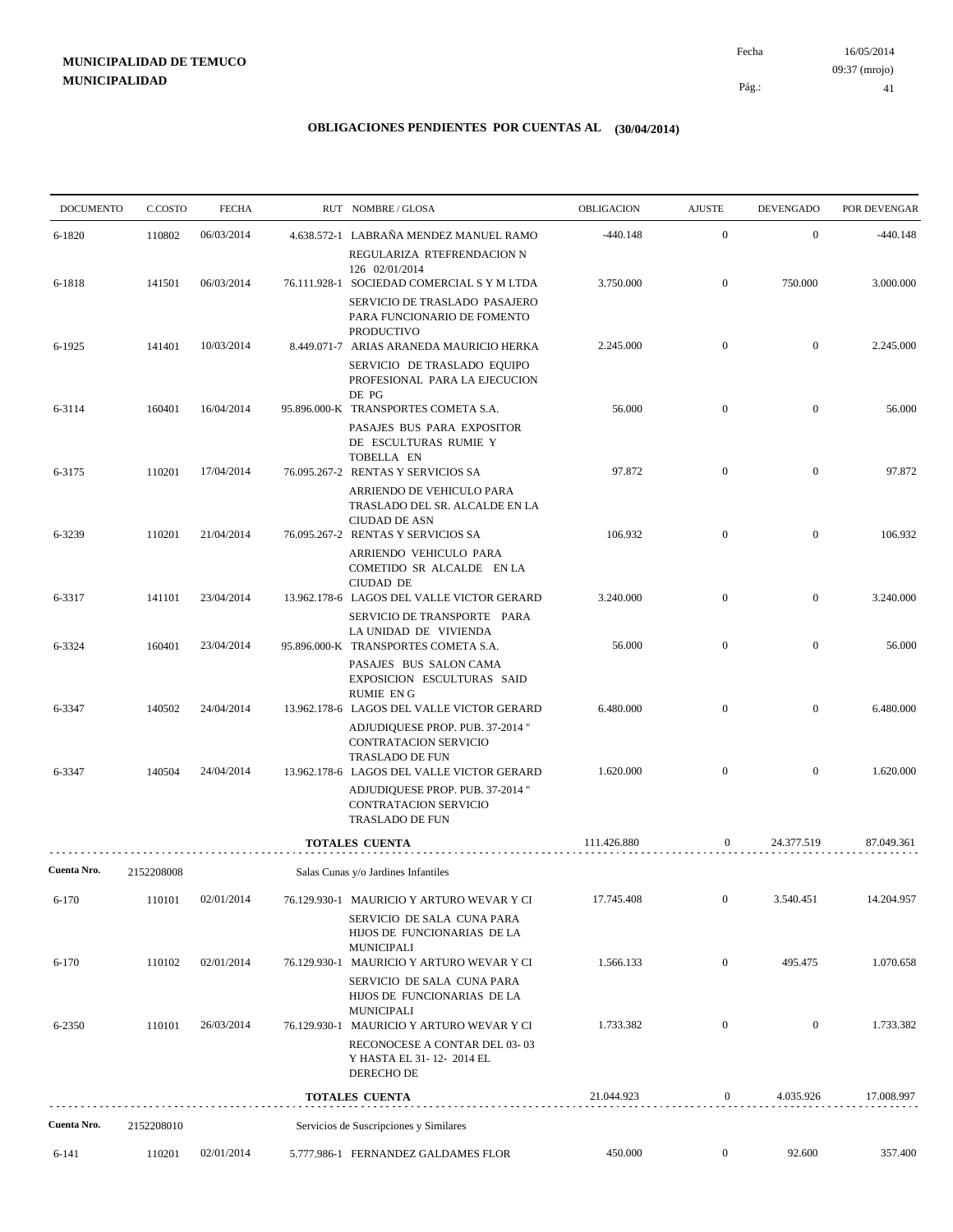| <b>DOCUMENTO</b> | C.COSTO       | <b>FECHA</b> | RUT NOMBRE/GLOSA                                                                                                                                       | <b>OBLIGACION</b> | <b>AJUSTE</b>    | <b>DEVENGADO</b> | POR DEVENGAR |
|------------------|---------------|--------------|--------------------------------------------------------------------------------------------------------------------------------------------------------|-------------------|------------------|------------------|--------------|
| $6 - 123$        | 110201        | 02/01/2014   | PROVISION DE DIARIOS Y<br>REVISTAS PARA ALCALDIA -<br>RR.PP Y PARA<br>85.896.100-9 DICOM EQUIFAX CHILE                                                 | 335.754           | $\boldsymbol{0}$ | 83.956           | 251.798      |
| $6 - 31$         | 110201        | 02/01/2014   | SERVICIO DE INFORMACION BASE<br>DE DATOS PARA LA<br>MUNICIPALIDAD DE T<br>90.694.000-0 EMPRESA PERIODISTICA LA NACIO<br>SUSCRIPCION DIARIO OFICIAL MES | 9.500             | $\mathbf{0}$     | $\overline{0}$   | 9.500        |
|                  |               |              | DE AGOSTO 2013 PARA LA<br><b>DIRECCION DE</b>                                                                                                          |                   |                  |                  |              |
|                  |               |              | TOTALES CUENTA                                                                                                                                         | 795.254           | $\mathbf{0}$     | 176.556          | 618.698      |
| Cuenta Nro.      | 2152208011001 |              | Eventos Gestión Interna                                                                                                                                |                   |                  |                  |              |
| 6-3555           | 110902        | 30/04/2014   | 96.841.280-9 SERVICIOS HOTELEROS Y TURISTIC<br>ADQUIERASE A TRAVES DE<br>CONVENIO MARCO SERVICIO DE<br>ARRIENDO DE SALON Y                             | 9.889.534         | $\mathbf{0}$     | $\overline{0}$   | 9.889.534    |
|                  |               |              | TOTALES CUENTA                                                                                                                                         | 9.889.534         | $\mathbf{0}$     | $\overline{0}$   | 9.889.534    |
| Cuenta Nro.      | 2152208011002 |              | Eventos Serv. a la Comunidad                                                                                                                           |                   |                  |                  |              |
| 6-3265           | 121301        | 22/04/2014   | 76.333.818-5 SOCIEDAD COMERCIAL DELIGHT LI<br>SERVICIO DE PRODUCCION DE<br>EVENTO PARA CELEBRACION DIA<br>DEL COME                                     | 2.081.310         | $\overline{0}$   | $\mathbf{0}$     | 2.081.310    |
|                  |               |              | TOTALES CUENTA                                                                                                                                         | 2.081.310         | $\mathbf{0}$     | $\boldsymbol{0}$ | 2.081.310    |
| Cuenta Nro.      | 2152208011004 |              | Eventos Programas Sociales                                                                                                                             |                   |                  |                  |              |
| 6-2340           | 140701        | 25/03/2014   | 76.251.014-6 PRODUCTORA DE EVENTO YANET S<br>SERVICIO DE PRODUCCION DE<br>EVENTO PARA TALLERES DE                                                      | 3.808.000         | $\overline{0}$   | $\overline{0}$   | 3.808.000    |
| 6-2398           | 141301        | 27/03/2014   | CAPACITACION A L<br>95.568.000-6 INMOBILIARIA Y TURISMO LA FRON<br>SERVICIO DE PRODUCCION DE<br>EVENTO PARA CELEBRACION DIA                            | 1.644.988         | $\mathbf{0}$     | $\overline{0}$   | 1.644.988    |
| 6-2609           | 140801        | 31/03/2014   | DE LA MADRE<br>76.363.496-5 NOSO PRODUCCIONES<br>SERVICIO DE AMPLIFICACION Y<br>ESCENARIOS E IMPLEMENTACION<br>PARA AC                                 | 405.000           | $\boldsymbol{0}$ | $\mathbf{0}$     | 405.000      |
|                  |               |              | <b>TOTALES CUENTA</b>                                                                                                                                  | 5.857.988         | $\boldsymbol{0}$ | $\mathbf{0}$     | 5.857.988    |
| Cuenta Nro.      | 2152208011005 |              | Eventos Programas Recreacionales                                                                                                                       |                   |                  |                  |              |
| 6-755            | 150101        | 31/01/2014   | 5.183.883-1 SANHUEZA MANRIQUEZ ELIANA DE                                                                                                               | 400.000           | $\boldsymbol{0}$ | $\overline{0}$   | 400.000      |
| 6-2272           | 150101        | 21/03/2014   | SERVICIO DE PRODUCCION DE<br>EVENTO ALMUERZO Y CENA, PARA<br><b>CAMPEONATO DE B</b><br>69.190.700-7 MUNICIPALIDAD DE TEMUCO                            | 2.380.000         | $\boldsymbol{0}$ | $\boldsymbol{0}$ | 2.380.000    |
| 6-2706           | 150101        | 03/04/2014   | SERVICIO DE PRODUCCION DE<br>EVENTO PARA CICLETADA<br>76.333.818-5 SOCIEDAD COMERCIAL DELIGHT LI<br>TRATO DIRECTO SERVICIO DE                          | 2.380.000         | $\overline{0}$   | $\boldsymbol{0}$ | 2.380.000    |
| 6-3377           | 150101        | 24/04/2014   | PRODUCCION VUELTA CICLISTICA<br>JUVENIL TEMUCO-<br>76.032.794-8 SOCIEDAD PEDRERO Y ALARCON L                                                           | 2.640.000         | $\boldsymbol{0}$ | $\boldsymbol{0}$ | 2.640.000    |
|                  |               |              |                                                                                                                                                        |                   |                  |                  |              |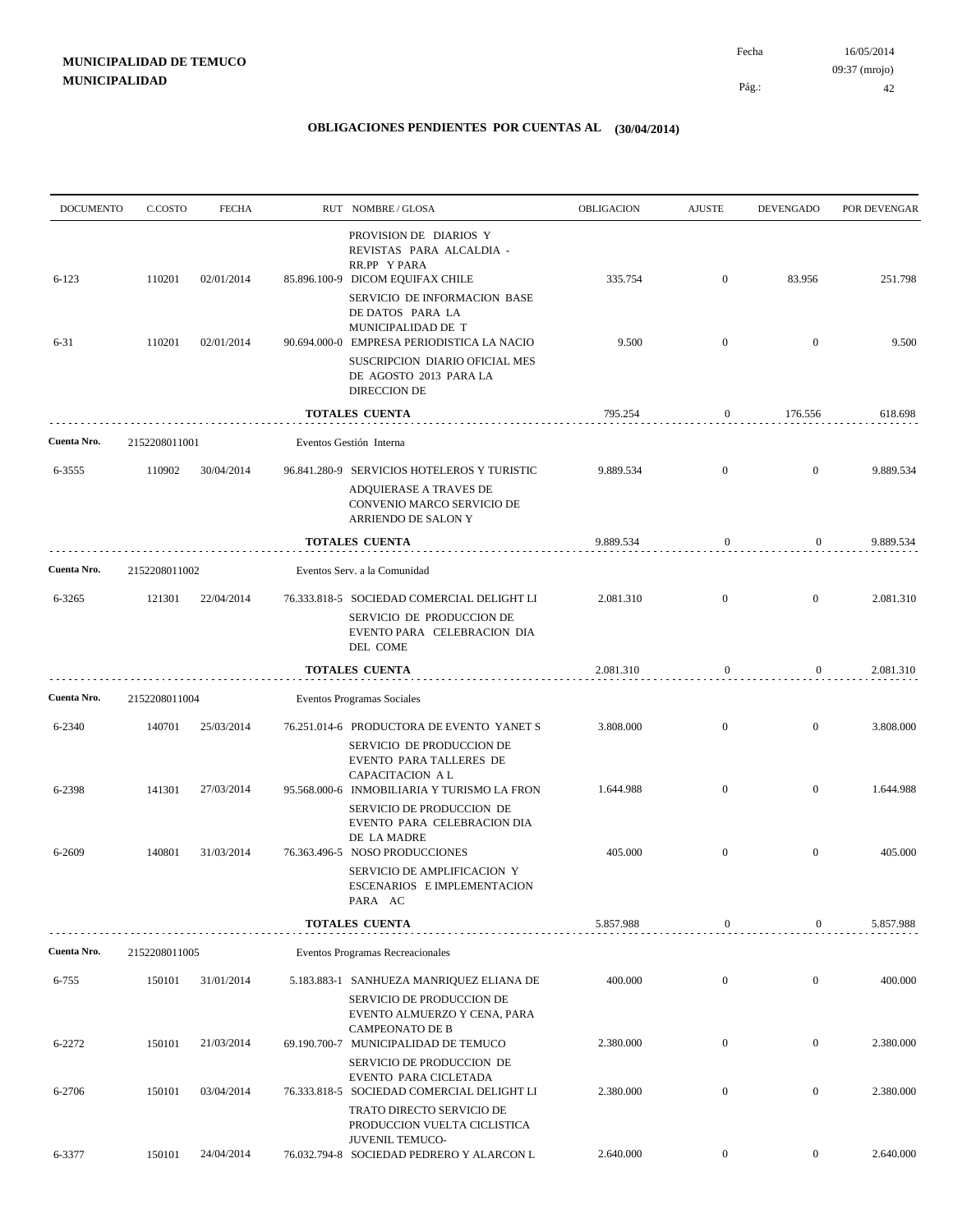| <b>DOCUMENTO</b> | C.COSTO       | <b>FECHA</b> |                   | RUT NOMBRE/GLOSA                                                                                                                                                              | <b>OBLIGACION</b> | <b>AJUSTE</b>    | <b>DEVENGADO</b> | POR DEVENGAR |
|------------------|---------------|--------------|-------------------|-------------------------------------------------------------------------------------------------------------------------------------------------------------------------------|-------------------|------------------|------------------|--------------|
| 6-3559           | 150103        | 30/04/2014   |                   | TRATO DIRECTO PARA SERVICIO<br>DE PRODUCCION 4 CORRIDA<br><b>NOCTURNA</b><br>76.253.827-K SOCIEDAD BASCUNAN Y RODRIGU<br>SERVICIO DE PRODUCCION<br>BIENVENIDO INICIO GIMNASIA | 398.650           | $\boldsymbol{0}$ | $\overline{0}$   | 398.650      |
|                  |               |              |                   | RECREATIVA PARA                                                                                                                                                               |                   |                  |                  |              |
|                  |               |              |                   | TOTALES CUENTA                                                                                                                                                                | 8.198.650         | $\mathbf{0}$     | $\mathbf{0}$     | 8.198.650    |
| Cuenta Nro.      | 2152208011006 |              |                   | Eventos Programas Culturales                                                                                                                                                  |                   |                  |                  |              |
| 6-3176           | 160201        | 17/04/2014   |                   | 76.313.175-0 PRODUCCION DE EVENTOS RENE M<br>PRODUCCION DE EVENTO DIA<br>INTERNACIONAL DEL LIBRO Y<br><b>ACTIVIDADES CULTURA</b>                                              | 1.000.000         | $\boldsymbol{0}$ | $\mathbf{0}$     | 1.000.000    |
| 6-3176           | 160202        | 17/04/2014   |                   | 76.313.175-0 PRODUCCION DE EVENTOS RENE M                                                                                                                                     | 915.100           | $\mathbf{0}$     | $\mathbf{0}$     | 915.100      |
| 6-3176           | 160502        | 17/04/2014   |                   | PRODUCCION DE EVENTO DIA<br>INTERNACIONAL DEL LIBRO Y<br><b>ACTIVIDADES CULTURA</b><br>76.313.175-0 PRODUCCION DE EVENTOS RENE M<br>PRODUCCION DE EVENTO DIA                  | 2.000.000         | $\boldsymbol{0}$ | $\mathbf{0}$     | 2.000.000    |
|                  |               |              |                   | INTERNACIONAL DEL LIBRO Y<br><b>ACTIVIDADES CULTURA</b>                                                                                                                       |                   |                  |                  |              |
|                  |               |              |                   | <b>TOTALES CUENTA</b>                                                                                                                                                         | 3.915.100         | 0                | $\boldsymbol{0}$ | 3.915.100    |
| Cuenta Nro.      | 2152208999001 |              | Personal de Apoyo |                                                                                                                                                                               |                   |                  |                  |              |
| 6-148            | 120601        | 02/01/2014   |                   | 76.122.655-K SOCIEDAD CONSULTORA NISSI LIMI<br>SERVICIO PERSONAL DE APOYO<br>PARA SERVICIOS COMUNITARIO DE                                                                    | 67.572.000        | -41.787.023      | 19.338.733       | 6.446.244    |
| 6-148            | 120602        | 02/01/2014   |                   | LA MUNI<br>76.122.655-K SOCIEDAD CONSULTORA NISSI LIMI<br>SERVICIO PERSONAL DE APOYO<br>PARA SERVICIOS COMUNITARIO DE                                                         | 51.993.000        | -39.106.028      | 9.665.229        | 3.221.743    |
| $6 - 148$        | 120701        | 02/01/2014   |                   | LA MUNI<br>76.122.655-K SOCIEDAD CONSULTORA NISSI LIMI<br>SERVICIO PERSONAL DE APOYO<br>PARA SERVICIOS COMUNITARIO DE                                                         | 51.280.000        | -32.966.622      | 13.735.034       | 4.578.344    |
| $6 - 148$        | 120702        | 02/01/2014   |                   | LA MUNI<br>76.122.655-K SOCIEDAD CONSULTORA NISSI LIMI<br>SERVICIO PERSONAL DE APOYO<br>PARA SERVICIOS COMUNITARIO DE                                                         | 27.982.580        | $-18.692.047$    | 6.967.899        | 2.322.634    |
| $6 - 150$        | 120301        | 02/01/2014   |                   | LA MUNI<br>76.247.017-9 ARRIENDO MAQUINARIA Y MOVIMI<br>PERSONAL DE APOYO PARA                                                                                                | 209.634.508       | $\mathbf{0}$     | 52.419.616       | 157.214.892  |
| 6-151            | 120301        | 02/01/2014   |                   | ELIMIANCION DE PASTIZALES Y<br>LIMPIEZA DE ARE<br>76.247.017-9 ARRIENDO MAQUINARIA Y MOVIMI                                                                                   | 522.703.754       | $\overline{0}$   | 86.969.066       | 435.734.688  |
| 6-2102           | 120302        | 17/03/2014   |                   | SERVICIO DE PROVISION DE<br>PERSONAL DE APOYO Y ARRIENDO<br>DE EQUIPO PA<br>88.650.400-4 KRAUSE LATORRE Y MAIZ LTDA.                                                          | 487.087.000       | $\mathbf{0}$     | $\mathbf{0}$     | 487.087.000  |
|                  |               |              |                   | CONCESION BARRIDO DE CALLE<br>Y ASEO DE VIAS PUBLICA DE LA<br><b>CIUDAD</b>                                                                                                   |                   |                  |                  |              |
| 6-2538           | 120302        | 31/03/2014   |                   | 88.650.400-4 KRAUSE LATORRE Y MAIZ LTDA.<br>CONCESION BARRIDO DE CALLE Y<br>ASEO DE VIAS PUBLICAS DE LA<br><b>CIUDAD</b>                                                      | 56.000.000        | $\boldsymbol{0}$ | $\boldsymbol{0}$ | 56.000.000   |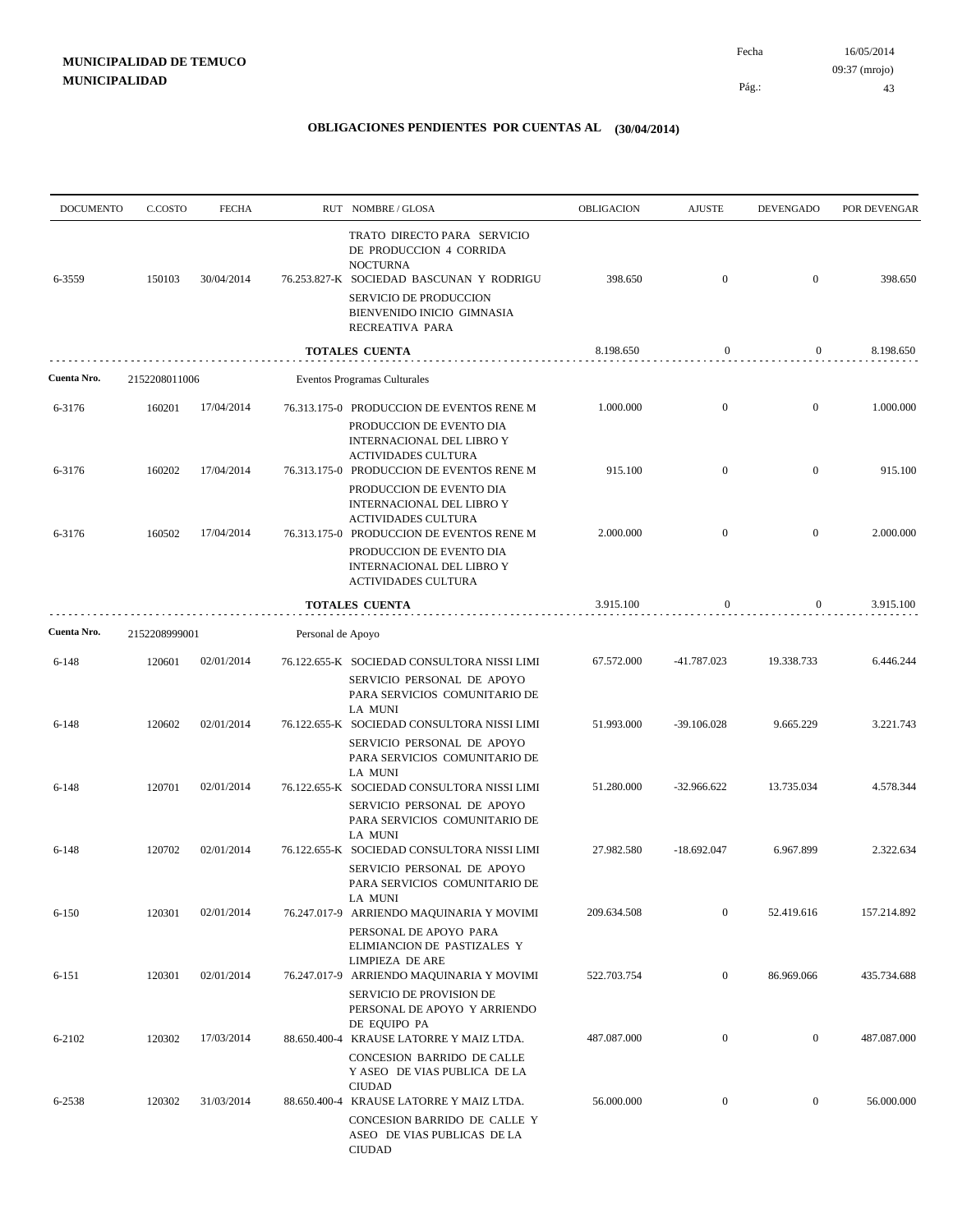# **MUNICIPALIDAD DE TEMUCO MUNICIPALIDAD**

16/05/2014 44 Pág.: Fecha 09:37 (mrojo)

| <b>DOCUMENTO</b> | C.COSTO       | <b>FECHA</b> | RUT NOMBRE/GLOSA                                                                                                     | OBLIGACION    | <b>AJUSTE</b>    | <b>DEVENGADO</b> | POR DEVENGAR  |
|------------------|---------------|--------------|----------------------------------------------------------------------------------------------------------------------|---------------|------------------|------------------|---------------|
| 6-2539           | 120302        | 31/03/2014   | 88.650.400-4 KRAUSE LATORRE Y MAIZ LTDA.                                                                             | 22.622.469    | $-20.000.000$    | $\mathbf{0}$     | 2.622.469     |
|                  |               |              | AMPLIACION DE CONTRATO PARA<br>SERVICIO DE BARRIDO CALLE                                                             |               |                  |                  |               |
| 6-3549           | 120302        | 30/04/2014   | PARA LA<br>76.247.017-9 ARRIENDO MAQUINARIA Y MOVIMI                                                                 | 20.000.000    | $\mathbf{0}$     | $\overline{0}$   | 20.000.000    |
|                  |               |              | ADJUDICACION PROP PUB 52-2014<br>CONTRATACION PERSONAL DE<br>APOYO PA                                                |               |                  |                  |               |
| 6-3549           | 120601        | 30/04/2014   | 76.247.017-9 ARRIENDO MAQUINARIA Y MOVIMI                                                                            | 41.787.023    | $\mathbf{0}$     | $\bf{0}$         | 41.787.023    |
|                  |               |              | ADJUDICACION PROP PUB 52-2014<br>CONTRATACION PERSONAL DE<br>APOYO PA                                                |               |                  |                  |               |
| 6-3549           | 120602        | 30/04/2014   | 76.247.017-9 ARRIENDO MAQUINARIA Y MOVIMI                                                                            | 39.106.028    | $\overline{0}$   | $\overline{0}$   | 39.106.028    |
|                  |               |              | ADJUDICACION PROP PUB 52-2014<br>CONTRATACION PERSONAL DE<br>APOYO PA                                                |               |                  |                  |               |
| 6-3549           | 120701        | 30/04/2014   | 76.247.017-9 ARRIENDO MAQUINARIA Y MOVIMI                                                                            | 32.966.622    | $\mathbf{0}$     | $\overline{0}$   | 32.966.622    |
|                  |               | 30/04/2014   | ADJUDICACION PROP PUB 52-2014<br>CONTRATACION PERSONAL DE<br>APOYO PA                                                | 26.313.467    | $\mathbf{0}$     | $\mathbf{0}$     | 26.313.467    |
| 6-3549           | 120702        |              | 76.247.017-9 ARRIENDO MAQUINARIA Y MOVIMI<br>ADJUDICACION PROP PUB 52-2014<br>CONTRATACION PERSONAL DE<br>APOYO PA   |               |                  |                  |               |
|                  |               |              | <b>TOTALES CUENTA</b>                                                                                                | 1.657.048.451 | $-152.551.720$   | 189.095.577      | 1.315.401.154 |
| Cuenta Nro.      | 2152208999002 |              | Servicio GPS Vehículos Muicipales                                                                                    |               |                  |                  |               |
| $6 - 169$        | 110801        | 02/01/2014   | 76.441.560-4 WISETRACK CHILE SA                                                                                      | 8.729.598     | $\mathbf{0}$     | 1.454.583        | 7.275.015     |
| 6-131            | 110801        | 02/01/2014   | SERVICIO DE CONTROL Y<br>MONITOREO DE FLOTAS POR GPS<br>PARA 26 VEHI<br>96.941.960-2 G.P.S. CHILE S.A                | 6.969.007     | $\overline{0}$   | $\mathbf{0}$     | 6.969.007     |
|                  |               |              | SERVICIO DE MONITOREO POR<br>GPS PARA 26 VEHICULOSD DE LA<br><b>MUNICIPAL</b>                                        |               |                  |                  |               |
|                  |               |              | <b>TOTALES CUENTA</b>                                                                                                | 15.698.605    | $\mathbf{0}$     | 1.454.583        | 14.244.022    |
| Cuenta Nro.      | 2152208999003 |              | Serv. Mant. Espacios Públicos                                                                                        |               |                  |                  |               |
| $6-149$          | 120502        | 02/01/2014   | 76.247.017-9 ARRIENDO MAQUINARIA Y MOVIMI<br>SERVICIO LIMPIEZA DE MUROS Y<br>MOBILIARIOS PARA LA COMUNA<br>DE TEMUCO | 23.934.449    | $\mathbf{0}$     | 5.984.867        | 17.949.582    |
|                  |               |              | <b>TOTALES CUENTA</b>                                                                                                | 23.934.449    | $\mathbf{0}$     | 5.984.867        | 17.949.582    |
| Cuenta Nro.      | 2152208999009 |              | Otros Servicios Generales                                                                                            |               |                  |                  |               |
| $6 - 32$         | 110201        | 02/01/2014   | 96.975.230-1 CONSTRUCTORA INMOBILIARIA E I                                                                           | 64.000        | $\boldsymbol{0}$ | $\mathbf{0}$     | 64.000        |
|                  |               |              | REGARGAS DE GAS EO. AIRE<br>ACONDICIONADO PARA OFICINAS<br><b>ALCALDIA Y PRESUP</b>                                  |               |                  |                  |               |
| $6 - 33$         | 160401        | 02/01/2014   | 7.591.273-0 SANDOVAL MATAMALA MARIA IN<br>SERVICIO DE ATENCION DE<br>COCTEL PARA 50 PERSONAS                         | 120.000       | $\mathbf{0}$     | $\boldsymbol{0}$ | 120.000       |
| 6-197            | 110201        | 02/01/2014   | <b>EXPOSICION COLECT</b><br>76.232.153-K COMERC. Y DISTRIB. SODATALCA T                                              | 2.340.020     | $\boldsymbol{0}$ | 625.282          | 1.714.738     |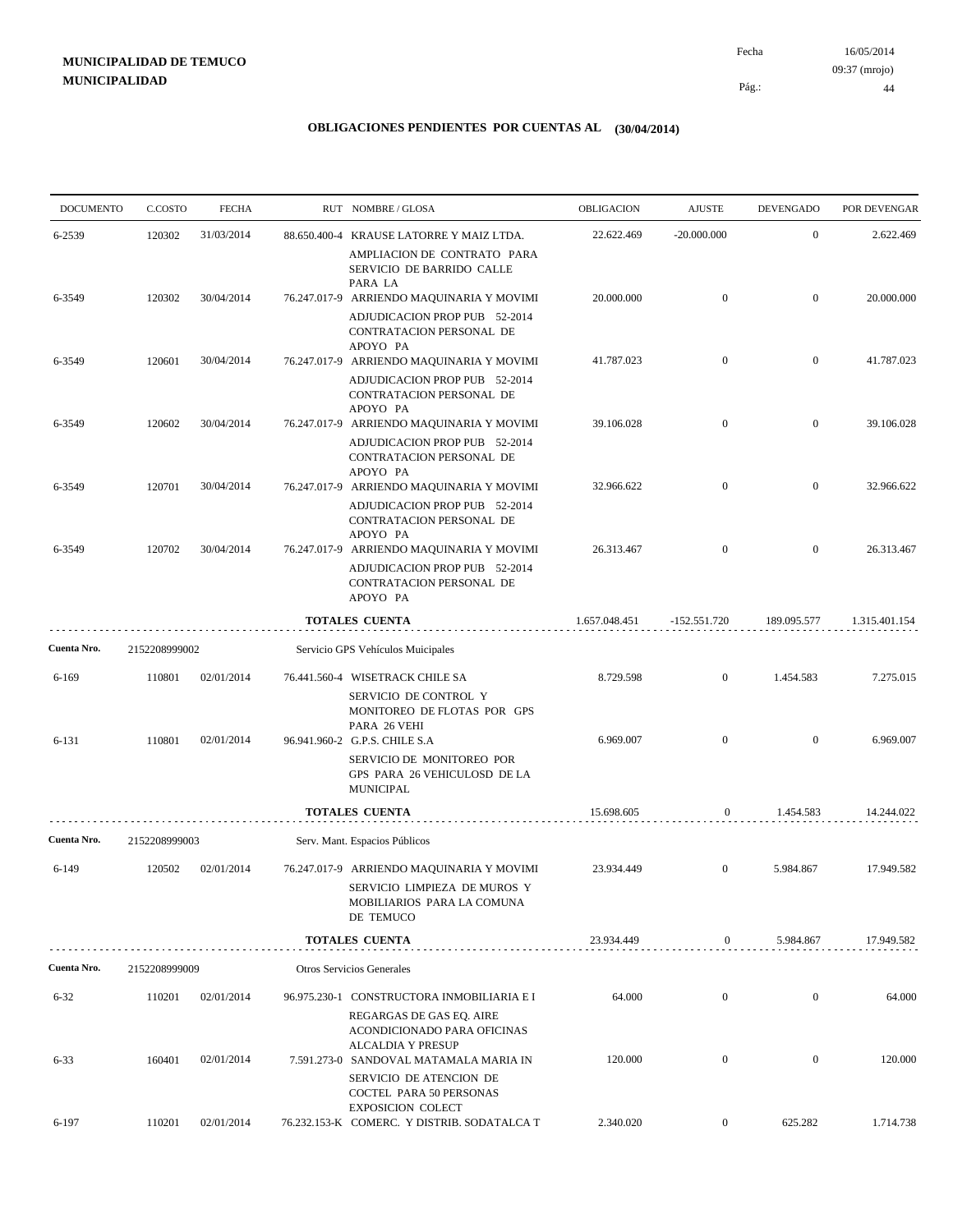| <b>DOCUMENTO</b> | C.COSTO | <b>FECHA</b> | RUT NOMBRE/GLOSA                                                                                                           | <b>OBLIGACION</b> | <b>AJUSTE</b>    | <b>DEVENGADO</b> | POR DEVENGAR |
|------------------|---------|--------------|----------------------------------------------------------------------------------------------------------------------------|-------------------|------------------|------------------|--------------|
| 6-2284           | 121301  | 24/03/2014   | PROVISION DE DISPENSADORES<br>DE AGUA PARA LA<br>MUNICIPALIDAD DE TEMUCO<br>5.183.883-1 SANHUEZA MANRIQUEZ ELIANA DE       | 250.000           | $\boldsymbol{0}$ | $\mathbf{0}$     | 250.000      |
|                  |         |              | SERVICIO DE BANQUETERIA PARA<br>TALLER MOTIVACIONAL<br>DIRIGENTES DE                                                       |                   |                  |                  |              |
| 6-2604           | 110301  | 31/03/2014   | 5.461.131-5 WEITZEL JARA CHRISTIAN<br>SERVICIO DE SALON Y<br>ALIMENTACION PARA JORNADA<br>DE CAPACITACION                  | 668.500           | $\mathbf{0}$     | $\mathbf{0}$     | 668.500      |
| 6-2746           | 141603  | 04/04/2014   | 76.044.265-8 INGENIERIAS ASESORIAS Y CONSTRU<br>SERVICIO ENTUBACION 55 POZOS<br>NORIA SEGUN PROP PUB 53-2014               | 5.998.790         | $\mathbf{0}$     | $\mathbf{0}$     | 5.998.790    |
| 6-2821           | 110201  | 08/04/2014   | 65.597.320-6 COMUNIDAD EDIFICIO OFICINAS PL<br>GASTOS COMUNES OFICINAS 305 Y<br>306 EDIFICIO CENTENARIO,                   | 1.100.000         | $\bf{0}$         | 109.645          | 990.355      |
| 6-2877           | 110304  | 09/04/2014   | <b>REFRENDACION DE</b><br>95.568.000-6 INMOBILIARIA Y TURISMO LA FRON<br>SERVICIO SALON, A LIMENTACION                     | 781.852           | $\mathbf{0}$     | $\mathbf{0}$     | 781.852      |
| 6-3038           | 141401  | 14/04/2014   | Y EQUIPO AUDIO PARA JORNADA<br>DE C<br>5.183.883-1 SANHUEZA MANRIQUEZ ELIANA DE                                            | 200.000           | $\mathbf{0}$     | $\mathbf{0}$     | 200.000      |
|                  |         |              | SERVICIO DE BANQUETERIA PARA<br>REUNION DE TRABAJO CON<br><b>EPRESAS Y</b>                                                 |                   |                  |                  |              |
| 6-3009           | 110201  | 14/04/2014   | 76.232.153-K COMERC. Y DISTRIB. SODATALCA T<br>ARRIENDO DE 03 DISPENSADORES<br>PARA LA DIRECCION DE DIDECO,<br><b>ASEO</b> | 588.420           | $\mathbf{0}$     | $\mathbf{0}$     | 588.420      |
| 6-3022           | 160101  | 14/04/2014   | 6.029.708-8 PEREZ VASQUEZ AURELIA GUADALU<br>SERVICIO DE DESRATIZACION Y<br>DESINFECTACION PARA RECINTO                    | 80.000            | $\mathbf{0}$     | $\mathbf{0}$     | 80.000       |
| 6-3025           | 160401  | 14/04/2014   | TEATRO M<br>5.183.883-1 SANHUEZA MANRIQUEZ ELIANA DE<br>SERVICIO ATENCION DE COCTEL<br>PARA ACTO DE INAUGURACION           | 120.000           | $\mathbf{0}$     | $\mathbf{0}$     | 120.000      |
| 6-3101           | 110301  | 16/04/2014   | <b>EXPOSICION</b><br>9.177.939-0 MONSALVEZ MONSALVE LILIAN J<br>SERVICIO COFFE BREACK PARA                                 | 107.100           | $\boldsymbol{0}$ | $\mathbf{0}$     | 107.100      |
| 6-3248           | 160401  | 21/04/2014   | JORNADA DE CAPACITACION DEL<br>DPTO D<br>79.824.950-9 HOTELERA CENTRO SUR LTDA.                                            | 137.109           | $\overline{0}$   | $\overline{0}$   | 137.109      |
|                  |         |              | ESTADIA HOTELERA PARA<br><b>EXPOSICION GALERIA DE ARTE</b><br>PLAZA ANIBAL                                                 |                   |                  |                  |              |
| 6-3215           | 160302  | 21/04/2014   | 11.648.307-6 ALMAZAN BARRIENTOS PAULA AL<br>SERVICIO COCTEL PARA<br><b>INAUGURACION EXPOSICION</b>                         | 360.000           | $\mathbf{0}$     | $\overline{0}$   | 360.000      |
| 6-3416           | 141601  | 25/04/2014   | COLECTIVA FOTOGRA<br>9.177.939-0 MONSALVEZ MONSALVE LILIAN J<br>SERVICIO DE BANQUETERIA PARA                               | 89.250            | $\mathbf{0}$     | $\mathbf{0}$     | 89.250       |
| 6-3512           | 140801  | 29/04/2014   | REUNION MENSUAL DE 50<br><b>USUARIOS DE</b><br>76.363.496-5 NOSO PRODUCCIONES                                              | 390.000           | $\boldsymbol{0}$ | $\overline{0}$   | 390.000      |
|                  |         |              | SERVICIO DE BANQUETERIA PARA<br><b>ACTIVIDAD NOSOTROS</b><br>PROPONEMOS P                                                  |                   |                  |                  |              |
| 6-3560           | 110301  | 30/04/2014   | 9.177.939-0 MONSALVEZ MONSALVE LILIAN J                                                                                    | 228.480           | $\overline{0}$   | $\overline{0}$   | 228.480      |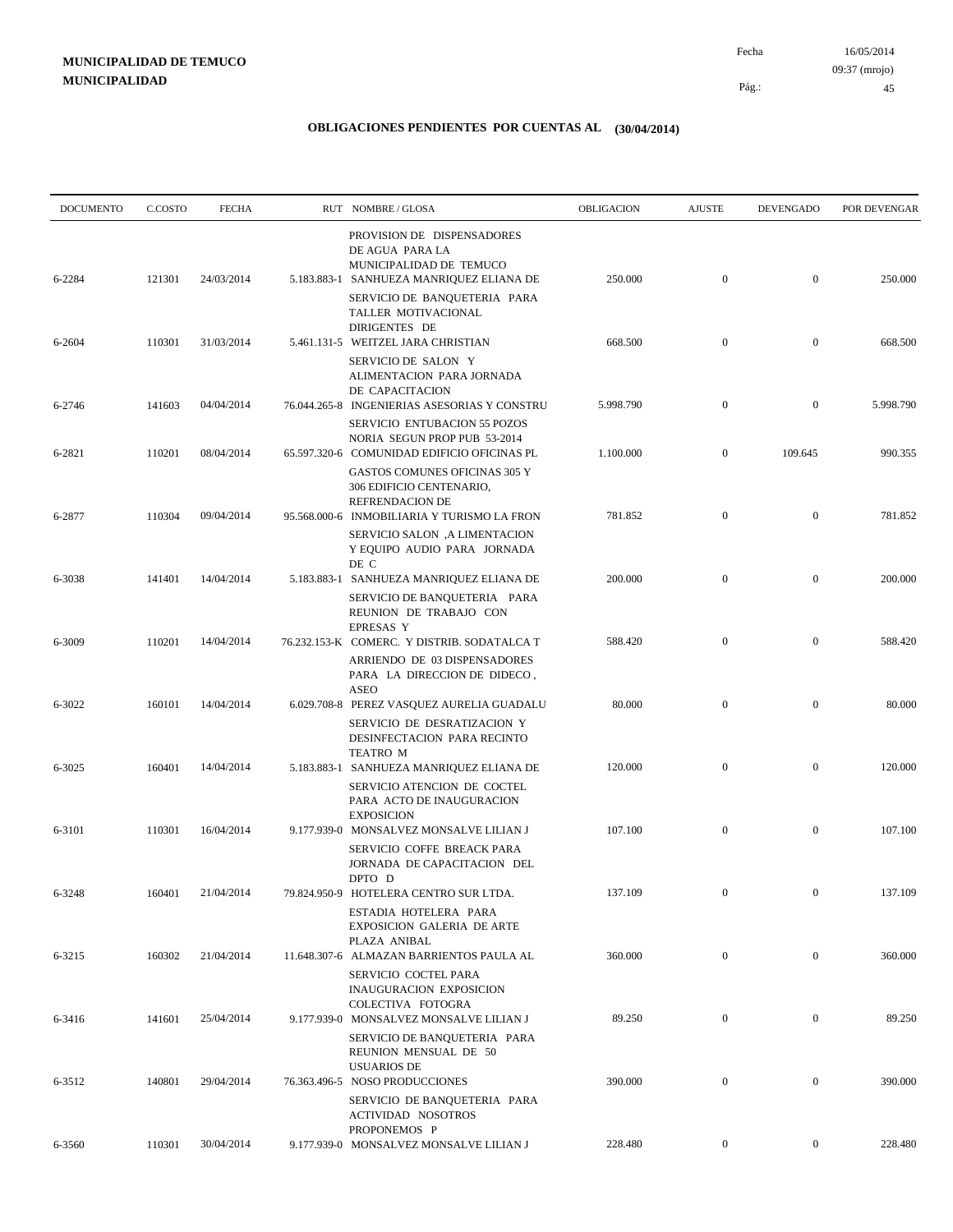Pág.:

| <b>DOCUMENTO</b> | C.COSTO       | <b>FECHA</b> | RUT NOMBRE/GLOSA                                                                                                       | OBLIGACION  | <b>AJUSTE</b>    | <b>DEVENGADO</b> | POR DEVENGAR |
|------------------|---------------|--------------|------------------------------------------------------------------------------------------------------------------------|-------------|------------------|------------------|--------------|
|                  |               |              | SERVICIO DE COFFE BREACK<br>PARA JORNADA DE<br>CAPACITACION DEL DPT                                                    |             |                  |                  |              |
|                  |               |              | <b>TOTALES CUENTA</b>                                                                                                  | 13.623.521  | $\mathbf{0}$     | 734.927          | 12.888.594   |
| Cuenta Nro.      | 2152209001001 |              | Arriendo de Terrenos Gestión                                                                                           |             |                  |                  |              |
| $6 - 80$         | 110701        | 02/01/2014   | 7.275.101-9 UGARTE ORTIZ MIGUEL                                                                                        | 13.492.906  | 700.000          | 5.190.554        | 9.002.352    |
| 6-2636           | 110701        | 02/04/2014   | REFRENDACION DE ENERO A<br>DICIEMBRE ARRIENDO 10<br>ESTACIONAMIENTO BAJO E<br>7.275.101-9 UGARTE ORTIZ MIGUEL          | 749.700     | $\mathbf{0}$     | $\overline{0}$   | 749.700      |
|                  |               |              | APRUEBESE EL ARRIENDO DE UNA<br>OFICINA UBICADA EN EL ACCCESO<br>DE ESTACION                                           |             |                  |                  |              |
|                  |               |              | <b>TOTALES CUENTA</b>                                                                                                  | 14.242.606  | 700.000          | 5.190.554        | 9.752.052    |
| Cuenta Nro.      | 2152209002001 |              | Arriendo Edif. Gestión Municipal                                                                                       |             |                  |                  |              |
| 6-81             | 110707        | 02/01/2014   | 76.948.920-7 INMOBILIARIA SANTA EMILIA LTD                                                                             | 47.389.249  | $\mathbf{0}$     | 15.776.298       | 31.612.951   |
| $6 - 82$         | 110705        | 02/01/2014   | REFRENDACION DE ENERO A<br>DICIEMBRE ARRIENDO INMUEBLE<br>PARA EDIFICIO<br>5.894.833-0 ASTUDILLO FLORES HUGO ROBERT    | 5.100.480   | $\mathbf{0}$     | 1.700.160        | 3.400.320    |
|                  |               |              | REFRENDACION DE ENERO A<br>DICIEMBRE 2014 ARRIENDO<br><b>INMUEBLE VARAS 97</b>                                         |             |                  |                  |              |
| 6-86             | 110705        | 02/01/2014   | 5.383.743-3 PIZARRO PIZARRO JUANA<br>REFRENDACION DE ENERO A<br>DICIEMBRE 2014 ARRIENDO<br><b>IN, MUEBLE VARAS</b>     | 5.279.854   | $\mathbf{0}$     | 1.746.431        | 3.533.423    |
| 6-94             | 110713        | 02/01/2014   | 89.691.100-7 INMOBILIARIA LONCOTRARO<br>ARRIENDO INMUEBLE PRAT 872<br>CONVENIO SII Y PERM DE                           | 16.050.000  | $\overline{0}$   | 5.647.059        | 10.402.941   |
| 6-94             | 110715        | 02/01/2014   | <b>CIRCULACIOON</b><br>89.691.100-7 INMOBILIARIA LONCOTRARO<br>ARRIENDO INMUEBLE PRAT 872<br>CONVENIO SII Y PERM DE    | 10.895.111  | $\mathbf{0}$     | 3.597.361        | 7.297.750    |
| 6-97             | 110704        | 02/01/2014   | <b>CIRCULACI0ON</b><br>76.153.552-8 INMOBILIARIA DEL VALLE LTDA.<br>REFRENDACION DE ENERO A<br>DICIEMBRE 2014 ARRIENDO | 96.268.229  | $\mathbf{0}$     | 32.029.768       | 64.238.461   |
| 6-98             | 110714        | 02/01/2014   | INMUEBLE ANDRES BE<br>77.092.420-0 SOC. INMOBILIARIA CASA DE TRONCO                                                    | 10.892.200  | $\mathbf{0}$     | 3.684.024        | 7.208.176    |
|                  |               |              | REFRENDACION DE ENERO A<br>DICIEMBRE 2014, ARRIENDO<br><b>INMUEBLE LEON GALLO 1</b>                                    |             |                  |                  |              |
| 6-99             | 110709        | 02/01/2014   | 7.739.549-0 ARRIAGADA RIESTRA MARINA SOLE<br>ARRIENDO INMUEBLE BILBAO<br>738 DESTINADO A OFICINAS DEL<br>DPTO DE       | 9.028.673   | $\mathbf{0}$     | 3.003.964        | 6.024.709    |
|                  |               |              | <b>TOTALES CUENTA</b>                                                                                                  | 200.903.796 | $\boldsymbol{0}$ | 67.185.065       | 133.718.731  |
| Cuenta Nro.      | 2152209002002 |              | Arriendo Edif. Programas y Actividades                                                                                 |             |                  |                  |              |
| 6-171            | 141103        | 02/01/2014   | 99.279.000-8 CIA.SEGUROS DE VIDA EUROAMERIC<br>ARRIENDO INMUEBLE UBICADO<br>VARAS 979 OFICINA 602<br>DESTINADOS A      | 2.587.279   | $\mathbf{0}$     | 1.492.494        | 1.094.785    |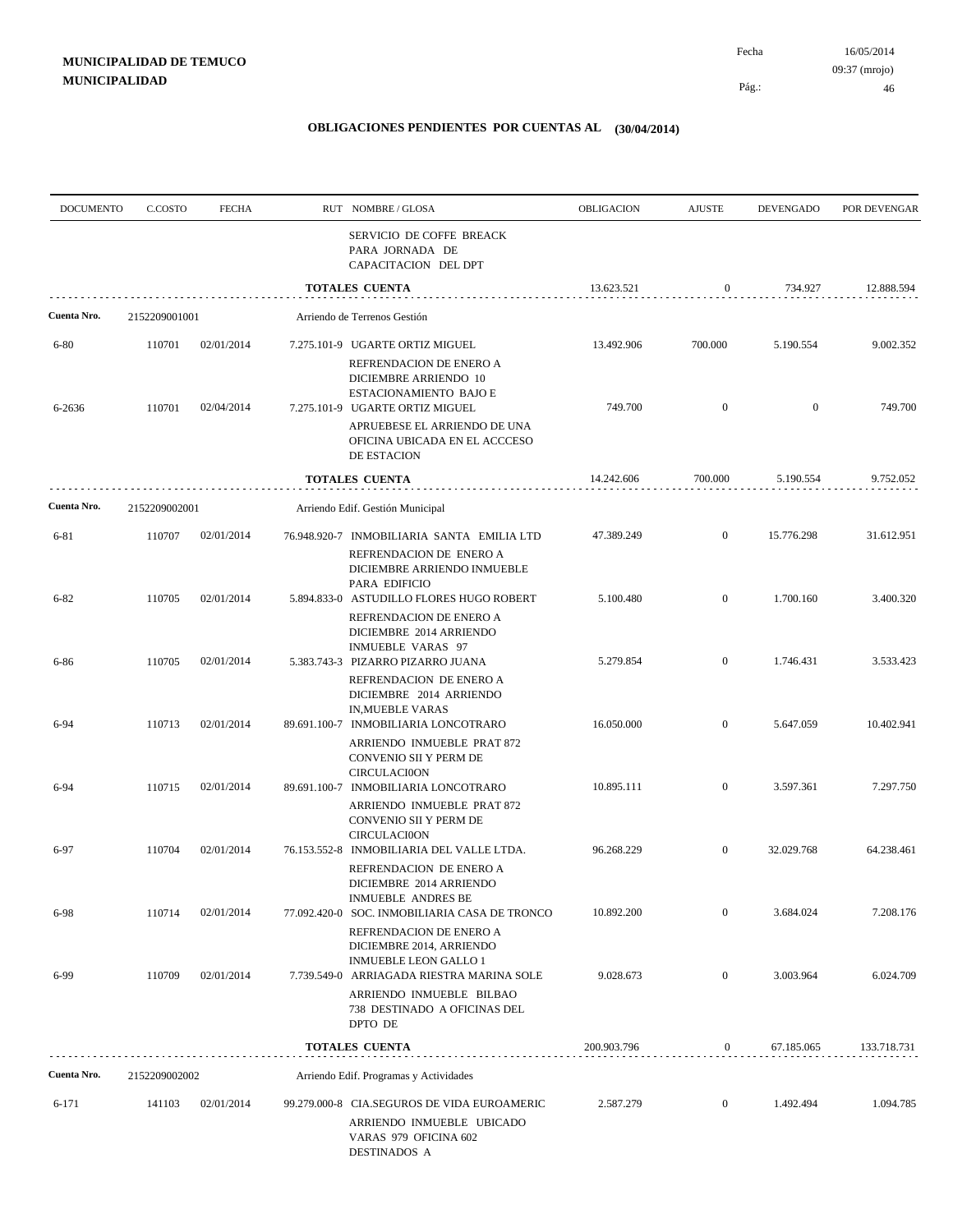16/05/2014 47 Pág.: Fecha 09:37 (mrojo)

| <b>DOCUMENTO</b> | C.COSTO       | <b>FECHA</b> |                   | RUT NOMBRE/GLOSA                                                                                                                | OBLIGACION  | <b>AJUSTE</b>    | <b>DEVENGADO</b> | POR DEVENGAR |
|------------------|---------------|--------------|-------------------|---------------------------------------------------------------------------------------------------------------------------------|-------------|------------------|------------------|--------------|
| 6-95             | 140602        | 02/01/2014   |                   | 7.992.344-3 RODRIGUEZ GUZMAN NOLFA                                                                                              | 2.160.000   | $\boldsymbol{0}$ | 706.976          | 1.453.024    |
| 6-96             | 141201        | 02/01/2014   |                   | REFRENDACION DE ENERO A<br>DICIEMBRE 2014, ARRIENDO<br><b>INMUEBLE PEDRO DE VAL</b><br>7.185.849-9 TELECHEA KRAUSE JAIME MARCEL | 9.926.000   | $\mathbf{0}$     | 5.731.326        | 4.194.674    |
|                  |               |              |                   | REFRENDACION DE ENERO A JUNIO<br>ARRIENDO INMUEBLE VARAS                                                                        |             |                  |                  |              |
| 6-3443           | 150102        | 28/04/2014   |                   | 490-4<br>87.912.900-1 UNIVERSIDAD DE LA FRONTERA                                                                                | 950.000     | $\mathbf{0}$     | $\mathbf{0}$     | 950.000      |
|                  |               |              |                   | APRUEBESE EL CONTRATO DE<br>ARRENDAMIENTO GIMNASIO<br>OLIMPICO DIAS 16-04 Y                                                     |             |                  |                  |              |
|                  |               |              |                   | <b>TOTALES CUENTA</b>                                                                                                           | 15.623.279  | $\mathbf{0}$     | 7.930.796        | 7.692.483    |
| Cuenta Nro.      | 2152209006    |              |                   | Arriendo de Equipos Informáticos                                                                                                |             |                  |                  |              |
| $6 - 134$        | 110402        | 02/01/2014   |                   | 86.130.200-8 SISTEMAS MODULARES DE COMPUT<br>ARRIENDO DE UN SERVIDOR PARA<br>LA MUNICIPALIDAD DE TEMUCO<br><b>REFRENDACION</b>  | 16.903.236  | $-4.000.000$     | $\mathbf{0}$     | 12.903.236   |
| $6 - 121$        | 110402        | 02/01/2014   |                   | 87.019.000-K CRECIC S.A.<br>ARRIENDO Y MANTENCION DE<br>EQUIPOS COMPUTACIONALES<br>REFRENDACION DE EN                           | 63.780.470  | $\mathbf{0}$     | 18.528.963       | 45.251.507   |
| $6 - 136$        | 110402        | 02/01/2014   |                   | 86.130.200-8 SISTEMAS MODULARES DE COMPUT<br><b>ARRIENDO TERMINALES</b>                                                         | 7.386.583   | $\overline{0}$   | 446.219          | 6.940.364    |
| 6-2234           | 110402        | 21/03/2014   |                   | BIOMETRICOS PARA INMUEBLES<br>MUNICIPALES REFRE<br>96.523.180-3 OPCIONES S.A.                                                   | 41.709.950  | $\mathbf{0}$     | 4.170.995        | 37.538.955   |
|                  |               |              |                   | ARRIENDO Y MANTENCION DE<br>EQUIPOS COMPUTACIONALES PARA<br>LA MUNICIPALID                                                      |             |                  |                  |              |
|                  |               |              |                   | <b>TOTALES CUENTA</b>                                                                                                           | 129.780.239 | $-4.000.000$     | 23.146.177       | 102.634.062  |
| Cuenta Nro.      | 2152209999001 |              |                   | Arriendo Contenedores                                                                                                           |             |                  |                  |              |
| $6 - 146$        | 120301        | 02/01/2014   |                   | 96.753.590-7 PLASTIC OMNIUN S.A.                                                                                                | 303.790.027 | $\mathbf{0}$     | 75.963.430       | 227.826.597  |
|                  |               |              |                   | ARRIENDO CONTENEDORES PARA<br><b>RESIDUOS SOLIDOS</b><br>DOMICILIARIOS Y DE RE                                                  |             |                  |                  |              |
|                  |               |              |                   | <b>TOTALES CUENTA</b>                                                                                                           | 303.790.027 | $\boldsymbol{0}$ | 75.963.430       | 227.826.597  |
| Cuenta Nro.      | 2152209999009 |              | Otros Arriendos   |                                                                                                                                 |             |                  |                  |              |
| 6-2299           | 121305        | 25/03/2014   |                   | 5.564.517-5 MARTINEZ SALAS ELIAS JORGE<br>ARRIENDO BAÑOS QUIMICOS                                                               | 940.100     | $\boldsymbol{0}$ | $\mathbf{0}$     | 940.100      |
| 6-3168           | 141401        | 17/04/2014   |                   | PARA FERIA ITINERANTE<br>87.912.900-1 UNIVERSIDAD DE LA FRONTERA                                                                | 2.300.000   | $\mathbf{0}$     | $\boldsymbol{0}$ | 2.300.000    |
|                  |               |              |                   | APRUEBESE EL CONTRATO DE<br>ARRENDAMIENTO DEL GIMNASIO<br>OLIMPICO DE UFRO,                                                     |             |                  |                  |              |
|                  |               |              |                   | <b>TOTALES CUENTA</b>                                                                                                           | 3.240.100   | $\boldsymbol{0}$ | $\boldsymbol{0}$ | 3.240.100    |
| Cuenta Nro.      | 2152210002002 |              | Seguros Vehículos |                                                                                                                                 |             |                  |                  |              |
| 6-48             | 110801        | 02/01/2014   |                   | 96.683.120-0 CIA. SEG. GRALES PENTA SECURITI S<br>07 SEGUROS PARA MOVILES<br>MUNICIPALES DEL PARQUE<br>AUTOMOTRIZ               | 75.000      | $\boldsymbol{0}$ | $\boldsymbol{0}$ | 75.000       |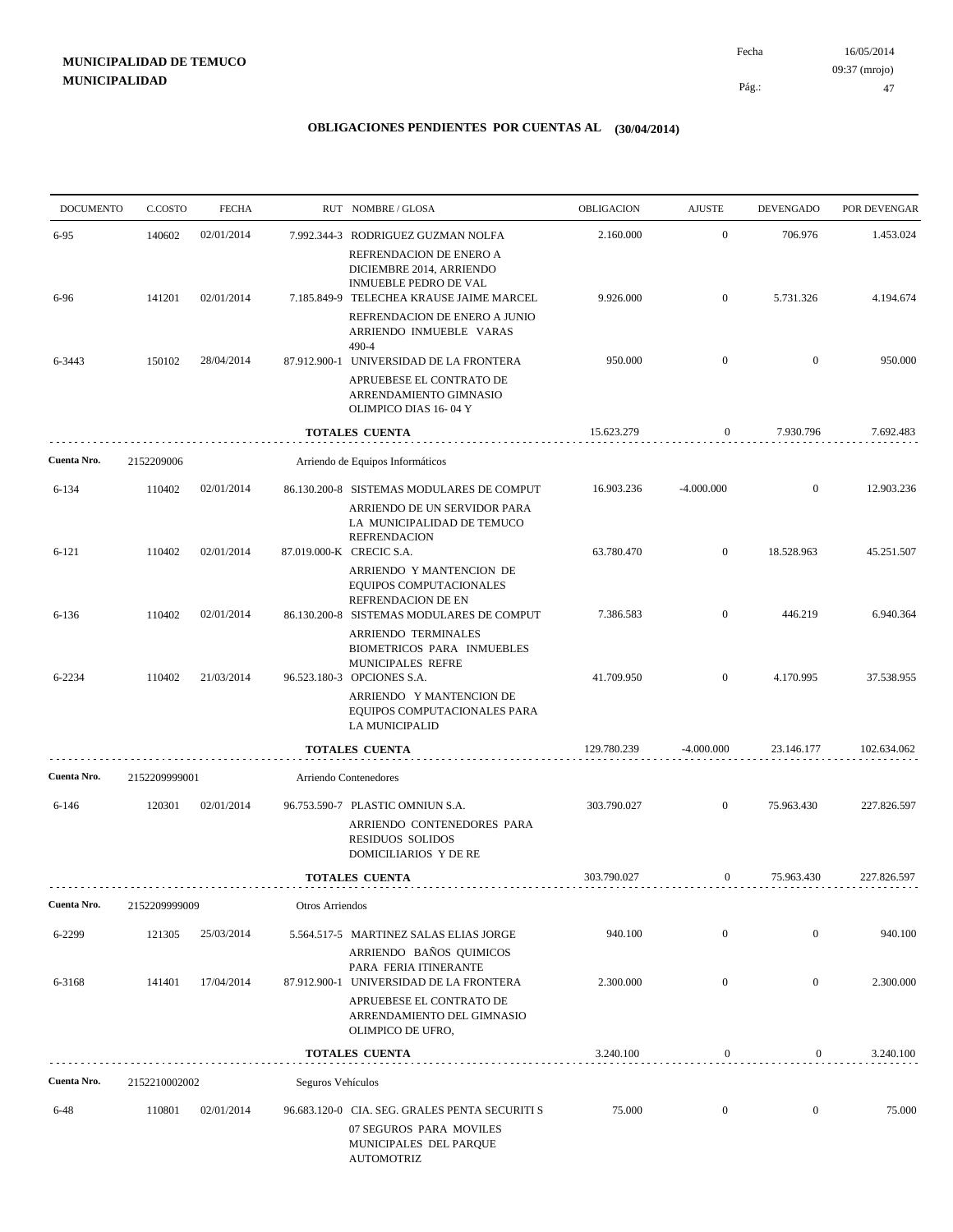| <b>DOCUMENTO</b> | C.COSTO    | <b>FECHA</b> |                      | RUT NOMBRE/GLOSA                                                                                                          | OBLIGACION | <b>AJUSTE</b>    | <b>DEVENGADO</b> | POR DEVENGAR |
|------------------|------------|--------------|----------------------|---------------------------------------------------------------------------------------------------------------------------|------------|------------------|------------------|--------------|
| $6-49$           | 110801     | 02/01/2014   |                      | 96.683.120-0 CIA. SEG. GRALES PENTA SECURITI S                                                                            | 137.000    | $\mathbf{0}$     | $\mathbf{0}$     | 137.000      |
|                  |            |              |                      | 13 SEGUROS PARA VEHICULOS<br>MUNICIPALES Y 02 SEGUROS PARA<br><b>MOTO</b>                                                 |            |                  |                  |              |
| 6-1690           | 110801     | 28/02/2014   |                      | 96.683.120-0 CIA. SEG. GRALES PENTA SECURITI S                                                                            | 48.000     | $\mathbf{0}$     | $\mathbf{0}$     | 48.000       |
|                  |            |              |                      | SEGUROS OBLIGATORIOS PARA<br>CAMIONETA A-157, A-227, A-241,<br>A-218 DE                                                   |            |                  |                  |              |
| 6-1783           | 110801     | 05/03/2014   |                      | 96.683.120-0 CIA. SEG. GRALES PENTA SECURITI S<br>CONTRATO DE SUMINISTRO PARA<br>SEGUROS OBLIGATORIO                      | 131.000    | $\overline{0}$   | $\overline{0}$   | 131.000      |
| 6-1996           | 110801     | 12/03/2014   |                      | <b>AUTOMOTRIZ DE VE</b><br>96.683.120-0 CIA. SEG. GRALES PENTA SECURITI S                                                 | 247.000    | $\mathbf{0}$     | $\mathbf{0}$     | 247.000      |
|                  |            |              |                      | SEGUROS OBLIGATORIOS DE<br>ACCIDENTES SOAP PARA 22<br>MOVILES MUNICI                                                      |            |                  |                  |              |
|                  |            |              |                      | <b>TOTALES CUENTA</b>                                                                                                     | 638.000    | $\boldsymbol{0}$ | $\overline{0}$   | 638.000      |
| Cuenta Nro.      | 2152210004 |              | Gastos Bancarios     |                                                                                                                           |            |                  |                  |              |
| $6 - 248$        | 110201     | 15/01/2014   |                      | 96.689.310-9 TRANSBANK S.A.                                                                                               | 70.000.000 | $\mathbf{0}$     | 11.269.102       | 58.730.898   |
| $6 - 252$        | 110201     | 15/01/2014   |                      | SERVICIO TRANSNET Y SERVIO<br>WEPAY, REFRENDACION AÑO 2014<br>97.006.000-6 BANCO CREDITO E INVERSIONES                    | 7.000.000  | $\mathbf{0}$     | $\boldsymbol{0}$ | 7.000.000    |
|                  |            |              |                      | PRESTACION SERVICIO DE<br>MANTENCION DE CUENTAS<br><b>CORRIENTES MUNICIPALES, R</b>                                       |            |                  |                  |              |
|                  |            |              |                      | <b>TOTALES CUENTA</b>                                                                                                     | 77.000.000 | $\boldsymbol{0}$ | 11.269.102       | 65.730.898   |
| Cuenta Nro.      | 2152211002 |              |                      | Cursos de Capacitación                                                                                                    |            |                  |                  |              |
| $6 - 40$         | 110301     | 02/01/2014   |                      | 77.323.230-K ESCUELA DE CONDUCTORES AUTOM<br>CURSO LICENCIA CLASE A-4 PARA<br>FUNCIONARIOS DIRECCION DE                   | 2.100.000  | $\mathbf{0}$     | $\boldsymbol{0}$ | 2.100.000    |
| $6 - 18$         | 110302     | 02/01/2014   |                      | ASEO: JULIO FA<br>65.061.284-1 ASOCIACION NACIONAL DE SECRE                                                               | 90.000     | $\mathbf{0}$     | $\bf{0}$         | 90.000       |
| $6 - 13$         | 110302     | 02/01/2014   |                      | ACTUALIZA OC 7980 DEL 08/10/2013<br>70.889.300-5 ASEMUCH                                                                  | 1.190.000  | $\overline{0}$   | $\mathbf{0}$     | 1.190.000    |
| $6 - 14$         | 110302     | 02/01/2014   | 70.889.300-5 ASEMUCH | ACTUALIZA OC 32 DEL 04/01/2013                                                                                            | 350.000    | $\overline{0}$   | $\boldsymbol{0}$ | 350.000      |
| $6-16$           | 110302     | 02/01/2014   |                      | ACTUALIZA OC 3656 DEL 03/05/2013<br>70.889.300-5 ASEMUCH                                                                  | 240.000    | $\overline{0}$   | $\Omega$         | 240.000      |
| 6-2338           | 110301     | 25/03/2014   |                      | ACTUALIZA OC 7280 DEL 09/09/2013<br>96.635.520-4 INSTITUTO PROFESIONAL LA ARAUCA                                          | 40.000.000 | $-17.460.000$    | $\boldsymbol{0}$ | 22.540.000   |
| 6-2339           | 110301     | 25/03/2014   |                      | CAPACITACION TRABAJAO EN<br>EQUIPO PARA FUNCIONARIOS DE<br><b>LA MUNICIPAL</b><br>87.912.900-1 UNIVERSIDAD DE LA FRONTERA | 19.600.000 | $\boldsymbol{0}$ | $\mathbf{0}$     | 19.600.000   |
|                  |            |              |                      | CAPACITACION PG ANUAL PARA<br><b>FUNCIONARIO DE LA</b><br>MUNICIPALIDAD DE TEMUC                                          |            |                  |                  |              |
| 6-2390           | 110302     | 27/03/2014   |                      | 14.510.175-1 SILVA MARDONES GONZALO<br>ASIGNACION Y FONDOS A                                                              | 300.000    | $\boldsymbol{0}$ | 400.000          | $-100.000$   |
| 6-2464           | 110302     | 28/03/2014   |                      | DISPOSICION POR ASISTENCIA A PG.<br>DE CAPACITACION<br>7.617.518-7 ARANEDA NAVARRO JUAN ALBER                             | 270.000    | $\overline{0}$   | $\overline{0}$   | 270.000      |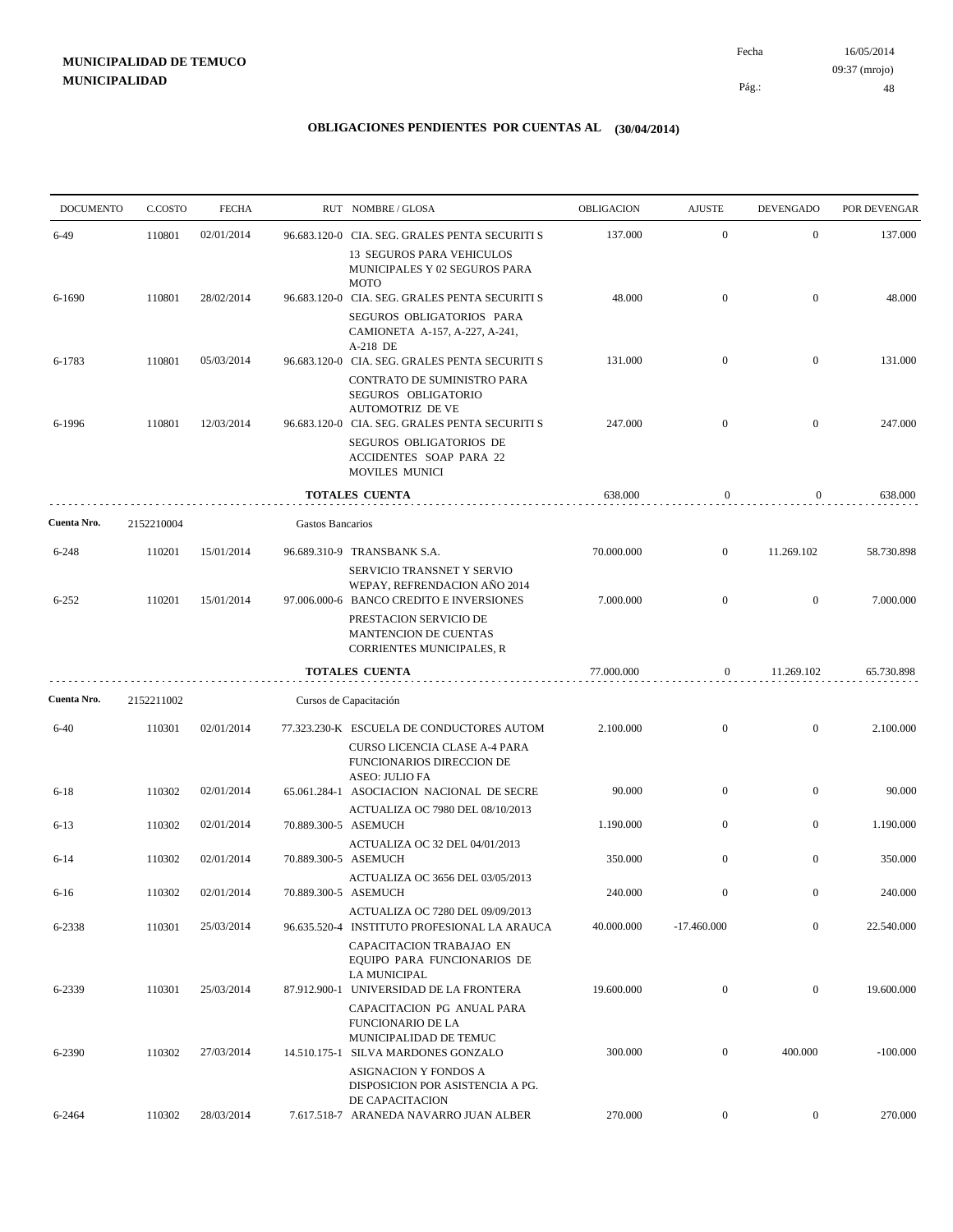| <b>DOCUMENTO</b> | C.COSTO    | <b>FECHA</b> | RUT NOMBRE/GLOSA                                                                                                                         | OBLIGACION | <b>AJUSTE</b>    | <b>DEVENGADO</b> | POR DEVENGAR |
|------------------|------------|--------------|------------------------------------------------------------------------------------------------------------------------------------------|------------|------------------|------------------|--------------|
| 6-2541           | 140602     | 31/03/2014   | ASIGNACION Y FONDOS A<br>DISPOSICION POR ASISTENCIA A P.G<br>DE CAPACITACION<br>76.291.494-8 CONSULTORA EDUCACIONAL GRUP                 | 1.476.000  | $\boldsymbol{0}$ | $\overline{0}$   | 1.476.000    |
|                  |            |              | AUTORIZASE LA INSCRIPCION A P.G<br>DE CAPACITACION A<br><b>FUNCIONARIAS HONORAR</b>                                                      |            |                  |                  |              |
| 6-2616           | 110302     | 01/04/2014   | 96.525.030-1 CAS - CHILE S.A. DE I.<br><b>INSCRIPCION PG. DE CAPACITACION</b><br><b>FUNCIONARIO PATRICIO TURRA</b>                       | 320.000    | $\boldsymbol{0}$ | $\mathbf{0}$     | 320.000      |
| 6-2888           | 110302     | 09/04/2014   | PICHUN " CO<br>76.715.360-0 GESTION PUBLICA LIMITADA<br>CURSO DE CAPACITACION DE LEY<br>JUNTA DE VECINOS QUE SE                          | 520.000    | $\overline{0}$   | $\overline{0}$   | 520.000      |
| 6-3134           | 110301     | 16/04/2014   | LLEVARA A<br>76.039.748-2 CONSULTORIAS ASESORIAS CAPAC<br>CONTRATESE MEDIANTE TRATO                                                      | 9.585.000  | $\mathbf{0}$     | 6.709.500        | 2.875.500    |
| 6-3173           | 110302     | 17/04/2014   | DIRECTO " GIRA TECNICA<br>INTERNACIONAL MODELO<br>7.617.518-7 ARANEDA NAVARRO JUAN ALBER                                                 | 100.000    | $\boldsymbol{0}$ | $\mathbf{0}$     | 100.000      |
| 6-3283           | 110302     | 22/04/2014   | ASIGNACION Y FONDOS A<br>DISPOSICION POR ASISTENCIA A<br>P.G. DE CAPACITACIO<br>13.516.652-9 GARCIA MOSQUEIRA TATIANA SOL                | 440.000    | $\boldsymbol{0}$ | $\mathbf{0}$     | 440.000      |
|                  |            |              | VIATICO PARA CAPACITACION LEY<br>20.285 POR LOS DIAS 24 Y 25 DE<br>ABR                                                                   | 17.460.000 | $\boldsymbol{0}$ | $\mathbf{0}$     | 17.460.000   |
| 6-3316           | 110301     | 23/04/2014   | 96.635.520-4 INSTITUTO PROFESIONAL LA ARAUCA<br>TRATO DIRECTO PARA<br>CAPACITACION PARA<br>FUNCIONARIOS MUNICIPALES CO                   |            |                  |                  |              |
| 6-3304           | 110302     | 23/04/2014   | 77.043.300-2 CAPACITACIÓN GESTION GLOBAL L<br>INSCRIPCION SEMINARIO NUEVA<br>LEY DE EMERGENCIA Y SUS                                     | 1.400.000  | $\boldsymbol{0}$ | $\mathbf{0}$     | 1.400.000    |
| 6-3323           | 140801     | 23/04/2014   | PLANES C<br>76.302.161-0 CAPACITACIONES LEIK LIMITADA<br><b>CURSO DE CAPACITACION</b><br>PROCESO LEGAL DE LA EMPRESA                     | 1.266.000  | $\boldsymbol{0}$ | $\mathbf{0}$     | 1.266.000    |
| 6-3423           | 141401     | 28/04/2014   | PARA DIFERENT<br>76.172.568-8 SERVICIOS PROFESIONALES DE SEG<br><b>CURSO DE GUARDIA DE</b>                                               | 2.000.000  | $\boldsymbol{0}$ | $\mathbf{0}$     | 2.000.000    |
| 6-3464           | 110302     | 29/04/2014   | SEGURIDAD OS-10 PARA<br>USUARIOS OMIL<br>14.510.175-1 SILVA MARDONES GONZALO<br>ASIGNACION Y FONDOS A<br>DISPOSICION POR ASISTENCIA A P. | 400.000    | $\mathbf{0}$     | $\boldsymbol{0}$ | 400.000      |
|                  |            |              | G. DE CAPACITAC<br>TOTALES CUENTA                                                                                                        | 99.107.000 | $-17.460.000$    | 7.109.500        | 74.537.500   |
|                  |            |              |                                                                                                                                          |            |                  |                  |              |
| Cuenta Nro.      | 2152211003 |              | Servicios Informáticos                                                                                                                   |            |                  |                  |              |
| $6 - 53$         | 110402     | 02/01/2014   | 12.797.653-8 ALVEAR AGUIRRE ROY<br>TRATO DIRECTO PARA MEDICION<br>DE ANCHOS DE BARRA DE<br>ENLACES CO                                    | 489.060    | $\boldsymbol{0}$ | $\boldsymbol{0}$ | 489.060      |
| 6-117            | 110402     | 02/01/2014   | 76.139.005-8 AMBIADO Y HERNANDEZ<br>SERVICIO ARRIENDO DE<br>SOFWARE Y ARRIENDO DE<br>HOSTING DE INVENTARI                                | 11.048.040 | $\mathbf{0}$     | 2.762.010        | 8.286.030    |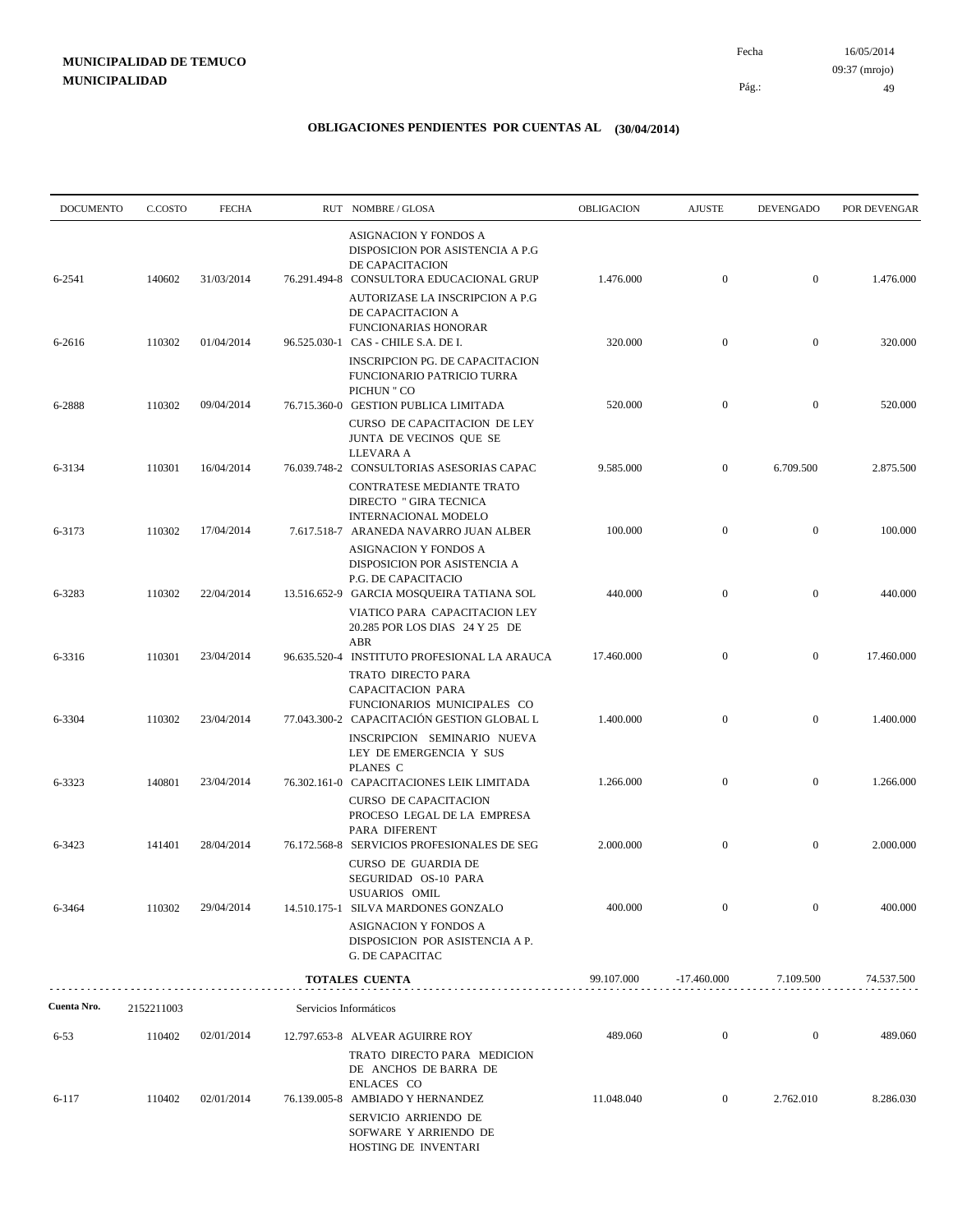| <b>DOCUMENTO</b> | C.COSTO    | <b>FECHA</b> |       | RUT NOMBRE/GLOSA                                                                                                                 | <b>OBLIGACION</b> | <b>AJUSTE</b>    | <b>DEVENGADO</b> | POR DEVENGAR                                                                                                                                                                                                |
|------------------|------------|--------------|-------|----------------------------------------------------------------------------------------------------------------------------------|-------------------|------------------|------------------|-------------------------------------------------------------------------------------------------------------------------------------------------------------------------------------------------------------|
| $6 - 135$        | 110402     | 02/01/2014   |       | 86.130.200-8 SISTEMAS MODULARES DE COMPUT<br>ARRIENDO DE SISTEMA DE<br>APLICACION PARA LA<br>MUNICIPALIDAD DE TEMUCO R           | 45.872.244        | $\boldsymbol{0}$ | 4.266.969        | 41.605.275<br>50.380.365<br>2.850.000<br>450.000<br>4.441.208<br>1.033.708<br>12.500.000<br>529.888<br>1.410.000<br>4.090.000<br>4.500.000<br>2.772.000<br>3.332.000<br>7.520.000<br>2.909.090<br>3.925.500 |
|                  |            |              |       | <b>TOTALES CUENTA</b>                                                                                                            | 57.409.344        | 0                | 7.028.979        |                                                                                                                                                                                                             |
| Cuenta Nro.      | 2152211999 |              | Otros |                                                                                                                                  |                   |                  |                  |                                                                                                                                                                                                             |
| $6 - 100$        | 110502     | 02/01/2014   |       | 71.633.300-0 UNIVERSIDAD AUTONOMA DE CHIL<br>ADJUDIQUESE PROPUESTA PUBLICA<br>N° 196-2013 "PLAN ESTRATEGICO DE<br><b>COMUNIC</b> | 9.500.000         | $\mathbf{0}$     | 6.650.000        |                                                                                                                                                                                                             |
| $6 - 20$         | 110201     | 02/01/2014   |       | 16.315.504-4 SILVA TROPPA EXEL GONZALO                                                                                           | 450.000           | $\boldsymbol{0}$ | $\mathbf{0}$     |                                                                                                                                                                                                             |
| $6 - 21$         | 110502     | 02/01/2014   |       | ACTUALIZA OC 1503 DEL 26/02/2013<br>7.967.328-5 SALGADO AVILA ELADIO RENE                                                        | 4.441.208         | $\overline{0}$   | $\overline{0}$   |                                                                                                                                                                                                             |
| $6 - 22$         | 110502     | 02/01/2014   |       | ACTUALIZA OC 4279 DEL 28/05/2013<br>5.160.526-8 CORTES WILLIAMSON SERGIO                                                         | 1.033.708         | $\overline{0}$   | $\boldsymbol{0}$ |                                                                                                                                                                                                             |
| $6 - 23$         | 110502     | 02/01/2014   |       | ACTUALIZA OC 6761 DEL 23/08/2013<br>8.592.504-0 HENRIQUEZ SEPULVEDA JUAN CAR                                                     | 12.500.000        | $\boldsymbol{0}$ | $\boldsymbol{0}$ |                                                                                                                                                                                                             |
| 6-421            | 110502     | 22/01/2014   |       | ACTUALIZA OC 8569 DEL 25/11/2013<br>5.735.082-2 SOTO RIVAS ROBINSON                                                              | 529.888           | $\mathbf{0}$     | $\mathbf{0}$     |                                                                                                                                                                                                             |
| 6-445            | 110305     | 23/01/2014   |       | CONTRATO SUMINISTRO. REVISOR<br>INDEPENDIENTE DE<br>ARQUITECTURA PROYECTO "R<br>13.156.347-7 SANDOVAL BARRIGA MARIA EUGE         | 2.820.000         | $\boldsymbol{0}$ | 1.410.000        |                                                                                                                                                                                                             |
| 6-514            | 110305     | 24/01/2014   |       | SERVICIOS TECNICOS PARA<br>TRABAJAR EN PMG DE LA<br>MUNICIPALIDAD DE TEMUCO.<br>8.907.085-6 RIQUELME MIRANDA ADRIANA BAL         | 4.090.000         | $\mathbf{0}$     | $\overline{0}$   |                                                                                                                                                                                                             |
| 6-1794           | 110502     | 06/03/2014   |       | SERVICIOS TECNICOS, PARA<br>TRABAJAR DATOS ESTADISTICOS<br>DE LA MUNICIPALID<br>13.964.310-0 VASQUEZ FERRADA CLAUDIA ALEJ        | 5.400.000         | $\boldsymbol{0}$ | 900.000          |                                                                                                                                                                                                             |
|                  |            |              |       | ADJUDICACION PROP PUB 10-2014<br>OBRA CONTRATACION DE<br><b>SERVICIO DE ACTU</b>                                                 |                   |                  |                  |                                                                                                                                                                                                             |
| 6-2000           | 110502     | 12/03/2014   |       | 14.280.433-6 KOPP CONTRERAS ALEXIS ALEXAND<br>PRESTACION SERVICIOS DISEÑO<br>DE ARQUITECTURA PARA EL                             | 2.772.000         | $\boldsymbol{0}$ | $\mathbf{0}$     |                                                                                                                                                                                                             |
| 6-2018           | 120201     | 13/03/2014   |       | DPTO DE PROY<br>10.045.058-5 BARRA CONTRERAS JORGE ORLAND<br>SERVICIO INSTALADOR TECNICO                                         | 3.332.000         | $\boldsymbol{0}$ | $\mathbf{0}$     |                                                                                                                                                                                                             |
| 6-2080           | 110502     | 14/03/2014   |       | AUTORIZADO POR LA SEC PARA<br><b>PRESENTAR</b><br>13.635.988-6 ARRIAGADA GAMBOA CAROLINA V                                       | 9.400.000         | $\overline{0}$   | 1.880.000        |                                                                                                                                                                                                             |
| 6-2090           | 110502     | 17/03/2014   |       | ADJUDICACION PROP PUB 22-2014<br><b>CONTRATACION SERVICIOS</b><br><b>TECNICOS</b><br>12.295.269-K GONZALEZ TOLEDO PATRICIO AND   | 3.878.770         | $\mathbf{0}$     | 969.680          |                                                                                                                                                                                                             |
|                  |            |              |       | APRUEBESE PRORROGA DE<br><b>CONTRATO " SERVICIO</b><br>PROFESIONAL PARA ASISTENCIA                                               |                   |                  |                  |                                                                                                                                                                                                             |
| 6-2293           | 110305     | 24/03/2014   |       | 16.315.504-4 SILVA TROPPA EXEL GONZALO<br>SERVICIOS TECNICOS PARA<br>CONFECCION DE SOFWARE PARA                                  | 3.925.500         | $\boldsymbol{0}$ | $\mathbf{0}$     |                                                                                                                                                                                                             |
| 6-2388           | 110901     | 27/03/2014   |       | PMG DE LA MU<br>76.221.616-7 AGENCIA PUBLICITARIA MARCIANO                                                                       | 20.500.000        | $\overline{0}$   | $\overline{0}$   | 20.500.000                                                                                                                                                                                                  |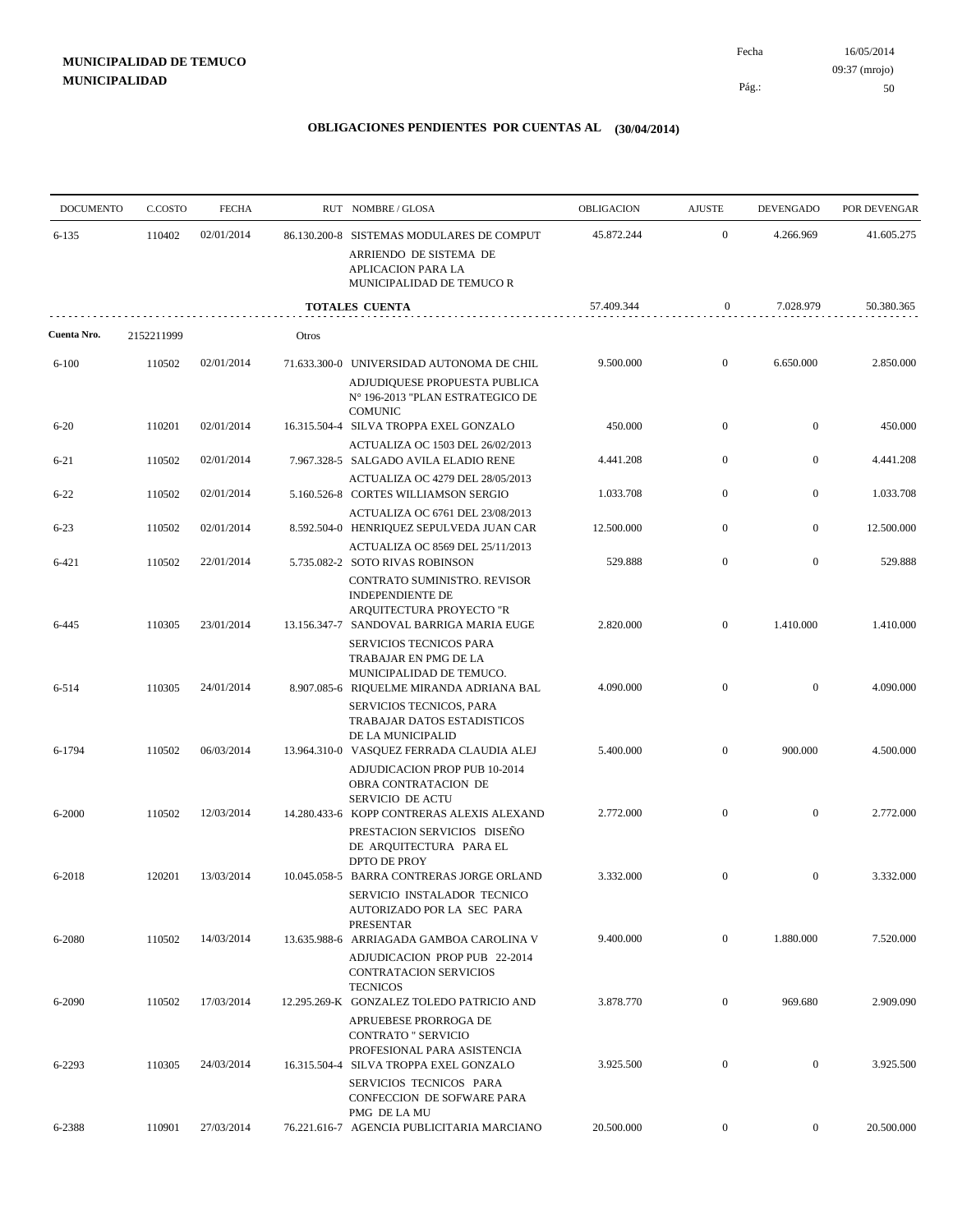| <b>DOCUMENTO</b> | C.COSTO       | <b>FECHA</b> | RUT NOMBRE/GLOSA                                                                                                         | OBLIGACION       | <b>AJUSTE</b>    | <b>DEVENGADO</b> | POR DEVENGAR |
|------------------|---------------|--------------|--------------------------------------------------------------------------------------------------------------------------|------------------|------------------|------------------|--------------|
| 6-2457           | 141602        | 28/03/2014   | TRATO DIRECTO PARA EL PLAN DE<br><b>CREATIVIDAD Y MEDIOS</b><br>MUNICIPALES DE TEMU<br>76.000.746-3 LABOSEL LIMITADA     | 136.000          | $\mathbf{0}$     | $\overline{0}$   | 136.000      |
|                  |               |              | SERVICIO DE ANALISIS DE SUELO<br>PARA USUARIOS DEL PG<br>PRODESAL LE                                                     |                  |                  |                  |              |
| 6-2705           | 110502        | 03/04/2014   | 10.972.168-9 DIAZ GALDAMES MARIO AMADOR<br>APRUEBESE LA CONTRATACION<br>DIRECTA DE SERVICIO DISEÑO 6                     | 1.678.556        | $\mathbf{0}$     | $\boldsymbol{0}$ | 1.678.556    |
| 6-2929           | 110502        | 10/04/2014   | PLAZAS PROGRAMA<br>14.223.854-3 CHAPERON FONSECA JAIME EDUAR<br>SERVICIO DE CALCULO                                      | 324.436          | $\mathbf{0}$     | $\overline{0}$   | 324.436      |
| 6-2930           | 110502        | 10/04/2014   | ESTRUCTURAL PARA PROYECTO<br><b>GARITA FERIA PINT</b><br>13.898.072-3 MARABOLI PERALES ROCIO JAZMIN                      | 926.960          | $\mathbf{0}$     | $\boldsymbol{0}$ | 926.960      |
| 6-2978           | 110502        | 11/04/2014   | DISEÑO DE ARQUITECTURA PARA<br>PROYECTO GARITA FERIA PINTO<br>13.898.072-3 MARABOLI PERALES ROCIO JAZMIN                 | 5.746.300        | $\overline{0}$   | $\boldsymbol{0}$ | 5.746.300    |
| 6-3364           | 110502        | 24/04/2014   | SERVICIO DISEÑO DE<br>ARQUIETECTURA PARA<br>HABILITACION OFICINAS<br>6.347.460-6 EHIERS HODAR JORGE                      | 1.845.117        | $\overline{0}$   | $\overline{0}$   | 1.845.117    |
| 6-3511           | 110502        | 29/04/2014   | APRUEBESE LA CONTRATACION<br>DIRECTA " SERVICIO TECNICO<br>PROFESIONAL INSPE<br>13.963.671-6 PRADENAS ALVAREZ EDUARDO AN | 1.860.710        | $\mathbf{0}$     | $\overline{0}$   | 1.860.710    |
|                  |               |              | TRATO DIRECTO CONTRATACION<br>SERVICIOS PROFESIONALES PARA<br><b>ESTUDIO DE PRO</b>                                      |                  |                  |                  |              |
|                  |               |              | <b>TOTALES CUENTA</b>                                                                                                    | 97.091.153       | $\mathbf{0}$     | 11.809.680       | 85.281.473   |
| Cuenta Nro.      | 2152212002002 |              | Gtos. Men. Gabinete Alcaldía                                                                                             |                  |                  |                  |              |
| 6-2391           | 110201        | 27/03/2014   | 10.155.713-8 TOY SALAMANCA ROBERTO ANDRE<br>GASTOS MENORES POR CAJA<br>CHICA PARA DPTO. DE<br>COMUNICACIONES Y RR.P      | 160.000          | $\mathbf{0}$     | $\boldsymbol{0}$ | 160.000      |
|                  |               |              | TOTALES CUENTA                                                                                                           | 160.000          | $\mathbf{0}$     | $\mathbf{0}$     | 160.000      |
| Cuenta Nro.      | 2152212002003 |              | Gtos. Men. Secretaría Municipal                                                                                          |                  |                  |                  |              |
| 6-2114           | 110201        | 18/03/2014   | 7.617.518-7 ARANEDA NAVARRO JUAN ALBER<br><b>GIRO DE FONDOS PARA GASTOS</b><br>MENORES DE SECRETARIA                     | 120.000          | $\boldsymbol{0}$ | $\boldsymbol{0}$ | 120.000      |
|                  |               |              | MUNICIPAL SEGUN DECR<br><b>TOTALES CUENTA</b>                                                                            | 120.000          | $\boldsymbol{0}$ | $\boldsymbol{0}$ | 120.000      |
| Cuenta Nro.      | 2152212002004 |              | Gtos. Men. Administ. Municipal                                                                                           |                  |                  |                  |              |
| 6-281            | 110201        | 16/01/2014   | 9.527.329-7 PANTOJA SECO JOSE TOMAS<br><b>GIRO DE FONDOS PARA GASTOS</b><br>MENORES DE LA DIRECCION DE                   | 300.000          | $\boldsymbol{0}$ | $\mathbf{0}$     | 300.000      |
| $7-1$            | 110201        | 22/01/2014   | <b>AMINISTRACION P</b><br>69.190.700-7 MUNICIPALIDAD DE TEMUCO                                                           | $\boldsymbol{0}$ | $\boldsymbol{0}$ | 241.580          | $-241.580$   |
| 6-3276           | 110201        | 22/04/2014   | Saldos Pend. Funcionarios al 31.12.2013<br>9.527.329-7 PANTOJA SECO JOSE TOMAS                                           | 200.000          | $\boldsymbol{0}$ | $\overline{0}$   | 200.000      |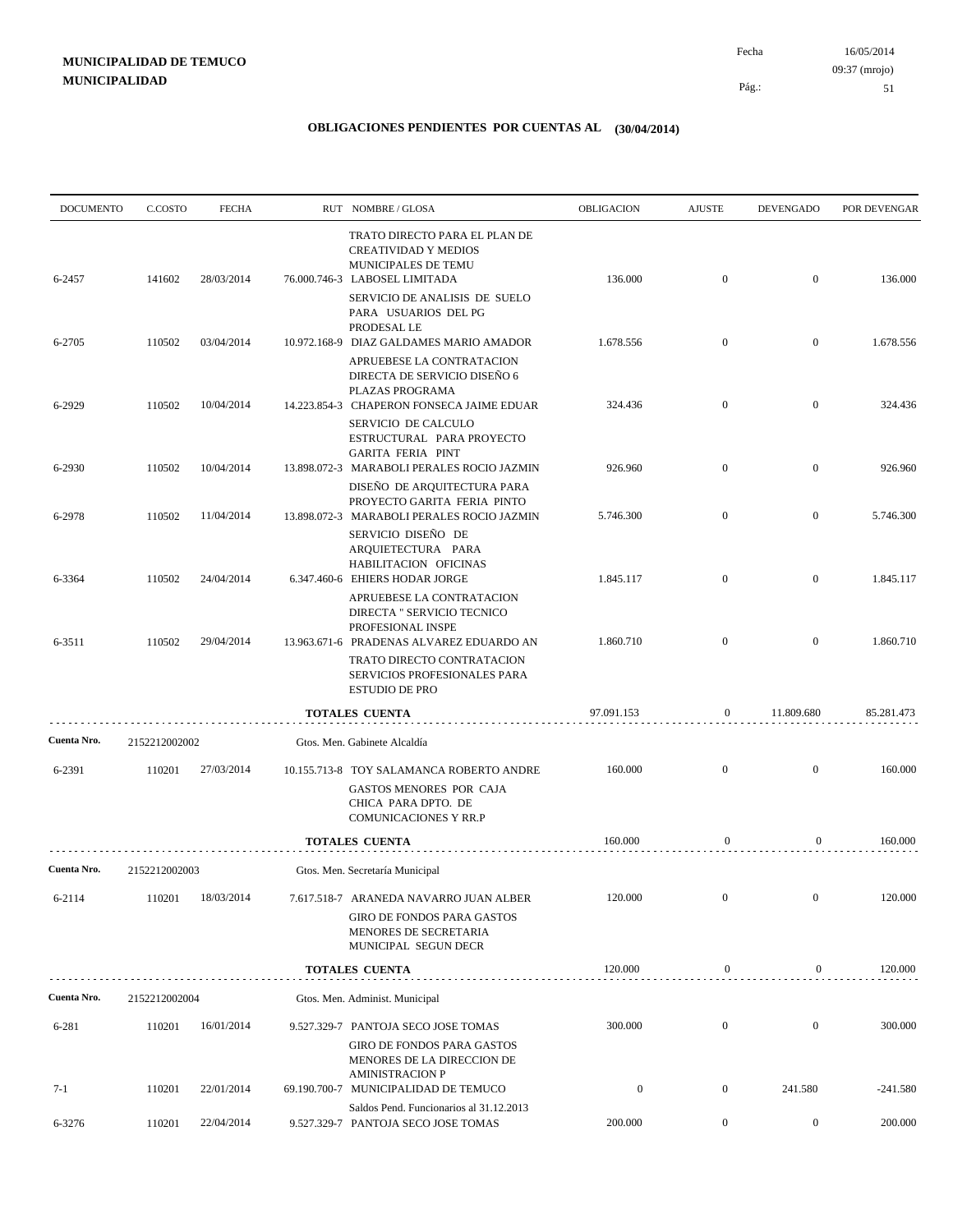| <b>DOCUMENTO</b> | C.COSTO       | <b>FECHA</b> |                    | RUT NOMBRE/GLOSA                                                                                                                                            | OBLIGACION       | <b>AJUSTE</b>    | <b>DEVENGADO</b> | POR DEVENGAR |
|------------------|---------------|--------------|--------------------|-------------------------------------------------------------------------------------------------------------------------------------------------------------|------------------|------------------|------------------|--------------|
|                  |               |              |                    | GIRO DE FONDOS PARA GASTOS<br>MENORES DE LA DIRECCION DE<br><b>AMINISTRACION PA</b>                                                                         |                  |                  |                  |              |
|                  |               |              |                    | <b>TOTALES CUENTA</b>                                                                                                                                       | 500.000          | 0                | 241.580          | 258.420      |
| Cuenta Nro.      | 2152212002005 |              |                    | Gtos. Men. Asesoría Jurídica                                                                                                                                |                  |                  |                  |              |
| $7-1$            | 110201        | 22/01/2014   |                    | 69.190.700-7 MUNICIPALIDAD DE TEMUCO                                                                                                                        | $\boldsymbol{0}$ | $\mathbf{0}$     | 151.916          | $-151.916$   |
| 6-550            | 110201        | 27/01/2014   |                    | Saldos Pend. Funcionarios al 31.12.2013<br>4.429.033-2 CASTRO STONE MARIO EDUARDO<br>GIRO DE FONDOS PARA GASTOS                                             | 200.000          | $\mathbf{0}$     | $\mathbf{0}$     | 200.000      |
| 6-2816           | 110201        | 08/04/2014   |                    | MENORES DE LA DIRECCION DE<br><b>JURIDICO SEGUN D</b><br>4.429.033-2 CASTRO STONE MARIO EDUARDO<br>GIRO DE FONDOS PARA GASTOS<br>MENORES DE LA DIRECCION DE | 200.000          | $\mathbf{0}$     | $\mathbf{0}$     | 200.000      |
|                  |               |              |                    | ASESORIA J                                                                                                                                                  |                  |                  | 151.916          |              |
|                  |               |              |                    | <b>TOTALES CUENTA</b>                                                                                                                                       | 400.000          | 0                |                  | 248.084      |
| Cuenta Nro.      | 2152212002006 |              | Gtos. Men. Control |                                                                                                                                                             |                  |                  |                  |              |
| $6 - 1602$       | 110201        | 26/02/2014   |                    | 9.471.404-4 CONCHA RIQUELME OCTAVIO MAU<br>GIRO DE FONDOS PARA GASTOS<br>MENORES DE LA DIRECCION DE<br><b>CONTROL</b>                                       | 160.000          | $\mathbf{0}$     | $\mathbf{0}$     | 160.000      |
|                  |               |              |                    | <b>TOTALES CUENTA</b>                                                                                                                                       | 160.000          | $\mathbf{0}$     | $\overline{0}$   | 160.000      |
| Cuenta Nro.      | 2152212002007 |              |                    | Gtos. Men. Administ. y Finanzas                                                                                                                             |                  |                  |                  |              |
| 6-343            | 110201        | 20/01/2014   |                    | 15.243.746-3 ALMENDRA ALMENDRA HEILEEN T                                                                                                                    | 100.000          | $-3.420$         | $\mathbf{0}$     | 96.580       |
|                  | 110201        | 22/01/2014   |                    | GIRO DE FONDOS PARA GASTOS<br>MENORES DE LA DIRECCION DE<br><b>ADMINISTRACION Y</b>                                                                         | $\boldsymbol{0}$ | $\mathbf{0}$     | 96.580           | $-96.580$    |
| $7-1$            |               |              |                    | 69.190.700-7 MUNICIPALIDAD DE TEMUCO<br>Saldos Pend. Funcionarios al 31.12.2013                                                                             |                  |                  |                  |              |
| 6-2116           | 110201        | 18/03/2014   |                    | 15.243.746-3 ALMENDRA ALMENDRA HEILEEN T<br>GIRO DE FONDOS PARA GASTOS<br>MENORES PARA LA DIRECCION DE<br><b>ADMINISTRACI</b>                               | 100.000          | $\boldsymbol{0}$ | $\mathbf{0}$     | 100.000      |
|                  |               |              |                    | <b>TOTALES CUENTA</b>                                                                                                                                       | 200.000          | $-3.420$         | 96.580           | 100.000      |
| Cuenta Nro.      | 2152212002008 |              |                    | Gtos. Men. Sec. Com. Planificación                                                                                                                          |                  |                  |                  |              |
| 6-283            | 110201        | 16/01/2014   |                    | 7.038.546-5 SEPULVEDA PEREZ SERGIO<br>GIRO DE FONDOS PARA GASTOS                                                                                            | 160.000          | $\boldsymbol{0}$ | $\mathbf{0}$     | 160.000      |
| $7-1$            | 110201        | 22/01/2014   |                    | MENORES DE LA DIRECCION DE<br><b>PLANICACION</b><br>69.190.700-7 MUNICIPALIDAD DE TEMUCO                                                                    | $\boldsymbol{0}$ | $\overline{0}$   | 83.490           | $-83.490$    |
|                  |               |              |                    | Saldos Pend. Funcionarios al 31.12.2013                                                                                                                     |                  |                  |                  |              |
|                  |               |              |                    | <b>TOTALES CUENTA</b>                                                                                                                                       | 160.000          | $\boldsymbol{0}$ | 83.490           | 76.510       |
| Cuenta Nro.      | 2152212002009 |              |                    | Gtos. Men. 1º Juzg. Pol. Local                                                                                                                              |                  |                  |                  |              |
| $7-1$            | 110201        | 22/01/2014   |                    | 69.190.700-7 MUNICIPALIDAD DE TEMUCO                                                                                                                        | $\boldsymbol{0}$ | $\boldsymbol{0}$ | 99.675           | $-99.675$    |
| 6-750            | 110201        | 31/01/2014   |                    | Saldos Pend. Funcionarios al 31.12.2013<br>8.949.552-0 VENEGAS POBLETE RADY CECILIA                                                                         | 160.000          | $\boldsymbol{0}$ | $\boldsymbol{0}$ | 160.000      |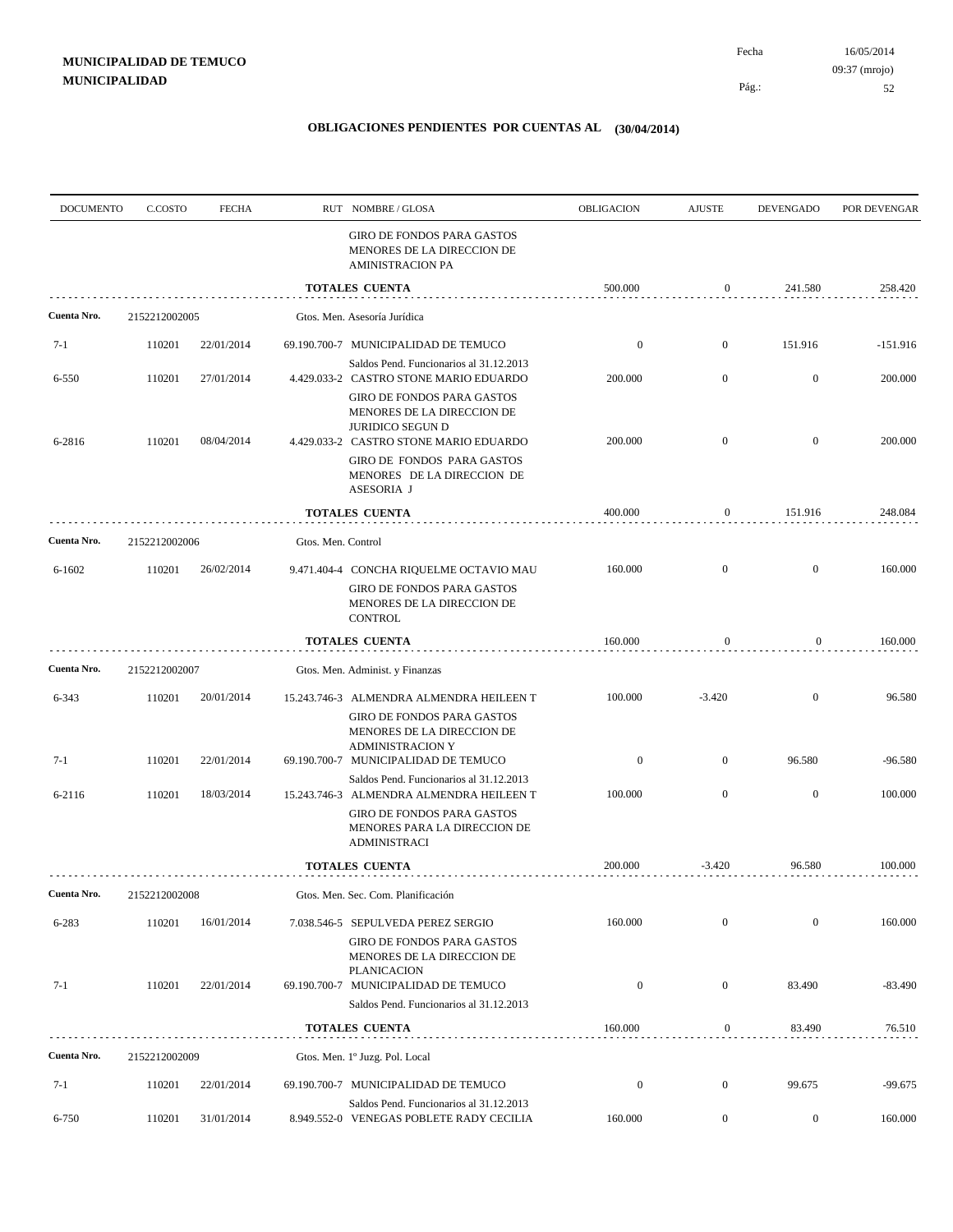| <b>DOCUMENTO</b> | C.COSTO       | <b>FECHA</b> | RUT NOMBRE/GLOSA                                                                                                       | OBLIGACION       | <b>AJUSTE</b>    | DEVENGADO        | POR DEVENGAR |
|------------------|---------------|--------------|------------------------------------------------------------------------------------------------------------------------|------------------|------------------|------------------|--------------|
|                  |               |              | GIRO DE FONDOS PARA GASTOS<br>MENORES PARA EL PRIMER<br>JUZGADO DE POLICIA L                                           |                  |                  |                  |              |
|                  |               |              | <b>TOTALES CUENTA</b>                                                                                                  | 160.000          | $\boldsymbol{0}$ | 99.675           | 60.325       |
| Cuenta Nro.      | 2152212002010 |              | Gtos. Men. 2º Juzg. Pol. Local                                                                                         |                  |                  |                  |              |
| $7-1$            | 110201        | 22/01/2014   | 69.190.700-7 MUNICIPALIDAD DE TEMUCO                                                                                   | $\boldsymbol{0}$ | $\mathbf{0}$     | 88.490           | -88.490      |
| 6-551            | 110201        | 27/01/2014   | Saldos Pend. Funcionarios al 31.12.2013<br>7.287.945-7 EYSSAUTIER SAHR MARIA INES                                      | 160.000          | $\mathbf{0}$     | $\boldsymbol{0}$ | 160.000      |
|                  |               |              | GIRO DE FONDOS PARA GASTOS<br>MENORES DEL SEGUNDO JUZGADO<br>DE POLICIA LOCA                                           |                  |                  |                  |              |
|                  |               |              | <b>TOTALES CUENTA</b>                                                                                                  | 160.000          | 0                | 88.490           | 71.510       |
| Cuenta Nro.      | 2152212002011 |              | Gtos. Men. 3º Juzg. Pol. Local                                                                                         |                  |                  |                  |              |
| 6-751            | 110201        | 31/01/2014   | 4.824.212-K MONTECINOS LATORRE MIRIAM E                                                                                | 160.000          | $\mathbf{0}$     | $\boldsymbol{0}$ | 160.000      |
|                  |               |              | GIRO DE FONDOS PARA GASTOS<br>MENORES PARA EL TERCER<br><b>JUZGADO DE POLICIA L</b>                                    |                  |                  |                  |              |
|                  |               |              | TOTALES CUENTA                                                                                                         | 160.000          | $\boldsymbol{0}$ | 0                | 160.000      |
| Cuenta Nro.      | 2152212002012 |              | Gtos. Men. Tránsito y Trans. Púiblico                                                                                  |                  |                  |                  |              |
| $7-1$            | 110201        | 22/01/2014   | 69.190.700-7 MUNICIPALIDAD DE TEMUCO                                                                                   | $\boldsymbol{0}$ | $\mathbf{0}$     | 86.051           | $-86.051$    |
| 6-777            | 110201        | 03/02/2014   | Saldos Pend. Funcionarios al 31.12.2013<br>6.158.274-6 JACOBI BAUMANN WALTER                                           | 120.000          | $\mathbf{0}$     | $\mathbf{0}$     | 120.000      |
| 6-2904           | 110201        | 10/04/2014   | GIRO DE FONDOS PARA GASTOS<br>MENORES DE LA DIRECCION DE<br>TRANSITO SEGUN D<br>6.158.274-6 JACOBI BAUMANN WALTER      | 120.000          | $\mathbf{0}$     | $\mathbf{0}$     | 120.000      |
|                  |               |              | GIRO DE FONDOS PARA GASTOS<br>MENORES DE LA DIRECCION DE<br>TRANSITO SEGUN D                                           |                  |                  |                  |              |
|                  |               |              | <b>TOTALES CUENTA</b>                                                                                                  | 240.000          | $\boldsymbol{0}$ | 86.051           | 153.949      |
| Cuenta Nro.      | 2152212002013 |              | Gtos. Men. Desarrollo Comunitario                                                                                      |                  |                  |                  |              |
| 6-985            | 110201        | 06/02/2014   | 7.567.061-3 SILVA ROJAS MARCELO<br><b>GIRO DE FONDOS PARA GASTOS</b><br>MENORES DE LA DIRECCION DE<br>DESARROLLO COMUN | 300.000          | $\boldsymbol{0}$ | $\mathbf{0}$     | 300.000      |
|                  |               |              | <b>TOTALES CUENTA</b>                                                                                                  | 300.000          | 0                | $\boldsymbol{0}$ | 300.000      |
| Cuenta Nro.      | 2152212002014 |              | Gtos. Men. Obras Municipales                                                                                           |                  |                  |                  |              |
| 6-390            | 110201        | 21/01/2014   | 6.574.926-2 BERNIER RICHTER MARCELO ARIS                                                                               | 120.000          | $\mathbf{0}$     | $\mathbf{0}$     | 120.000      |
|                  |               |              | GIRO PARA GASTOS MENORES DE<br>LA DIRECCION DE OBRAS<br>MUNICIPALES SEGUN DE                                           |                  |                  |                  |              |
| $7-1$            | 110201        | 22/01/2014   | 69.190.700-7 MUNICIPALIDAD DE TEMUCO<br>Saldos Pend. Funcionarios al 31.12.2013                                        | $\boldsymbol{0}$ | $\boldsymbol{0}$ | 120.000          | $-120.000$   |
|                  |               |              | <b>TOTALES CUENTA</b>                                                                                                  | 120.000          | 0                | 120.000          | $\bf{0}$     |
| Cuenta Nro.      | 2152212002015 |              | Gtos. Men. Aseo y Ornato                                                                                               |                  |                  |                  |              |
| $7-1$            | 110201        | 22/01/2014   | 69.190.700-7 MUNICIPALIDAD DE TEMUCO                                                                                   | $\boldsymbol{0}$ | $\mathbf{0}$     | 731.562          | $-731.562$   |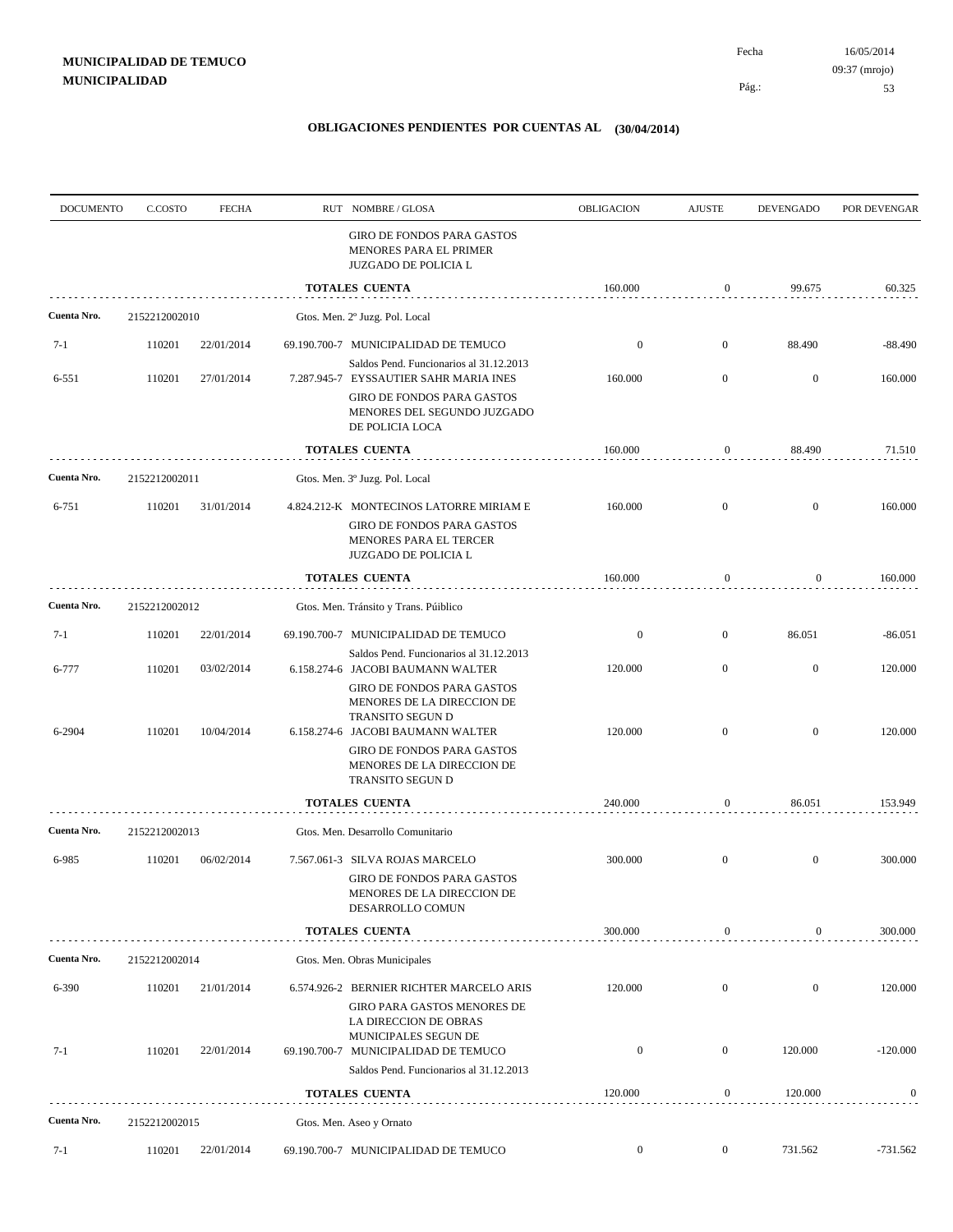| <b>DOCUMENTO</b> | C.COSTO       | <b>FECHA</b> |                    | RUT NOMBRE/GLOSA                                                                                                                                                             | OBLIGACION       | <b>AJUSTE</b>    | <b>DEVENGADO</b> | POR DEVENGAR |
|------------------|---------------|--------------|--------------------|------------------------------------------------------------------------------------------------------------------------------------------------------------------------------|------------------|------------------|------------------|--------------|
| 6-423            | 110201        | 22/01/2014   |                    | Saldos Pend. Funcionarios al 31.12.2013<br>6.186.577-2 BAHAMONDES POO JUAN                                                                                                   | 500.000          | $\mathbf{0}$     | $\boldsymbol{0}$ | 500.000      |
| 6-1819           | 110201        | 06/03/2014   |                    | <b>GIRO DE FONDOS PARA GASTOS</b><br>MENORES DE LA DIRECCION DE<br>ASEO Y ORNATO SE<br>6.186.577-2 BAHAMONDES POO JUAN<br>GIRO DE FONDOS NRO. 2 PARA<br>GASTOS MENORES DE LA | 500.000          | $\mathbf{0}$     | $\overline{0}$   | 500.000      |
|                  |               |              |                    | DIRECCION DE ASEO Y O                                                                                                                                                        |                  |                  |                  |              |
|                  |               |              |                    | <b>TOTALES CUENTA</b>                                                                                                                                                        | 1.000.000        | 0                | 731.562          | 268.438      |
| Cuenta Nro.      | 2152212002016 |              |                    | Gtos. Men. Seguridad Ciudadana                                                                                                                                               |                  |                  |                  |              |
| $7-1$            | 110201        | 22/01/2014   |                    | 69.190.700-7 MUNICIPALIDAD DE TEMUCO                                                                                                                                         | $\boldsymbol{0}$ | $\mathbf{0}$     | 119.700          | $-119.700$   |
| 6-554            | 110201        | 27/01/2014   |                    | Saldos Pend. Funcionarios al 31.12.2013<br>6.853.745-2 NEIRA AYBAR FRANCISCO                                                                                                 | 120.000          | $\mathbf{0}$     | $\mathbf{0}$     | 120.000      |
| 6-3123           | 110201        | 16/04/2014   |                    | <b>GIRO DE FONDOS PARA GASTOS</b><br>MENORES DIRECCION DE<br>SEGURIDAD CIUDADANA SE<br>6.853.745-2 NEIRA AYBAR FRANCISCO<br><b>GIRO DE FONDOS PARA GASTOS</b>                | 120.000          | $\overline{0}$   | $\mathbf{0}$     | 120.000      |
|                  |               |              |                    | MENORES DIRECCION DE<br>SEGURIDAD CIUDADANA SE                                                                                                                               |                  |                  |                  |              |
|                  |               |              |                    | <b>TOTALES CUENTA</b>                                                                                                                                                        | 240.000          | 0                | 119.700          | 120.300      |
| Cuenta Nro.      | 2152212002018 |              | Gtos. Men. Turismo |                                                                                                                                                                              |                  |                  |                  |              |
| 6-552            | 110201        | 27/01/2014   |                    | 11.454.993-2 GAETE RENGIFO LORETO DEL CARM                                                                                                                                   | 200.000          | $\mathbf{0}$     | $\overline{0}$   | 200.000      |
|                  |               |              |                    | <b>GIRO DE FONDOS PARA GASTOS</b><br>MENORES DE LA DIRECCION DE<br>TURISMO SEGUN DE                                                                                          |                  |                  |                  |              |
|                  |               |              |                    | TOTALES CUENTA                                                                                                                                                               | 200.000          | $\boldsymbol{0}$ | $\mathbf{0}$     | 200.000      |
| Cuenta Nro.      | 2152212002019 |              |                    | Gtos. Men. Desarrollo Rural                                                                                                                                                  |                  |                  |                  |              |
| 6-282            | 110201        | 16/01/2014   |                    | 5.584.549-2 SEARLE VASQUEZ DENNIS ROBERT                                                                                                                                     | 160.000          | $\overline{0}$   | $\mathbf{0}$     | 160.000      |
|                  |               |              |                    | <b>GIRO DE FONDOS PARA GASTOS</b><br>MENORES DE LA DIRECCION DE<br>DESARROLLO RURAL                                                                                          |                  |                  |                  |              |
| $7-1$            | 110201        | 22/01/2014   |                    | 69.190.700-7 MUNICIPALIDAD DE TEMUCO<br>Saldos Pend. Funcionarios al 31.12.2013                                                                                              | $\boldsymbol{0}$ | $\overline{0}$   | 19.585           | $-19.585$    |
|                  |               |              |                    | <b>TOTALES CUENTA</b>                                                                                                                                                        | 160.000          | $\boldsymbol{0}$ | 19.585           | 140.415      |
| Cuenta Nro.      | 2152212002099 |              |                    | Otros Gastos Menores y Cometidos                                                                                                                                             |                  |                  |                  |              |
| 6-256            | 110201        | 15/01/2014   |                    | 7.171.767-4 BELTRAN HUENTELAF NURIA DEL C                                                                                                                                    | 250.000          | $\boldsymbol{0}$ | $\mathbf{0}$     | 250.000      |
|                  |               |              |                    | <b>GIRO DE FONDOS PARA MONEDA</b><br>DIVISIONAL DE LAS DIFERENTES<br>CAJAS MUNICIPA                                                                                          |                  |                  |                  |              |
|                  |               |              |                    | <b>TOTALES CUENTA</b>                                                                                                                                                        | 250.000          | $\boldsymbol{0}$ | $\overline{0}$   | 250.000      |
| Cuenta Nro.      | 2152212003    |              |                    | Gastos de Representación, Protocolo y Ceremonial                                                                                                                             |                  |                  |                  |              |
| 6-2443           | 110901        | 28/03/2014   |                    | 7.171.761-5 SALAZAR LILLO GABRIEL AURELIO<br>ARREGLOS FLORALES PARA<br>ORNAMENTACION OFICINAS PARA                                                                           | 80.000           | $\mathbf{0}$     | $\mathbf{0}$     | 80.000       |
| 6-2917           | 110901        | 10/04/2014   |                    | REUNIONES CO<br>7.559.301-5 ALARCON SOMMER NORA CLARISA                                                                                                                      | 81.265           | $\boldsymbol{0}$ | $\overline{0}$   | 81.265       |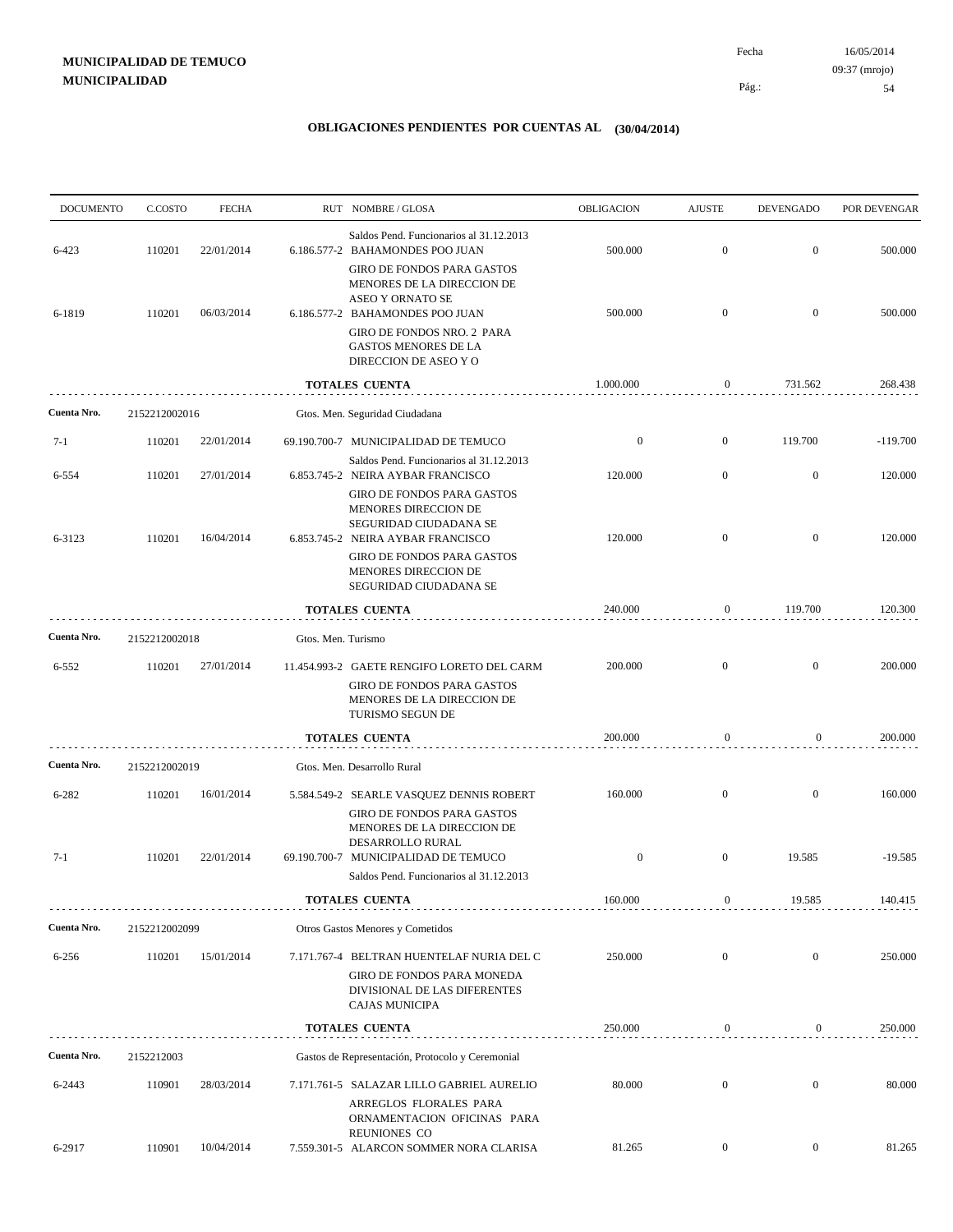| <b>DOCUMENTO</b>     | C.COSTO          | <b>FECHA</b>             | RUT NOMBRE/GLOSA                                                                                                                        | OBLIGACION        | <b>AJUSTE</b>                | <b>DEVENGADO</b>                   | POR DEVENGAR        |
|----------------------|------------------|--------------------------|-----------------------------------------------------------------------------------------------------------------------------------------|-------------------|------------------------------|------------------------------------|---------------------|
| 6-3063               | 110901           | 15/04/2014               | TE, CAFE, AZUCAR, GALLETAS<br>PARA ATENCION DE<br><b>AUTORIDADES POR PARTE</b><br>12.987.949-1 PEREZ FIERRO MARCELA PATRICIA            | 178.500           | $\mathbf{0}$                 | $\boldsymbol{0}$                   | 178.500             |
|                      |                  |                          | PLACA DE ACEROS PARA<br><b>INAGURACION ECOPARQUE</b><br>CORADEN SECTOR LAS Q                                                            |                   |                              |                                    |                     |
| 6-3207               | 110901           | 17/04/2014               | 6.215.945-6 ESCOBAR GONZALEZ MARIA ANGE<br>ADQUIERASE MEDIANTE TRATO<br>DIRECTO SERVICIO DE COCTEL,                                     | 399.840           | $\mathbf{0}$                 | $\boldsymbol{0}$                   | 399.840             |
| 6-3386               | 110901           | 25/04/2014               | <b>INAUGURACION ECO</b><br>7.171.761-5 SALAZAR LILLO GABRIEL AURELIO<br>ARREGLOS FLORALES PARA                                          | 80.000            | $\mathbf{0}$                 | $\mathbf{0}$                       | 80.000              |
| 6-3418               | 110901           | 25/04/2014               | ORNAMENTACION OFICINA<br>ALCALDIA RECEPCION<br>4.754.432-7 VARGAS ARAYA RODOLFO<br>MEDALLAS PARA HOMENAJE A                             | 80.000            | $\mathbf{0}$                 | $\mathbf{0}$                       | 80.000              |
| 6-3522               | 110901           | 29/04/2014               | <b>CARABINERO</b><br>5.183.883-1 SANHUEZA MANRIQUEZ ELIANA DE<br>TRATO DIRECTO PARA SERVICIO<br>COCTEL PARA ATENCION<br>AUTORIDADES CON | 333.200           | $\mathbf{0}$                 | $\mathbf{0}$                       | 333.200             |
|                      |                  |                          | TOTALES CUENTA                                                                                                                          | 1.232.805         | $\boldsymbol{0}$             | $\mathbf{0}$                       | 1.232.805           |
| Cuenta Nro.          | 2152212005001    |                          | Derechos y Tasas Gest. Municipal                                                                                                        |                   |                              |                                    |                     |
| $6 - 26$             | 110201           | 02/01/2014               | 3.067.643-2 URIBE SEPULVEDA IVAN ROLANDO<br><b>INSCRIPCION LOTEO</b><br>EQUIPAMIENTO EN EL C.B.R                                        | 46.900            | $\mathbf{0}$                 | $\overline{0}$                     | 46.900              |
| $6 - 253$            | 110201           | 15/01/2014               | PARQUE COSTANERA<br>60.803.000-K SERV.IMPUESTOS INTERNOS DIRECC                                                                         | 5.900.000         | $\overline{0}$               | $\mathbf{0}$                       | 5.900.000           |
|                      |                  |                          | INCORPARACION DE TARIFA ASEO<br>MUNICIPAL EN BOLETA DE<br><b>CONTRIBUCIONES DE</b>                                                      |                   |                              |                                    |                     |
|                      |                  |                          | <b>TOTALES CUENTA</b>                                                                                                                   | 5.946.900         | $\boldsymbol{0}$             | 0                                  | 5.946.900           |
| Cuenta Nro.          | 2152212999009    |                          | Otros Gtos. en Bs. y Serv. de Consumo                                                                                                   |                   |                              |                                    |                     |
| 7-1                  | 110201           | 22/01/2014               | 69.190.700-7 MUNICIPALIDAD DE TEMUCO<br>Saldos Pend. Funcionarios al 31.12.2013                                                         | 7.830.393         | $-194.070$                   | 5.371.054                          | 2.265.269           |
| $7 - 14$<br>$7 - 22$ | 110201<br>110201 | 31/01/2014<br>13/02/2014 | 13.516.652-9 GARCIA MOSQUEIRA TATIANA SOL<br>T.Garcia M./Reint.Comis.2013<br>10.711.593-5 MORA CUEVAS YORCI YOHANA                      | -400<br>$-12.905$ | $\mathbf{0}$<br>$\mathbf{0}$ | $\overline{0}$<br>$\boldsymbol{0}$ | $-400$<br>$-12.905$ |
| $7-23$               | 110201           | 14/02/2014               | Reint.Saldo Fdos.2013<br>14.413.561-K PARDO OYARZUN BORIS EDUARDO                                                                       | $-30.000$         | $\mathbf{0}$                 | $\boldsymbol{0}$                   | $-30.000$           |
|                      |                  |                          | Reint.Fdos.2013 - Ref.7-1<br>TOTALES CUENTA                                                                                             | 7.787.088         | -194.070                     | 5.371.054                          | 2.221.964           |
| Cuenta Nro.          | 2152301004001    |                          |                                                                                                                                         |                   |                              |                                    |                     |
|                      |                  |                          | Desahuc. e Indemniz. Municipales                                                                                                        |                   |                              |                                    |                     |
| 6-3525               | 110101           | 30/04/2014               | 6.172.489-3 RIOS REYES MARCIAL GERARDO<br>PAGUESE BONO DE INCENTIVO AL<br>RETIRO VOLUNTARIO, SEGUN D.A.<br><b>ADJUNTO AL</b>            | 5.065.203         | $\mathbf{0}$                 | $\mathbf{0}$                       | 5.065.203           |
|                      |                  |                          | <b>TOTALES CUENTA</b>                                                                                                                   | 5.065.203         | $\boldsymbol{0}$             | $\overline{0}$                     | 5.065.203           |
| Cuenta Nro.          | 2152401001001    |                          | Cté. Comunal de Emergencia                                                                                                              |                   |                              |                                    |                     |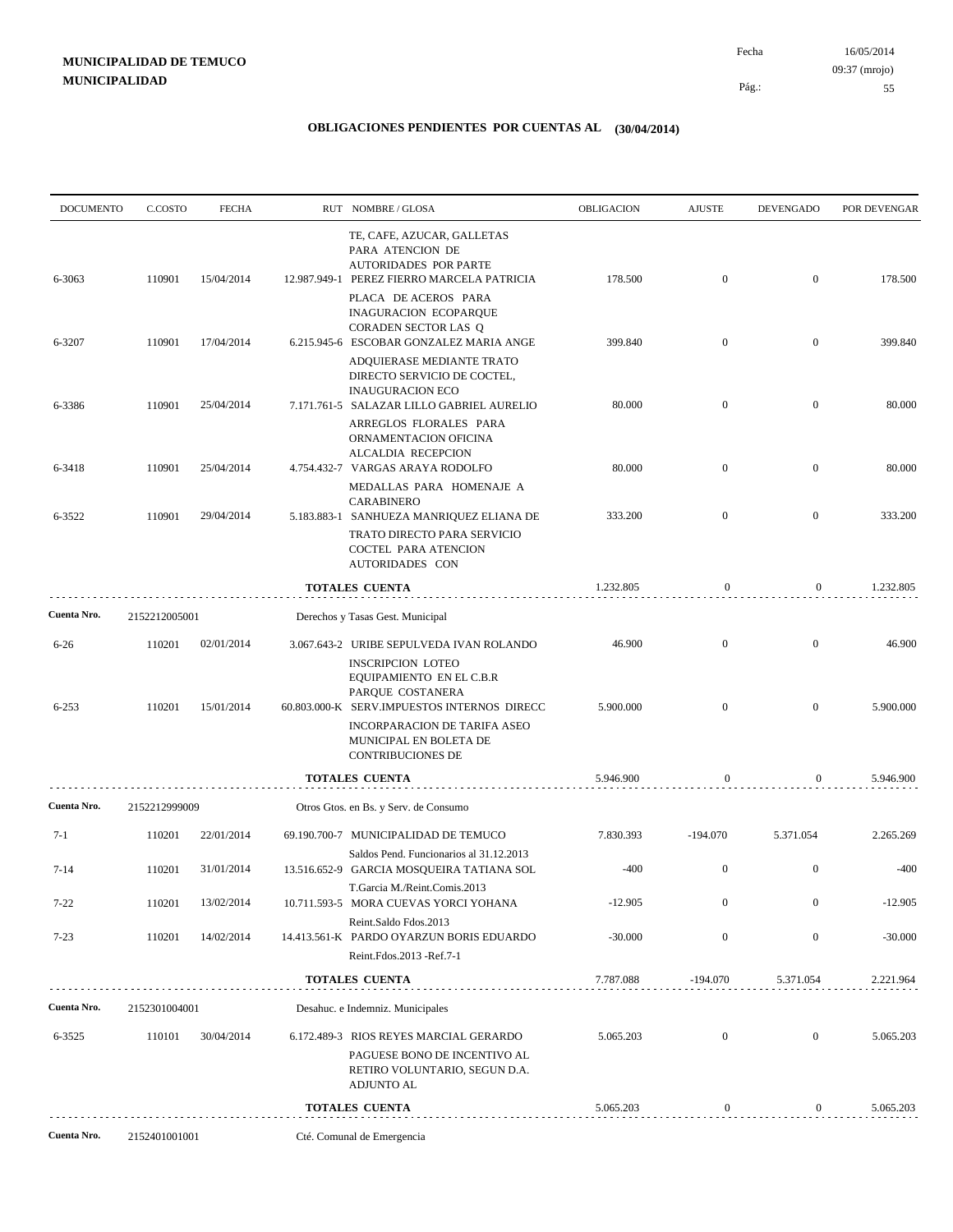# **MUNICIPALIDAD DE TEMUCO MUNICIPALIDAD**

16/05/2014 56 Pág.: Fecha 09:37 (mrojo)

| <b>DOCUMENTO</b> | C.COSTO       | <b>FECHA</b> | RUT NOMBRE/GLOSA                                                                                                                                                           | OBLIGACION       | <b>AJUSTE</b>    | <b>DEVENGADO</b> | POR DEVENGAR |
|------------------|---------------|--------------|----------------------------------------------------------------------------------------------------------------------------------------------------------------------------|------------------|------------------|------------------|--------------|
| $6 - 45$         | 140101        | 02/01/2014   | 5.183.883-1 SANHUEZA MANRIQUEZ ELIANA DE                                                                                                                                   | 105.000          | $\mathbf{0}$     | $\mathbf{0}$     | 105.000      |
| 6-426            | 140101        | 22/01/2014   | ACTUALIZA O/C 137 QUE<br>ACTUALIZA O/C 3920 21/06/2011<br>96.822.950-8 INFRAPLAST S.A.                                                                                     | 3.829.218        | $\mathbf{0}$     | $\boldsymbol{0}$ | 3.829.218    |
| 6-1266           | 140101        | 13/02/2014   | ADQUISICION DE 80 ESTANQUES<br>ACUMULADORES DE AGUA<br>POTABLE DE 500 LITROS<br>80.012.700-9 AGUAS INDUSTRIALES<br>TRATO DIRECTO N.- 24-2014<br>PROVISION E INSTALACION DE | 6.590.220        | $\mathbf{0}$     | $\boldsymbol{0}$ | 6.590.220    |
|                  |               |              | <b>GENERADORES ELECT</b>                                                                                                                                                   | 10.524.438       |                  |                  |              |
|                  |               |              | <b>TOTALES CUENTA</b>                                                                                                                                                      |                  | $\boldsymbol{0}$ | $\mathbf{0}$     | 10.524.438   |
| Cuenta Nro.      | 2152401001002 |              | Déficit Hídrico Comunal                                                                                                                                                    |                  |                  |                  |              |
| 6-1483           | 140102        | 20/02/2014   | 13.733.392-9 AGURTO ESCAMILLA MANUEL OSV<br>ARRIENDO DE 03 CAMIONES<br>ALGIBES PARA DISTRIBUCION DE<br><b>AGUA POTABLE</b>                                                 | 16.800.000       | $\mathbf{0}$     | 5.600.000        | 11.200.000   |
| 6-2222           | 140102        | 20/03/2014   | 13.733.392-9 AGURTO ESCAMILLA MANUEL OSV<br>ARRIENDO DE CAMIONES ALGIBES<br>PARA DISTRIBUCION DE AGUA<br>POTABLE P                                                         | 16.800.000       | $\mathbf{0}$     | 14.000.000       | 2.800.000    |
| 6-2200           | 140102        | 20/03/2014   | 76.215.637-7 AGUAS ARAUCANIA S.A.<br>AUTORIZASE LA CONTRATACION<br>TRATO DIRECTO " DOTACION DE<br><b>AGUA POTABLE A</b>                                                    | 19.500.000       | $\mathbf{0}$     | $\boldsymbol{0}$ | 19.500.000   |
|                  |               |              | TOTALES CUENTA                                                                                                                                                             | 53.100.000       | $\mathbf{0}$     | 19.600.000       | 33.500.000   |
| Cuenta Nro.      | 2152401007001 |              | Ayudas Sociales Paliativas                                                                                                                                                 |                  |                  |                  |              |
| $6 - 17$         | 140202        | 02/01/2014   | 6.501.544-7 OSORIO GALLARDO MARIO ARNALD<br><b>ACTUALIZACION OC 1806 DEL</b><br>11/03/2013                                                                                 | 1.311.999        | $\mathbf{0}$     | $\mathbf{0}$     | 1.311.999    |
| $6 - 528$        | 140601        | 24/01/2014   | 78.906.980-8 COMERCIAL MUNOZ Y COMPANIA L<br>ADQUISICION DE PAÑALES DE<br>ADULTOS, PARA ENTREGAR A<br>PERSONAS EN SITUACI                                                  | $\boldsymbol{0}$ | $\overline{0}$   | $-1$             | -1           |
| 6-528            | 140501        | 24/01/2014   | 78.906.980-8 COMERCIAL MUNOZ Y COMPANIA L<br>ADQUISICION DE PAÑALES DE<br>ADULTOS, PARA ENTREGAR A<br>PERSONAS EN SITUACI                                                  | 456.237          | $-1$             | 456.237          | $-1$         |
| 6-2658           | 140202        | 02/04/2014   | 76.041.579-0 PROVEEDORES INTEGRALES DEL S<br>500 CAJAS DE ALIMENTOS PARA<br><b>AYUDA SOCIALES</b>                                                                          | 7.300.000        | $\mathbf{0}$     | $\overline{0}$   | 7.300.000    |
| 6-2742           | 140501        | 04/04/2014   | 76.050.437-8 ARTICULOS DEPORTIVOS CESAR UR<br>PAÑALES DE NIÑOS PARA<br>ENTREGAR A PERSONAS EN<br>SITUACION DE DI                                                           | 3.636.500        | $\boldsymbol{0}$ | $\overline{0}$   | 3.636.500    |
| 6-2925           | 140202        | 10/04/2014   | 76.093.730-4 INNOVACION GLOBAL LIMITADA<br>PIEZAS DE PINO PARA AYUDA<br>SOCIALES STOCK BODEGA                                                                              | 3.470.100        | $\boldsymbol{0}$ | $\overline{0}$   | 3.470.100    |
| 6-2936           | 140202        | 10/04/2014   | 81.151.900-6 FRINDT S.A.<br>MATERIALES DE CONSTRUCCION<br>PARA YUDA SOCIALES STOCK                                                                                         | 7.786.750        | $\boldsymbol{0}$ | $\overline{0}$   | 7.786.750    |
| 6-2988           | 140202        | 11/04/2014   | <b>BODEGA</b><br>76.186.052-6 DISTRIBUIDORA Y COMERCIALIZAD<br>MADERAS PARA AYUDA<br>SOCIALES STOCK BODEGA                                                                 | 642.600          | $\boldsymbol{0}$ | $\overline{0}$   | 642.600      |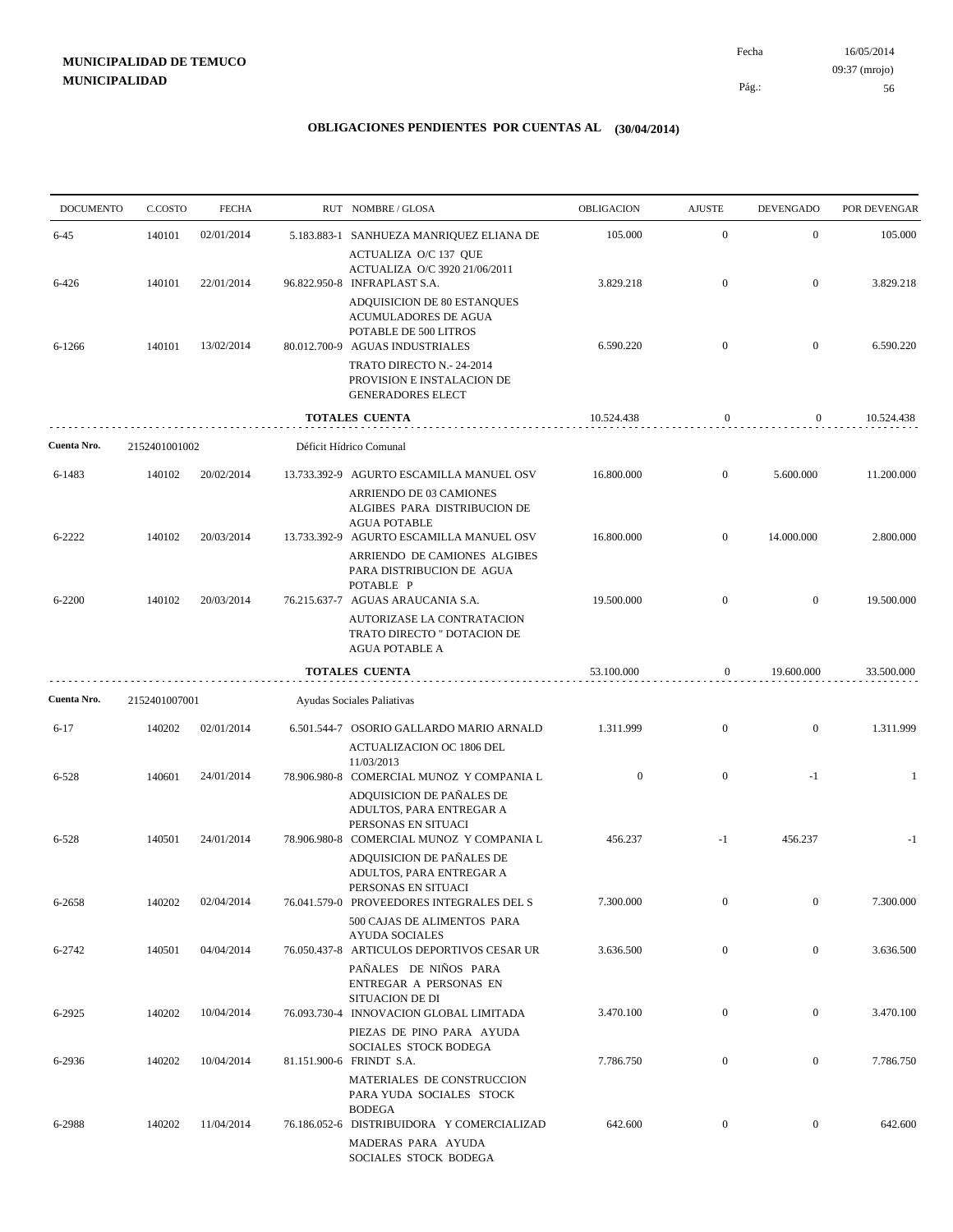# **MUNICIPALIDAD DE TEMUCO MUNICIPALIDAD**

16/05/2014 57 Pág.: Fecha 09:37 (mrojo)

| <b>DOCUMENTO</b> | C.COSTO | <b>FECHA</b> | RUT NOMBRE/GLOSA                                                                                                                 | OBLIGACION | <b>AJUSTE</b>    | <b>DEVENGADO</b> | POR DEVENGAR |
|------------------|---------|--------------|----------------------------------------------------------------------------------------------------------------------------------|------------|------------------|------------------|--------------|
| 6-3020           | 140202  | 14/04/2014   | 83.972.800-K INCAL LTDA.                                                                                                         | 2.915.500  | $\boldsymbol{0}$ | $\mathbf{0}$     | 2.915.500    |
| 6-3004           | 140202  | 14/04/2014   | COLCHONES DE ESPUMA PARA<br>AYUDA SOCIAL<br>76.193.188-1 COMERCIAL MOTORSHOP LIMIT<br>PAPEL FIELTRO PARA AYUDA                   | 3.398.640  | $\mathbf{0}$     | $\mathbf{0}$     | 3.398.640    |
| 6-3078           | 140202  | 15/04/2014   | <b>SOCIAL</b><br>10.595.349-6 BASTIAS MALDONADO JESSICA DEL<br>AYUDA SOCIAL PALIATIVA                                            | 115.390    | $\boldsymbol{0}$ | $\boldsymbol{0}$ | 115.390      |
| 6-3189           | 140202  | 17/04/2014   | DESTINADA AL PAGO DE INSUMOS<br>Y MEDICAMENTOS<br>10.686.937-5 CATRILEO CARRERO DORA EVA<br>AYUDA SOCIAL PALIATIVA APORTE        | 81.770     | $\mathbf{0}$     | $\mathbf{0}$     | 81.770       |
| 6-3190           | 140202  | 17/04/2014   | DESTINADO AL PAGO DE LA<br><b>COMPRA DE UNIFO</b><br>6.954.706-0 ASENJO JARAMILLO GLORIA CECIL                                   | 100.000    | $\mathbf{0}$     | $\mathbf{0}$     | 100.000      |
| 6-3224           | 140202  | 21/04/2014   | AYUDA SOCIAL PALIATIVA APORTE<br>DESTINADO AL PAGO DE<br><b>MATRICULA UNIVERSIT</b><br>15.652.765-3 MUNOZ SALINAS FABIOLA ANDRE  | 84.000     | $\boldsymbol{0}$ | $\mathbf{0}$     | 84.000       |
| 6-3225           | 140202  | 21/04/2014   | AYUDA SOCIAL PALIATIVA APORTE<br>DESTINADO AL PAGO DE<br><b>MATRICULA UNIVERSIT</b><br>7.728.302-1 LIELMIL ANTILEO FLORA         | 80.940     | $\mathbf{0}$     | $\mathbf{0}$     | 80.940       |
| 6-3226           | 140202  | 21/04/2014   | AYUDA SOCIAL PALIATIVA APORTE<br>DESTINADO AL PAGO DE<br>SUPLEMENTO ALIMENTI<br>10.291.078-8 SAGREDO RODRIGUEZ TERESA DEL C      | 95.000     | $\mathbf{0}$     | $\mathbf{0}$     | 95.000       |
|                  |         |              | AYUDA SOCIAL PALIATIVA APORTE<br>DESTINADO AL PAGO DE<br><b>MATRICULA UNIVERSIT</b>                                              |            |                  |                  |              |
| 6-3227           | 140202  | 21/04/2014   | 18.726.854-0 HIDALGO HUENTELEO RELMU LAF<br>AYUDA SOCIAL PALIATIVA APORTE<br>DESTINADO AL PAGO DE<br><b>MATRICULA UNIVERSIT</b>  | 130.318    | $\mathbf{0}$     | $\mathbf{0}$     | 130.318      |
| 6-3228           | 140202  | 21/04/2014   | 9.658.380-K VEGA ZAPATA XIMENA DEL ROSARI<br>AYUDA SOCIAL PALIATIVA APORTE<br>DESTINADO AL PAGO DE                               | 65.000     | $\mathbf{0}$     | $\mathbf{0}$     | 65.000       |
| 6-3229           | 140202  | 21/04/2014   | <b>MATRICULA UNIVERSIT</b><br>9.189.528-5 RAMIREZ ABELLO OLGA DE LOURD<br>AYUDA SOCIAL PALIATIVA APORTE<br>DESTINADO AL PAGO DE  | 100.000    | $\mathbf{0}$     | $\mathbf{0}$     | 100.000      |
| 6-3230           | 140202  | 21/04/2014   | <b>MATRICULA UNIVERSIT</b><br>11.802.082-0 CHODIMAN CURIQUEO MARIA<br>AYUDA SOCIAL PALIATIVA APORTE                              | 60.000     | $\boldsymbol{0}$ | $\mathbf{0}$     | 60.000       |
| 6-3231           | 140202  | 21/04/2014   | DESTINADO AL PAGO DE<br><b>MATRICULA UNIVERSIT</b><br>18.147.804-7 GUTIERREZ ARANCIBIA TANNIA A                                  | 95.000     | $\boldsymbol{0}$ | $\overline{0}$   | 95.000       |
| 6-3232           | 140202  | 21/04/2014   | AYUDA SOCIAL PALIATIVA APORTE<br>DESTINADO AL PAGO DE<br><b>MATRICULA UNIVERSIT</b><br>16.631.375-9 GARCIA RAMIREZ VICTOR RODOLF | 95.000     | $\boldsymbol{0}$ | $\boldsymbol{0}$ | 95.000       |
| 6-3273           | 140202  | 22/04/2014   | AYUDA SOCIAL PALIATIVA APORTE<br>DESTINADO AL PAGO DE<br>MATRICULA UNIVERSIT<br>96.733.580-0 MACRO FOOD S.A.                     | 1.027.598  | $\mathbf{0}$     | $\mathbf{0}$     | 1.027.598    |
|                  |         |              | 250 KILOGRAMO DE LECHE PARA<br>AYUDA SOCIAL DE PERSONAS EN<br><b>ESTADO</b>                                                      |            |                  |                  |              |
| 6-3348           | 140202  | 24/04/2014   | 15.238.242-1 GONZALEZ MILLANAO MARCELO A                                                                                         | 60.000     | $\boldsymbol{0}$ | $\boldsymbol{0}$ | 60.000       |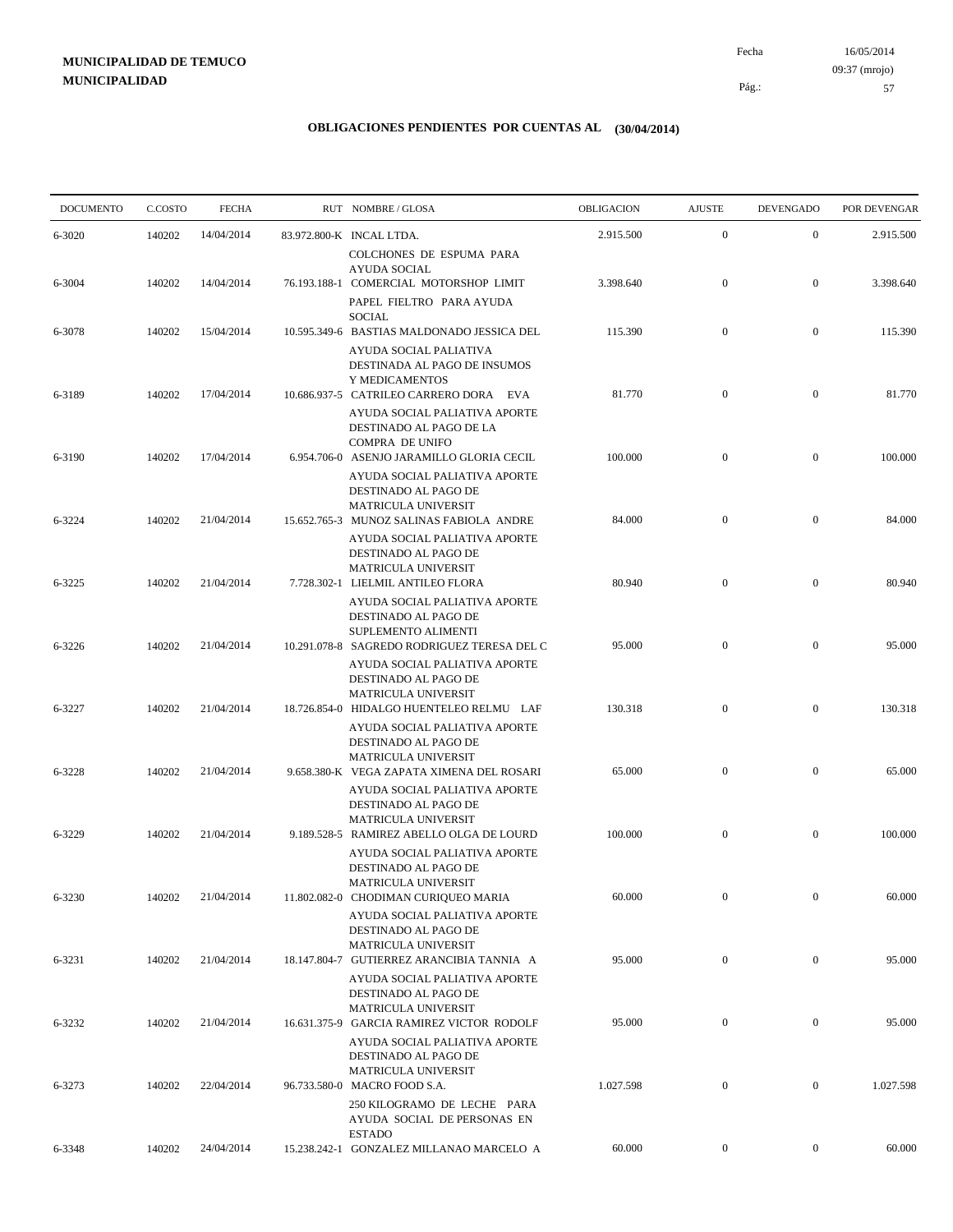| <b>DOCUMENTO</b> | C.COSTO | <b>FECHA</b> | RUT NOMBRE/GLOSA                                                                                                                   | OBLIGACION | <b>AJUSTE</b>    | <b>DEVENGADO</b> | POR DEVENGAR |
|------------------|---------|--------------|------------------------------------------------------------------------------------------------------------------------------------|------------|------------------|------------------|--------------|
| 6-3349           | 140202  | 24/04/2014   | AYUDA SOCIAL PALIATIVA APORTE<br>ECONOMICO DESTINADO A<br><b>MOVILIZACION RURAL</b><br>13.405.036-5 IMILPAN MELLA MIRIAM DEL CARME | 150.000    | $\boldsymbol{0}$ | $\mathbf{0}$     | 150.000      |
|                  |         |              | AYUDA SOCIAL PALIATIVA CO-<br>APORTE DESTINADO AL PAGO DE<br><b>SERVICIO FUNER</b>                                                 |            |                  |                  |              |
| 6-3350           | 140202  | 24/04/2014   | 15.258.273-0 HUENTEMAN HUENCHUN JIMENA<br>AYUDA SOCIAL PALIATIVA<br>DESTINADA AL PAGO DE SERVICIO<br><b>FUNERARIO</b>              | 395.000    | $\mathbf{0}$     | $\mathbf{0}$     | 395.000      |
| 6-3351           | 140202  | 24/04/2014   | 8.471.012-1 MUÑOZ JARA MARTA IRENE<br>AYUDA SOCIAL PALIATIVA PARA<br>PAGO DE MATRICULA                                             | 95.000     | $\mathbf{0}$     | $\mathbf{0}$     | 95.000       |
| 6-3352           | 140202  | 24/04/2014   | <b>UNIVERSITARIA</b><br>12.928.882-5 VALDEBENITO PACHECO CHRISTI<br>AYUDA SOCIAL PALIATIVA APORTE<br>PARA PAGO DE MATRICULA        | 95.000     | $\mathbf{0}$     | $\mathbf{0}$     | 95.000       |
| 6-3353           | 140202  | 24/04/2014   | UNIVERSITARIA DE<br>18.436.445-K CARRASCO ANTILAO BARBARA CA<br>AYUDA SOCIAL PALIATIVA APORTE                                      | 65.000     | $\mathbf{0}$     | $\mathbf{0}$     | 65.000       |
| 6-3354           | 140202  | 24/04/2014   | PARA PAGO DE MATRICULA<br><b>UNIVERSITARIA</b><br>10.538.311-8 ARAYA CABRERA MARIBEL ODISEA                                        | 90.500     | $\mathbf{0}$     | $\mathbf{0}$     | 90.500       |
| 6-3355           | 140202  | 24/04/2014   | AYUDA SOCIAL PALIATIVA APORTE<br>PARA PAGO DE MATRICULA<br><b>UNIVERSITARIA</b><br>17.263.547-4 CORONADO PAILLALAFQ JOSE AB        | 95.000     | $\mathbf{0}$     | $\mathbf{0}$     | 95.000       |
|                  |         |              | AYUDA SOCIAL PALIATIVA APORTE<br>PARA PAGO DE MATRICULA<br><b>UNIVERSITARIA</b>                                                    |            |                  |                  |              |
| 6-3356           | 140202  | 24/04/2014   | 18.196.327-1 LABARCA ANCALAF LIGRAYEN AND<br>AYUDA SOCIAL PALIATIVA APORTE<br>PARA PAGO DE MATRICULA                               | 125.000    | $\mathbf{0}$     | $\mathbf{0}$     | 125.000      |
| 6-3357           | 140202  | 24/04/2014   | <b>UNIVERSITARIA</b><br>12.192.003-4 HUINCAHUE CURRIHUAL ISABEL<br>AYUDA SOCIAL PALIATIVA APORTE<br>PARA PAGAR HORA CON            | 47.000     | $\boldsymbol{0}$ | $\mathbf{0}$     | 47.000       |
| 6-3358           | 140202  | 24/04/2014   | <b>ESPECIALISTA Y EXAME</b><br>13.965.378-5 MORALES VALDEBENIT MARIA SO<br>AYUDA SOCIAL PALIATIVA APORTE                           | 71.000     | $\boldsymbol{0}$ | $\mathbf{0}$     | 71.000       |
| 6-3376           | 140202  | 24/04/2014   | PARA PAGAR EXAMENTAC<br>DERECHO PULMONAR<br>76.041.579-0 PROVEEDORES INTEGRALES DEL S                                              | 7.300.000  | $\mathbf{0}$     | $\mathbf{0}$     | 7.300.000    |
|                  |         | 25/04/2014   | 500 CAJAS DE ALIMENTOS PARA<br>STOCK BODEGA PARA AYUDA<br><b>SOCIALES</b>                                                          | 131.520    | $\boldsymbol{0}$ | $\boldsymbol{0}$ | 131.520      |
| 6-3400           | 140501  |              | 14.672.590-2 EZQUERRA JOSE LUIS<br>AYUDA SOCIAL PALIATIVA PARA<br>COSTEAR TOTALMENTE LENTES<br><b>OPTICOS</b>                      |            |                  |                  |              |
| 6-3401           | 140501  | 25/04/2014   | 12.144.461-5 BELMAR MADARIAGA EILEEN JEA<br>AYUDA SOCIAL PALIATIVA PARA<br><b>COSTEAR TOTALMENTE 20</b>                            | 360.000    | $\boldsymbol{0}$ | $\boldsymbol{0}$ | 360.000      |
| 6-3402           | 140501  | 25/04/2014   | SESIONES FONOAUDIOLO<br>15.260.622-2 CONCHA QUINTANA MARGARET JO<br>AYUDA SOCIAL PALIATIVA PARA                                    | 162.000    | $\boldsymbol{0}$ | $\boldsymbol{0}$ | 162.000      |
|                  |         |              | COSTEAR TOTALMENTE 12 TARROS<br>DE SUPLEMENTO                                                                                      |            |                  |                  |              |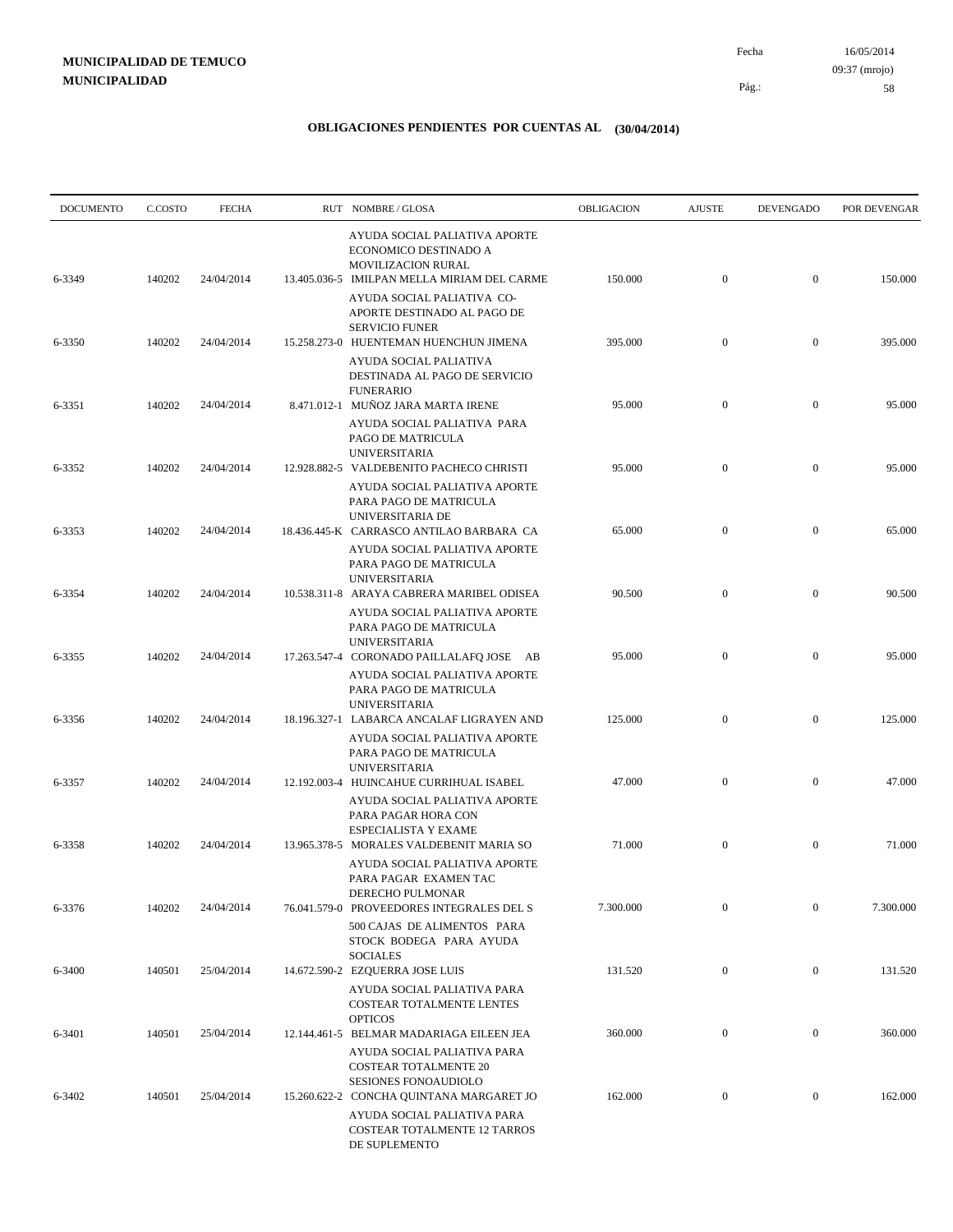16/05/2014 59 Pág.: Fecha 09:37 (mrojo)

| <b>DOCUMENTO</b> | C.COSTO       | <b>FECHA</b> | RUT NOMBRE/GLOSA                                                                                                         | OBLIGACION | <b>AJUSTE</b>    | <b>DEVENGADO</b> | POR DEVENGAR |
|------------------|---------------|--------------|--------------------------------------------------------------------------------------------------------------------------|------------|------------------|------------------|--------------|
| 6-3425           | 140202        | 28/04/2014   | 99.513.400-4 C.G.E.DISTRIBUCION S.A.                                                                                     | 6.819.964  | $\boldsymbol{0}$ | $\mathbf{0}$     | 6.819.964    |
|                  |               |              | PAGUESE POR CONCEPTO DE<br>DEUDA SERVICIO DISTRIBUCION<br>DE ENERGIA                                                     |            |                  |                  |              |
| 6-3438           | 140202        | 28/04/2014   | 78.906.980-8 COMERCIAL MUNOZ Y COMPANIA L                                                                                | 700.660    | $\boldsymbol{0}$ | $\mathbf{0}$     | 700.660      |
|                  |               |              | 200 PAQUETE DE PAÑALES PARA<br>ADULTOS AYUDA A PERSONAS<br><b>ENE ES</b>                                                 |            |                  |                  |              |
| 6-3439           | 140202        | 28/04/2014   | 78.906.980-8 COMERCIAL MUNOZ Y COMPANIA L                                                                                | 700.660    | $\mathbf{0}$     | $\mathbf{0}$     | 700.660      |
|                  |               |              | 200 PAQUETE DE PAÑALES TALL<br>M PARA AYUDA SOCIAL A<br><b>PERSONAS</b>                                                  |            |                  |                  |              |
| 6-3460           | 140202        | 28/04/2014   | 81.151.900-6 FRINDT S.A.                                                                                                 | 6.806.800  | $\mathbf{0}$     | $\mathbf{0}$     | 6.806.800    |
| 6-3451           | 140202        | 28/04/2014   | PLANCHAS ECOPLAC, ZINC PARA<br>BODEGA DE AYUDAS SOCIALES<br>5.622.291-K REYES BECERRA ESTER                              | 74.700     | $\mathbf{0}$     | $\mathbf{0}$     | 74.700       |
|                  |               |              | AYUDA SOCIAL PALIATIVA APORTE<br>DESTINADO A LA COMPRA DE                                                                |            |                  |                  |              |
| 6-3528           | 140202        | 30/04/2014   | <b>BOLSA Y PLACA D</b><br>13.815.862-4 MARILAF NAHUELPAN ROSA EDITH                                                      | 100.000    | $\mathbf{0}$     | $\mathbf{0}$     | 100.000      |
|                  |               |              | AYUDA SOCIAL PALIATIVA APORTE<br>DESTINADO AL PAGO DE<br><b>MATRICULA UNIVERSIT</b>                                      |            |                  |                  |              |
| 6-3529           | 140202        | 30/04/2014   | 17.200.857-7 SUAREZ RIVAS VALERIA DEL PILAR                                                                              | 119.000    | $\mathbf{0}$     | $\mathbf{0}$     | 119.000      |
|                  |               |              | AYUDA SOCIAL PALIATIVA APORTE<br>DESTINADO A LA COMPRA DE<br><b>ALIMENTO ESPECI</b>                                      |            |                  |                  |              |
| 6-3531           | 140202        | 30/04/2014   | 10.478.096-2 FUENTEALBA HERNANDEZ IRMA E<br>AYUDA SOCIAL PALIATIVA APORTE<br>DESTINADA AL PAGO DE<br>MATRICULA UNIVERSIT | 95.000     | $\mathbf{0}$     | $\mathbf{0}$     | 95.000       |
| 6-3533           | 140202        | 30/04/2014   | 11.702.128-9 SANTIBANEZ AEDO FLOR MARIA<br>AYUDA SOCIAL PALIATIVA PARA                                                   | 406.500    | $\mathbf{0}$     | $\overline{0}$   | 406.500      |
| 6-3536           | 140202        | 30/04/2014   | <b>CUBRIR PAGO DE SERVICIO</b><br><b>FUNERARIO DE SU HI</b><br>76.186.052-6 DISTRIBUIDORA Y COMERCIALIZAD                | 1.499.400  | $\mathbf{0}$     | $\mathbf{0}$     | 1.499.400    |
|                  |               |              | MADERAS PARA AYUDA SOCIAL A<br>PERSONAS EN ESTADO DE<br><b>NECESIDAD</b>                                                 |            |                  |                  |              |
|                  |               |              | <b>TOTALES CUENTA</b>                                                                                                    | 59.613.046 | $-1$             | 456.236          | 59.156.809   |
| Cuenta Nro.      | 2152401008002 |              | Premios Programas y Actividades                                                                                          |            |                  |                  |              |
| 6-2227           | 150109        | 20/03/2014   | 76.231.306-5 NUEVA TROFEOS MEDAL LTDA.                                                                                   | 1.149.280  | $\mathbf{0}$     | $\mathbf{0}$     | 1.149.280    |
| 6-2414           | 150501        | 27/03/2014   | COPAS, MEDALLONES PARA<br>PREMIACION DE POLIDEPORTIVOS<br>76.231.306-5 NUEVA TROFEOS MEDAL LTDA.                         | 1.261.165  | $\boldsymbol{0}$ | $\mathbf{0}$     | 1.261.165    |
|                  |               |              | COPAS Y MEDALLAS GRABADAS<br>PARA CAMPEONATO DE DEPORTE                                                                  |            |                  |                  |              |
| 6-2417           | 141301        | 27/03/2014   | <b>RURAL</b><br>13.155.172-K PARADA PEREZ LAURA AURORA                                                                   | 81.600     | $\boldsymbol{0}$ | $\bf{0}$         | 81.600       |
|                  |               |              | <b>12 BOUQUET DE FLORES PARA</b><br>CELEBRACION DIA DE LA MADRE                                                          |            |                  |                  |              |
| 6-2701           | 150101        | 03/04/2014   | A REALIZ<br>76.125.204-6 DEPORTES COSMOS LTDA.                                                                           | 409.000    | $\mathbf{0}$     | $\mathbf{0}$     | 409.000      |
|                  |               |              | EQUIPO DE FUTBOL PARA<br>PREMIACION CLUB DEPORTIVO<br><b>TROMEN</b>                                                      |            |                  |                  |              |
| 6-2754           | 150101        | 07/04/2014   | 76.125.204-6 DEPORTES COSMOS LTDA.                                                                                       | 270.000    | $\overline{0}$   | $\bf{0}$         | 270.000      |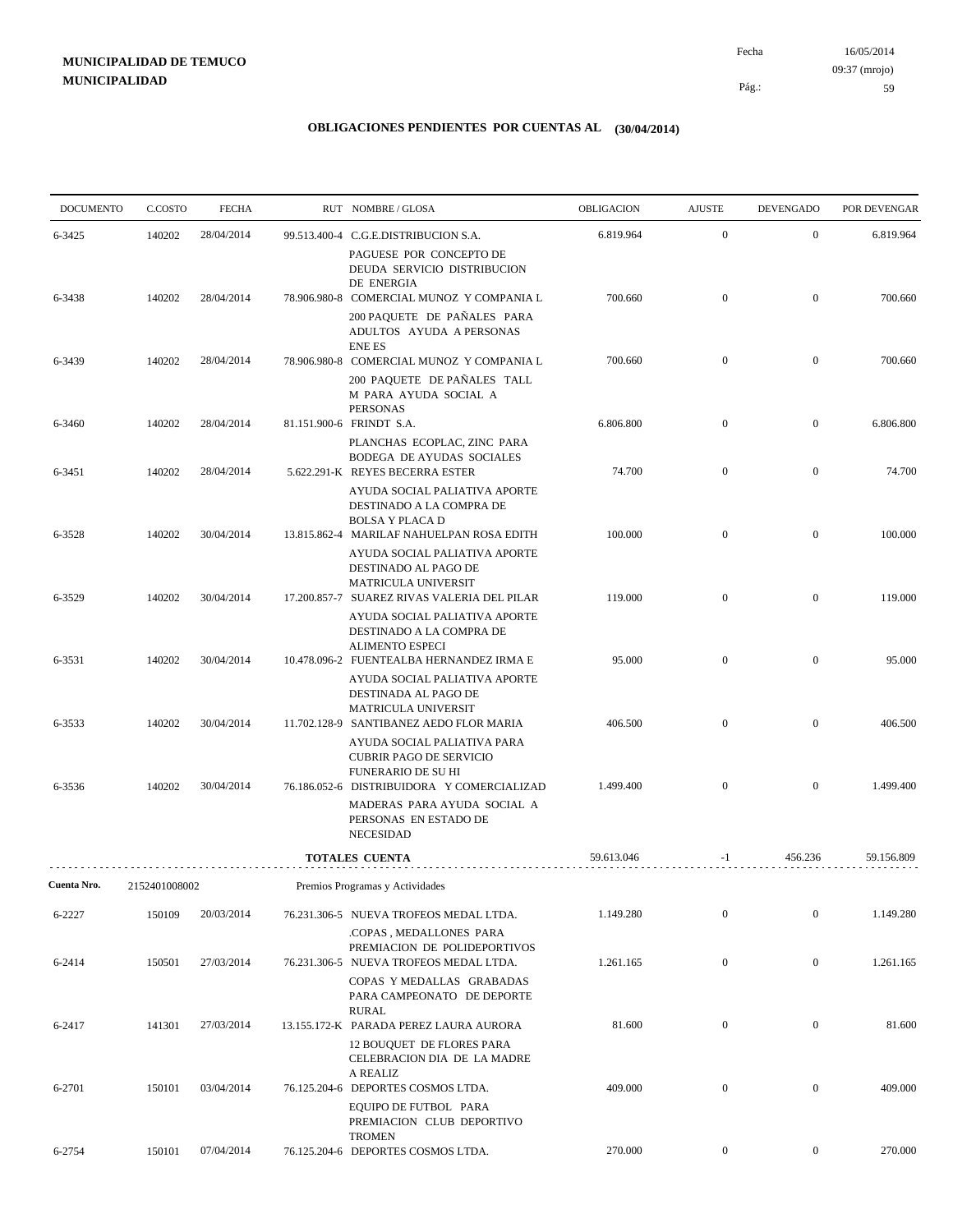| <b>DOCUMENTO</b> | C.COSTO       | <b>FECHA</b> |                                  | RUT NOMBRE/GLOSA                                                                                                                | OBLIGACION | <b>AJUSTE</b>    | DEVENGADO        | POR DEVENGAR |
|------------------|---------------|--------------|----------------------------------|---------------------------------------------------------------------------------------------------------------------------------|------------|------------------|------------------|--------------|
| 6-2770           | 150106        | 07/04/2014   |                                  | IMPLEMENTACION DEPORTIVA<br>PARA PREMIACION DEPORTISTAS<br><b>QUE REPRESE</b><br>76.231.306-5 NUEVA TROFEOS MEDAL LTDA.         | 1.776.196  | $\boldsymbol{0}$ | $\overline{0}$   | 1.776.196    |
|                  |               |              |                                  | COPAS, MEDALLONES Y<br>GALVANOS PARA EL PG ESCUELA<br>PARQUE ESTADIO                                                            |            |                  |                  |              |
| 6-2856           | 150501        | 09/04/2014   |                                  | 76.231.306-5 NUEVA TROFEOS MEDAL LTDA.<br>30 BALONES DE FUTBOL PARA<br>PREMIACION DEPORTE RURAL<br><b>CAMPEONATO</b>            | 360.000    | $\overline{0}$   | $\mathbf{0}$     | 360.000      |
| 6-2923           | 150501        | 10/04/2014   |                                  | 76.231.306-5 NUEVA TROFEOS MEDAL LTDA.<br>COPAS METALICAS CON LOGO Y<br>GRABADO MUNICIPAL, MEDALLAS                             | 624.870    | $\overline{0}$   | $\mathbf{0}$     | 624.870      |
| 6-2984           | 150102        | 11/04/2014   |                                  | PARA PREMI<br>6.673.415-3 ESTAY ALBOLEDA ANTONIO RUBE                                                                           | 588.336    | $\boldsymbol{0}$ | $\overline{0}$   | 588.336      |
|                  |               |              |                                  | MICROCOMPONENTE PARA<br>PREMIACION ACTIVIDAD PG<br><b>GIMNASIA ADULTO</b>                                                       |            |                  |                  |              |
| 6-3133           | 150101        | 16/04/2014   |                                  | 76.231.306-5 NUEVA TROFEOS MEDAL LTDA.<br>GALVANOS, COPA, MEDALLONES Y<br>MEDALLAS PARA PREMIACION<br><b>ENCUENTRO VE</b>       | 138.301    | $\boldsymbol{0}$ | $\mathbf{0}$     | 138.301      |
| 6-3161           | 150501        | 16/04/2014   |                                  | 8.465.064-1 BAEZA URRA JUAN GUILLERMO<br><b>MENTACION DEPORTIVA PARA</b><br>EQUIPOS DE FUTBOL CAPEONATO                         | 1.230.000  | $\overline{0}$   | $\mathbf{0}$     | 1.230.000    |
| 6-3411           | 150101        | 25/04/2014   |                                  | DE APERTURA FUTBO<br>76.231.306-5 NUEVA TROFEOS MEDAL LTDA.<br>COPAS, GALVANOS, TROFEOS,<br>MEDALLONES Y MEDALLAS PARA          | 324.926    | $\boldsymbol{0}$ | $\mathbf{0}$     | 324.926      |
| 6-3487           | 150101        | 29/04/2014   |                                  | PREMIACION A<br>76.231.306-5 NUEVA TROFEOS MEDAL LTDA.<br>MEDALLAS, COPAS, MEDALLONES<br>Y GALVANOS PARA PREMIACION<br>CAMPEONA | 318.792    | $\boldsymbol{0}$ | $\mathbf{0}$     | 318.792      |
|                  |               |              |                                  | <b>TOTALES CUENTA</b>                                                                                                           | 8.532.466  | $\mathbf{0}$     | $\boldsymbol{0}$ | 8.532.466    |
| Cuenta Nro.      | 2152401999009 |              | Trasnf. Programas y Acltividades |                                                                                                                                 |            |                  |                  |              |
| 6-1357           | 141603        | 17/02/2014   |                                  | 89.528.900-0 INDUST Y COMERCIAL BURZIO LTD<br>10 TUBOS PARA POZOS NORIA<br>BENEFICIARIOS DEL PG ASUNTOS<br><b>INDIG</b>         | 165.819    | $\boldsymbol{0}$ | $\mathbf{0}$     | 165.819      |
| 6-2362           | 141601        | 26/03/2014   |                                  | 81.151.900-6 FRINDT S.A.<br>TRATO DIRECTO " ADQUISICION DE<br><b>INSUMOS DE RIEGO Y MATARIALES</b>                              | 3.000.000  | $\mathbf{0}$     | $\boldsymbol{0}$ | 3.000.000    |
| 6-3296           | 141602        | 22/04/2014   |                                  | PARA CIER<br>6.581.199-5 GAETE CHESTA JUAN LUIS<br>SEMILLAS FERTILIZANTE PARA                                                   | 334.357    | $\boldsymbol{0}$ | $\mathbf{0}$     | 334.357      |
| 6-3478           | 141603        | 29/04/2014   |                                  | CAPACITACION EN PARCELAS<br><b>CON USUARI</b><br>89.528.900-0 INDUST Y COMERCIAL BURZIO LTD<br>04 TUBOS PERFORADOS PARA         | 153.272    | $\boldsymbol{0}$ | $\mathbf{0}$     | 153.272      |
|                  |               |              |                                  | USUARIOS DE BAJOS RECURSOS<br>DE LA OF                                                                                          |            |                  |                  |              |
|                  |               |              |                                  | <b>TOTALES CUENTA</b>                                                                                                           | 3.653.448  | 0                | $\overline{0}$   | 3.653.448    |
| Cuenta Nro.      | 2152403099    |              |                                  | A Otras Entidades Públicas <sup>1</sup>                                                                                         |            |                  |                  |              |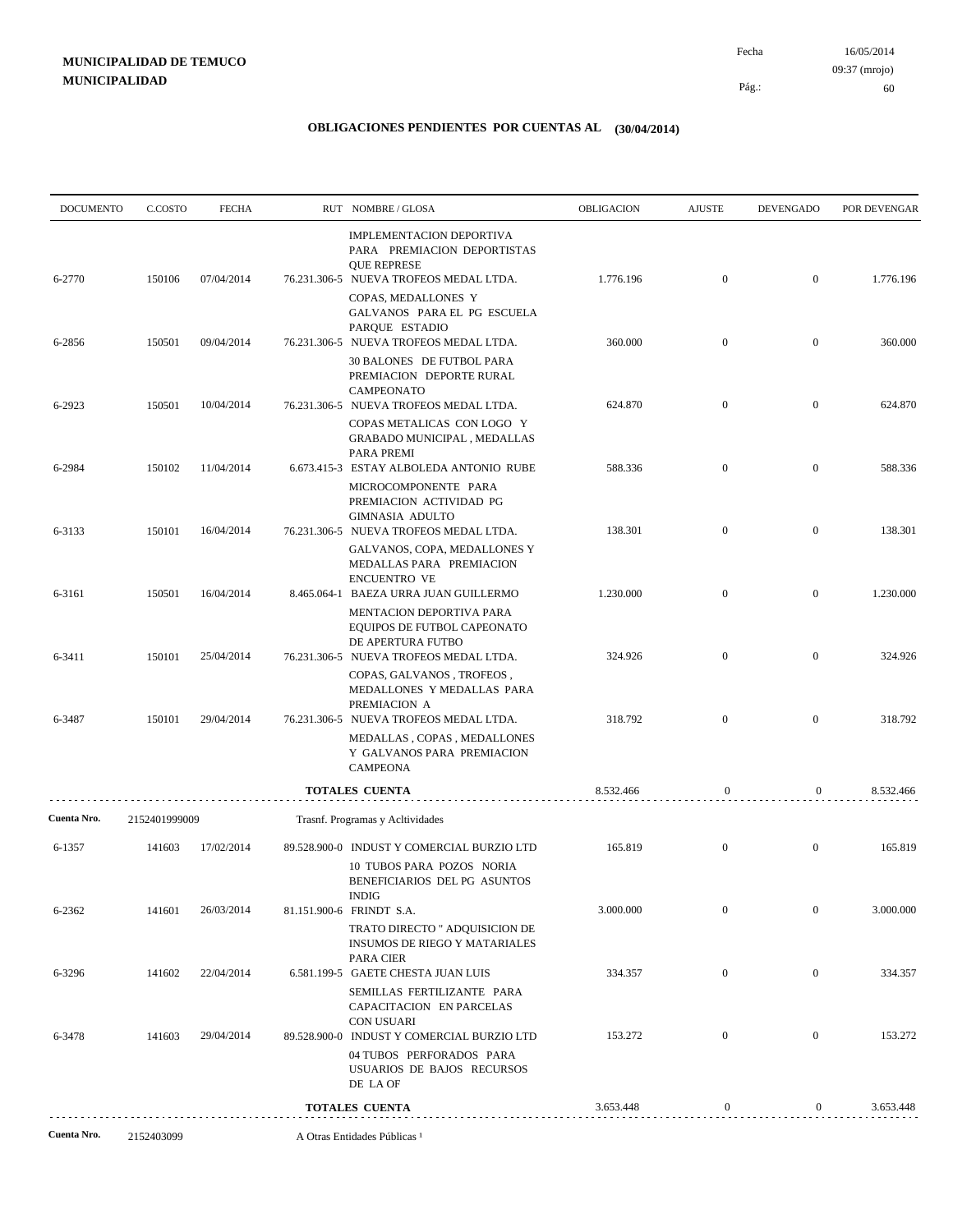| <b>DOCUMENTO</b> | C.COSTO | <b>FECHA</b> |                       | RUT NOMBRE/GLOSA                                                                                       | <b>OBLIGACION</b> | <b>AJUSTE</b>    | <b>DEVENGADO</b> | POR DEVENGAR |
|------------------|---------|--------------|-----------------------|--------------------------------------------------------------------------------------------------------|-------------------|------------------|------------------|--------------|
| 6-3092           | 110204  | 15/04/2014   |                       | 77.806.000-0 COMERCIAL RED OFFICE SUR LIMI                                                             | 14.549.986        | $\overline{0}$   | $\mathbf{0}$     | 14.549.986   |
|                  |         |              |                       | ADQUISICION A TRAVES DE<br>CONVENIO MARCO ALIMENTOS NO<br>PERECIBLES COLABOR                           |                   |                  |                  |              |
| 6-3295           | 141103  | 22/04/2014   |                       | 61.821.000-6 SERVIU REGION DE LA ARAUCANIA<br>TRANSFERENCIA DE FONDOS AL                               | 731.816           | $\boldsymbol{0}$ | $\overline{0}$   | 731.816      |
| 6-3426           | 141103  | 28/04/2014   |                       | SERVIU DE ACUERDO A LO<br>DISPUESTO EN CLAUSUL<br>61.821.000-6 SERVIU REGION DE LA ARAUCANIA           | 1.062.270         | $\boldsymbol{0}$ | $\mathbf{0}$     | 1.062.270    |
|                  |         |              |                       | TRANSFIERASE POR CONVENIO<br>DE COLABORACION DEL<br>PROYECTO COMIT                                     |                   |                  |                  |              |
|                  |         |              |                       | <b>TOTALES CUENTA</b>                                                                                  | 16.344.072        | $\mathbf{0}$     | $\mathbf{0}$     | 16.344.072   |
| Cuenta Nro.      | 2152601 |              | Devoluciones          |                                                                                                        |                   |                  |                  |              |
| $6 - 25$         | 110202  | 02/01/2014   |                       | 10.757.930-3 GARCIA VARGAS RODRIGO ALFONS                                                              | 30.155            | $\overline{0}$   | $\overline{0}$   | 30.155       |
|                  |         |              |                       | DEVOLUCION DE DINERO POR<br>CONCEPTO DE MULTA MAL<br>APLICADA POR JUZGADOS                             |                   |                  |                  |              |
|                  |         |              |                       | <b>TOTALES CUENTA</b>                                                                                  | 30.155            | $\boldsymbol{0}$ | $\overline{0}$   | 30.155       |
| Cuenta Nro.      | 2152903 |              | Vehículos             |                                                                                                        |                   |                  |                  |              |
| 6-3293           | 110501  | 22/04/2014   |                       | 76.856.380-2 FORTALEZA S.A.                                                                            | 392.465.152       | $\overline{0}$   | $\overline{0}$   | 392.465.152  |
|                  |         |              |                       | ADQUISICION VIA CONVENIO<br><b>MARCO 4 CAMIONES</b><br>RECOLECTORES DE RESIDUO                         |                   |                  |                  |              |
|                  |         |              |                       | <b>TOTALES CUENTA</b>                                                                                  | 392.465.152       | $\boldsymbol{0}$ | $\overline{0}$   | 392.465.152  |
| Cuenta Nro.      | 2152904 |              | Mobiliario y Otros    |                                                                                                        |                   |                  |                  |              |
| $6 - 38$         | 110501  | 02/01/2014   |                       | 77.624.270-5 SOCIEDAD MUEBLES SANTA ANA L<br>UN SILLON LAND TELA NEGRO<br>PARA LA SRA SILVIA HORN LEMP | 53.550            | $\overline{0}$   | $\overline{0}$   | 53.550       |
| 6-3244           | 110501  | 21/04/2014   |                       | <b>OFICINA</b><br>77.624.270-5 SOCIEDAD MUEBLES SANTA ANA L                                            | 291.104           | $\boldsymbol{0}$ | $\overline{0}$   | 291.104      |
|                  |         |              |                       | ESTACION DE TRABAJO, SILLAS<br>PARA EL DEPARTAMENTO DE                                                 |                   |                  |                  |              |
| 6-3337           | 110501  | 24/04/2014   | 96.891.420-0 TAZ S.A. | <b>ASEO</b>                                                                                            | 130.593           | $\boldsymbol{0}$ | $\overline{0}$   | 130.593      |
|                  |         |              |                       | 02 SILLAS PARA LA OFICINA DE<br><b>ASESORIA JURIDICA</b>                                               |                   |                  |                  |              |
|                  |         |              |                       |                                                                                                        |                   |                  | $\mathbf{0}$     | 498.729      |
| 6-3490           | 110501  | 29/04/2014   |                       | 76.210.028-2 COMERCIALIZADORA VICTOR GO<br>SILLON EJECUTIVO,<br>DESBROZADORAS, ORILLADORA,             | 498.729           | $\overline{0}$   |                  |              |
| 6-3514           | 110501  | 29/04/2014   |                       | ESTUFA A LEÑA Y OTROS<br>83.947.400-8 GEJMAN Y CIA LTDA                                                | 124.790           | $\boldsymbol{0}$ | $\mathbf{0}$     | 124.790      |
|                  |         |              |                       | MUEBLE COLGANTE PARA<br>ARCHIVAR YMUEBLE PARA<br>IMPRESORA Y OT                                        |                   |                  |                  |              |
| 6-3469           | 110501  | 29/04/2014   |                       | 6.189.318-0 FIGUEROA MELLADO ENILDA TERES<br>MOBILIARIOS PARA LA UNIDAD                                | 219.845           | $\boldsymbol{0}$ | $\mathbf{0}$     | 219.845      |
|                  |         |              |                       | DE INFORME SOCIAL<br>TOTALES CUENTA                                                                    | 1.318.611         | $\boldsymbol{0}$ | $\overline{0}$   | 1.318.611    |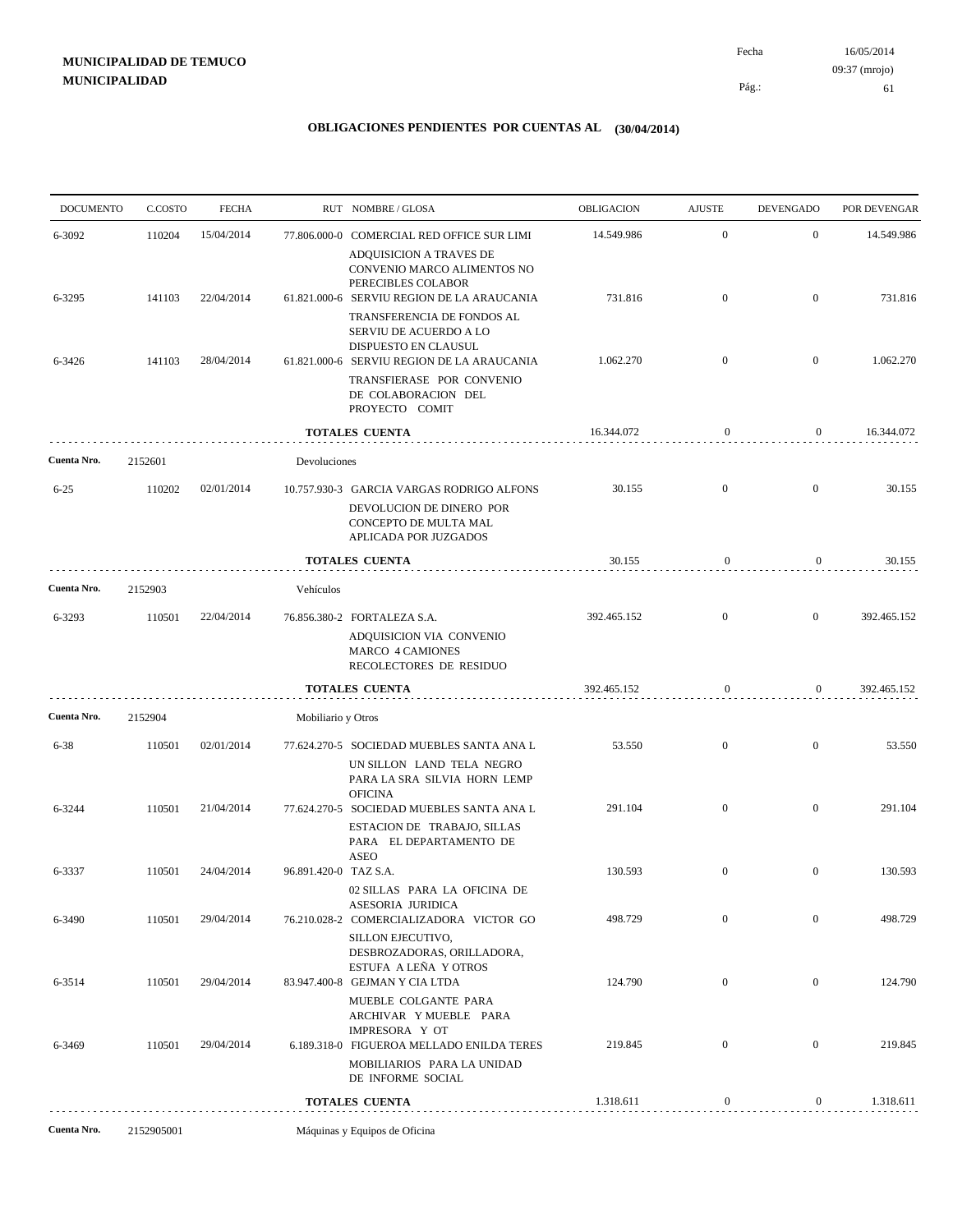| <b>DOCUMENTO</b> | C.COSTO          | <b>FECHA</b> |       | RUT NOMBRE/GLOSA                                                                                                                              | OBLIGACION | <b>AJUSTE</b>    | <b>DEVENGADO</b> | POR DEVENGAR |
|------------------|------------------|--------------|-------|-----------------------------------------------------------------------------------------------------------------------------------------------|------------|------------------|------------------|--------------|
| 6-3336           | 110501           | 24/04/2014   |       | 10.732.730-4 ARAVENA BAEZ OSVALDO ALFRED<br>MAQUINA ESPIRALERA Y<br>ANILLADORA PARA ARCHIVAR                                                  | 364.140    | $\mathbf{0}$     | $\mathbf{0}$     | 364.140      |
| 6-3441           | 110501           | 28/04/2014   |       | DOCUMENTOS EN<br>83.947.400-8 GEJMAN Y CIA LTDA<br>EQUIPO DE AMPLIFICACION PARA                                                               | 3.306.400  | $\mathbf{0}$     | $\mathbf{0}$     | 3.306.400    |
|                  |                  |              |       | EL DPTO DE COMUNICACIONES                                                                                                                     |            |                  |                  |              |
|                  |                  |              |       | <b>TOTALES CUENTA</b>                                                                                                                         | 3.670.540  | $\boldsymbol{0}$ | $\mathbf{0}$     | 3.670.540    |
| Cuenta Nro.      | 2152905999       |              | Otras |                                                                                                                                               |            |                  |                  |              |
| 6-3301           | 110501           | 23/04/2014   |       | 14.074.428-K HETZ CHAVARRIA BENTURA ELOIN                                                                                                     | 642.600    | $\mathbf{0}$     | $\boldsymbol{0}$ | 642.600      |
| 6-3490           | 110501           | 29/04/2014   |       | MOTOSIERRA PARA COMITE DE<br><b>EMERGENCIA DE LA</b><br>MUNICIPALIDAD DE TEMU<br>76.210.028-2 COMERCIALIZADORA VICTOR GO<br>SILLON EJECUTIVO, | 575.484    | $\mathbf{0}$     | $\mathbf{0}$     | 575.484      |
|                  |                  |              |       | DESBROZADORAS, ORILLADORA,<br>ESTUFA A LEÑA Y OTROS                                                                                           |            |                  |                  |              |
|                  |                  |              |       | <b>TOTALES CUENTA</b>                                                                                                                         | 1.218.084  | $\mathbf{0}$     | $\overline{0}$   | 1.218.084    |
| Cuenta Nro.      | 2152906001       |              |       | Equipos Computacionales y Periféricos                                                                                                         |            |                  |                  |              |
| 6-2625           | 110401           | 01/04/2014   |       | 78.371.600-3 BUSINESS INFORMATION PROCESSIN<br>IMPRESORA PARA EL PG                                                                           | 43.222     | $\mathbf{0}$     | $\bf{0}$         | 43.222       |
| 6-3245           | 110401           | 21/04/2014   |       | MICROEMPRENDIMIENTO MUJER<br>13.964.232-5 ROJAS CORTES MAGALY DEL CARM<br>SCANNER EPSON PARA LA                                               | 261.423    | $\mathbf{0}$     | $\overline{0}$   | 261.423      |
| 6-3471           | 110401           | 29/04/2014   |       | DIRECCION DE ASESORIA JURIDA<br>87.019.000-K CRECIC S.A.                                                                                      | 355.747    | $\mathbf{0}$     | $\mathbf{0}$     | 355.747      |
|                  |                  |              |       | SCANNER PARA LA UNIDAD DE<br><b>ADQUISICIONES</b>                                                                                             |            |                  |                  |              |
|                  |                  |              |       | <b>TOTALES CUENTA</b>                                                                                                                         | 660.392    | $\boldsymbol{0}$ | 0                | 660.392      |
| Cuenta Nro.      | 2152907001       |              |       | Programas Computacionales                                                                                                                     |            |                  |                  |              |
| $6 - 37$         | 110401           | 02/01/2014   |       | 76.239.041-8 SOC. DE INGENIEROS ROWIS LTDA.<br>SERVICIO DE PUBLICIDAD MOVIL<br>DEL DPTO. DE DEPORTE SEGUN<br>ID-1658-823-L1                   | 499.800    | $\overline{0}$   | $\overline{0}$   | 499.800      |
|                  |                  |              |       | <b>TOTALES CUENTA</b>                                                                                                                         | 499.800    | $\mathbf{0}$     | $\overline{0}$   | 499.800      |
| Cuenta Nro.      | 2153101002001001 |              |       | Est.Pavimentos Particip. /2012                                                                                                                |            |                  |                  |              |
| 6-65             | 110502           | 02/01/2014   |       | 6.911.113-0 PALACIOS CONTRERAS CARMEN LU<br>ACTUALIZA O/C 1067 08/02/2013                                                                     | 837.399    | $\mathbf{0}$     | $\overline{0}$   | 837.399      |
|                  |                  |              |       | <b>TOTALES CUENTA</b>                                                                                                                         | 837.399    | 0                | 0                | 837.399      |
| Cuenta Nro.      | 2153101002001002 |              |       | Diseño Paviment. Vras. Sectores /2013                                                                                                         |            |                  |                  |              |
| 6-66             | 110502           | 02/01/2014   |       | 12.422.353-9 MAS MARAGANO JORGE ALFREDO                                                                                                       | 9.956.000  | $\boldsymbol{0}$ | $\overline{0}$   | 9.956.000    |
| 6-67             | 110502           | 02/01/2014   |       | ACTUALIZA O/C 5007 24/06/2013<br>12.422.353-9 MAS MARAGANO JORGE ALFREDO                                                                      | 14.752.000 | $\mathbf{0}$     | $\overline{0}$   | 14.752.000   |
| $6 - 68$         | 110502           | 02/01/2014   |       | DISEÑO DE PAVIMENTO DE CALLES<br>ACTUALIZA O/C 5010<br>12.422.353-9 MAS MARAGANO JORGE ALFREDO                                                | 11.212.000 | $\mathbf{0}$     | $\overline{0}$   | 11.212.000   |
|                  |                  |              |       | DISEÑO DE PAVIMENTO DE CALLES<br>ACTUALIZA O/C 5008 24/06/2013                                                                                |            |                  |                  |              |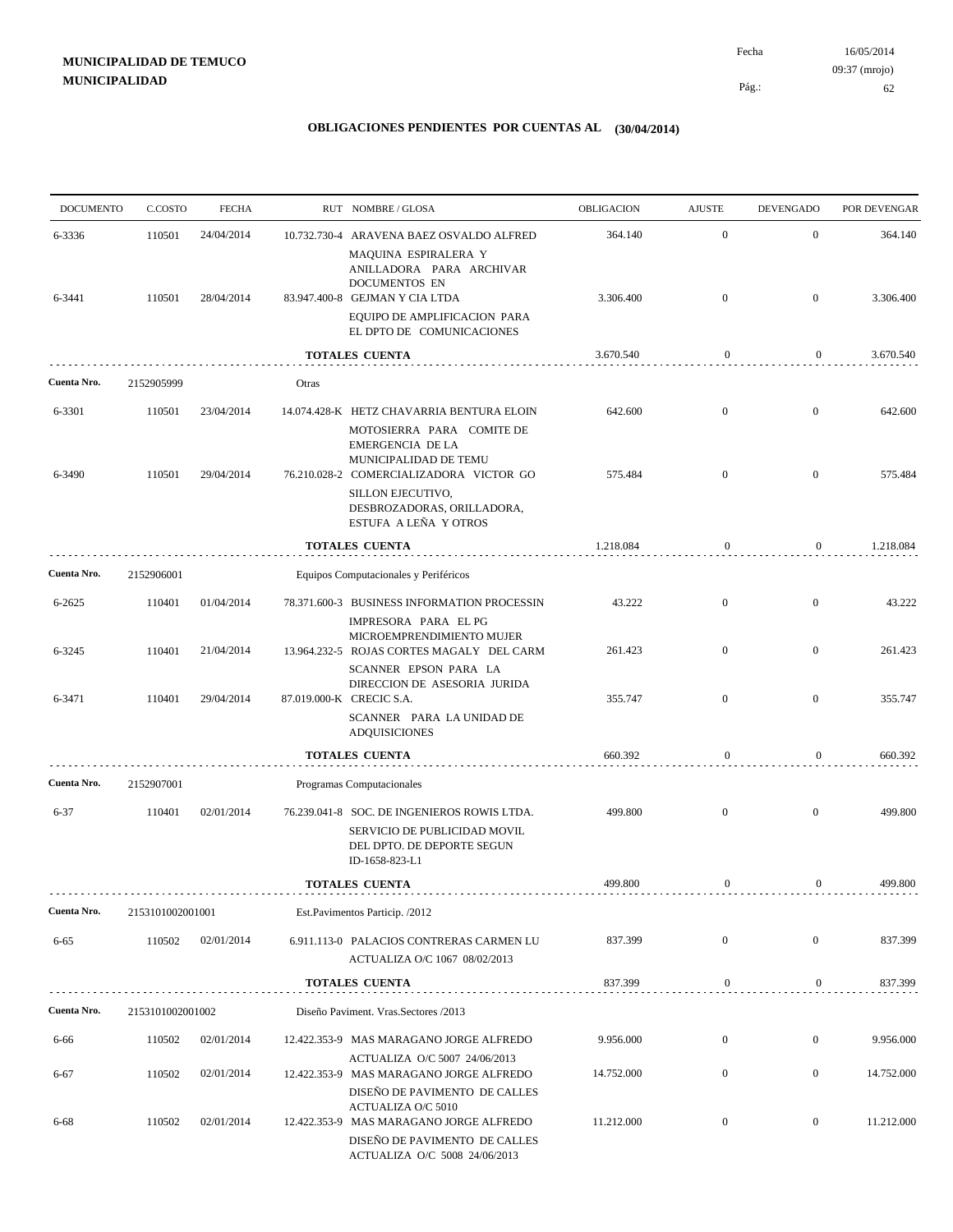| <b>DOCUMENTO</b> | C.COSTO          | <b>FECHA</b> |                                            | RUT NOMBRE/GLOSA                                                                                                      | OBLIGACION | <b>AJUSTE</b>    | <b>DEVENGADO</b> | POR DEVENGAR |
|------------------|------------------|--------------|--------------------------------------------|-----------------------------------------------------------------------------------------------------------------------|------------|------------------|------------------|--------------|
| $6 - 69$         | 110502           | 02/01/2014   |                                            | 12.422.353-9 MAS MARAGANO JORGE ALFREDO<br>DISEÑO DE PAVIMENTO DE CALLES<br>ACTUALIZA O/C 5011                        | 10.420.000 | $\mathbf{0}$     | $\mathbf{0}$     | 10.420.000   |
|                  |                  |              |                                            | <b>TOTALES CUENTA</b>                                                                                                 | 46.340.000 | $\boldsymbol{0}$ | $\boldsymbol{0}$ | 46.340.000   |
| Cuenta Nro.      | 2153101002001005 |              |                                            | Est. Análiss Inmuebles Municip. /2013                                                                                 |            |                  |                  |              |
| $6 - 71$         | 110502           | 02/01/2014   |                                            | 85.136.400-5 CDI CONSULTORES DE INGENIERIA L                                                                          | 28.800.000 | $\mathbf{0}$     | 5.760.000        | 23.040.000   |
|                  |                  |              |                                            | ESTUDIOS RECINTOS MUNICIPALES<br>ACTUALIZA O/C 8742 29/11/13                                                          |            |                  |                  |              |
|                  |                  |              |                                            | <b>TOTALES CUENTA</b>                                                                                                 | 28.800.000 | $\boldsymbol{0}$ | 5.760.000        | 23.040.000   |
| Cuenta Nro.      | 2153101002002    |              |                                            | Est. Diagnósitco Plan Regulador                                                                                       |            |                  |                  |              |
| 6-3048           | 110502           | 15/04/2014   |                                            | 71.500.500-K UNIVERSIDAD MAYOR<br>ADJUDIQUESE OFERTA PROP.<br>PUBLICA 165-2013 " ESTUDIO<br><b>ACTUALIZACION DIAG</b> | 97.700.000 | $\mathbf{0}$     | $\mathbf{0}$     | 97.700.000   |
|                  |                  |              |                                            | <b>TOTALES CUENTA</b>                                                                                                 | 97.700.000 | $\boldsymbol{0}$ | $\boldsymbol{0}$ | 97.700.000   |
| Cuenta Nro.      | 2153102002032002 |              | PMB-Asist.Téc.Plan Cierre Vertedero Boyeco |                                                                                                                       |            |                  |                  |              |
| 6-3062           | 110502           | 15/04/2014   |                                            | 14.073.774-7 HUINCA BAEZA MIGUEL ANDRES<br>TRATO DIRECTO PARA<br>CONTRATACION ASISTENCIA<br>TECNICA PARA INSP         | 19.200.000 | $\mathbf{0}$     | $\mathbf{0}$     | 19.200.000   |
|                  |                  |              |                                            | <b>TOTALES CUENTA</b>                                                                                                 | 19.200.000 | 0                | 0                | 19.200.000   |
| Cuenta Nro.      | 2153102004001001 |              |                                            | PMB-Abasto A.Pot.Com.Juan Paillao/2011                                                                                |            |                  |                  |              |
| $6 - 72$         | 110502           | 02/01/2014   |                                            | 76.069.714-1 SOCIEDAD CONSTRUCTORA IGNAMO<br>ABASTOS DE AGUA ACTUALIZA<br>O/C 907 04/02/2013                          | 20.047.000 | $\mathbf{0}$     | $\mathbf{0}$     | 20.047.000   |
|                  |                  |              |                                            | <b>TOTALES CUENTA</b>                                                                                                 | 20.047.000 | $\boldsymbol{0}$ | $\boldsymbol{0}$ | 20.047.000   |
| Cuenta Nro.      | 2153102004001002 |              |                                            | PMB-Abasto A.Pot.Com.Coilla Nahuelñir/2011                                                                            |            |                  |                  |              |
| $6 - 72$         | 110502           | 02/01/2014   |                                            | 76.069.714-1 SOCIEDAD CONSTRUCTORA IGNAMO<br>ABASTOS DE AGUA ACTUALIZA<br>O/C 907 04/02/2013                          | 32.539.000 | $\mathbf{0}$     | $\mathbf{0}$     | 32.539.000   |
|                  |                  |              |                                            | <b>TOTALES CUENTA</b>                                                                                                 | 32.539.000 | $\boldsymbol{0}$ | $\boldsymbol{0}$ | 32.539.000   |
| Cuenta Nro.      | 2153102004001003 |              |                                            | PMB-Abasto A.Pot.Com.Juan Llanquileo/2011                                                                             |            |                  |                  |              |
| $6 - 72$         | 110502           | 02/01/2014   |                                            | 76.069.714-1 SOCIEDAD CONSTRUCTORA IGNAMO<br>ABASTOS DE AGUA ACTUALIZA<br>O/C 907 04/02/2013                          | 3.415.000  | $\mathbf{0}$     | $\mathbf{0}$     | 3.415.000    |
|                  |                  |              | <b>TOTALES CUENTA</b>                      |                                                                                                                       | 3.415.000  | $\boldsymbol{0}$ | $\boldsymbol{0}$ | 3.415.000    |
| Cuenta Nro.      | 2153102004001005 |              |                                            | PMB-Abasto A.Pot.Com.Juan Tripailao/2011                                                                              |            |                  |                  |              |
| $6 - 73$         | 110502           | 02/01/2014   |                                            | 80.012.700-9 AGUAS INDUSTRIALES<br>ABASTOS DE AGUA ACTUALIZA<br>O/C 1026 07/02/2013                                   | 35.378.790 | $\mathbf{0}$     | $\overline{0}$   | 35.378.790   |
|                  |                  |              |                                            | <b>TOTALES CUENTA</b>                                                                                                 | 35.378.790 | 0                | $\boldsymbol{0}$ | 35.378.790   |
| Cuenta Nro.      | 2153102004001006 |              |                                            | PMB-Exten.Red Agua Pota.Sec.Botrolhue/2013                                                                            |            |                  |                  |              |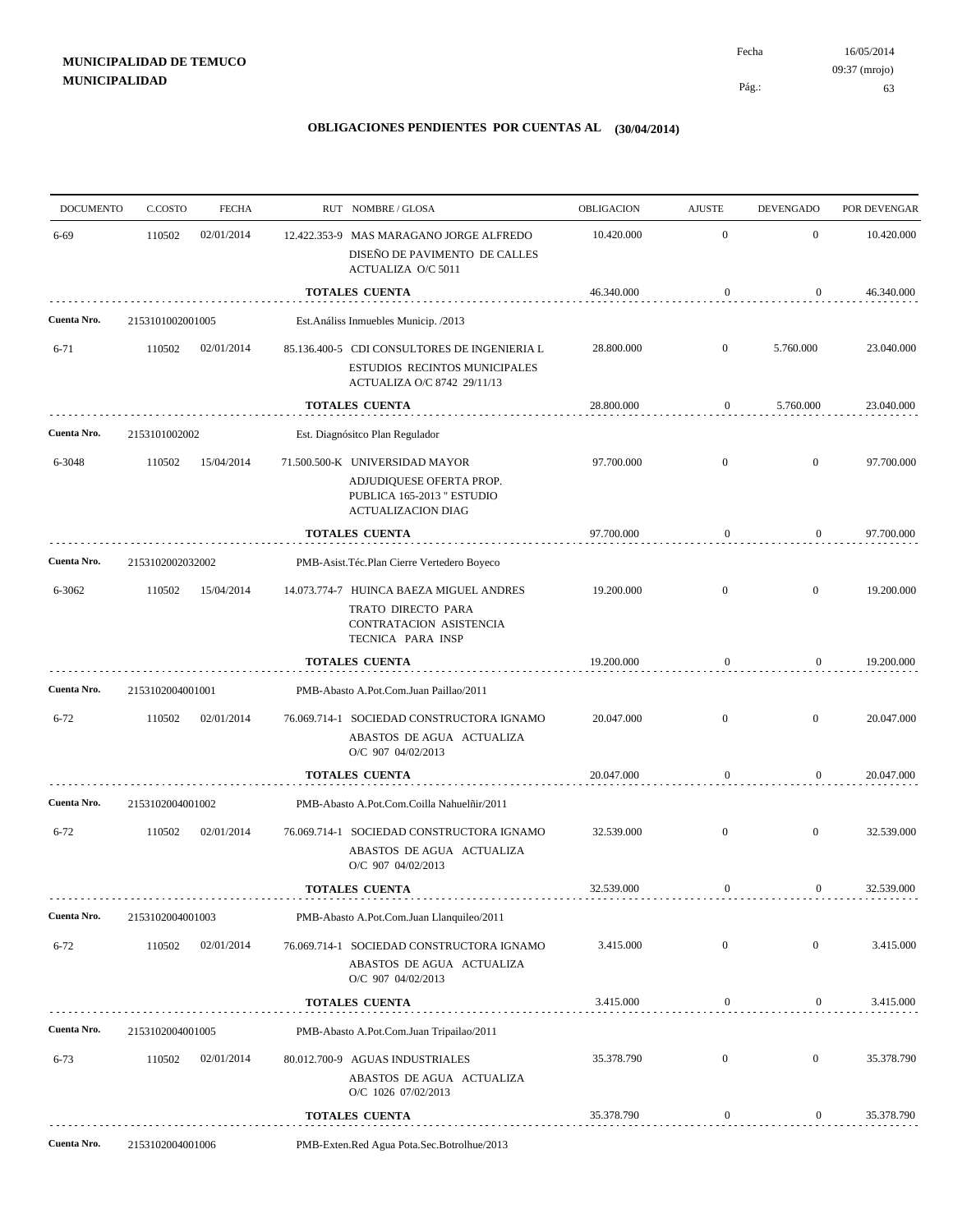| $\mathbf{0}$<br>02/01/2014<br>83.262.241<br>25.630.509<br>6-191<br>110502<br>5.145.268-2 DEL CANTO RAMIREZ GUSTAVO RA<br>ACTUALIZAR O/C 9482 18/12/2013<br>TOTALES CUENTA<br>83.262.241<br>0<br>25.630.509<br>Cuenta Nro.<br>PMU-Mejor. Plaza Villa Alegre/2012<br>2153102004001010<br>$\mathbf{0}$<br>$\mathbf{0}$<br>$6 - 75$<br>110502<br>02/01/2014<br>76.134.886-8 INGENIERIA Y CONSTRUCCIONES SO<br>21.067.596<br>PLAZAS SEGURA VILLA ALEGRE<br>ACTUALIZA O/C 2920 16/04/2013<br>21.067.596<br>TOTALES CUENTA<br>$\boldsymbol{0}$<br>$\boldsymbol{0}$<br>Cuenta Nro.<br>2153102004001011<br>PMU-Plaza Activa P. Valdivia y C. Cautín/2013<br>$\overline{0}$<br>$\mathbf{0}$<br>02/01/2014<br>11.698.000<br>6-177<br>110502<br>76.679.410-6 DISTRIBUIDORA PLAZACTIVA LTDA<br>PROV E INST MAQUINA DE<br>EJERCICIO ACTUALIZA O/C 7954<br><b>TOTALES CUENTA</b><br>11.698.000<br>$\boldsymbol{0}$<br>0<br>Cuenta Nro.<br>PMU-Plaza Activa Sector El Carmen y Poniente/2013<br>2153102004001012<br>$6 - 192$<br>110502<br>02/01/2014<br>76.679.410-6 DISTRIBUIDORA PLAZACTIVA LTDA<br>29.242.920<br>$\overline{0}$<br>$\mathbf{0}$<br>ACTUALIZA O/C 6916 28/08/2013<br><b>TOTALES CUENTA</b><br>$\boldsymbol{0}$<br>$\overline{0}$<br>29.242.920<br>Cuenta Nro.<br>2153102004001013<br>PMU-Instalac. Máq. Ejerc. P.Nvo. y Centro/2013<br>$\mathbf{0}$<br>$\boldsymbol{0}$<br>6-194<br>110502<br>02/01/2014<br>76.679.410-6 DISTRIBUIDORA PLAZACTIVA LTDA<br>38.015.796<br>ACTUALIZA O/C 9626 24/12/2013<br>38.015.796<br>$\boldsymbol{0}$<br><b>TOTALES CUENTA</b><br>$\mathbf{0}$<br>Cuenta Nro.<br>MUN-Máquinas Ejerc.La Portada y Trianón/2013<br>2153102004001014<br>848.584<br>$\mathbf{0}$<br>$\mathbf{0}$<br>110502<br>02/01/2014<br>76.679.410-6 DISTRIBUIDORA PLAZACTIVA LTDA<br>6-189<br>ACTUALIZA O/C 9463 18/12/2013<br>848.584<br>TOTALES CUENTA<br>$\mathbf{0}$<br>0<br>Cuenta Nro.<br>2153102004001015<br>PMU-Máquinas Ejerc.La Portada y Trianón/2013<br>110502<br>02/01/2014<br>5.000.000<br>$\mathbf{0}$<br>$\bf{0}$<br>6-189<br>76.679.410-6 DISTRIBUIDORA PLAZACTIVA LTDA<br>ACTUALIZA O/C 9463 18/12/2013<br>$\overline{0}$<br><b>TOTALES CUENTA</b><br>5.000.000<br>$\mathbf{0}$<br>Cuenta Nro.<br>MUN-Inst.Tachas y Balizas Led/2012<br>2153102004001018<br>27.034.972<br>$\mathbf{0}$<br>$\mathbf{0}$<br>110502<br>02/01/2014<br>76.152.353-8 BELARMINO JARA SPA<br>$6 - 76$<br>PROV. E INST. TACHAS LED<br>SOLARES ACTUALIZA O/C 1045<br>07/02/13<br>27.034.972<br>$\boldsymbol{0}$<br>$\overline{0}$<br><b>TOTALES CUENTA</b><br>Cuenta Nro.<br>MUN-Const.Centro Comunit. Pueblo Nuevo/2013<br>2153102004001019<br>23.269.784<br>$\mathbf{0}$<br>$\mathbf{0}$<br>$6 - 77$<br>110502<br>02/01/2014<br>76.037.548-9 EMPRESA CONSTRUCTORA JOFREC<br>ACTUALIZA O/C 2915 16/04/2013<br>CONST CENTRO COMUNITARIOS<br><b>TOTALES CUENTA</b> | <b>DOCUMENTO</b> | C.COSTO | <b>FECHA</b> | RUT NOMBRE/GLOSA | OBLIGACION | <b>AJUSTE</b>    | <b>DEVENGADO</b> | POR DEVENGAR |
|-----------------------------------------------------------------------------------------------------------------------------------------------------------------------------------------------------------------------------------------------------------------------------------------------------------------------------------------------------------------------------------------------------------------------------------------------------------------------------------------------------------------------------------------------------------------------------------------------------------------------------------------------------------------------------------------------------------------------------------------------------------------------------------------------------------------------------------------------------------------------------------------------------------------------------------------------------------------------------------------------------------------------------------------------------------------------------------------------------------------------------------------------------------------------------------------------------------------------------------------------------------------------------------------------------------------------------------------------------------------------------------------------------------------------------------------------------------------------------------------------------------------------------------------------------------------------------------------------------------------------------------------------------------------------------------------------------------------------------------------------------------------------------------------------------------------------------------------------------------------------------------------------------------------------------------------------------------------------------------------------------------------------------------------------------------------------------------------------------------------------------------------------------------------------------------------------------------------------------------------------------------------------------------------------------------------------------------------------------------------------------------------------------------------------------------------------------------------------------------------------------------------------------------------------------------------------------------------------------------------------------------------------------------------------------------------------------------------------------------------------------------------------------------------------------------------------------------------------------------------|------------------|---------|--------------|------------------|------------|------------------|------------------|--------------|
|                                                                                                                                                                                                                                                                                                                                                                                                                                                                                                                                                                                                                                                                                                                                                                                                                                                                                                                                                                                                                                                                                                                                                                                                                                                                                                                                                                                                                                                                                                                                                                                                                                                                                                                                                                                                                                                                                                                                                                                                                                                                                                                                                                                                                                                                                                                                                                                                                                                                                                                                                                                                                                                                                                                                                                                                                                                                 |                  |         |              |                  |            |                  |                  | 57.631.732   |
|                                                                                                                                                                                                                                                                                                                                                                                                                                                                                                                                                                                                                                                                                                                                                                                                                                                                                                                                                                                                                                                                                                                                                                                                                                                                                                                                                                                                                                                                                                                                                                                                                                                                                                                                                                                                                                                                                                                                                                                                                                                                                                                                                                                                                                                                                                                                                                                                                                                                                                                                                                                                                                                                                                                                                                                                                                                                 |                  |         |              |                  |            |                  |                  | 57.631.732   |
|                                                                                                                                                                                                                                                                                                                                                                                                                                                                                                                                                                                                                                                                                                                                                                                                                                                                                                                                                                                                                                                                                                                                                                                                                                                                                                                                                                                                                                                                                                                                                                                                                                                                                                                                                                                                                                                                                                                                                                                                                                                                                                                                                                                                                                                                                                                                                                                                                                                                                                                                                                                                                                                                                                                                                                                                                                                                 |                  |         |              |                  |            |                  |                  |              |
|                                                                                                                                                                                                                                                                                                                                                                                                                                                                                                                                                                                                                                                                                                                                                                                                                                                                                                                                                                                                                                                                                                                                                                                                                                                                                                                                                                                                                                                                                                                                                                                                                                                                                                                                                                                                                                                                                                                                                                                                                                                                                                                                                                                                                                                                                                                                                                                                                                                                                                                                                                                                                                                                                                                                                                                                                                                                 |                  |         |              |                  |            |                  |                  | 21.067.596   |
|                                                                                                                                                                                                                                                                                                                                                                                                                                                                                                                                                                                                                                                                                                                                                                                                                                                                                                                                                                                                                                                                                                                                                                                                                                                                                                                                                                                                                                                                                                                                                                                                                                                                                                                                                                                                                                                                                                                                                                                                                                                                                                                                                                                                                                                                                                                                                                                                                                                                                                                                                                                                                                                                                                                                                                                                                                                                 |                  |         |              |                  |            |                  |                  | 21.067.596   |
|                                                                                                                                                                                                                                                                                                                                                                                                                                                                                                                                                                                                                                                                                                                                                                                                                                                                                                                                                                                                                                                                                                                                                                                                                                                                                                                                                                                                                                                                                                                                                                                                                                                                                                                                                                                                                                                                                                                                                                                                                                                                                                                                                                                                                                                                                                                                                                                                                                                                                                                                                                                                                                                                                                                                                                                                                                                                 |                  |         |              |                  |            |                  |                  |              |
|                                                                                                                                                                                                                                                                                                                                                                                                                                                                                                                                                                                                                                                                                                                                                                                                                                                                                                                                                                                                                                                                                                                                                                                                                                                                                                                                                                                                                                                                                                                                                                                                                                                                                                                                                                                                                                                                                                                                                                                                                                                                                                                                                                                                                                                                                                                                                                                                                                                                                                                                                                                                                                                                                                                                                                                                                                                                 |                  |         |              |                  |            |                  |                  | 11.698.000   |
|                                                                                                                                                                                                                                                                                                                                                                                                                                                                                                                                                                                                                                                                                                                                                                                                                                                                                                                                                                                                                                                                                                                                                                                                                                                                                                                                                                                                                                                                                                                                                                                                                                                                                                                                                                                                                                                                                                                                                                                                                                                                                                                                                                                                                                                                                                                                                                                                                                                                                                                                                                                                                                                                                                                                                                                                                                                                 |                  |         |              |                  |            |                  |                  | 11.698.000   |
|                                                                                                                                                                                                                                                                                                                                                                                                                                                                                                                                                                                                                                                                                                                                                                                                                                                                                                                                                                                                                                                                                                                                                                                                                                                                                                                                                                                                                                                                                                                                                                                                                                                                                                                                                                                                                                                                                                                                                                                                                                                                                                                                                                                                                                                                                                                                                                                                                                                                                                                                                                                                                                                                                                                                                                                                                                                                 |                  |         |              |                  |            |                  |                  |              |
|                                                                                                                                                                                                                                                                                                                                                                                                                                                                                                                                                                                                                                                                                                                                                                                                                                                                                                                                                                                                                                                                                                                                                                                                                                                                                                                                                                                                                                                                                                                                                                                                                                                                                                                                                                                                                                                                                                                                                                                                                                                                                                                                                                                                                                                                                                                                                                                                                                                                                                                                                                                                                                                                                                                                                                                                                                                                 |                  |         |              |                  |            |                  |                  | 29.242.920   |
|                                                                                                                                                                                                                                                                                                                                                                                                                                                                                                                                                                                                                                                                                                                                                                                                                                                                                                                                                                                                                                                                                                                                                                                                                                                                                                                                                                                                                                                                                                                                                                                                                                                                                                                                                                                                                                                                                                                                                                                                                                                                                                                                                                                                                                                                                                                                                                                                                                                                                                                                                                                                                                                                                                                                                                                                                                                                 |                  |         |              |                  |            |                  |                  | 29.242.920   |
|                                                                                                                                                                                                                                                                                                                                                                                                                                                                                                                                                                                                                                                                                                                                                                                                                                                                                                                                                                                                                                                                                                                                                                                                                                                                                                                                                                                                                                                                                                                                                                                                                                                                                                                                                                                                                                                                                                                                                                                                                                                                                                                                                                                                                                                                                                                                                                                                                                                                                                                                                                                                                                                                                                                                                                                                                                                                 |                  |         |              |                  |            |                  |                  |              |
|                                                                                                                                                                                                                                                                                                                                                                                                                                                                                                                                                                                                                                                                                                                                                                                                                                                                                                                                                                                                                                                                                                                                                                                                                                                                                                                                                                                                                                                                                                                                                                                                                                                                                                                                                                                                                                                                                                                                                                                                                                                                                                                                                                                                                                                                                                                                                                                                                                                                                                                                                                                                                                                                                                                                                                                                                                                                 |                  |         |              |                  |            |                  |                  | 38.015.796   |
|                                                                                                                                                                                                                                                                                                                                                                                                                                                                                                                                                                                                                                                                                                                                                                                                                                                                                                                                                                                                                                                                                                                                                                                                                                                                                                                                                                                                                                                                                                                                                                                                                                                                                                                                                                                                                                                                                                                                                                                                                                                                                                                                                                                                                                                                                                                                                                                                                                                                                                                                                                                                                                                                                                                                                                                                                                                                 |                  |         |              |                  |            |                  |                  | 38.015.796   |
|                                                                                                                                                                                                                                                                                                                                                                                                                                                                                                                                                                                                                                                                                                                                                                                                                                                                                                                                                                                                                                                                                                                                                                                                                                                                                                                                                                                                                                                                                                                                                                                                                                                                                                                                                                                                                                                                                                                                                                                                                                                                                                                                                                                                                                                                                                                                                                                                                                                                                                                                                                                                                                                                                                                                                                                                                                                                 |                  |         |              |                  |            |                  |                  |              |
|                                                                                                                                                                                                                                                                                                                                                                                                                                                                                                                                                                                                                                                                                                                                                                                                                                                                                                                                                                                                                                                                                                                                                                                                                                                                                                                                                                                                                                                                                                                                                                                                                                                                                                                                                                                                                                                                                                                                                                                                                                                                                                                                                                                                                                                                                                                                                                                                                                                                                                                                                                                                                                                                                                                                                                                                                                                                 |                  |         |              |                  |            |                  |                  | 848.584      |
|                                                                                                                                                                                                                                                                                                                                                                                                                                                                                                                                                                                                                                                                                                                                                                                                                                                                                                                                                                                                                                                                                                                                                                                                                                                                                                                                                                                                                                                                                                                                                                                                                                                                                                                                                                                                                                                                                                                                                                                                                                                                                                                                                                                                                                                                                                                                                                                                                                                                                                                                                                                                                                                                                                                                                                                                                                                                 |                  |         |              |                  |            |                  |                  | 848.584      |
|                                                                                                                                                                                                                                                                                                                                                                                                                                                                                                                                                                                                                                                                                                                                                                                                                                                                                                                                                                                                                                                                                                                                                                                                                                                                                                                                                                                                                                                                                                                                                                                                                                                                                                                                                                                                                                                                                                                                                                                                                                                                                                                                                                                                                                                                                                                                                                                                                                                                                                                                                                                                                                                                                                                                                                                                                                                                 |                  |         |              |                  |            |                  |                  |              |
|                                                                                                                                                                                                                                                                                                                                                                                                                                                                                                                                                                                                                                                                                                                                                                                                                                                                                                                                                                                                                                                                                                                                                                                                                                                                                                                                                                                                                                                                                                                                                                                                                                                                                                                                                                                                                                                                                                                                                                                                                                                                                                                                                                                                                                                                                                                                                                                                                                                                                                                                                                                                                                                                                                                                                                                                                                                                 |                  |         |              |                  |            |                  |                  | 5.000.000    |
|                                                                                                                                                                                                                                                                                                                                                                                                                                                                                                                                                                                                                                                                                                                                                                                                                                                                                                                                                                                                                                                                                                                                                                                                                                                                                                                                                                                                                                                                                                                                                                                                                                                                                                                                                                                                                                                                                                                                                                                                                                                                                                                                                                                                                                                                                                                                                                                                                                                                                                                                                                                                                                                                                                                                                                                                                                                                 |                  |         |              |                  |            |                  |                  | 5.000.000    |
|                                                                                                                                                                                                                                                                                                                                                                                                                                                                                                                                                                                                                                                                                                                                                                                                                                                                                                                                                                                                                                                                                                                                                                                                                                                                                                                                                                                                                                                                                                                                                                                                                                                                                                                                                                                                                                                                                                                                                                                                                                                                                                                                                                                                                                                                                                                                                                                                                                                                                                                                                                                                                                                                                                                                                                                                                                                                 |                  |         |              |                  |            |                  |                  |              |
|                                                                                                                                                                                                                                                                                                                                                                                                                                                                                                                                                                                                                                                                                                                                                                                                                                                                                                                                                                                                                                                                                                                                                                                                                                                                                                                                                                                                                                                                                                                                                                                                                                                                                                                                                                                                                                                                                                                                                                                                                                                                                                                                                                                                                                                                                                                                                                                                                                                                                                                                                                                                                                                                                                                                                                                                                                                                 |                  |         |              |                  |            |                  |                  | 27.034.972   |
|                                                                                                                                                                                                                                                                                                                                                                                                                                                                                                                                                                                                                                                                                                                                                                                                                                                                                                                                                                                                                                                                                                                                                                                                                                                                                                                                                                                                                                                                                                                                                                                                                                                                                                                                                                                                                                                                                                                                                                                                                                                                                                                                                                                                                                                                                                                                                                                                                                                                                                                                                                                                                                                                                                                                                                                                                                                                 |                  |         |              |                  |            |                  |                  | 27.034.972   |
|                                                                                                                                                                                                                                                                                                                                                                                                                                                                                                                                                                                                                                                                                                                                                                                                                                                                                                                                                                                                                                                                                                                                                                                                                                                                                                                                                                                                                                                                                                                                                                                                                                                                                                                                                                                                                                                                                                                                                                                                                                                                                                                                                                                                                                                                                                                                                                                                                                                                                                                                                                                                                                                                                                                                                                                                                                                                 |                  |         |              |                  |            |                  |                  |              |
|                                                                                                                                                                                                                                                                                                                                                                                                                                                                                                                                                                                                                                                                                                                                                                                                                                                                                                                                                                                                                                                                                                                                                                                                                                                                                                                                                                                                                                                                                                                                                                                                                                                                                                                                                                                                                                                                                                                                                                                                                                                                                                                                                                                                                                                                                                                                                                                                                                                                                                                                                                                                                                                                                                                                                                                                                                                                 |                  |         |              |                  |            |                  |                  | 23.269.784   |
|                                                                                                                                                                                                                                                                                                                                                                                                                                                                                                                                                                                                                                                                                                                                                                                                                                                                                                                                                                                                                                                                                                                                                                                                                                                                                                                                                                                                                                                                                                                                                                                                                                                                                                                                                                                                                                                                                                                                                                                                                                                                                                                                                                                                                                                                                                                                                                                                                                                                                                                                                                                                                                                                                                                                                                                                                                                                 |                  |         |              |                  | 23.269.784 | $\boldsymbol{0}$ | $\mathbf{0}$     | 23.269.784   |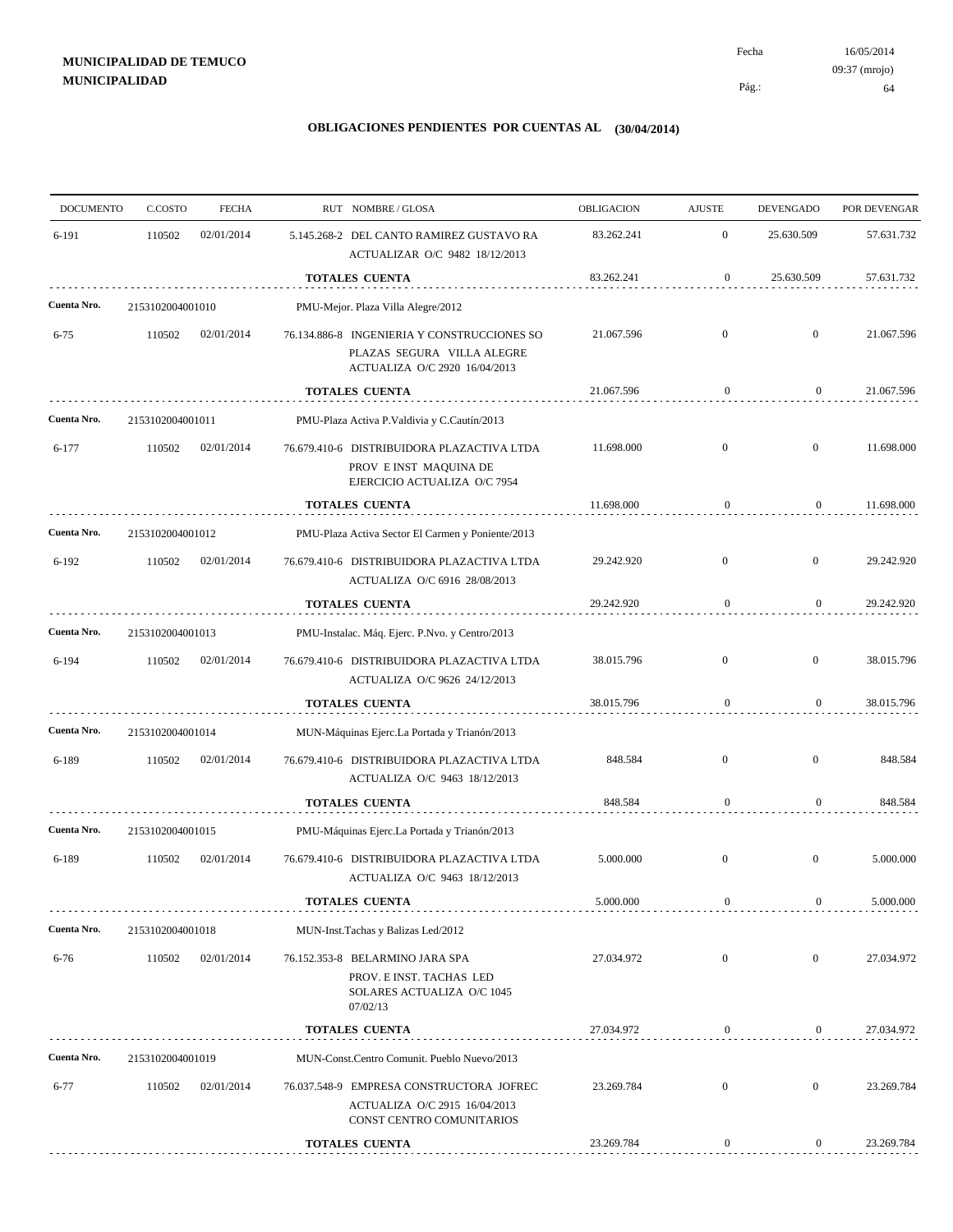# **MUNICIPALIDAD DE TEMUCO MUNICIPALIDAD**

16/05/2014 65 Pág.: Fecha 09:37 (mrojo)

| <b>DOCUMENTO</b> | C.COSTO          | <b>FECHA</b> |                                        | RUT NOMBRE/GLOSA                                                                                                      | <b>OBLIGACION</b> | <b>AJUSTE</b>    | <b>DEVENGADO</b> | POR DEVENGAR |
|------------------|------------------|--------------|----------------------------------------|-----------------------------------------------------------------------------------------------------------------------|-------------------|------------------|------------------|--------------|
| Cuenta Nro.      | 2153102004001021 |              |                                        | MUN-Const. Pagodas Feria Las Pulgas/2013                                                                              |                   |                  |                  |              |
| $6 - 173$        | 110502           | 02/01/2014   |                                        | 76.031.126-K BRIGITTE BEROIZA ACUÑA BEROIZ<br>ACTUALIZA O/C 3466 29/04/2013                                           | 17.425.952        | $\mathbf{0}$     | $\boldsymbol{0}$ | 17.425.952   |
|                  |                  |              |                                        | <b>TOTALES CUENTA</b>                                                                                                 | 17.425.952        | $\boldsymbol{0}$ | $\overline{0}$   | 17.425.952   |
| Cuenta Nro.      | 2153102004001024 |              |                                        | MUN-Mejoramiento Edificio Consistorial/2013                                                                           |                   |                  |                  |              |
| $6 - 180$        | 110502           | 02/01/2014   |                                        | 78.354.260-9 ASESORIA Y CONSTRUC.CLAUDIO G<br>MEJORAMIENTO EDIFICIO<br>CONSISTORIAL ACTUALIZA O/C                     | 36.107.049        | $\mathbf{0}$     | $\mathbf{0}$     | 36.107.049   |
| 6-181            | 110502           | 02/01/2014   | 78.354.260-9                           | 3936 13/05/13<br>ASESORIA Y CONSTRUC.CLAUDIO G<br>AUMENTO DE OBRA AUMENTO<br>DE OBRA ACTUALIZA O/C 8337<br>07/11/2013 | 4.809.476         | $\overline{0}$   | $\mathbf{0}$     | 4.809.476    |
|                  |                  |              |                                        | <b>TOTALES CUENTA</b>                                                                                                 | 40.916.525        | $\bf{0}$         | $\mathbf{0}$     | 40.916.525   |
| Cuenta Nro.      | 2153102004001028 |              | MUN-Instalación Hitos Ruta Neruda/2013 |                                                                                                                       |                   |                  |                  |              |
| 6-186            | 110502           | 02/01/2014   |                                        | 6.792.766-4 PACHECO FUENTES CARMEN DEL P<br>ACTUALIZA O/C 9637 24/12/2013                                             | 53.434.451        | $\mathbf{0}$     | $\mathbf{0}$     | 53.434.451   |
|                  |                  |              |                                        | TOTALES CUENTA                                                                                                        | 53.434.451        | $\boldsymbol{0}$ | $\overline{0}$   | 53.434.451   |
| Cuenta Nro.      | 2153102004001029 |              |                                        | MUN-Instalac. Señalética de Destino Rural/2013                                                                        |                   |                  |                  |              |
| 6-187            | 110502           | 02/01/2014   |                                        | 8.695.985-2 HERMOSILLA HOTT JORGE IVAN<br>PROVISION E INSTALACION DE<br>SEÑALES DE DESTINO URBANO Y<br><b>RURAL</b>   | 9.078.213         | $\overline{0}$   | $\boldsymbol{0}$ | 9.078.213    |
|                  |                  |              |                                        | <b>TOTALES CUENTA</b>                                                                                                 | 9.078.213         | $\bf{0}$         | $\overline{0}$   | 9.078.213    |
| Cuenta Nro.      | 2153102004001030 |              |                                        | MUN-Instalación Señalética de Destino Urbano/2013                                                                     |                   |                  |                  |              |
| $6 - 188$        | 110502           | 02/01/2014   |                                        | 76.026.357-5 SOCIEDAD CONSTRUCTORA VALENZ<br>ACTUALIZA O/C 9524 23/12/2013                                            | 5.761.385         | $\overline{0}$   | $\mathbf{0}$     | 5.761.385    |
|                  |                  |              |                                        | <b>TOTALES CUENTA</b>                                                                                                 | 5.761.385         | $\mathbf{0}$     | 0                | 5.761.385    |
| Cuenta Nro.      | 2153102004001031 |              |                                        | MUN-Mejoramiento Plaza Villa Alegre/2013                                                                              |                   |                  |                  |              |
| 6-193            | 110502           | 02/01/2014   |                                        | 76.134.886-8 INGENIERIA Y CONSTRUCCIONES SO<br>ACTUALIZA O/C 9757 31/12/2013                                          | 1.474.770         | $\mathbf{0}$     | $\mathbf{0}$     | 1.474.770    |
|                  |                  |              |                                        | <b>TOTALES CUENTA</b>                                                                                                 | 1.474.770         | $\boldsymbol{0}$ | $\mathbf{0}$     | 1.474.770    |
| Cuenta Nro.      | 2153102004001032 |              |                                        | MUN-Ampliac. Remodelac, Edif. Consistorial/2013                                                                       |                   |                  |                  |              |
| $6 - 63$         | 110502           | 02/01/2014   |                                        | 3.067.643-2 URIBE SEPULVEDA IVAN ROLANDO<br>ACTUALIZA O/C 9911 PROP PUB<br><b>AMPLIACION EDIFICIO</b><br>CONSISTORIA  | 3.000.000         | $\boldsymbol{0}$ | 381.200          | 2.618.800    |
| 6-834            | 110502           | 04/02/2014   |                                        | 4.761.378-7 BASUALTO BUSTAMANTE HECTOR E<br><b>SERVICIO DE NOTARIA</b><br><b>AMPLIACION EDIFICIO</b><br>CONSISTORIAL. | 2.000.000         | $\boldsymbol{0}$ | 260.000          | 1.740.000    |
|                  |                  |              |                                        | <b>TOTALES CUENTA</b>                                                                                                 | 5.000.000         | $\boldsymbol{0}$ | 641.200          | 4.358.800    |
|                  |                  |              |                                        |                                                                                                                       |                   |                  |                  |              |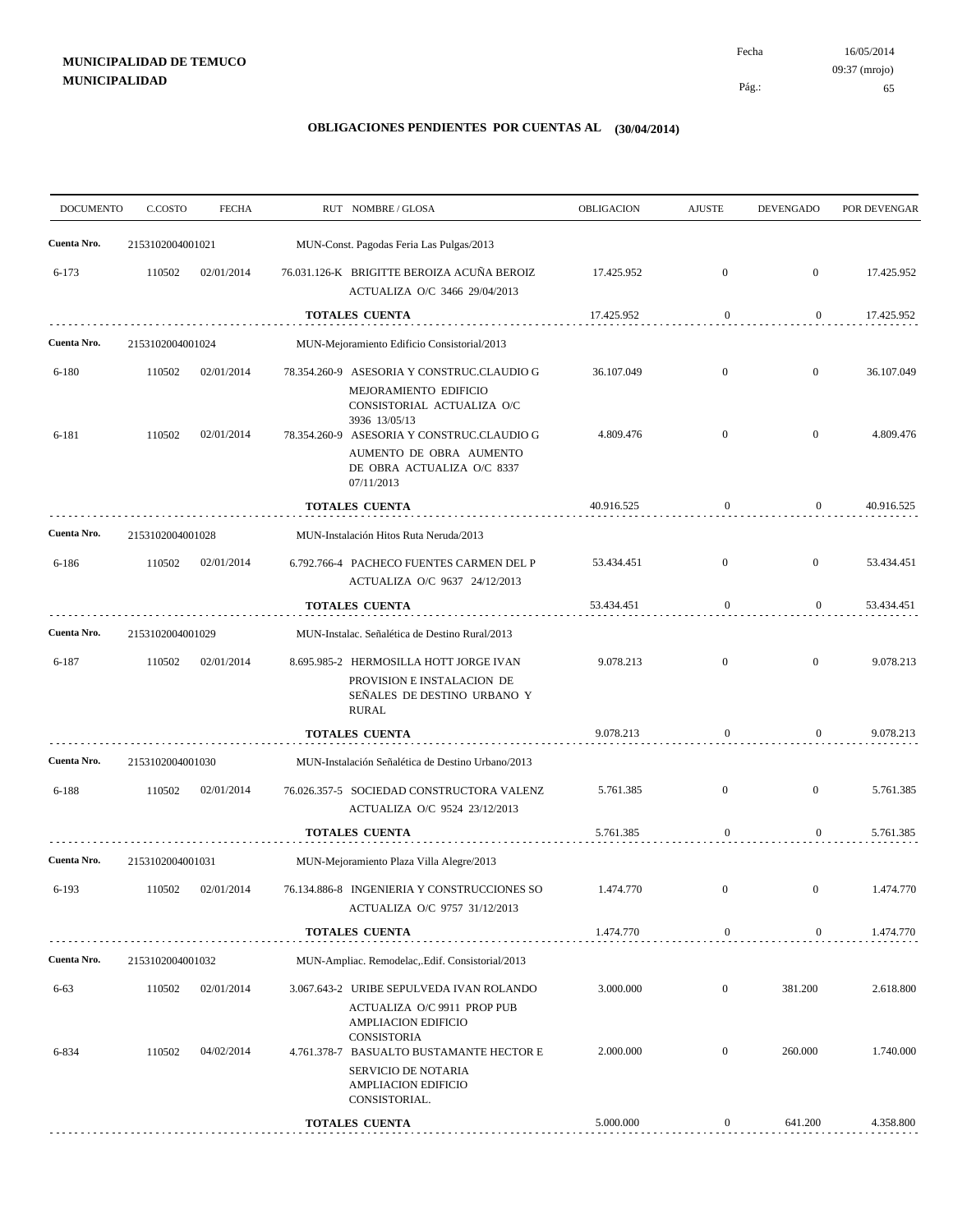# **MUNICIPALIDAD DE TEMUCO MUNICIPALIDAD**

16/05/2014 66 Pág.: Fecha 09:37 (mrojo)

| <b>DOCUMENTO</b> | C.COSTO          | <b>FECHA</b> |                                      | RUT NOMBRE/GLOSA                                                                                                                         | <b>OBLIGACION</b> | <b>AJUSTE</b>    | <b>DEVENGADO</b> | POR DEVENGAR |
|------------------|------------------|--------------|--------------------------------------|------------------------------------------------------------------------------------------------------------------------------------------|-------------------|------------------|------------------|--------------|
| Cuenta Nro.      | 2153102004003    |              |                                      | Pav.Empalme L.Gallo con P.Neruda Norte                                                                                                   |                   |                  |                  |              |
| 6-2983           | 110502           | 11/04/2014   |                                      | 76.149.419-8 CONSTRUCTORA INVERCAM SPA<br>ADJUDIQUESE OBRA "<br>PAVIMENTACION EMPALME LEON<br>GALLO CON PABLO NERUDA N                   | 176.361.359       | $\mathbf{0}$     | $\overline{0}$   | 176.361.359  |
|                  |                  |              |                                      | <b>TOTALES CUENTA</b>                                                                                                                    | 176.361.359       | $\bf{0}$         | $\overline{0}$   | 176.361.359  |
| Cuenta Nro.      | 2153102004015002 |              |                                      | PMU-Instalac. Balizas Led P. de Valdivia                                                                                                 |                   |                  |                  |              |
| 6-1500           | 110502           | 20/02/2014   |                                      | 76.969.030-1 INGENIERIA Y SERVICIOS PROFESIO<br>ADJUDICACION OFERTA PROP<br>PUBLICA N 175-2013 PROVISION E<br><b>INSTALACI</b>           | 46.876.409        | $\mathbf{0}$     | $\overline{0}$   | 46.876.409   |
|                  |                  |              |                                      | <b>TOTALES CUENTA</b>                                                                                                                    | 46.876.409        | $\bf{0}$         | $\overline{0}$   | 46.876.409   |
| Cuenta Nro.      | 2153102004018001 |              | MUN-Const. Cancha Villa Los Cóndores |                                                                                                                                          |                   |                  |                  |              |
| 6-2995           | 110502           | 11/04/2014   |                                      | 76.074.006-3 SOC. EMPRESA CONSTRUCTORA E I<br>ACEPTESE OFERTA PROP.<br>PUB.OBRA " FUTBOL CALLE,<br>CONSTRUCCION CANCHA VIL               | 4.101.409         | $\mathbf{0}$     | $\mathbf{0}$     | 4.101.409    |
|                  |                  |              |                                      | <b>TOTALES CUENTA</b>                                                                                                                    | 4.101.409         | $\mathbf{0}$     | $\overline{0}$   | 4.101.409    |
| Cuenta Nro.      | 2153102004018002 |              |                                      | PMU-Const. Cancha Villa Los Cóndores                                                                                                     |                   |                  |                  |              |
| 6-2995           | 110502           | 11/04/2014   |                                      | 76.074.006-3 SOC. EMPRESA CONSTRUCTORA E I<br>ACEPTESE OFERTA PROP.<br>PUB.OBRA " FUTBOL CALLE,<br>CONSTRUCCION CANCHA VIL               | 49.999.993        | $\overline{0}$   | $\overline{0}$   | 49.999.993   |
|                  |                  |              |                                      | <b>TOTALES CUENTA</b>                                                                                                                    | 49.999.993        | $\boldsymbol{0}$ | $\boldsymbol{0}$ | 49.999.993   |
| Cuenta Nro.      | 2153102004019001 |              |                                      | MUN-Const. Veredas Santa Rosa                                                                                                            |                   |                  |                  |              |
| 6-2908           | 110502           | 10/04/2014   |                                      | 76.074.006-3 SOC. EMPRESA CONSTRUCTORA E I<br>ADJUDIQUESE LINEA 3 PROP.<br>PUBLICA OBRA " CONSTRUCCION<br>DE VEREDAS MACRO               | 4.174.712         | $\mathbf{0}$     | $\overline{0}$   | 4.174.712    |
|                  |                  |              |                                      | <b>TOTALES CUENTA</b>                                                                                                                    | 4.174.712         | $\bf{0}$         | $\overline{0}$   | 4.174.712    |
| Cuenta Nro.      | 2153102004019002 |              |                                      | PMU-Const. Veredas Santa Rosa                                                                                                            |                   |                  |                  |              |
| 6-2908           | 110502           | 10/04/2014   |                                      | 76.074.006-3 SOC. EMPRESA CONSTRUCTORA E I<br>ADJUDIQUESE LINEA 3 PROP.<br>PUBLICA OBRA " CONSTRUCCION<br>DE VEREDAS MACRO               | 49.999.000        | $\mathbf{0}$     | $\overline{0}$   | 49.999.000   |
|                  |                  |              |                                      | <b>TOTALES CUENTA</b>                                                                                                                    | 49.999.000        | $\boldsymbol{0}$ | $\boldsymbol{0}$ | 49.999.000   |
| Cuenta Nro.      | 2153102004020001 |              |                                      | MUN-Repar. Veredas Cost. del Cautín                                                                                                      |                   |                  |                  |              |
| 6-2906           | 110502           | 10/04/2014   |                                      | 76.074.006-3 SOC. EMPRESA CONSTRUCTORA E I<br>ADJUDIQUE LINEA 1 PROP. PUBLICA<br><b>OBRA " REPARACION VEREDAS</b><br><b>COSTANERAS D</b> | 3.040.006         | $\boldsymbol{0}$ | $\mathbf{0}$     | 3.040.006    |
|                  |                  |              |                                      | TOTALES CUENTA                                                                                                                           | 3.040.006         | 0                | 0                | 3.040.006    |
| Cuenta Nro.      | 2153102004020002 |              | PMU-Repar. Veredas Cost. del Cautín  |                                                                                                                                          |                   |                  |                  |              |